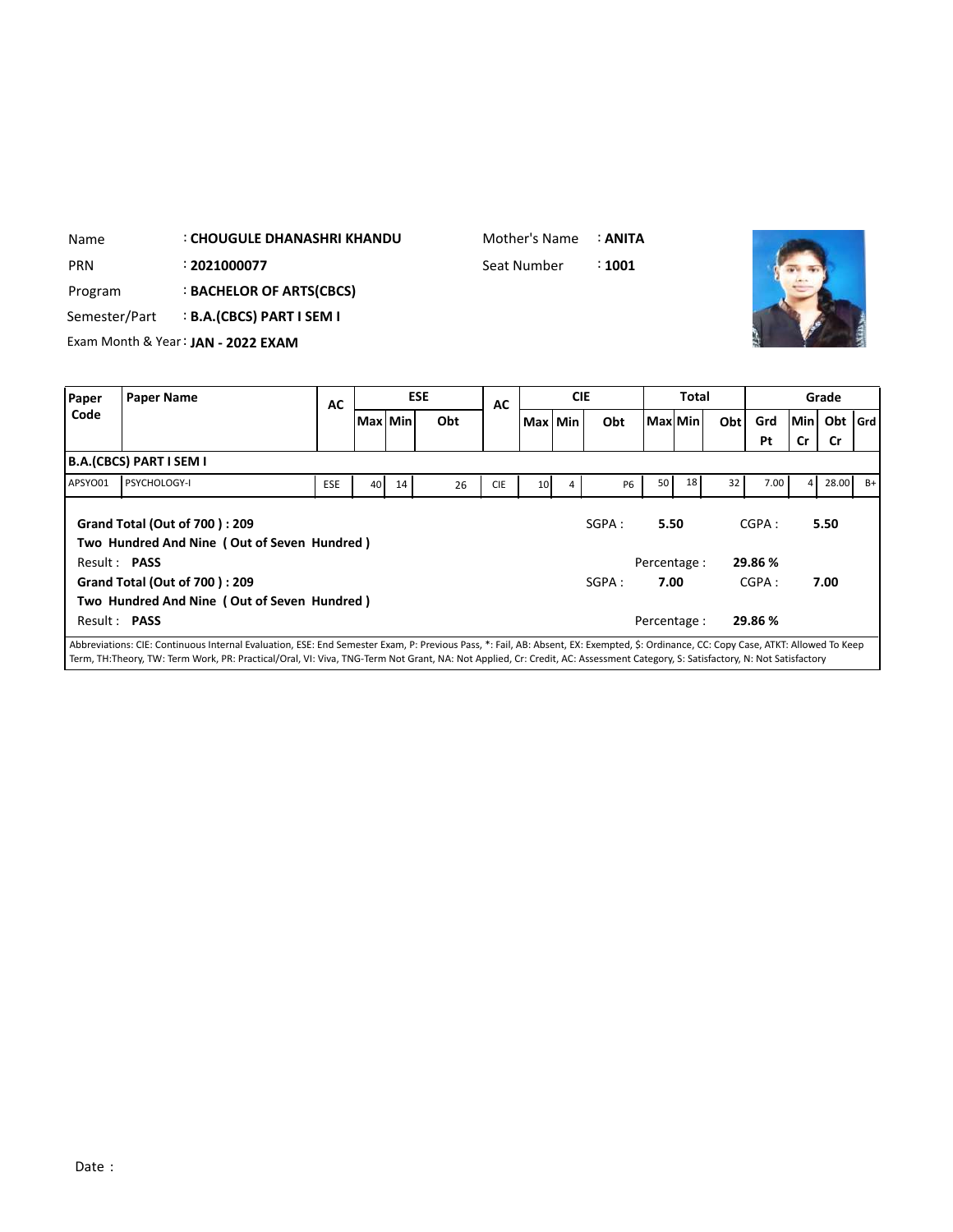## : **GAYAKWAD SIDDHARTH VIJAY** Name

Mother's Name : **ASHWINI**

: Seat Number



PRN 2**021000009 2021000009** Seat Number

Program : **BACHELOR OF ARTS(CBCS)**

Semester/Part : **B.A.(CBCS) PART I SEM I**

Exam Month & Year: **JAN - 2022 EXAM**

| Paper   | <b>Paper Name</b>                                                                                                                                                                                                                                                                                                                                                    | AC         | <b>CIE</b><br><b>ESE</b><br>AC |    |       |            |                 | <b>Total</b> |                |              |    | Grade |        |     |           |         |
|---------|----------------------------------------------------------------------------------------------------------------------------------------------------------------------------------------------------------------------------------------------------------------------------------------------------------------------------------------------------------------------|------------|--------------------------------|----|-------|------------|-----------------|--------------|----------------|--------------|----|-------|--------|-----|-----------|---------|
| Code    |                                                                                                                                                                                                                                                                                                                                                                      |            | Max   Min                      |    | Obt   |            | Max Min         |              | Obt            | Max Min      |    | Obt   | Grd    | Min | Obt       | l Grd l |
|         |                                                                                                                                                                                                                                                                                                                                                                      |            |                                |    |       |            |                 |              |                |              |    |       | Pt     | Cr  | <b>Cr</b> |         |
|         | <b>B.A.(CBCS) PART I SEM I</b>                                                                                                                                                                                                                                                                                                                                       |            |                                |    |       |            |                 |              |                |              |    |       |        |     |           |         |
| AENGC01 | <b>ENGLISH COMPULSORY A</b>                                                                                                                                                                                                                                                                                                                                          | <b>ESE</b> | 40                             | 14 | 26    | <b>CIE</b> | 10 <sup>1</sup> | 4            | AB             | 50           | 18 | $*26$ | 6.00   | 4   |           |         |
| AMARC01 | <b>MARATHI-1 COMPULSORY</b>                                                                                                                                                                                                                                                                                                                                          | <b>ESE</b> | 40                             | 14 | $*AB$ | <b>CIE</b> | 10 <sup>1</sup> | 4            | P <sub>8</sub> | 50           | 18 | $*8$  | 4.00   | 4   |           |         |
| AHINO01 | HINDI-I                                                                                                                                                                                                                                                                                                                                                              | <b>ESE</b> | 40                             | 14 | 22    | <b>CIE</b> | 10 <sup>1</sup> | 4            | AB             | 50           | 18 | $*22$ | 5.00   | 4   |           | F       |
| AECOO01 | <b>ECONOMICS-I</b>                                                                                                                                                                                                                                                                                                                                                   | <b>ESE</b> | 40                             | 14 | 26    | <b>CIE</b> | 10              | 4            | AB             | 50           | 18 | $*26$ | 6.00   | 4   |           |         |
| APSYO01 | PSYCHOLOGY-I                                                                                                                                                                                                                                                                                                                                                         | <b>ESE</b> | 40                             | 14 | 20    | <b>CIE</b> | 10 <sup>1</sup> | 4            | AB             | 50           | 18 | $*20$ | 5.00   | 4   |           | F       |
| AGEOO01 | <b>GEOGRAPHY-I</b>                                                                                                                                                                                                                                                                                                                                                   | <b>ESE</b> | 40                             | 14 | 18    | <b>CIE</b> | 10 <sup>1</sup> | 4            | AB             | 50           | 18 | $*18$ | 4.00   | 4   |           | F.      |
| NC CC I | Democracy, Elections and Good<br>Governance                                                                                                                                                                                                                                                                                                                          |            |                                |    |       |            |                 |              |                |              |    |       |        |     |           | S l     |
|         | Grand Total (Out of 600): 256<br>Two Hundred And Fifty Six (Out of Six Hundred)<br>Result: FAIL ATKT                                                                                                                                                                                                                                                                 |            |                                |    |       |            |                 |              |                | Percentage : |    |       | 42.67% |     |           |         |
|         | Abbreviations: CIE: Continuous Internal Evaluation, ESE: End Semester Exam, P: Previous Pass, *: Fail, AB: Absent, EX: Exempted, \$: Ordinance, CC: Copy Case, ATKT: Allowed To Keep<br>Term, TH:Theory, TW: Term Work, PR: Practical/Oral, VI: Viva, TNG-Term Not Grant, NA: Not Applied, Cr: Credit, AC: Assessment Category, S: Satisfactory, N: Not Satisfactory |            |                                |    |       |            |                 |              |                |              |    |       |        |     |           |         |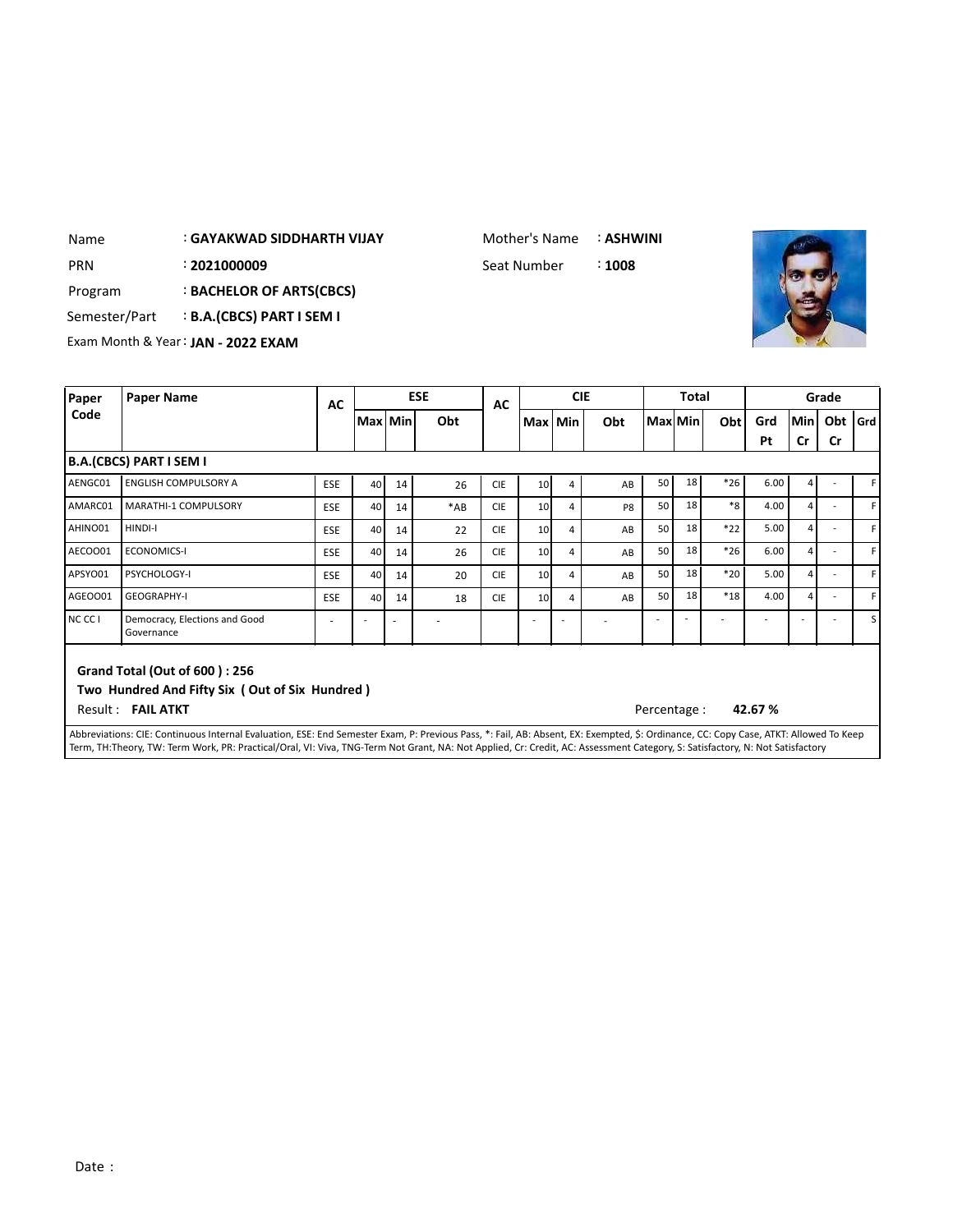| <b>PRN</b>        | : 2021000007<br>: BACHELOR OF ARTS(CBCS)<br>Program<br><b>B.A.(CBCS) PART I SEM I</b><br>Semester/Part<br>Exam Month & Year: JAN - 2022 EXAM<br><b>Paper Name</b> |                                                                                                                                                                                    |           |           |            | Seat Number |            | :1015 |                                      |         |     |                             |           |           |     |
|-------------------|-------------------------------------------------------------------------------------------------------------------------------------------------------------------|------------------------------------------------------------------------------------------------------------------------------------------------------------------------------------|-----------|-----------|------------|-------------|------------|-------|--------------------------------------|---------|-----|-----------------------------|-----------|-----------|-----|
| Paper             |                                                                                                                                                                   |                                                                                                                                                                                    | <b>AC</b> |           | <b>ESE</b> | <b>AC</b>   | <b>CIE</b> |       |                                      | Total   |     |                             |           | Grade     |     |
| Code              |                                                                                                                                                                   |                                                                                                                                                                                    |           | Max   Min | Obt        |             | Max Min    | Obt   |                                      | Max Min | Obt | Grd<br>Pt                   | Min<br>Cr | Obt<br>Cr | Grd |
|                   | <b>B.A.(CBCS) PART I SEM I</b>                                                                                                                                    |                                                                                                                                                                                    |           |           |            |             |            |       |                                      |         |     |                             |           |           |     |
| NCCC <sub>1</sub> | Governance                                                                                                                                                        | Democracy, Elections and Good                                                                                                                                                      |           |           |            |             |            |       |                                      |         |     |                             |           |           |     |
|                   | Result: PASS<br>Result: PASS                                                                                                                                      | <b>Grand Total (Out of 600): 181</b><br>One Hundred And Eighty One (Out of Six Hundred)<br><b>Grand Total (Out of 600): 181</b><br>One Hundred And Eighty One (Out of Six Hundred) |           |           |            |             |            | SGPA: | Percentage :<br>6.50<br>Percentage : |         |     | 30.17 %<br>CGPA:<br>30.17 % |           | 6.50      |     |

: **MAHAPURE GOURI VIJAY**

Name

Mother's Name : **MANGAL**

**STATISTICS**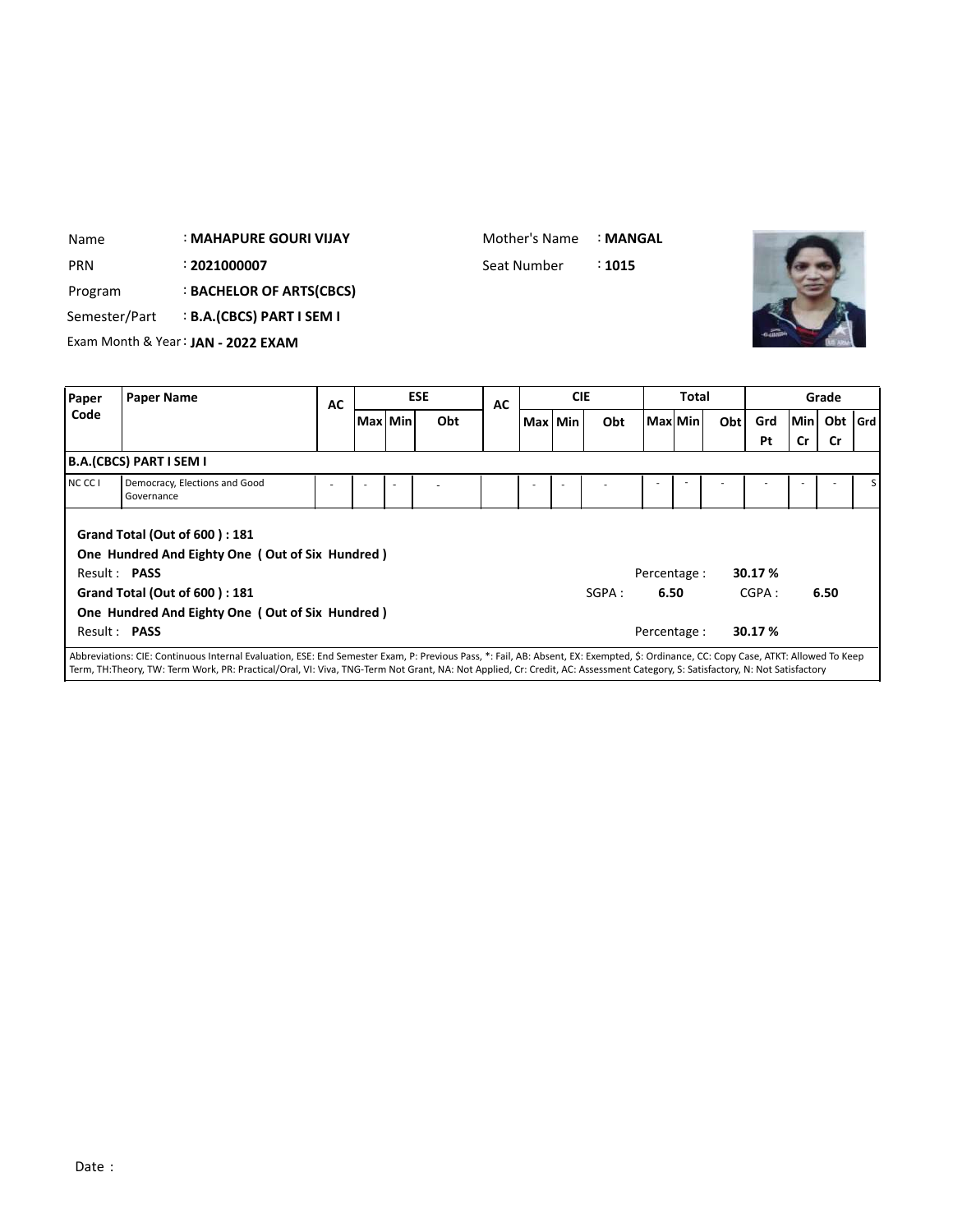#### : **VAGHAMARE SHRUTI DILIP** Name

Mother's Name : **SARITA**

: PRN 2021000014 Seat Number : 1019



Program : **BACHELOR OF ARTS(CBCS)**

Semester/Part : **B.A.(CBCS) PART I SEM I**

Exam Month & Year: **JAN - 2022 EXAM**

| Paper   | <b>Paper Name</b>                                                                                    | AC         |         |    | <b>ESE</b> | AC         |                 |   | <b>CIE</b>     |              | Total   |       |         |                | Grade                    |         |
|---------|------------------------------------------------------------------------------------------------------|------------|---------|----|------------|------------|-----------------|---|----------------|--------------|---------|-------|---------|----------------|--------------------------|---------|
| Code    |                                                                                                      |            | Max Min |    | Obt        |            | Max Min         |   | Obt            |              | MaxlMin | Obt   | Grd     | Min            | Obt                      | l Grd l |
|         |                                                                                                      |            |         |    |            |            |                 |   |                |              |         |       | Pt      | Cr             | <b>Cr</b>                |         |
|         | B.A.(CBCS) PART I SEM I                                                                              |            |         |    |            |            |                 |   |                |              |         |       |         |                |                          |         |
| AENGC01 | <b>ENGLISH COMPULSORY A</b>                                                                          | <b>ESE</b> | 40      | 14 | 38         | <b>CIE</b> | 10 <sup>1</sup> | 4 | AB             | 50           | 18      | $*38$ | 8.00    | 4              |                          |         |
| AMARC01 | MARATHI-1 COMPULSORY                                                                                 | <b>ESE</b> | 40      | 14 | $*AB$      | <b>CIE</b> | 10 <sup>1</sup> | 4 | P <sub>8</sub> | 50           | 18      | $*8$  | 4.00    | 4              | $\overline{\phantom{a}}$ | F       |
| AHINO01 | HINDI-I                                                                                              | <b>ESE</b> | 40      | 14 | 22         | <b>CIE</b> | 10              | 4 | AB             | 50           | 18      | $*22$ | 5.00    | 4              |                          | F       |
| APSYO01 | PSYCHOLOGY-I                                                                                         | <b>ESE</b> | 40      | 14 | 20         | <b>CIE</b> | 10 <sup>1</sup> | 4 | AB             | 50           | 18      | $*20$ | 5.00    | 4              | $\overline{\phantom{a}}$ | F       |
| AGEOO01 | <b>GEOGRAPHY-I</b>                                                                                   | <b>ESE</b> | 40      | 14 | 18         | <b>CIE</b> | 10 <sup>1</sup> | 4 | P8             | 50           | 18      | 26    | 6.00    | $\overline{a}$ | 24.00                    | В       |
| NC CC I | Democracy, Elections and Good<br>Governance                                                          |            |         | ÷  |            |            |                 |   |                |              |         |       |         |                |                          | S l     |
|         | <b>Grand Total (Out of 1100): 152</b><br>One Hundred And Fifty Two (Out of One Thousand One Hundred) |            |         |    |            |            |                 |   | SGPA:          | 0.83         |         |       | CGPA:   |                | 0.83                     |         |
|         | Result: FAIL ATKT                                                                                    |            |         |    |            |            |                 |   |                | Percentage : |         |       | 13.82 % |                |                          |         |
|         | Grand Total (Out of 1100): 152                                                                       |            |         |    |            |            |                 |   | SGPA:          | 1.20         |         |       | CGPA:   |                | 1.20                     |         |
|         | One Hundred And Fifty Two (Out of One Thousand One Hundred)                                          |            |         |    |            |            |                 |   |                |              |         |       |         |                |                          |         |
|         | Result: FAIL ATKT                                                                                    |            |         |    |            |            |                 |   |                | Percentage : |         |       | 13.82 % |                |                          |         |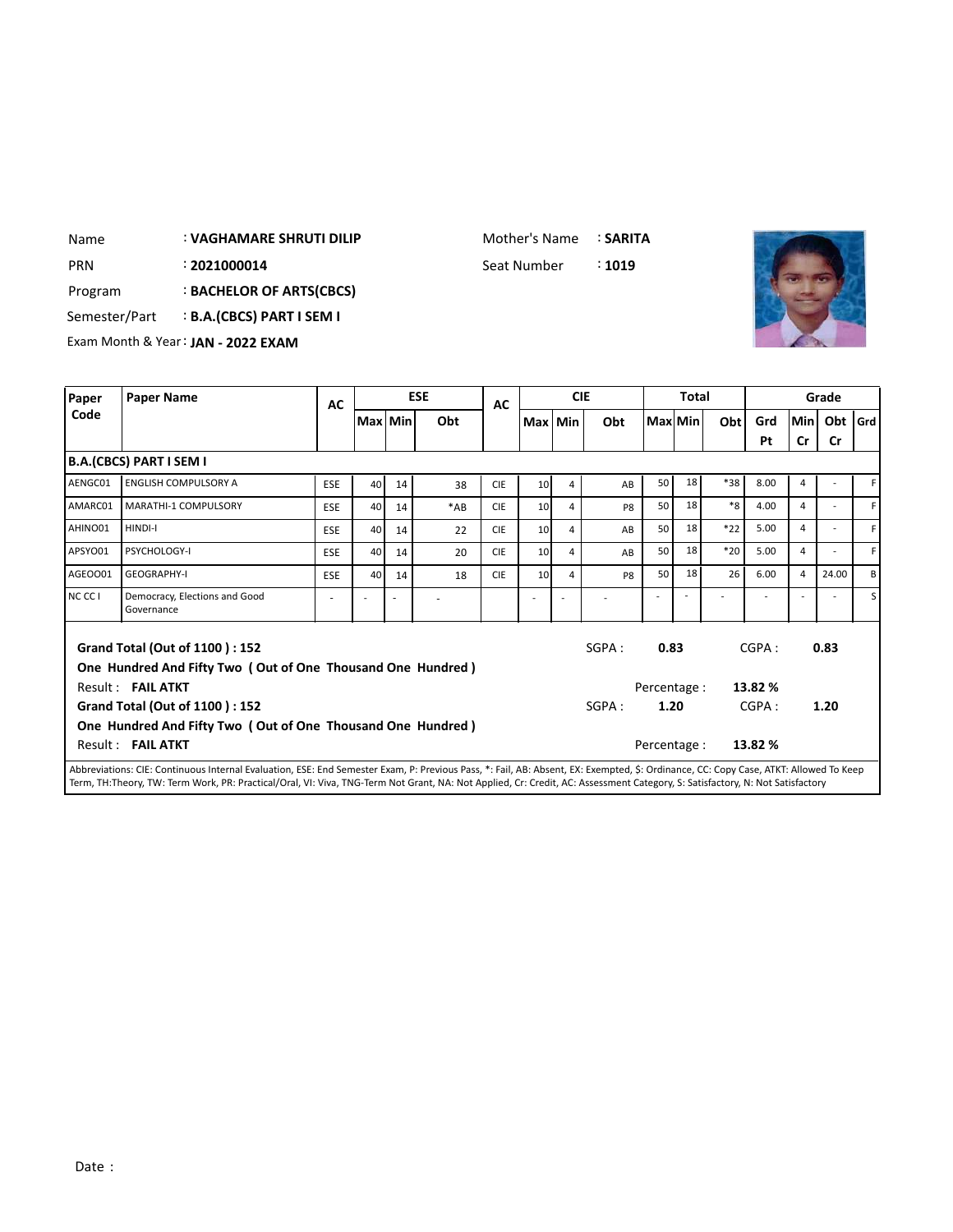| Name          | <b>: KHUTALE SHIVPRATAP EKNATH</b> | Mother's Name | <b>: SINDHU</b>   |  |
|---------------|------------------------------------|---------------|-------------------|--|
| <b>PRN</b>    | : 2021000034                       | Seat Number   | $\therefore$ 1038 |  |
| Program       | <b>BACHELOR OF ARTS(CBCS)</b>      |               |                   |  |
| Semester/Part | <b>B.A.(CBCS) PART I SEM I</b>     |               |                   |  |
|               | Exam Month & Year: JAN - 2022 EXAM |               |                   |  |
|               |                                    |               |                   |  |

| Paper               | <b>Paper Name</b>                                                                                                                                                                                                                                                                                                                                                    | AC         |           |    | <b>ESE</b> | AC         |                 | <b>CIE</b> |           | <b>Total</b> |              |      |                  |     | Grade     |      |
|---------------------|----------------------------------------------------------------------------------------------------------------------------------------------------------------------------------------------------------------------------------------------------------------------------------------------------------------------------------------------------------------------|------------|-----------|----|------------|------------|-----------------|------------|-----------|--------------|--------------|------|------------------|-----|-----------|------|
| Code                |                                                                                                                                                                                                                                                                                                                                                                      |            | Max   Min |    | Obt        |            | Max Min         |            | Obt       | Max Min      |              | Obtl | Grd              | Min | Obt   Grd |      |
|                     |                                                                                                                                                                                                                                                                                                                                                                      |            |           |    |            |            |                 |            |           |              |              |      | Pt               | Cr  | Cr        |      |
|                     | B.A.(CBCS) PART I SEM I                                                                                                                                                                                                                                                                                                                                              |            |           |    |            |            |                 |            |           |              |              |      |                  |     |           |      |
| APSYO01             | <b>PSYCHOLOGY-I</b>                                                                                                                                                                                                                                                                                                                                                  | <b>ESE</b> | 40        | 14 | 28         | <b>CIE</b> | 10 <sup>1</sup> | 4          | <b>P5</b> | 50           | 18           | 33   | 7.00             | 4   | 28.00     | $B+$ |
| Result: PASS        | <b>Grand Total (Out of 700): 241</b><br>Two Hundred And Forty One (Out of Seven Hundred)                                                                                                                                                                                                                                                                             |            |           |    |            |            |                 |            | SGPA:     | 6.67         | Percentage : |      | CGPA:<br>34.43 % |     | 6.67      |      |
|                     | <b>Grand Total (Out of 700): 241</b><br>Two Hundred And Forty One (Out of Seven Hundred)                                                                                                                                                                                                                                                                             |            |           |    |            |            |                 |            | SGPA :    | 7.00         |              |      | CGPA:            |     | 7.00      |      |
| Result: <b>PASS</b> |                                                                                                                                                                                                                                                                                                                                                                      |            |           |    |            |            |                 |            |           |              | Percentage : |      | 34.43 %          |     |           |      |
|                     | Abbreviations: CIE: Continuous Internal Evaluation, ESE: End Semester Exam, P: Previous Pass, *: Fail, AB: Absent, EX: Exempted, \$: Ordinance, CC: Copy Case, ATKT: Allowed To Keep<br>Term, TH:Theory, TW: Term Work, PR: Practical/Oral, VI: Viva, TNG-Term Not Grant, NA: Not Applied, Cr: Credit, AC: Assessment Category, S: Satisfactory, N: Not Satisfactory |            |           |    |            |            |                 |            |           |              |              |      |                  |     |           |      |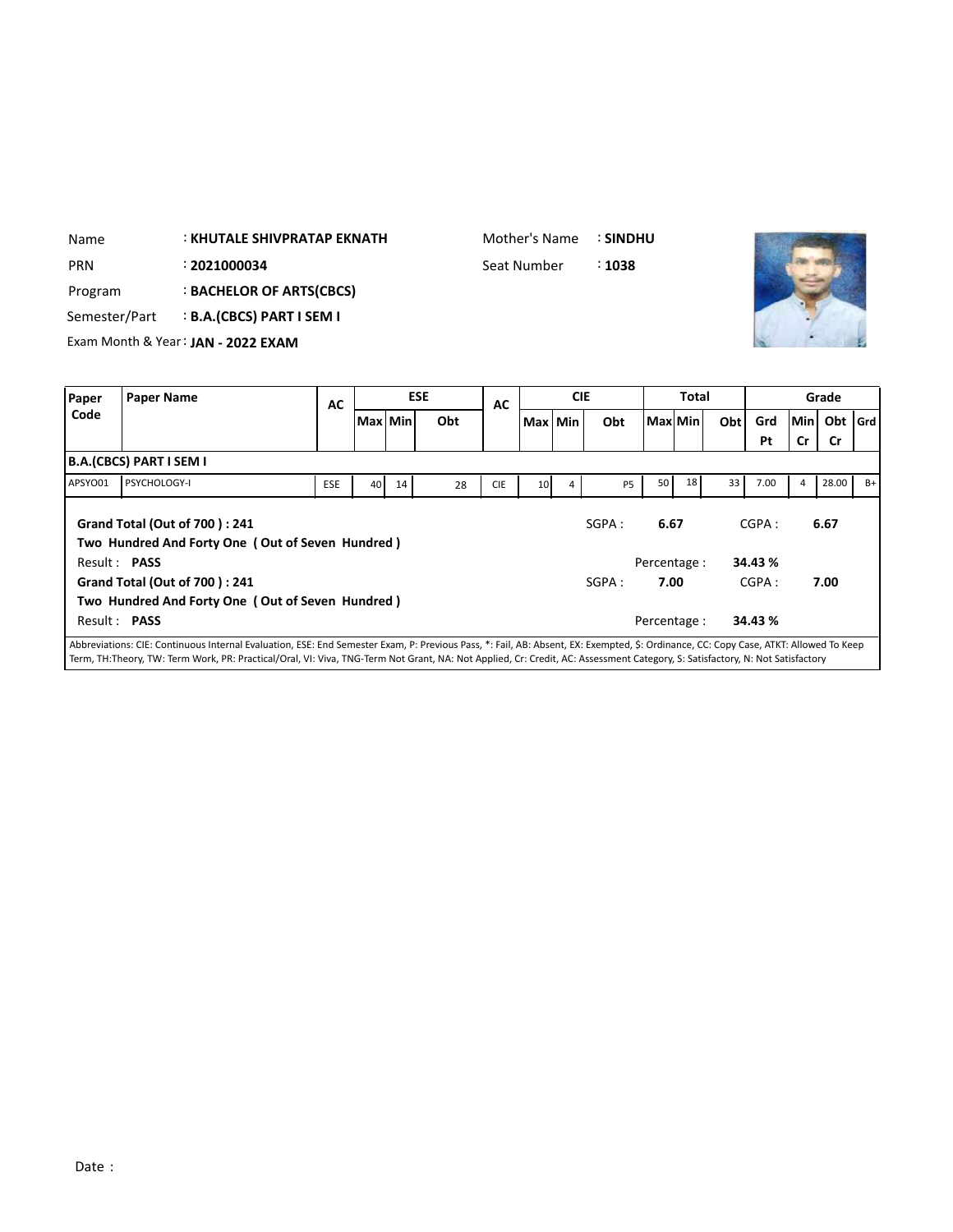| Name          |                         | : KOLI UTKARSH RAJENDRA            |            |                 |    |            | Mother's Name |                 |            | : SWATI   |              |              |       |      |     |           |         |
|---------------|-------------------------|------------------------------------|------------|-----------------|----|------------|---------------|-----------------|------------|-----------|--------------|--------------|-------|------|-----|-----------|---------|
| <b>PRN</b>    |                         | : 2021000038                       |            |                 |    |            | Seat Number   |                 |            | : 1041    |              |              |       |      |     |           |         |
| Program       |                         | <b>BACHELOR OF ARTS(CBCS)</b>      |            |                 |    |            |               |                 |            |           |              |              |       |      |     |           |         |
| Semester/Part |                         | <b>B.A.(CBCS) PART I SEM I</b>     |            |                 |    |            |               |                 |            |           |              |              |       |      |     |           |         |
|               |                         | Exam Month & Year: JAN - 2022 EXAM |            |                 |    |            |               |                 |            |           |              |              |       |      |     |           |         |
|               |                         |                                    |            |                 |    |            |               |                 |            |           |              |              |       |      |     |           |         |
|               |                         |                                    |            |                 |    |            |               |                 |            |           |              |              |       |      |     |           |         |
| Paper         | <b>Paper Name</b>       |                                    |            |                 |    | <b>ESE</b> |               |                 | <b>CIE</b> |           |              | <b>Total</b> |       |      |     | Grade     |         |
| Code          |                         |                                    | <b>AC</b>  | Max Min         |    | Obt        | <b>AC</b>     |                 | Max   Min  | Obt       | l Maxl Min l |              | Obt   | Grd  | Min | Obt       |         |
|               |                         |                                    |            |                 |    |            |               |                 |            |           |              |              |       | Pt   | Cr  | <b>Cr</b> |         |
|               | B.A.(CBCS) PART I SEM I |                                    |            |                 |    |            |               |                 |            |           |              |              |       |      |     |           |         |
| ANSSO01       |                         | NATIONAL SERVICE SCHEME-I          | <b>ESE</b> | 40 <sub>1</sub> | 16 | $*14$      | <b>CIE</b>    | 10 <sup>1</sup> | 4          | <b>P7</b> | 50           | 18           | $*21$ | 5.00 |     |           | $ $ Grd |

**Grand Total (Out of 700 ) : 227 Two Hundred And Twenty Seven ( Out of Seven Hundred )** Result : **FAIL ATKT** Percentage : **32.43 % Grand Total (Out of 700 ) : 227 Two Hundred And Twenty Seven ( Out of Seven Hundred )** Result : **FAIL ATKT** Percentage : **32.43 %** SGPA : **7.80** CGPA : **7.80**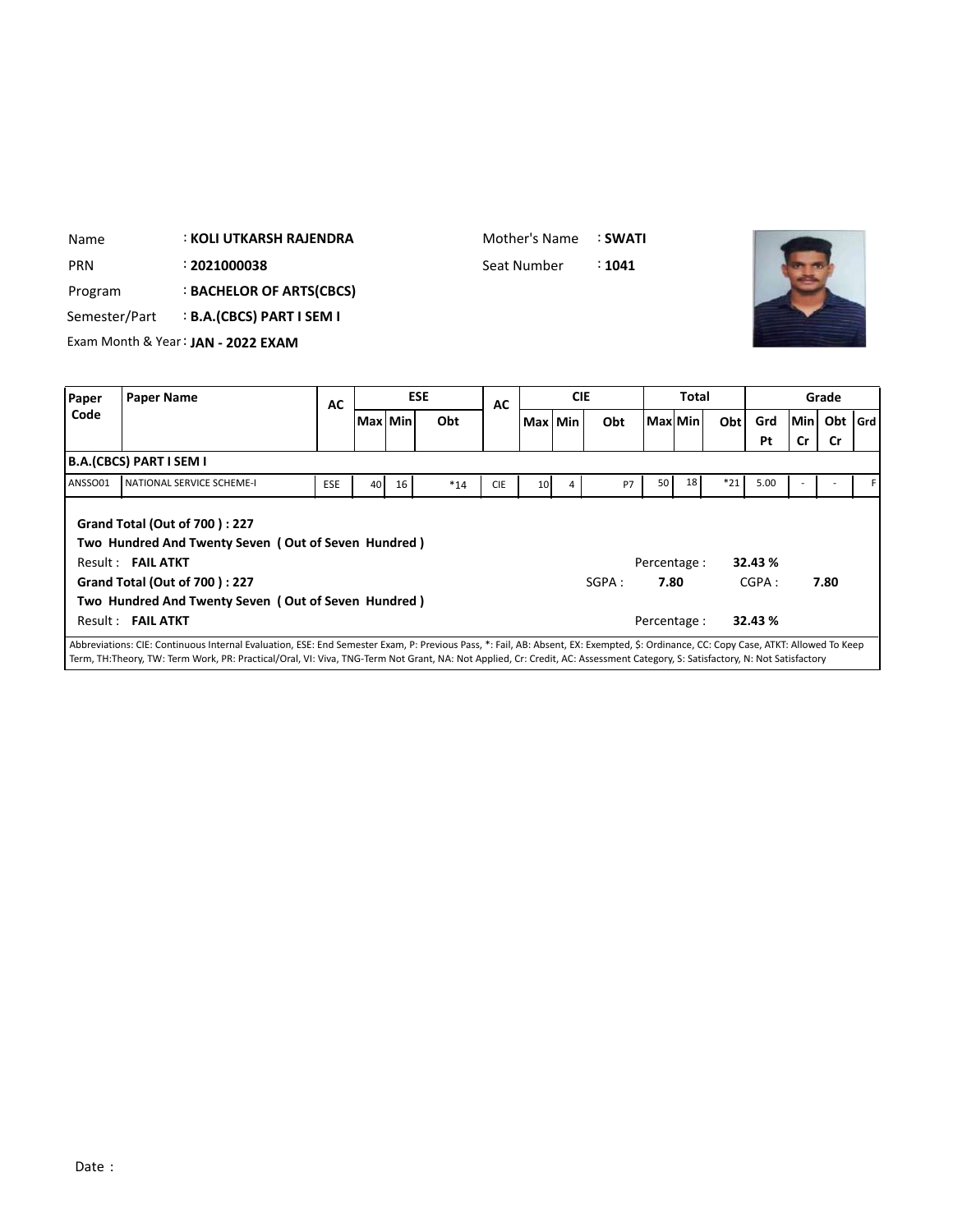| Name          | <b>: ADSULE SUMIT NAVNATH</b>      |           |                                      | Mother's Name |           |            | : VAISHALI |                  |     |          |                 |
|---------------|------------------------------------|-----------|--------------------------------------|---------------|-----------|------------|------------|------------------|-----|----------|-----------------|
| <b>PRN</b>    | : 2021000188                       |           |                                      | Seat Number   |           |            | :1057      |                  |     |          |                 |
| Program       | : BACHELOR OF ARTS(CBCS)           |           |                                      |               |           |            |            |                  |     |          |                 |
| Semester/Part | <b>B.A.(CBCS) PART I SEM I</b>     |           |                                      |               |           |            |            |                  |     |          |                 |
|               | Exam Month & Year: JAN - 2022 EXAM |           |                                      |               |           |            |            |                  |     |          |                 |
|               |                                    |           |                                      |               |           |            |            |                  |     |          |                 |
| Paper         | Paper Name                         | <b>AC</b> | <b>ESE</b>                           | AC            |           | <b>CIE</b> |            | <b>Total</b>     |     |          | Grade           |
| Code          |                                    |           | 1 n.a. 1 n.a. <del>.</del><br>$\sim$ |               | 18.8 18.8 |            | ALA        | <b>BAALLBALL</b> | ALL | <b>C</b> | انتصارهما وتعقا |

」

|         |                                                                                                                                                                                                                                                                                                                                                                      | --         |          |    |       | --         |         |       |                      |    |       |                  |     |           |  |
|---------|----------------------------------------------------------------------------------------------------------------------------------------------------------------------------------------------------------------------------------------------------------------------------------------------------------------------------------------------------------------------|------------|----------|----|-------|------------|---------|-------|----------------------|----|-------|------------------|-----|-----------|--|
| Code    |                                                                                                                                                                                                                                                                                                                                                                      |            | Max Mini |    | Obt   |            | Max Min | Obt   | Max Min              |    | Obt   | Grd              | Min | Obt   Grd |  |
|         |                                                                                                                                                                                                                                                                                                                                                                      |            |          |    |       |            |         |       |                      |    |       | Pt               | Cr  | <b>Cr</b> |  |
|         | B.A.(CBCS) PART I SEM I                                                                                                                                                                                                                                                                                                                                              |            |          |    |       |            |         |       |                      |    |       |                  |     |           |  |
| APSYO01 | PSYCHOLOGY-I                                                                                                                                                                                                                                                                                                                                                         | <b>ESE</b> | 40       | 14 | $*10$ | <b>CIE</b> | 10      | AB    | 50 <sub>1</sub>      | 18 | $*10$ | 4.00             |     |           |  |
|         | Grand Total (Out of 700): 196<br>One Hundred And Ninety Six (Out of Seven Hundred)<br>Result: FAIL ATKT<br>Grand Total (Out of 700): 196                                                                                                                                                                                                                             |            |          |    |       |            |         | SGPA: | Percentage :<br>6.20 |    |       | 28.00 %<br>CGPA: |     | 6.20      |  |
|         | One Hundred And Ninety Six (Out of Seven Hundred)                                                                                                                                                                                                                                                                                                                    |            |          |    |       |            |         |       |                      |    |       |                  |     |           |  |
|         | Result: FAIL ATKT                                                                                                                                                                                                                                                                                                                                                    |            |          |    |       |            |         |       | Percentage :         |    |       | 28.00 %          |     |           |  |
|         | Abbreviations: CIE: Continuous Internal Evaluation, ESE: End Semester Exam, P: Previous Pass, *: Fail, AB: Absent, EX: Exempted, \$: Ordinance, CC: Copy Case, ATKT: Allowed To Keep<br>Term, TH:Theory, TW: Term Work, PR: Practical/Oral, VI: Viva, TNG-Term Not Grant, NA: Not Applied, Cr: Credit, AC: Assessment Category, S: Satisfactory, N: Not Satisfactory |            |          |    |       |            |         |       |                      |    |       |                  |     |           |  |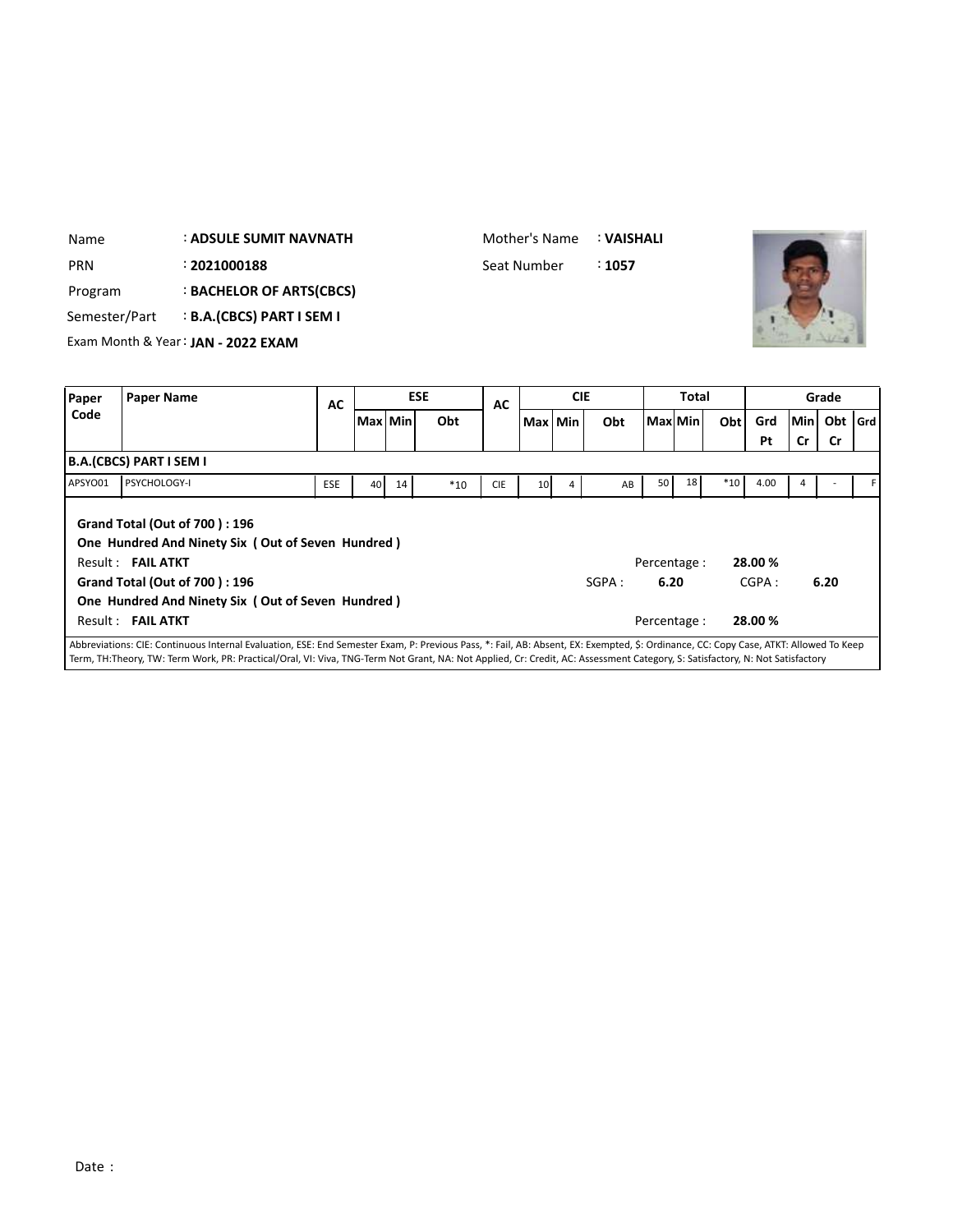| Name    | <b>: PATIL DARSHAN SHASHIKANT</b>               |  |           |  |  |            |             | Mother's Name |            | : SUNITA |              |     |     |            |             |  |
|---------|-------------------------------------------------|--|-----------|--|--|------------|-------------|---------------|------------|----------|--------------|-----|-----|------------|-------------|--|
| PRN     | : 2021000621                                    |  |           |  |  |            | Seat Number |               |            | : 1076   |              |     |     |            |             |  |
| Program | : BACHELOR OF ARTS(CBCS)                        |  |           |  |  |            |             |               |            |          |              |     |     |            |             |  |
|         | <b>B.A.(CBCS) PART I SEM I</b><br>Semester/Part |  |           |  |  |            |             |               |            |          |              |     |     |            |             |  |
|         | Exam Month & Year: JAN - 2022 EXAM              |  |           |  |  |            |             |               |            |          |              |     |     |            |             |  |
|         |                                                 |  |           |  |  |            |             |               |            |          |              |     |     |            |             |  |
| Paper   | <b>Paper Name</b>                               |  | <b>AC</b> |  |  | <b>ESE</b> | <b>AC</b>   |               | <b>CIE</b> |          | <b>Total</b> |     |     |            | Grade       |  |
| Code    | Max Min                                         |  |           |  |  | Obt        |             | Max Min       |            | Obt      | Max Min      | Obt | Grd | <b>Min</b> | Obt $ $ Grd |  |
|         | <b>B.A.(CRCS) PART I SEM I</b>                  |  |           |  |  |            |             |               |            |          |              |     | Pt  | <b>Cr</b>  | <b>Cr</b>   |  |
|         |                                                 |  |           |  |  |            |             |               |            |          |              |     |     |            |             |  |

|         |                                                                                                                                                                                                      |            |    |    |    |            |                 |                |                |                      |    |       | Pt               | <b>Cr</b> | <b>Cr</b> |      |
|---------|------------------------------------------------------------------------------------------------------------------------------------------------------------------------------------------------------|------------|----|----|----|------------|-----------------|----------------|----------------|----------------------|----|-------|------------------|-----------|-----------|------|
|         | B.A.(CBCS) PART I SEM I                                                                                                                                                                              |            |    |    |    |            |                 |                |                |                      |    |       |                  |           |           |      |
| ANSSO01 | NATIONAL SERVICE SCHEME-I                                                                                                                                                                            | <b>ESE</b> | 40 | 16 | 26 | <b>CIE</b> | 10 <sup>1</sup> | $\overline{4}$ | P <sub>8</sub> | 50 l                 | 18 | 34    | 7.00             |           |           | $B+$ |
| ASOCO01 | SOCIOLOGY-I                                                                                                                                                                                          | <b>ESE</b> | 40 | 14 | 36 | <b>CIE</b> | 10 <sup>1</sup> | 4              | AB             | 50 l                 | 18 | $*36$ | 8.00             | 4         |           |      |
|         | Grand Total (Out of 800): 232<br>Two Hundred And Thirty Two (Out of Eight Hundred)<br>Result: FAIL ATKT<br><b>Grand Total (Out of 800): 232</b><br>Two Hundred And Thirty Two (Out of Eight Hundred) |            |    |    |    |            |                 |                | SGPA :         | Percentage :<br>4.80 |    |       | 29.00 %<br>CGPA: |           | 4.80      |      |
|         | Result: FAIL ATKT                                                                                                                                                                                    |            |    |    |    |            |                 |                |                | Percentage:<br>.     |    |       | 29.00 %          |           |           |      |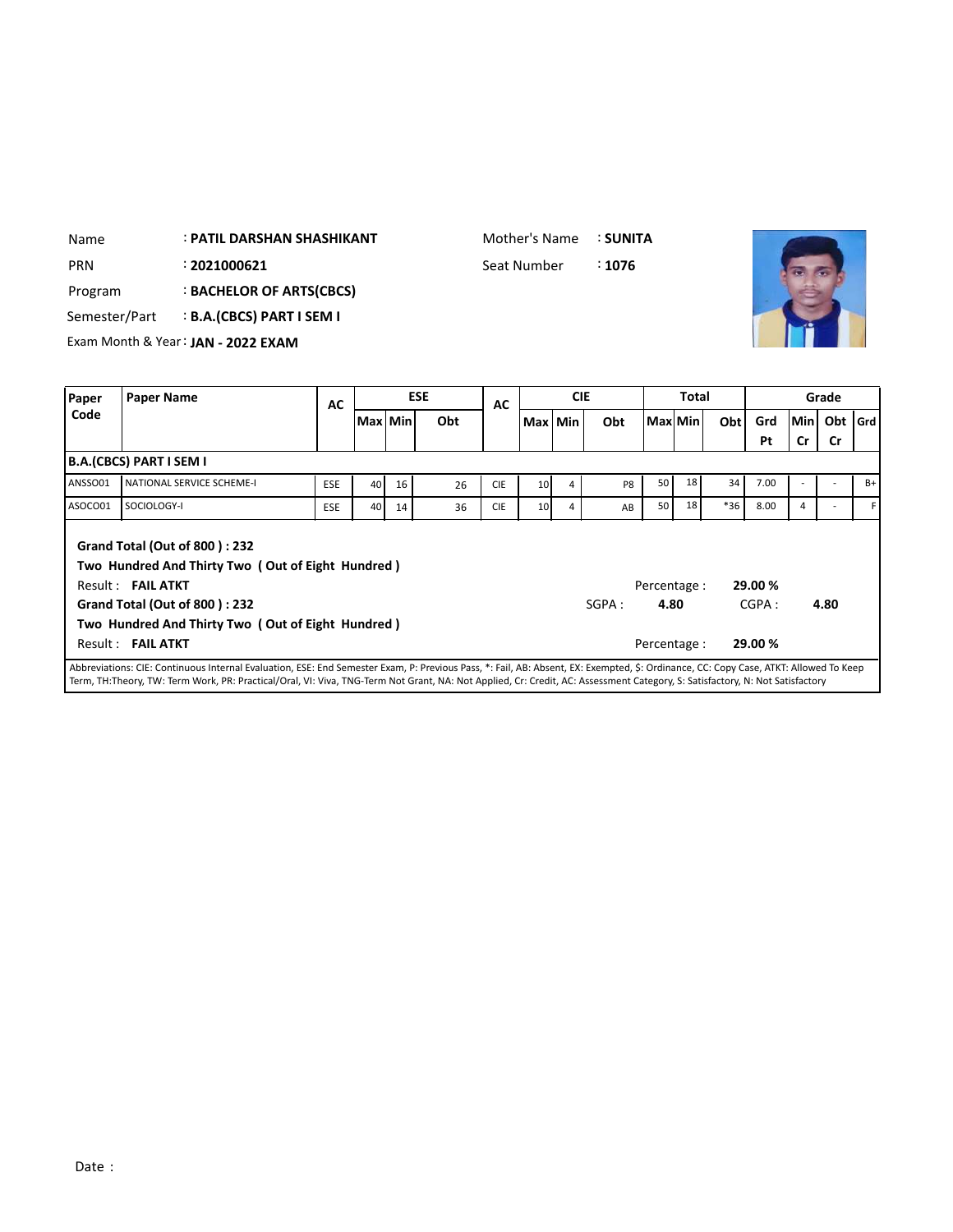| Name                          |                         | : PARIT PRATIK SURESH              |            |                 |         |            | Mother's Name |                 |            | : SANGITA      |         |       |     |      |     |           |       |
|-------------------------------|-------------------------|------------------------------------|------------|-----------------|---------|------------|---------------|-----------------|------------|----------------|---------|-------|-----|------|-----|-----------|-------|
| <b>PRN</b>                    |                         | : 2021000174                       |            |                 |         |            | Seat Number   |                 |            | : 1096         |         |       |     |      |     |           |       |
| Program                       |                         | : BACHELOR OF ARTS(CBCS)           |            |                 |         |            |               |                 |            |                |         |       |     |      |     |           |       |
| Semester/Part                 |                         | <b>B.A.(CBCS) PART I SEM I</b>     |            |                 |         |            |               |                 |            |                |         |       |     |      |     |           |       |
|                               |                         | Exam Month & Year: JAN - 2022 EXAM |            |                 |         |            |               |                 |            |                |         |       |     |      |     |           |       |
|                               |                         |                                    |            |                 |         |            |               |                 |            |                |         |       |     |      |     |           |       |
| Paper                         | <b>Paper Name</b>       |                                    | <b>AC</b>  |                 |         | <b>ESE</b> | AC            |                 | <b>CIE</b> |                |         | Total |     |      |     | Grade     |       |
| Code                          |                         |                                    |            |                 | Max Min | Obt        |               | Max Min         |            | Obt            | Max Min |       | Obt | Grd  | Min | Obt       | l Grd |
|                               |                         |                                    |            |                 |         |            |               |                 |            |                |         |       |     | Pt   | Cr  | <b>Cr</b> |       |
|                               | B.A.(CBCS) PART I SEM I |                                    |            |                 |         |            |               |                 |            |                |         |       |     |      |     |           |       |
| AMARO01                       | MARATHI-I               |                                    | <b>ESE</b> | 40 <sup>1</sup> | 14      | 28         | <b>CIE</b>    | 10 <sup>1</sup> | 4          | P <sub>9</sub> | 50      | 18    | 37  | 8.00 | 4   | 32.00     | А     |
| Grand Total (Out of 700): 263 |                         |                                    |            |                 |         |            |               |                 |            |                |         |       |     |      |     |           |       |

|                     | ו יאושכו יהוא ו נכטשטאהשו                                                           |            |    |    |    |            |                 |   |                |              |            |            |    |
|---------------------|-------------------------------------------------------------------------------------|------------|----|----|----|------------|-----------------|---|----------------|--------------|------------|------------|----|
| AMARO01             | <b>MARATHI-I</b>                                                                    | <b>ESE</b> | 40 | 14 | 28 | <b>CIE</b> | 10 <sup>1</sup> | 4 | P <sub>9</sub> | 18<br>50     | 8.00<br>37 | 32.00<br>4 | ΑI |
|                     | Grand Total (Out of 700): 263<br>Two Hundred And Sixty Three (Out of Seven Hundred) |            |    |    |    |            |                 |   | SGPA :         | 7.17         | CGPA:      | 7.17       |    |
| Result: <b>PASS</b> |                                                                                     |            |    |    |    |            |                 |   |                | Percentage : | 37.57 %    |            |    |
|                     | <b>Grand Total (Out of 700): 263</b>                                                |            |    |    |    |            |                 |   | SGPA:          | 8.00         | CGPA:      | 8.00       |    |
|                     | Two Hundred And Sixty Three (Out of Seven Hundred)                                  |            |    |    |    |            |                 |   |                |              |            |            |    |
| Result: <b>PASS</b> |                                                                                     |            |    |    |    |            |                 |   |                | Percentage : | 37.57 %    |            |    |
|                     |                                                                                     |            |    |    |    |            |                 |   |                |              |            |            |    |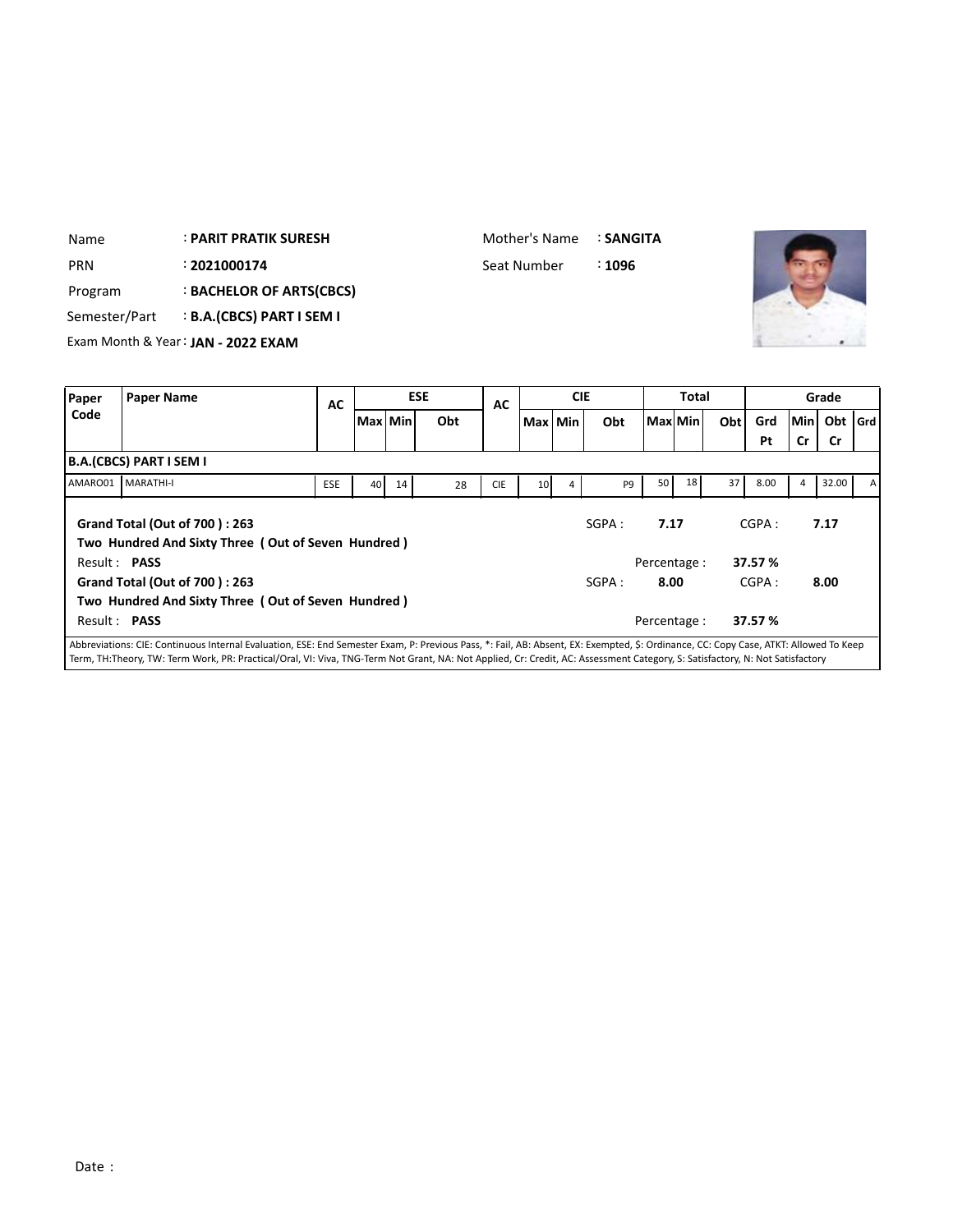| Name          | <b>CHOPDAR SWARUP SAMBHAJI</b>     |           |            |     | Mother's Name |            | : SWATI |              |     |     |        |       |  |
|---------------|------------------------------------|-----------|------------|-----|---------------|------------|---------|--------------|-----|-----|--------|-------|--|
| <b>PRN</b>    | : 2021000117                       |           |            |     | Seat Number   |            | :1099   |              |     |     |        |       |  |
| Program       | <b>BACHELOR OF ARTS(CBCS)</b>      |           |            |     |               |            |         |              |     |     |        |       |  |
| Semester/Part | <b>B.A.(CBCS) PART I SEM I</b>     |           |            |     |               |            |         |              |     |     |        |       |  |
|               | Exam Month & Year: JAN - 2022 EXAM |           |            |     |               |            |         |              |     |     |        |       |  |
|               |                                    |           |            |     |               |            |         |              |     |     |        |       |  |
| Paper         | <b>Paper Name</b>                  | <b>AC</b> | <b>ESE</b> |     | AC            | <b>CIE</b> |         | <b>Total</b> |     |     |        | Grade |  |
| Code          |                                    |           | Max   Min  | Obt |               | Max Min    | Obt     | Max Min      | Obt | Grd | lMin L | Obt G |  |

| coue         |                                                                                                                                                                                     |            | Max   Min |    | Obt |            | Max Min         |   | Obt            | Max Min     |    | Obt | Grd    |    | Min Obt Grd |   |
|--------------|-------------------------------------------------------------------------------------------------------------------------------------------------------------------------------------|------------|-----------|----|-----|------------|-----------------|---|----------------|-------------|----|-----|--------|----|-------------|---|
|              |                                                                                                                                                                                     |            |           |    |     |            |                 |   |                |             |    |     | Pt     | Cr | <b>Cr</b>   |   |
|              | B.A.(CBCS) PART I SEM I                                                                                                                                                             |            |           |    |     |            |                 |   |                |             |    |     |        |    |             |   |
| AMARO01      | <b>MARATHI-I</b>                                                                                                                                                                    | <b>ESE</b> | 40        | 14 | 30  | <b>CIE</b> | 10 <sup>1</sup> | 4 | P <sub>8</sub> | 50          | 18 | 38  | 8.00   | 4  | 32.00       | A |
|              | <b>Grand Total (Out of 700): 243</b><br>Two Hundred And Forty Three (Out of Seven Hundred)                                                                                          |            |           |    |     |            |                 |   | SGPA :         | 6.83        |    |     | CGPA:  |    | 6.83        |   |
| Result: PASS |                                                                                                                                                                                     |            |           |    |     |            |                 |   |                | Percentage: |    |     | 34.71% |    |             |   |
|              | Grand Total (Out of 700): 243                                                                                                                                                       |            |           |    |     |            |                 |   | SGPA :         | 8.00        |    |     | CGPA:  |    | 8.00        |   |
|              | Two Hundred And Forty Three (Out of Seven Hundred)                                                                                                                                  |            |           |    |     |            |                 |   |                |             |    |     |        |    |             |   |
| Result: PASS |                                                                                                                                                                                     |            |           |    |     |            |                 |   |                | Percentage: |    |     | 34.71% |    |             |   |
|              | Abbreviations: CIE: Continuous Internal Evaluation, ESE: End Semester Exam, P: Previous Pass, *: Fail, AB: Absent, EX: Exempted, S: Ordinance, CC: Copy Case, ATKT: Allowed To Keep |            |           |    |     |            |                 |   |                |             |    |     |        |    |             |   |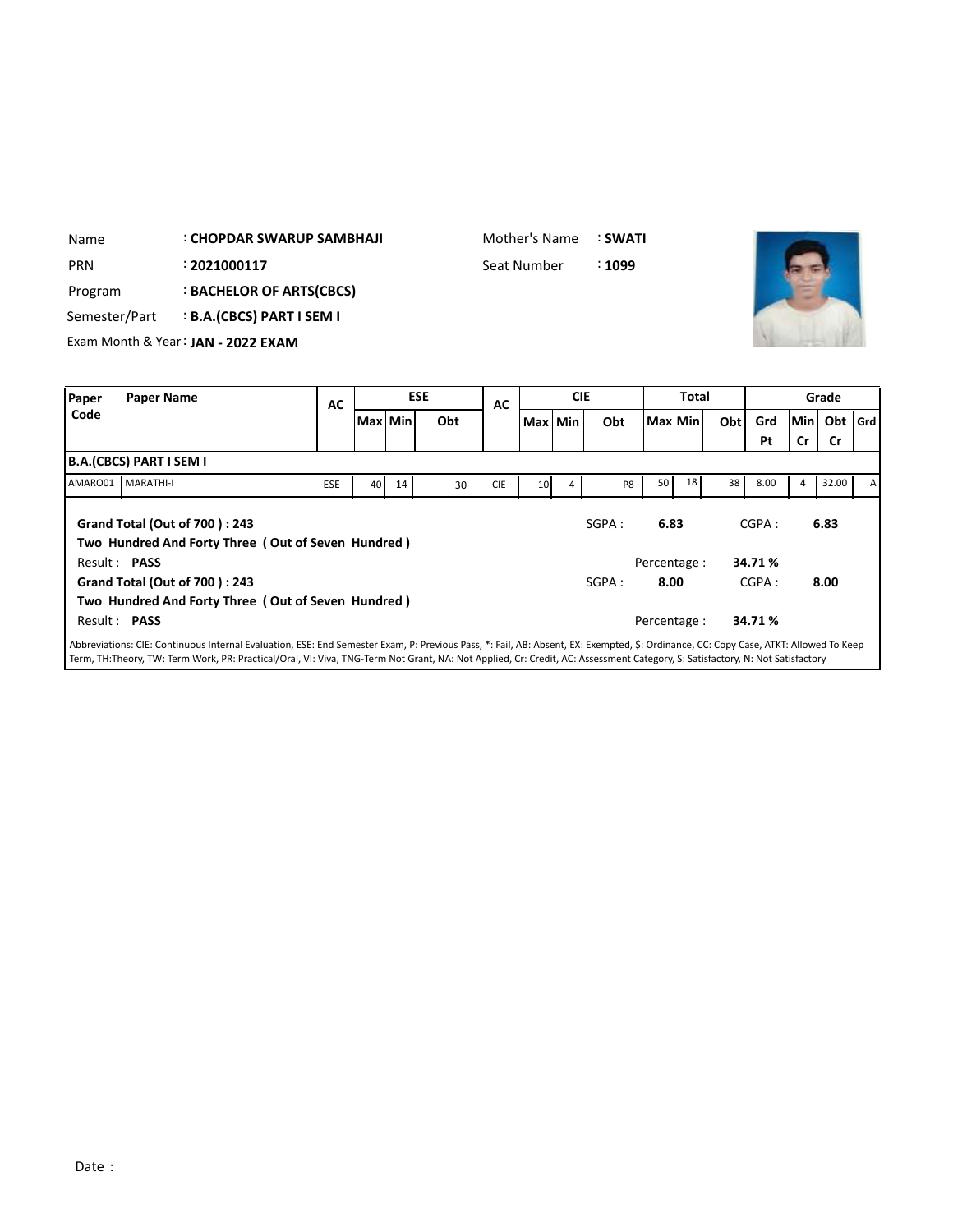| Name | : ALVEKAR PRERANA SHIVAJI |
|------|---------------------------|
|      |                           |

Mother's Name : **RAJSHRI**

: PRN 2021000698 **Seat Number** 2021 300



Program : **BACHELOR OF ARTS(CBCS)**

Semester/Part : **B.A.(CBCS) PART I SEM I**

Exam Month & Year: **JAN - 2022 EXAM**

| <b>Paper Name</b>                           | AC                       |    |                          | <b>ESE</b>                                                                                               | AC         |   | <b>CIE</b>                         |         | Total |                                 |                                         |                                             | Grade |                                    |
|---------------------------------------------|--------------------------|----|--------------------------|----------------------------------------------------------------------------------------------------------|------------|---|------------------------------------|---------|-------|---------------------------------|-----------------------------------------|---------------------------------------------|-------|------------------------------------|
|                                             |                          |    |                          | Obt                                                                                                      |            |   | Obt                                |         |       |                                 | Grd                                     |                                             |       |                                    |
|                                             |                          |    |                          |                                                                                                          |            |   |                                    |         |       |                                 | Pt                                      | Cr                                          | Cr    |                                    |
| <b>B.A.(CBCS) PART I SEM I</b>              |                          |    |                          |                                                                                                          |            |   |                                    |         |       |                                 |                                         |                                             |       |                                    |
| <b>HISTORY-I</b>                            | <b>ESE</b>               | 40 | 14                       | 44                                                                                                       | <b>CIE</b> | 4 | P10                                |         | 18    | 54                              |                                         | 4                                           |       |                                    |
| <b>ECONOMICS-I</b>                          | <b>ESE</b>               | 40 | 14                       | 36                                                                                                       | <b>CIE</b> | 4 | P <sub>10</sub>                    | 50      | 18    | 46                              | 10.00                                   | $\overline{4}$                              | 40.00 | $\Omega$                           |
| Democracy, Elections and Good<br>Governance | $\overline{\phantom{a}}$ |    | $\overline{\phantom{a}}$ |                                                                                                          |            |   |                                    |         |       |                                 |                                         |                                             |       | S                                  |
| <b>Grand Total (Out of 800): 294</b>        |                          |    |                          |                                                                                                          |            |   | SGPA:                              |         |       |                                 |                                         |                                             |       |                                    |
|                                             |                          |    |                          |                                                                                                          |            |   |                                    |         |       |                                 |                                         |                                             |       |                                    |
| Result: PASS                                |                          |    |                          |                                                                                                          |            |   |                                    |         |       |                                 |                                         |                                             |       |                                    |
| Grand Total (Out of 800): 294               |                          |    |                          |                                                                                                          |            |   | SGPA:                              |         |       |                                 |                                         |                                             |       |                                    |
|                                             |                          |    |                          |                                                                                                          |            |   |                                    |         |       |                                 |                                         |                                             |       |                                    |
| Result: PASS                                |                          |    |                          |                                                                                                          |            |   |                                    |         |       |                                 |                                         |                                             |       |                                    |
|                                             |                          |    |                          | Two Hundred And Ninety Four (Out of Eight Hundred)<br>Two Hundred And Ninety Four (Out of Eight Hundred) | Max Min    |   | 10 <sup>1</sup><br>10 <sup>1</sup> | Max Min |       | 50 <sub>1</sub><br>5.00<br>6.00 | Max Min<br>Percentage :<br>Percentage : | Obt<br>CGPA:<br>36.75 %<br>CGPA:<br>36.75 % |       | Min<br>Obt $ $ Grd<br>5.00<br>6.00 |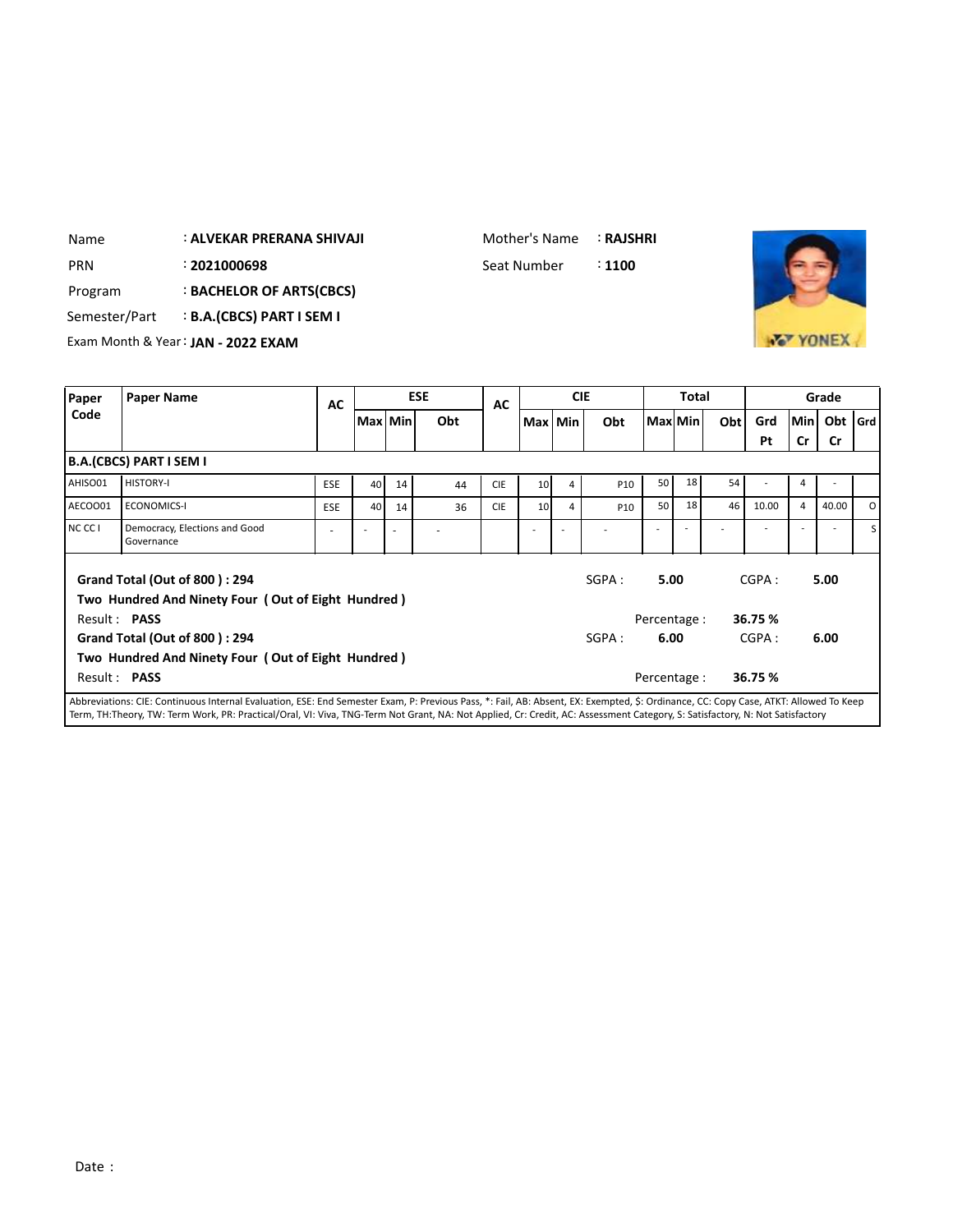| Name          |                                | <b>: PATIL OMKAR MAHADEV</b>                                                       |     |                 |         |            | Mother's Name |                 |            | <b>: REKHA</b> |              |         |       |         |     |           |     |
|---------------|--------------------------------|------------------------------------------------------------------------------------|-----|-----------------|---------|------------|---------------|-----------------|------------|----------------|--------------|---------|-------|---------|-----|-----------|-----|
| <b>PRN</b>    |                                | : 2021000169                                                                       |     |                 |         |            | Seat Number   |                 |            | : 1101         |              |         |       |         |     |           |     |
| Program       |                                | : BACHELOR OF ARTS(CBCS)                                                           |     |                 |         |            |               |                 |            |                |              |         |       |         |     |           |     |
| Semester/Part |                                | <b>B.A.(CBCS) PART I SEM I</b>                                                     |     |                 |         |            |               |                 |            |                |              |         |       |         |     |           |     |
|               |                                | Exam Month & Year: JAN - 2022 EXAM                                                 |     |                 |         |            |               |                 |            |                |              |         |       |         |     |           |     |
|               |                                |                                                                                    |     |                 |         |            |               |                 |            |                |              |         |       |         |     |           |     |
| Paper         | <b>Paper Name</b>              |                                                                                    | AC  |                 |         | <b>ESE</b> | AC            |                 | <b>CIE</b> |                |              | Total   |       |         |     | Grade     |     |
| Code          |                                |                                                                                    |     |                 | Max Min | Obt        |               |                 | Max Min    | Obt            |              | Max Min | Obt   | Grd     | Min | Obt       | Grd |
|               |                                |                                                                                    |     |                 |         |            |               |                 |            |                |              |         |       | Pt      | Cr  | <b>Cr</b> |     |
|               | <b>B.A.(CBCS) PART I SEM I</b> |                                                                                    |     |                 |         |            |               |                 |            |                |              |         |       |         |     |           |     |
|               | AMARO01 MARATHI-I              |                                                                                    | ESE | 40 <sup>1</sup> | 14      | $*8$       | <b>CIE</b>    | 10 <sup>1</sup> | 4          | <b>P7</b>      | 50           | 18      | $*15$ | 4.00    | 4   |           |     |
|               |                                |                                                                                    |     |                 |         |            |               |                 |            |                |              |         |       |         |     |           |     |
|               |                                | <b>Grand Total (Out of 700): 202</b><br>Two Hundred And Two (Out of Seven Hundred) |     |                 |         |            |               |                 |            |                |              |         |       |         |     |           |     |
|               | Result: FAIL ATKT              |                                                                                    |     |                 |         |            |               |                 |            |                | Percentage : |         |       | 28.86 % |     |           |     |
|               |                                | <b>Grand Total (Out of 700): 202</b>                                               |     |                 |         |            |               |                 |            | SGPA:          | 5.00         |         |       | CGPA:   |     | 5.00      |     |
|               |                                | Two Hundred And Two (Out of Seven Hundred)                                         |     |                 |         |            |               |                 |            |                |              |         |       |         |     |           |     |

Mother's Name : **REKHA**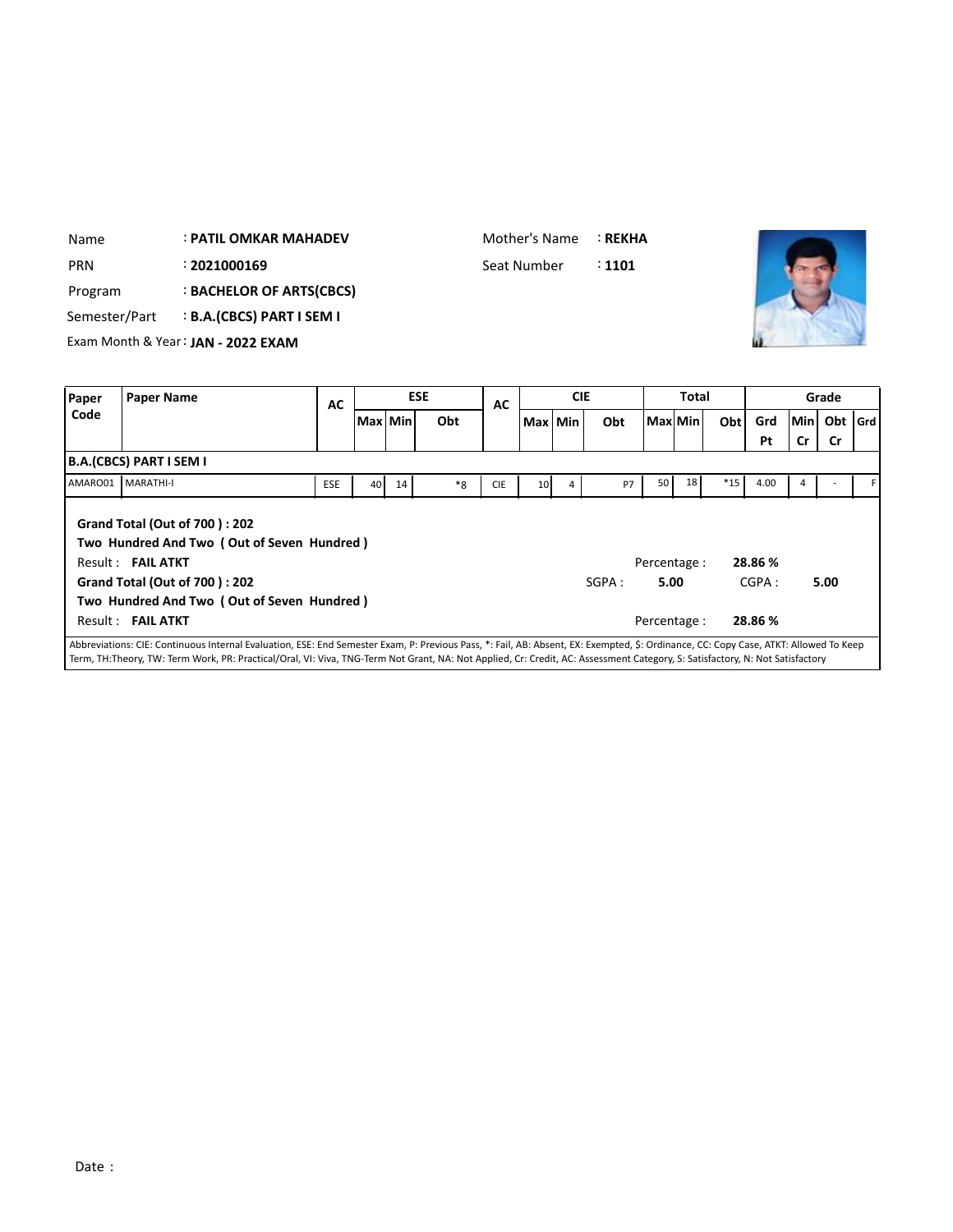| Name          |                         | <b>GAIKWAD ANIKET BHAUSO</b>       |           |           |            | Mother's Name |            | : MEENA |              |              |     |     |     |           |     |
|---------------|-------------------------|------------------------------------|-----------|-----------|------------|---------------|------------|---------|--------------|--------------|-----|-----|-----|-----------|-----|
| <b>PRN</b>    |                         | : 2021000108                       |           |           |            | Seat Number   |            | : 1110  |              |              |     |     |     |           |     |
| Program       |                         | : BACHELOR OF ARTS(CBCS)           |           |           |            |               |            |         |              |              |     |     |     |           |     |
| Semester/Part |                         | : B.A.(CBCS) PART I SEM I          |           |           |            |               |            |         |              |              |     |     |     |           |     |
|               |                         | Exam Month & Year: JAN - 2022 EXAM |           |           |            |               |            |         |              |              |     |     |     |           |     |
|               |                         |                                    |           |           |            |               |            |         |              |              |     |     |     |           |     |
| Paper         | <b>Paper Name</b>       |                                    | <b>AC</b> |           | <b>ESE</b> | AC            | <b>CIE</b> |         |              | <b>Total</b> |     |     |     | Grade     |     |
| Code          |                         |                                    |           | Max   Min | Obt        |               | Max Min    | Obt     | l Maxl Min l |              | Obt | Grd | Min | Obt       | Grd |
|               |                         |                                    |           |           |            |               |            |         |              |              |     | Pt  | Cr  | <b>Cr</b> |     |
|               | B.A.(CBCS) PART I SEM I |                                    |           |           |            |               |            |         |              |              |     |     |     |           |     |

| AGEOO01             | <b>GEOGRAPHY-I</b>                                                                 | <b>ESE</b>               | 40 | 14                       | 20 | <b>CIE</b> | 10 <sup>1</sup> | 4 | P <sub>8</sub> | 50           | 18 | 28 | 6.00    | 4 | 24.00 | вI  |
|---------------------|------------------------------------------------------------------------------------|--------------------------|----|--------------------------|----|------------|-----------------|---|----------------|--------------|----|----|---------|---|-------|-----|
| NC CC I             | Democracy, Elections and Good<br>Governance                                        | $\overline{\phantom{a}}$ |    | $\overline{\phantom{a}}$ |    |            |                 |   |                |              |    |    |         |   |       | s I |
|                     | Grand Total (Out of 700): 186<br>One Hundred And Eighty Six (Out of Seven Hundred) |                          |    |                          |    |            |                 |   | SGPA:          | 4.50         |    |    | CGPA:   |   | 4.50  |     |
| Result: <b>PASS</b> |                                                                                    |                          |    |                          |    |            |                 |   |                | Percentage : |    |    | 26.57 % |   |       |     |
|                     | Grand Total (Out of 700): 186<br>One Hundred And Eighty Six (Out of Seven Hundred) |                          |    |                          |    |            |                 |   | SGPA:          | 6.00         |    |    | CGPA:   |   | 6.00  |     |
| Result: <b>PASS</b> |                                                                                    |                          |    |                          |    |            |                 |   |                | Percentage : |    |    | 26.57 % |   |       |     |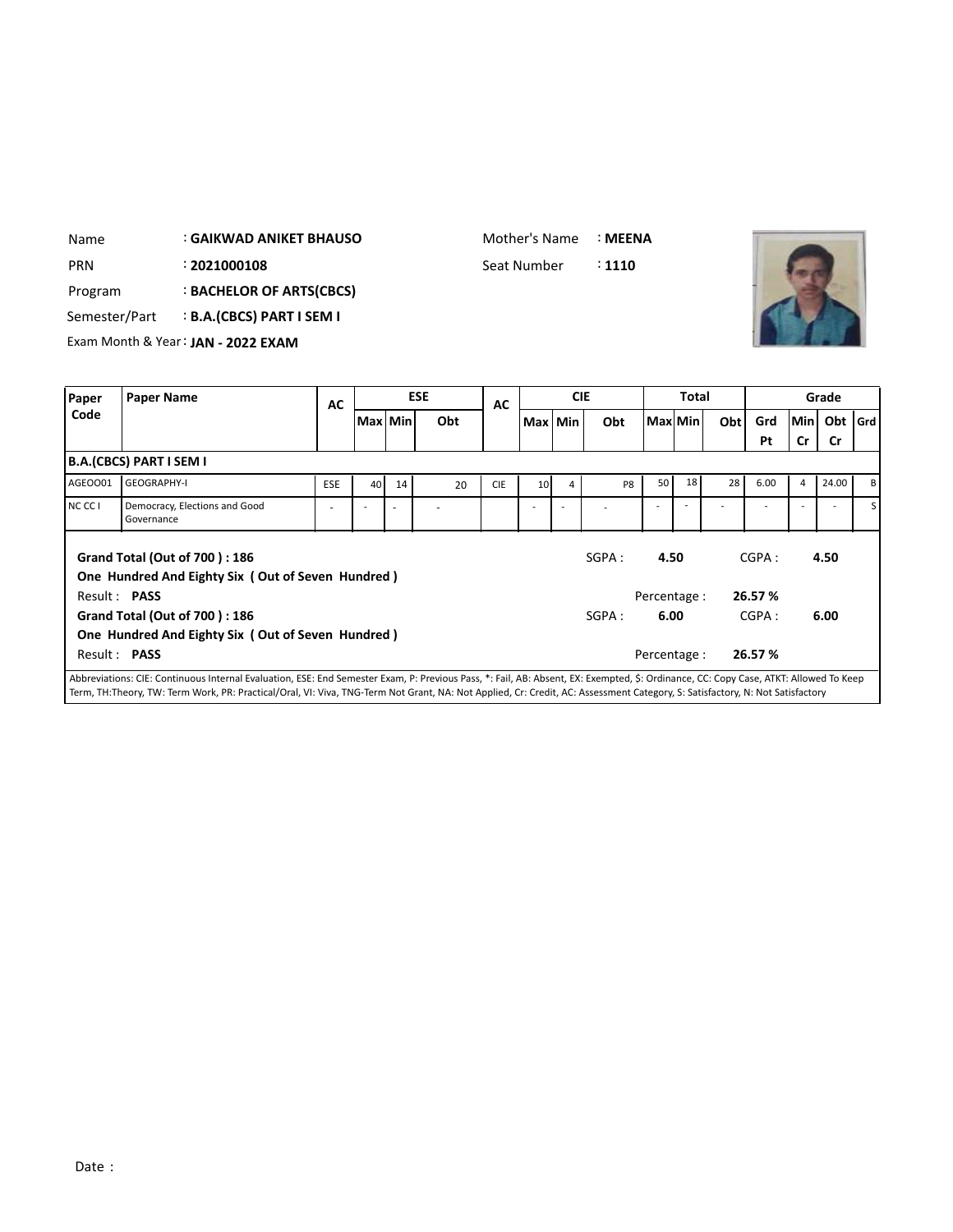| Name          |                                    | : PATIL RUSHIKESH AVINASH      |           | Mother's Name |  | : CHANDAN  |             |            |        |              |     |     |     |       |       |
|---------------|------------------------------------|--------------------------------|-----------|---------------|--|------------|-------------|------------|--------|--------------|-----|-----|-----|-------|-------|
| <b>PRN</b>    |                                    | : 2021000697                   |           |               |  |            | Seat Number |            | : 1116 |              |     |     |     |       |       |
| Program       |                                    | : BACHELOR OF ARTS(CBCS)       |           |               |  |            |             |            |        |              |     |     |     |       |       |
| Semester/Part |                                    | <b>B.A.(CBCS) PART I SEM I</b> |           |               |  |            |             |            |        |              |     |     |     |       |       |
|               | Exam Month & Year: JAN - 2022 EXAM |                                |           |               |  |            |             |            |        |              |     |     |     |       |       |
|               |                                    |                                |           |               |  |            |             |            |        |              |     |     |     |       |       |
| Paper         | <b>Paper Name</b>                  |                                | <b>AC</b> |               |  | <b>ESE</b> | <b>AC</b>   | <b>CIE</b> |        | <b>Total</b> |     |     |     | Grade |       |
| Code          |                                    |                                |           | Max Min       |  | Obt        |             | Max Min    | Obt    | l Maxl Min l | Obt | Grd | Min | Obt   | l Grd |
|               |                                    |                                |           |               |  |            |             |            |        |              |     | Pt  | Cr  | Cr    |       |
|               | B.A.(CBCS) PART I SEM I            |                                |           |               |  |            |             |            |        |              |     |     |     |       |       |

<u> International Property (International Property</u>

|                     |                                                                                           |            |                 |    |    |            |                 |   |                |              |    |    | Pt      | <b>Cr</b> | - Cr  |   |
|---------------------|-------------------------------------------------------------------------------------------|------------|-----------------|----|----|------------|-----------------|---|----------------|--------------|----|----|---------|-----------|-------|---|
|                     | <b>B.A.(CBCS) PART I SEM I</b>                                                            |            |                 |    |    |            |                 |   |                |              |    |    |         |           |       |   |
| AMARO01 MARATHI-I   |                                                                                           | <b>ESE</b> | 40 <sup>1</sup> | 14 | 30 | <b>CIE</b> | 10 <sup>1</sup> | 4 | P <sub>9</sub> | 50           | 18 | 39 | 8.00    | 4         | 32.00 | А |
|                     | <b>Grand Total (Out of 700): 222</b><br>Two Hundred And Twenty Two (Out of Seven Hundred) |            |                 |    |    |            |                 |   | SGPA:          | 6.00         |    |    | CGPA:   |           | 6.00  |   |
| Result: PASS        |                                                                                           |            |                 |    |    |            |                 |   |                | Percentage : |    |    | 31.71 % |           |       |   |
|                     | <b>Grand Total (Out of 700): 222</b>                                                      |            |                 |    |    |            |                 |   | SGPA:          | 8.00         |    |    | CGPA:   |           | 8.00  |   |
| Result: <b>PASS</b> | Two Hundred And Twenty Two (Out of Seven Hundred)                                         |            |                 |    |    |            |                 |   |                | Percentage : |    |    | 31.71%  |           |       |   |
|                     |                                                                                           |            |                 |    |    |            |                 |   |                |              |    |    |         |           |       |   |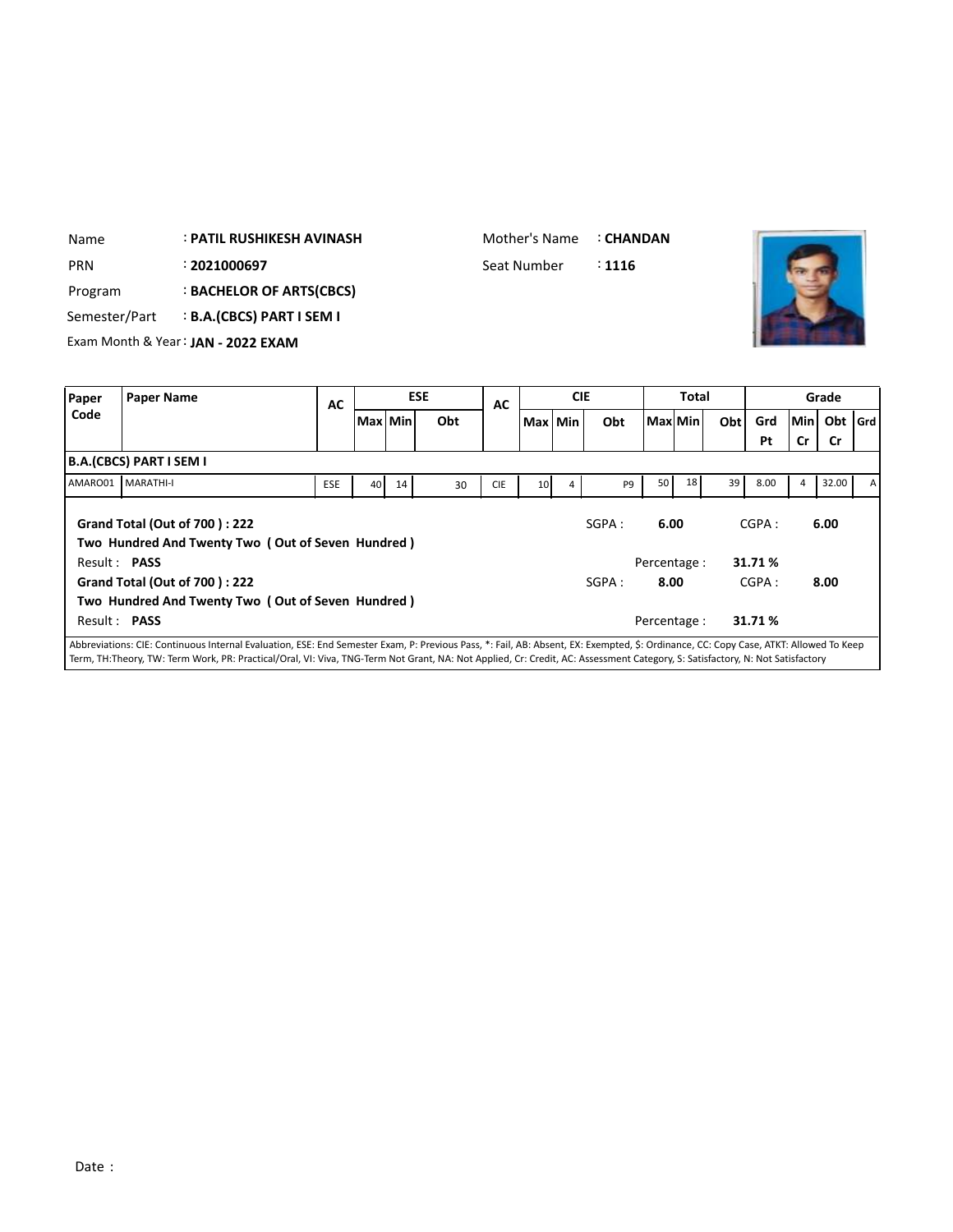| Paper         | <b>Paper Name</b>                  | $\overline{ }$ | <b>ESE</b> | $\overline{ }$ | <b>CIE</b>    |          | Total | Grade |
|---------------|------------------------------------|----------------|------------|----------------|---------------|----------|-------|-------|
|               | Exam Month & Year: JAN - 2022 EXAM |                |            |                |               |          |       |       |
| Semester/Part | <b>B.A.(CBCS) PART I SEM I</b>     |                |            |                |               |          |       |       |
| Program       | <b>BACHELOR OF ARTS(CBCS)</b>      |                |            |                |               |          |       |       |
| PRN           | : 2021000095                       |                |            |                | Seat Number   | : 1125   |       |       |
| Name          | : MAKANDAR ANAHA ALTAF             |                |            |                | Mother's Name | : NAZNIN |       |       |

| <b>Paper</b>        | <b>Paper Name</b>                                                                                                                                                                                                                                                                                                                                                    | AC         |         |    | <b>ESE</b> | AC         |                 | <b>CIE</b> |           |       | <b>Total</b> |      |                  |       | Grade     |         |
|---------------------|----------------------------------------------------------------------------------------------------------------------------------------------------------------------------------------------------------------------------------------------------------------------------------------------------------------------------------------------------------------------|------------|---------|----|------------|------------|-----------------|------------|-----------|-------|--------------|------|------------------|-------|-----------|---------|
| Code                |                                                                                                                                                                                                                                                                                                                                                                      |            | Max Min |    | Obt        |            | Max   Min       |            | Obt       |       | Max Min      | Obtl | Grd              | Min I | Obt       | l Grd l |
|                     |                                                                                                                                                                                                                                                                                                                                                                      |            |         |    |            |            |                 |            |           |       |              |      | Pt               | Cr    | <b>Cr</b> |         |
|                     | B.A.(CBCS) PART I SEM I                                                                                                                                                                                                                                                                                                                                              |            |         |    |            |            |                 |            |           |       |              |      |                  |       |           |         |
| APSYO01             | PSYCHOLOGY-I                                                                                                                                                                                                                                                                                                                                                         | <b>ESE</b> | 40      | 14 | 44         | <b>CIE</b> | 10 <sup>1</sup> | 4          | <b>P5</b> | 50    | 18           | 49   | 10.00            | 4     | 40.00     | ΩI      |
| Result: PASS        | <b>Grand Total (Out of 700): 225</b><br>Two Hundred And Twenty Five (Out of Seven Hundred)                                                                                                                                                                                                                                                                           |            |         |    |            |            |                 |            | SGPA:     | 5.67  | Percentage : |      | CGPA:<br>32.14 % |       | 5.67      |         |
|                     | <b>Grand Total (Out of 700): 225</b><br>Two Hundred And Twenty Five (Out of Seven Hundred)                                                                                                                                                                                                                                                                           |            |         |    |            |            |                 |            | SGPA:     | 10.00 |              |      | CGPA:            |       | 10.00     |         |
| Result: <b>PASS</b> |                                                                                                                                                                                                                                                                                                                                                                      |            |         |    |            |            |                 |            |           |       | Percentage:  |      | 32.14 %          |       |           |         |
|                     | Abbreviations: CIE: Continuous Internal Evaluation, ESE: End Semester Exam, P: Previous Pass, *: Fail, AB: Absent, EX: Exempted, \$: Ordinance, CC: Copy Case, ATKT: Allowed To Keep<br>Term, TH:Theory, TW: Term Work, PR: Practical/Oral, VI: Viva, TNG-Term Not Grant, NA: Not Applied, Cr: Credit, AC: Assessment Category, S: Satisfactory, N: Not Satisfactory |            |         |    |            |            |                 |            |           |       |              |      |                  |       |           |         |

 $\overline{\phantom{a}}$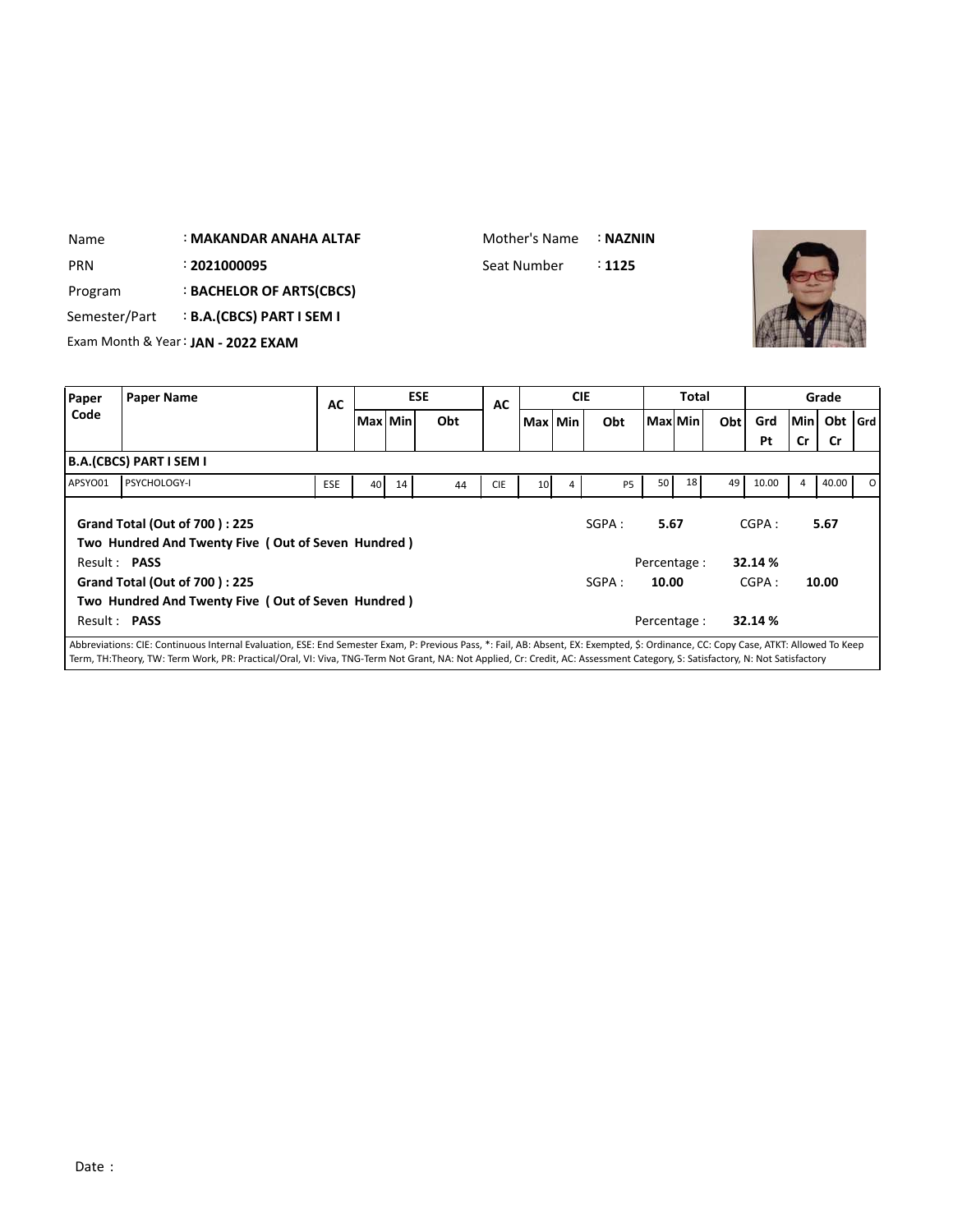| <b>PRN</b> | : 2021000704<br>: BACHELOR OF ARTS(CBCS)<br>Program<br><b>B.A.(CBCS) PART I SEM I</b><br>Semester/Part<br>Exam Month & Year: JAN - 2022 EXAM<br><b>Paper Name</b> |                                                                                                                                 |           |         |            | Seat Number |            | : 1134 |                      |         |     |                  |                  |                  |     |
|------------|-------------------------------------------------------------------------------------------------------------------------------------------------------------------|---------------------------------------------------------------------------------------------------------------------------------|-----------|---------|------------|-------------|------------|--------|----------------------|---------|-----|------------------|------------------|------------------|-----|
| Paper      |                                                                                                                                                                   |                                                                                                                                 |           |         | <b>ESE</b> | <b>AC</b>   | <b>CIE</b> |        |                      | Total   |     |                  |                  | Grade            |     |
| Code       |                                                                                                                                                                   |                                                                                                                                 | <b>AC</b> | Max Min | Obt        |             | Max Min    | Obt    |                      | Max Min | Obt | Grd<br>Pt        | Min<br><b>Cr</b> | Obt<br><b>Cr</b> | Grd |
|            | <b>B.A.(CBCS) PART I SEM I</b>                                                                                                                                    |                                                                                                                                 |           |         |            |             |            |        |                      |         |     |                  |                  |                  |     |
| NC CC I    | Governance                                                                                                                                                        | Democracy, Elections and Good                                                                                                   |           |         |            |             |            |        |                      |         |     |                  |                  |                  |     |
|            | Result: PASS                                                                                                                                                      | <b>Grand Total (Out of 600): 232</b><br>Two Hundred And Thirty Two (Out of Six Hundred)<br><b>Grand Total (Out of 600): 232</b> |           |         |            |             |            | SGPA:  | Percentage :<br>8.00 |         |     | 38.67 %<br>CGPA: |                  | 8.00             |     |

: **SAVLANI VARSHA MURLIDHAR**

**Two Hundred And Thirty Two ( Out of Six Hundred )**

Mother's Name :**NEETA**

**AND AND AND RESIDENCE** 

Abbreviations: CIE: Continuous Internal Evaluation, ESE: End Semester Exam, P: Previous Pass, \*: Fail, AB: Absent, EX: Exempted, \$: Ordinance, CC: Copy Case, ATKT: Allowed To Keep Term, TH:Theory, TW: Term Work, PR: Practical/Oral, VI: Viva, TNG-Term Not Grant, NA: Not Applied, Cr: Credit, AC: Assessment Category, S: Satisfactory, N: Not Satisfactory

Result : **PASS** Percentage : **38.67 %**

Name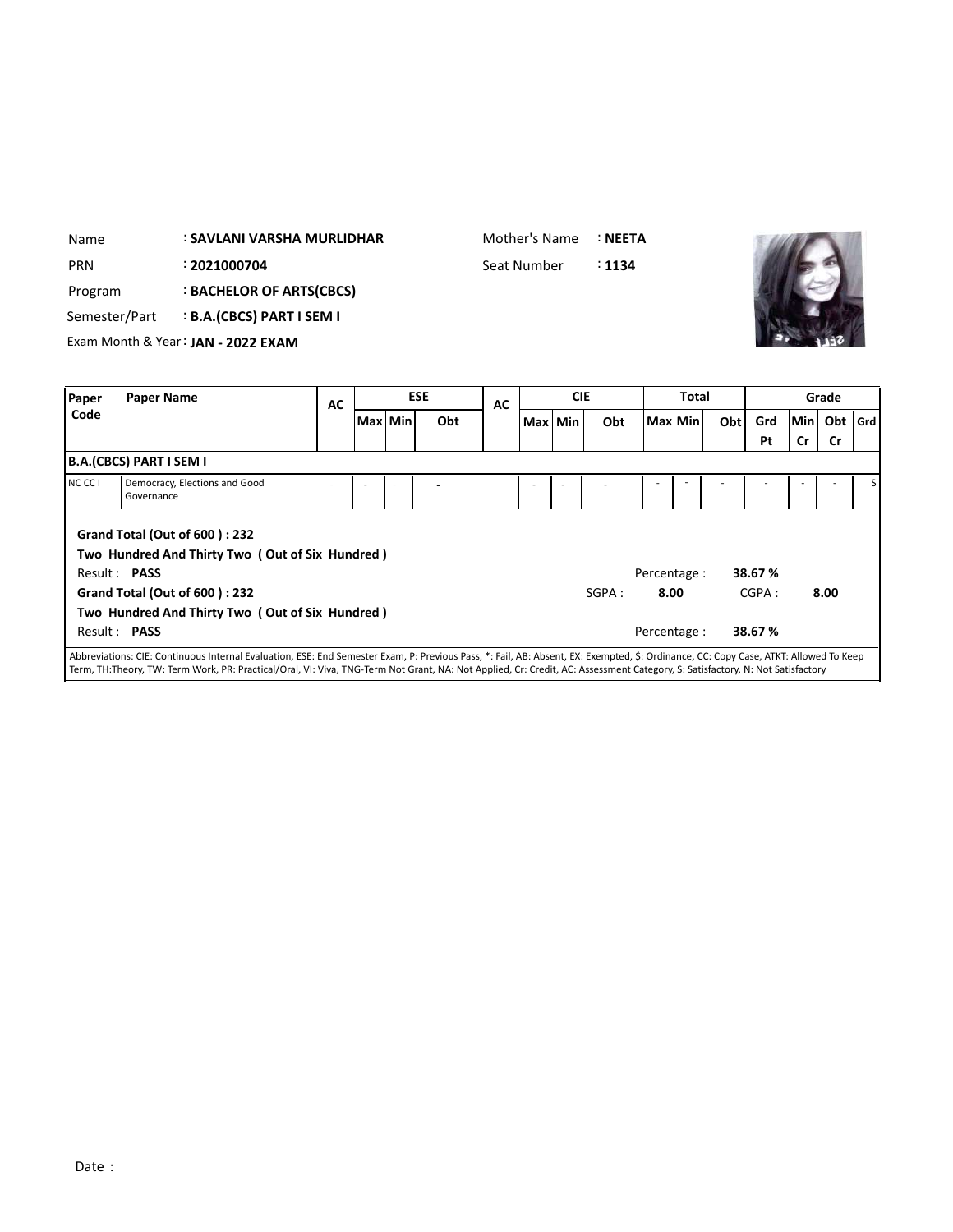| Name          |                         | <b>: YADAV SAMARTH MAHESH</b>      |    |           |            | Mother's Name |         |            | <b>: SHITAL</b> |         |              |     |     |     |           |  |
|---------------|-------------------------|------------------------------------|----|-----------|------------|---------------|---------|------------|-----------------|---------|--------------|-----|-----|-----|-----------|--|
| <b>PRN</b>    |                         | : 2021000705                       |    |           |            | Seat Number   |         |            | : 1136          |         |              |     |     |     |           |  |
| Program       |                         | : BACHELOR OF ARTS(CBCS)           |    |           |            |               |         |            |                 |         |              |     |     |     |           |  |
| Semester/Part |                         | <b>B.A.(CBCS) PART I SEM I</b>     |    |           |            |               |         |            |                 |         |              |     |     |     |           |  |
|               |                         | Exam Month & Year: JAN - 2022 EXAM |    |           |            |               |         |            |                 |         |              |     |     |     |           |  |
|               |                         |                                    |    |           |            |               |         |            |                 |         |              |     |     |     |           |  |
|               |                         |                                    |    |           |            |               |         |            |                 |         |              |     |     |     |           |  |
| Paper         | <b>Paper Name</b>       |                                    |    |           | <b>ESE</b> |               |         | <b>CIE</b> |                 |         | <b>Total</b> |     |     |     | Grade     |  |
| Code          |                         |                                    | AC | Max   Min | Obt        | AC            | Max Min |            | Obt             | Max Min |              | Obt | Grd | Min | Obt   Grd |  |
|               |                         |                                    |    |           |            |               |         |            |                 |         |              |     | Pt  | Cr  | Cr        |  |
|               | B.A.(CBCS) PART I SEM I |                                    |    |           |            |               |         |            |                 |         |              |     |     |     |           |  |

**The State of Street** 

|                     | Grand Total (Out of 700): 209               |  |  |  | SGPA : | 5.20         | CGPA:   | 5.20 |  |
|---------------------|---------------------------------------------|--|--|--|--------|--------------|---------|------|--|
|                     | Two Hundred And Nine (Out of Seven Hundred) |  |  |  |        |              |         |      |  |
| Result: <b>PASS</b> |                                             |  |  |  |        | Percentage : | 29.86 % |      |  |
|                     | Grand Total (Out of 700): 209               |  |  |  | SGPA:  | 6.00         | CGPA:   | 6.00 |  |
|                     | Two Hundred And Nine (Out of Seven Hundred) |  |  |  |        |              |         |      |  |
| Result: PASS        |                                             |  |  |  |        | Percentage : | 29.86 % |      |  |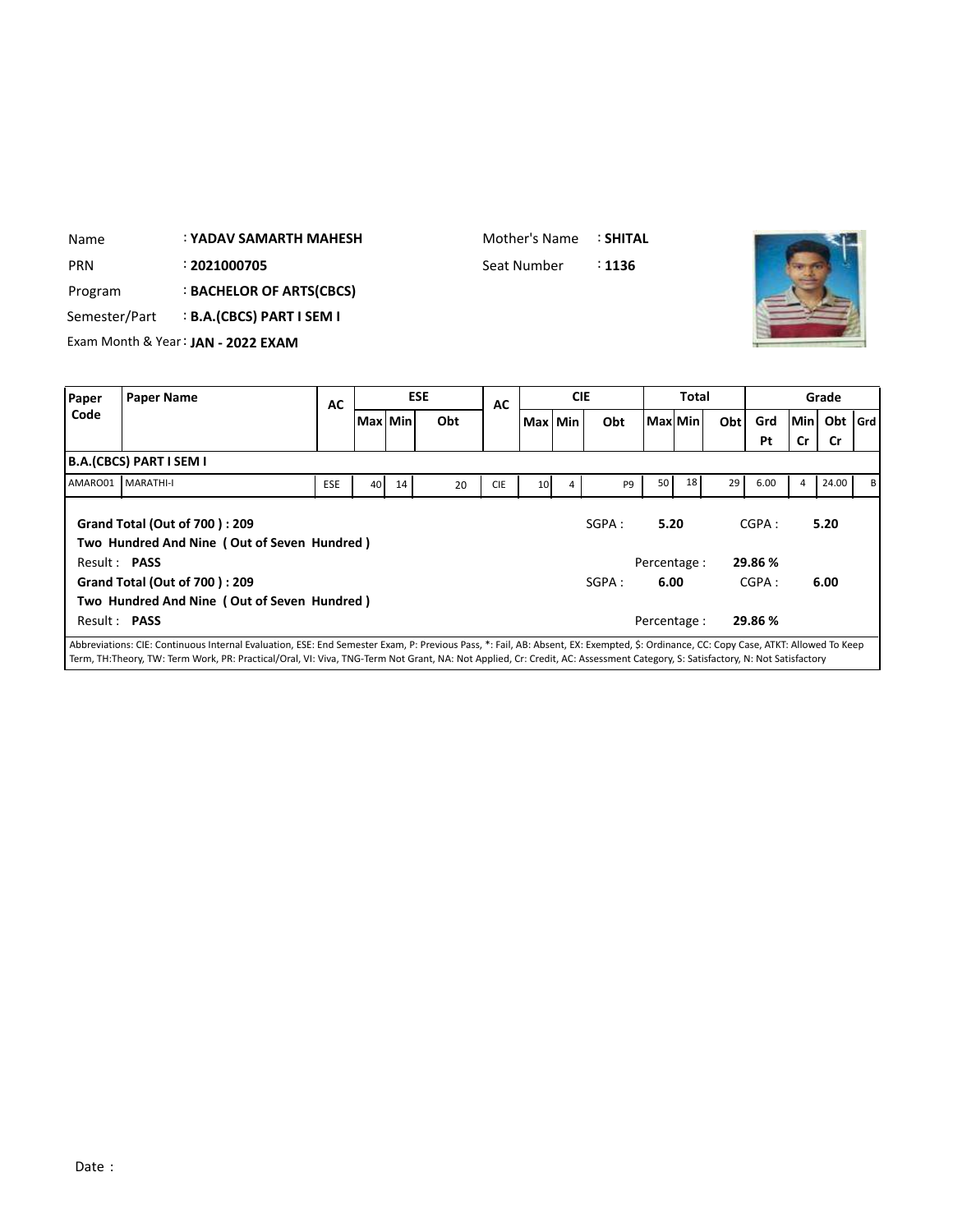| Name          |                         | : GIDMANI SWAPNIL IRAPPA           |            |           |    |            | Mother's Name |                 |            | : MHADAVI         |              |              |     |      |     |           |       |
|---------------|-------------------------|------------------------------------|------------|-----------|----|------------|---------------|-----------------|------------|-------------------|--------------|--------------|-----|------|-----|-----------|-------|
| PRN           |                         | : 2021000689                       |            |           |    |            | Seat Number   |                 |            | $\therefore$ 1137 |              |              |     |      |     |           |       |
| Program       |                         | <b>BACHELOR OF ARTS(CBCS)</b>      |            |           |    |            |               |                 |            |                   |              |              |     |      |     |           |       |
| Semester/Part |                         | <b>B.A.(CBCS) PART I SEM I</b>     |            |           |    |            |               |                 |            |                   |              |              |     |      |     |           |       |
|               |                         | Exam Month & Year: JAN - 2022 EXAM |            |           |    |            |               |                 |            |                   |              |              |     |      |     |           |       |
|               |                         |                                    |            |           |    |            |               |                 |            |                   |              |              |     |      |     |           |       |
| Paper         | <b>Paper Name</b>       |                                    | AC         |           |    | <b>ESE</b> | AC            |                 | <b>CIE</b> |                   |              | <b>Total</b> |     |      |     | Grade     |       |
| Code          |                         |                                    |            | Max   Min |    | Obt        |               | Max   Min       |            | Obt               | l Maxl Min l |              | Obt | Grd  | Min | Obt       | l Grd |
|               |                         |                                    |            |           |    |            |               |                 |            |                   |              |              |     | Pt   | Cr  | <b>Cr</b> |       |
|               | B.A.(CBCS) PART I SEM I |                                    |            |           |    |            |               |                 |            |                   |              |              |     |      |     |           |       |
| ASTDC01       |                         | <b>SCIENCE TECHNOLOGY AND</b>      | <b>ESE</b> | 40        | 14 | 32         | <b>CIE</b>    | 10 <sup>1</sup> | 4          | <b>P6</b>         | 50           | 18           | 38  | 8.00 | 4   | 32.00     | А     |

|         |                                                                                                           |            | I IVIAA I IVIIII |    |    |            | <b>IVIGA I IVIIII</b> | uu        | I IVIAAI IVIIII      |    | <b>UNLI</b> | uu               |                | <b>UNL IVIU</b> |      |
|---------|-----------------------------------------------------------------------------------------------------------|------------|------------------|----|----|------------|-----------------------|-----------|----------------------|----|-------------|------------------|----------------|-----------------|------|
|         |                                                                                                           |            |                  |    |    |            |                       |           |                      |    |             | Pt               | Cr             | <b>Cr</b>       |      |
|         | <b>B.A.(CBCS) PART I SEM I</b>                                                                            |            |                  |    |    |            |                       |           |                      |    |             |                  |                |                 |      |
| ASTDC01 | <b>SCIENCE TECHNOLOGY AND</b><br><b>DEVELOPMENT</b>                                                       | <b>ESE</b> | 40 <sup>1</sup>  | 14 | 32 | <b>CIE</b> | 10 <sup>1</sup>       | <b>P6</b> | 50                   | 18 | 38          | 8.00             | $\overline{4}$ | 32.00           | A    |
| APSYO01 | <b>PSYCHOLOGY-I</b>                                                                                       | <b>ESE</b> | 40 <sup>1</sup>  | 14 | 30 | <b>CIE</b> | 10 <sup>1</sup>       | <b>P5</b> | 50                   | 18 | 35          | 7.00             | 4              | 28.00           | $B+$ |
|         | <b>Grand Total (Out of 800): 202</b>                                                                      |            |                  |    |    |            |                       | SGPA:     | 3.83                 |    |             | CGPA:            |                | 3.83            |      |
|         | Two Hundred And Two (Out of Eight Hundred)<br>Result: <b>PASS</b><br><b>Grand Total (Out of 800): 202</b> |            |                  |    |    |            |                       | SGPA:     | Percentage :<br>7.50 |    |             | 25.25 %<br>CGPA: |                | 7.50            |      |
|         | Two Hundred And Two (Out of Eight Hundred)                                                                |            |                  |    |    |            |                       |           |                      |    |             |                  |                |                 |      |

Abbreviations: CIE: Continuous Internal Evaluation, ESE: End Semester Exam, P: Previous Pass, \*: Fail, AB: Absent, EX: Exempted, \$: Ordinance, CC: Copy Case, ATKT: Allowed To Keep Term, TH:Theory, TW: Term Work, PR: Practical/Oral, VI: Viva, TNG-Term Not Grant, NA: Not Applied, Cr: Credit, AC: Assessment Category, S: Satisfactory, N: Not Satisfactory

Result : **PASS** Percentage : **25.25 %**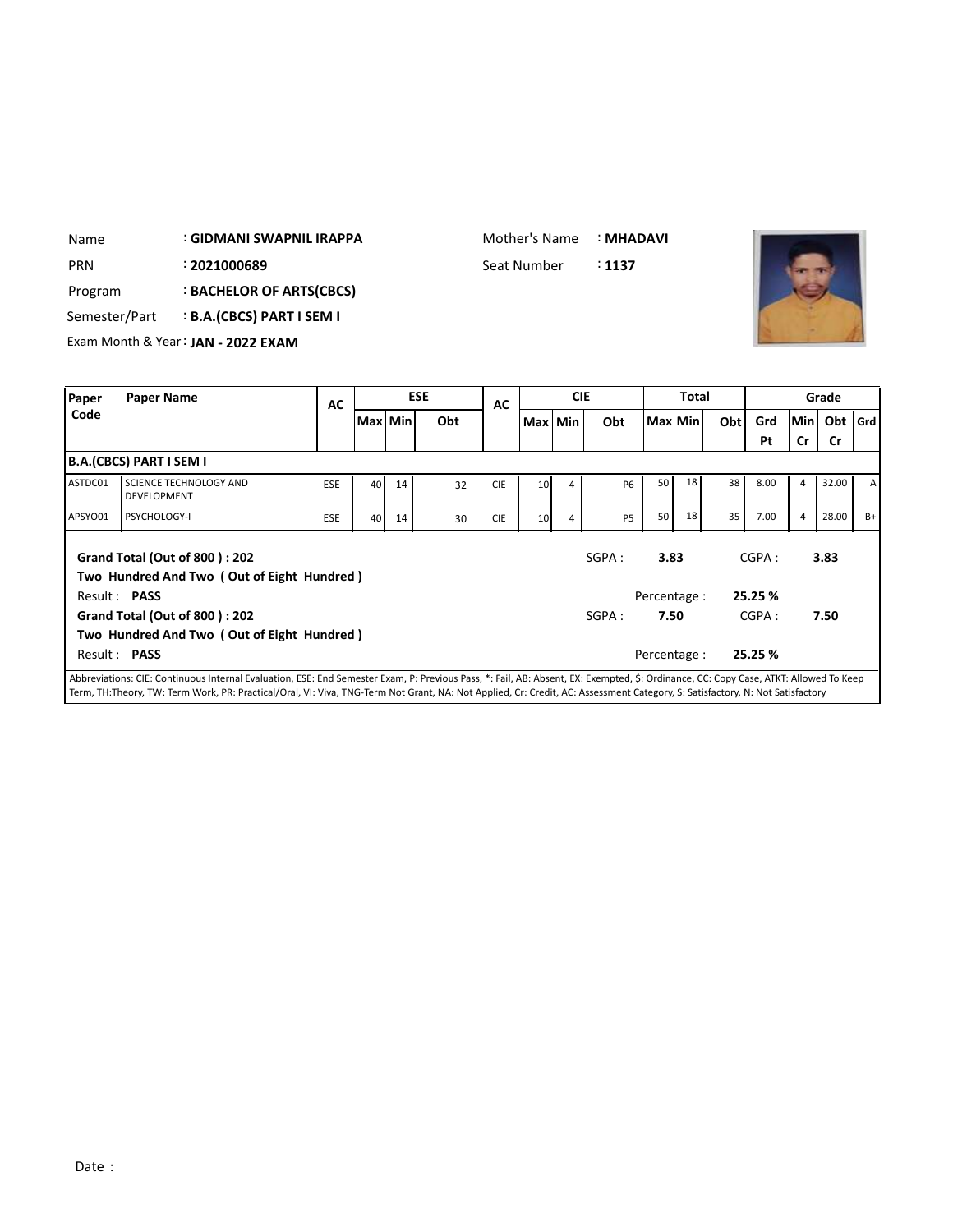| Name          |                         | : MAKANDAR YASMIN MEHABOOB         |           |           |            | Mother's Name |            | : NASIM |              |     |     |     |           |     |
|---------------|-------------------------|------------------------------------|-----------|-----------|------------|---------------|------------|---------|--------------|-----|-----|-----|-----------|-----|
| <b>PRN</b>    |                         | : 2021000096                       |           |           |            | Seat Number   |            | : 1139  |              |     |     |     |           |     |
| Program       |                         | : BACHELOR OF ARTS(CBCS)           |           |           |            |               |            |         |              |     |     |     |           |     |
| Semester/Part |                         | <b>B.A.(CBCS) PART I SEM I</b>     |           |           |            |               |            |         |              |     |     |     |           |     |
|               |                         | Exam Month & Year: JAN - 2022 EXAM |           |           |            |               |            |         |              |     |     |     |           |     |
|               |                         |                                    |           |           |            |               |            |         |              |     |     |     |           |     |
| Paper         | <b>Paper Name</b>       |                                    | <b>AC</b> |           | <b>ESE</b> | AC            | <b>CIE</b> |         | <b>Total</b> |     |     |     | Grade     |     |
| Code          |                         |                                    |           | Max   Min | Obt        |               | Max Min    | Obt     | l Maxl Min l | Obt | Grd | Min | Obt       | Grd |
|               |                         |                                    |           |           |            |               |            |         |              |     | Pt  | Cr  | <b>Cr</b> |     |
|               | B.A.(CBCS) PART I SEM I |                                    |           |           |            |               |            |         |              |     |     |     |           |     |

|                     |                                                                                                                                                                                     |            |    |    |    |            |                 |   |                |                 |    |    | . .     |       |    |
|---------------------|-------------------------------------------------------------------------------------------------------------------------------------------------------------------------------------|------------|----|----|----|------------|-----------------|---|----------------|-----------------|----|----|---------|-------|----|
|                     | <b>B.A.(CBCS) PART I SEM I</b>                                                                                                                                                      |            |    |    |    |            |                 |   |                |                 |    |    |         |       |    |
| APSYO01             | <b>PSYCHOLOGY-I</b>                                                                                                                                                                 | <b>ESE</b> | 40 | 14 | 20 | <b>CIE</b> | 10 <sup>1</sup> | 4 | P <sub>5</sub> | 50 <sub>1</sub> | 18 | 25 | 5.00    | 20.00 | C. |
|                     | Grand Total (Out of 700): 209<br>Two Hundred And Nine (Out of Seven Hundred)                                                                                                        |            |    |    |    |            |                 |   | SGPA:          | 5.00            |    |    | CGPA:   | 5.00  |    |
| Result: <b>PASS</b> |                                                                                                                                                                                     |            |    |    |    |            |                 |   |                | Percentage :    |    |    | 29.86 % |       |    |
|                     | Grand Total (Out of 700): 209                                                                                                                                                       |            |    |    |    |            |                 |   | SGPA:          | 5.83            |    |    | CGPA:   | 5.83  |    |
|                     | Two Hundred And Nine (Out of Seven Hundred)                                                                                                                                         |            |    |    |    |            |                 |   |                |                 |    |    |         |       |    |
| Result: PASS        |                                                                                                                                                                                     |            |    |    |    |            |                 |   |                | Percentage :    |    |    | 29.86 % |       |    |
|                     | Abbreviations: CIE: Continuous Internal Evaluation, ESE: End Semester Exam, P: Previous Pass, *: Fail, AB: Absent, EX: Exempted, S: Ordinance, CC: Copy Case, ATKT: Allowed To Keep |            |    |    |    |            |                 |   |                |                 |    |    |         |       |    |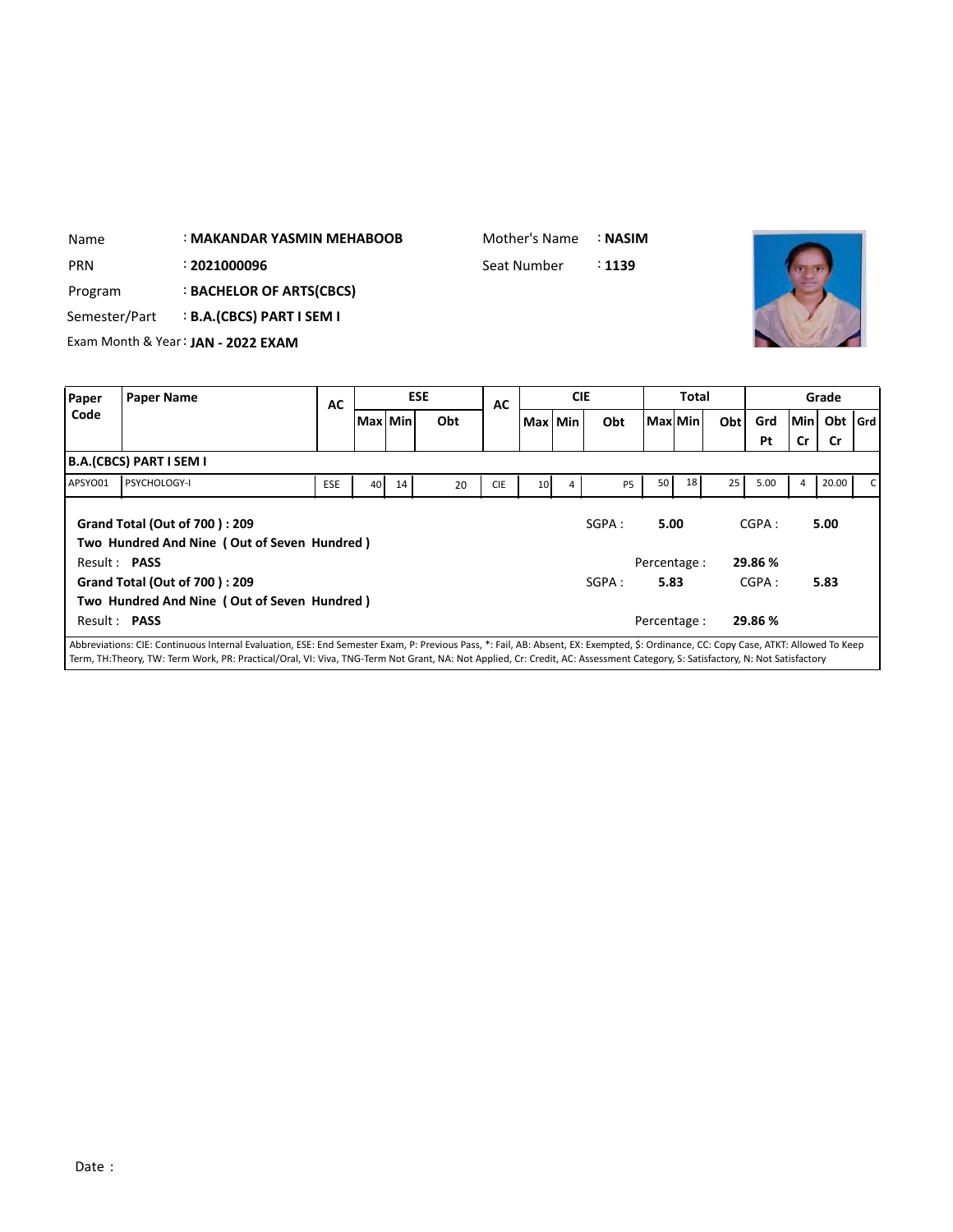| Name          |                         | : HARALE GAYATRI JAGANNATH         |            |           |    |            | Mother's Name |                 |            | : MADHURI         |         |       |     |      |    |         |     |
|---------------|-------------------------|------------------------------------|------------|-----------|----|------------|---------------|-----------------|------------|-------------------|---------|-------|-----|------|----|---------|-----|
| <b>PRN</b>    |                         | : 2021000089                       |            |           |    |            | Seat Number   |                 |            | $\therefore$ 1140 |         |       |     |      |    |         |     |
| Program       |                         | : BACHELOR OF ARTS(CBCS)           |            |           |    |            |               |                 |            |                   |         |       |     |      |    |         |     |
| Semester/Part |                         | <b>B.A.(CBCS) PART I SEM I</b>     |            |           |    |            |               |                 |            |                   |         |       |     |      |    |         |     |
|               |                         | Exam Month & Year: JAN - 2022 EXAM |            |           |    |            |               |                 |            |                   |         |       |     |      |    |         |     |
|               |                         |                                    |            |           |    |            |               |                 |            |                   |         |       |     |      |    |         |     |
|               |                         |                                    |            |           |    |            |               |                 |            |                   |         |       |     |      |    |         |     |
| Paper         | <b>Paper Name</b>       |                                    |            |           |    | <b>ESE</b> |               |                 | <b>CIE</b> |                   |         | Total |     |      |    | Grade   |     |
| Code          |                         |                                    | AC         | Max   Min |    | Obt        | AC            | Max Min         |            | Obt               | Max Min |       | Obt | Grd  |    | Min Obt | Grd |
|               |                         |                                    |            |           |    |            |               |                 |            |                   |         |       |     | Pt   | Cr | Cr      |     |
|               | B.A.(CBCS) PART I SEM I |                                    |            |           |    |            |               |                 |            |                   |         |       |     |      |    |         |     |
| AMARO01       | <b>MARATHI-I</b>        |                                    | <b>ESE</b> | 40        | 14 | 30         | <b>CIE</b>    | 10 <sup>1</sup> | 4          | P <sub>8</sub>    | 50      | 18    | 38  | 8.00 | 4  | 32.00   | А   |

Mother's Name : **MADHURI**

|                     | AMARO01 MARATHI-I                            | <b>ESE</b> | 40 | 14 | 30 | <b>CIE</b> | 10 <sup>1</sup> | 4 | P8    | 50           | 18 | 38 | 8.00    | 4 | 32.00 | $\overline{A}$ |
|---------------------|----------------------------------------------|------------|----|----|----|------------|-----------------|---|-------|--------------|----|----|---------|---|-------|----------------|
|                     | Grand Total (Out of 700): 250                |            |    |    |    |            |                 |   | SGPA: | 6.83         |    |    | CGPA:   |   | 6.83  |                |
|                     | Two Hundred And Fifty (Out of Seven Hundred) |            |    |    |    |            |                 |   |       |              |    |    |         |   |       |                |
| Result: <b>PASS</b> |                                              |            |    |    |    |            |                 |   |       | Percentage : |    |    | 35.71 % |   |       |                |
|                     | Grand Total (Out of 700): 250                |            |    |    |    |            |                 |   | SGPA: | 8.00         |    |    | CGPA:   |   | 8.00  |                |
|                     | Two Hundred And Fifty (Out of Seven Hundred) |            |    |    |    |            |                 |   |       |              |    |    |         |   |       |                |
| Result: <b>PASS</b> |                                              |            |    |    |    |            |                 |   |       | Percentage : |    |    | 35.71 % |   |       |                |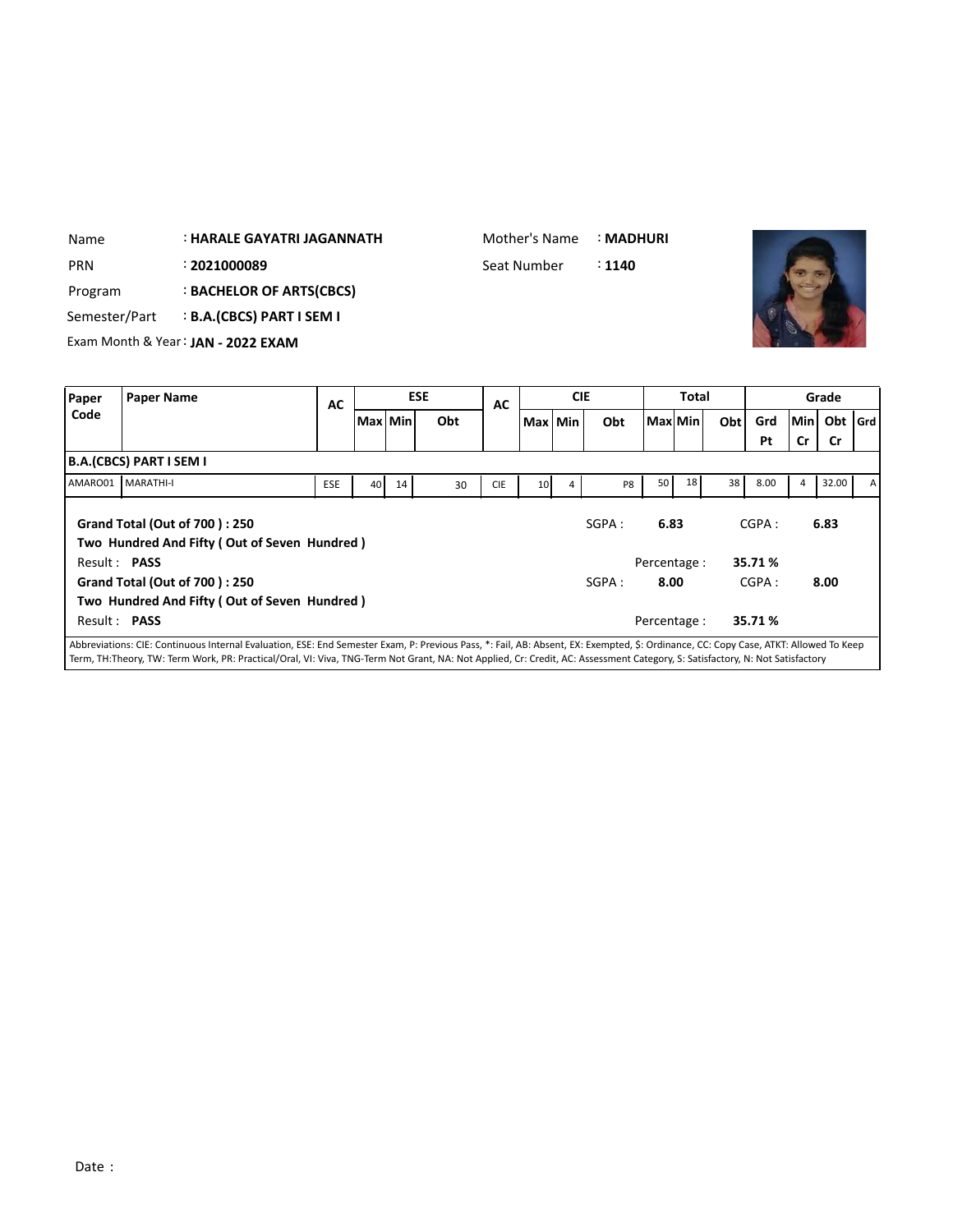| Name       |                                                 | <b>CHORAGE AKASH SHASHIKANT</b>    |           |           |  |            | Mother's Name |            | : VAISHALI |          |              |     |     |            |       |         |
|------------|-------------------------------------------------|------------------------------------|-----------|-----------|--|------------|---------------|------------|------------|----------|--------------|-----|-----|------------|-------|---------|
| <b>PRN</b> | : 2021000829                                    |                                    |           |           |  |            | Seat Number   |            | : 1141     |          |              |     |     |            |       |         |
| Program    | : BACHELOR OF ARTS(CBCS)                        |                                    |           |           |  |            |               |            |            |          |              |     |     |            |       |         |
|            | <b>B.A.(CBCS) PART I SEM I</b><br>Semester/Part |                                    |           |           |  |            |               |            |            |          |              |     |     |            |       |         |
|            |                                                 | Exam Month & Year: JAN - 2022 EXAM |           |           |  |            |               |            |            |          |              |     |     |            |       |         |
|            |                                                 |                                    |           |           |  |            |               |            |            |          |              |     |     |            |       |         |
| Paper      | <b>Paper Name</b>                               |                                    | <b>AC</b> |           |  | <b>ESE</b> | AC            | <b>CIE</b> |            |          | <b>Total</b> |     |     |            | Grade |         |
| Code       |                                                 |                                    |           | Max   Min |  | Obt        |               | Max Min    | Obt        | Maxl Min |              | Obt | Grd | <b>Min</b> | Obt   | l Grd l |
|            |                                                 |                                    |           |           |  |            |               |            |            |          |              |     | Pt  | Cr         | Cr    |         |
|            | B.A.(CBCS) PART I SEM I                         |                                    |           |           |  |            |               |            |            |          |              |     |     |            |       |         |

|              | B.A.(CBCS) PART I SEM I                                                                                                                                                             |            |    |    |    |            |                 |   |        |              |    |    |         |   |       |    |
|--------------|-------------------------------------------------------------------------------------------------------------------------------------------------------------------------------------|------------|----|----|----|------------|-----------------|---|--------|--------------|----|----|---------|---|-------|----|
| AMARO01      | <b>MARATHI-I</b>                                                                                                                                                                    | <b>ESE</b> | 40 | 14 | 30 | <b>CIE</b> | 10 <sup>1</sup> | 4 | P8     | 50           | 18 | 38 | 8.00    | 4 | 32.00 | AI |
|              | <b>Grand Total (Out of 700): 250</b><br>Two Hundred And Fifty (Out of Seven Hundred)                                                                                                |            |    |    |    |            |                 |   | SGPA : | 7.20         |    |    | CGPA:   |   | 7.20  |    |
| Result: PASS |                                                                                                                                                                                     |            |    |    |    |            |                 |   |        | Percentage : |    |    | 35.71 % |   |       |    |
|              | Grand Total (Out of 700): 250                                                                                                                                                       |            |    |    |    |            |                 |   | SGPA:  | 8.00         |    |    | CGPA:   |   | 8.00  |    |
|              | Two Hundred And Fifty (Out of Seven Hundred)                                                                                                                                        |            |    |    |    |            |                 |   |        |              |    |    |         |   |       |    |
| Result: PASS |                                                                                                                                                                                     |            |    |    |    |            |                 |   |        | Percentage : |    |    | 35.71%  |   |       |    |
|              | Abbrovistiance CIE: Continuous Internal Evaluation, ESE: End Compater Evam, D: Drovious Dass, *: Eail, AD: Absont, EV: Evamptod, S: Ordinance, CC: Conv.Case, ATKT: Allowed To Keep |            |    |    |    |            |                 |   |        |              |    |    |         |   |       |    |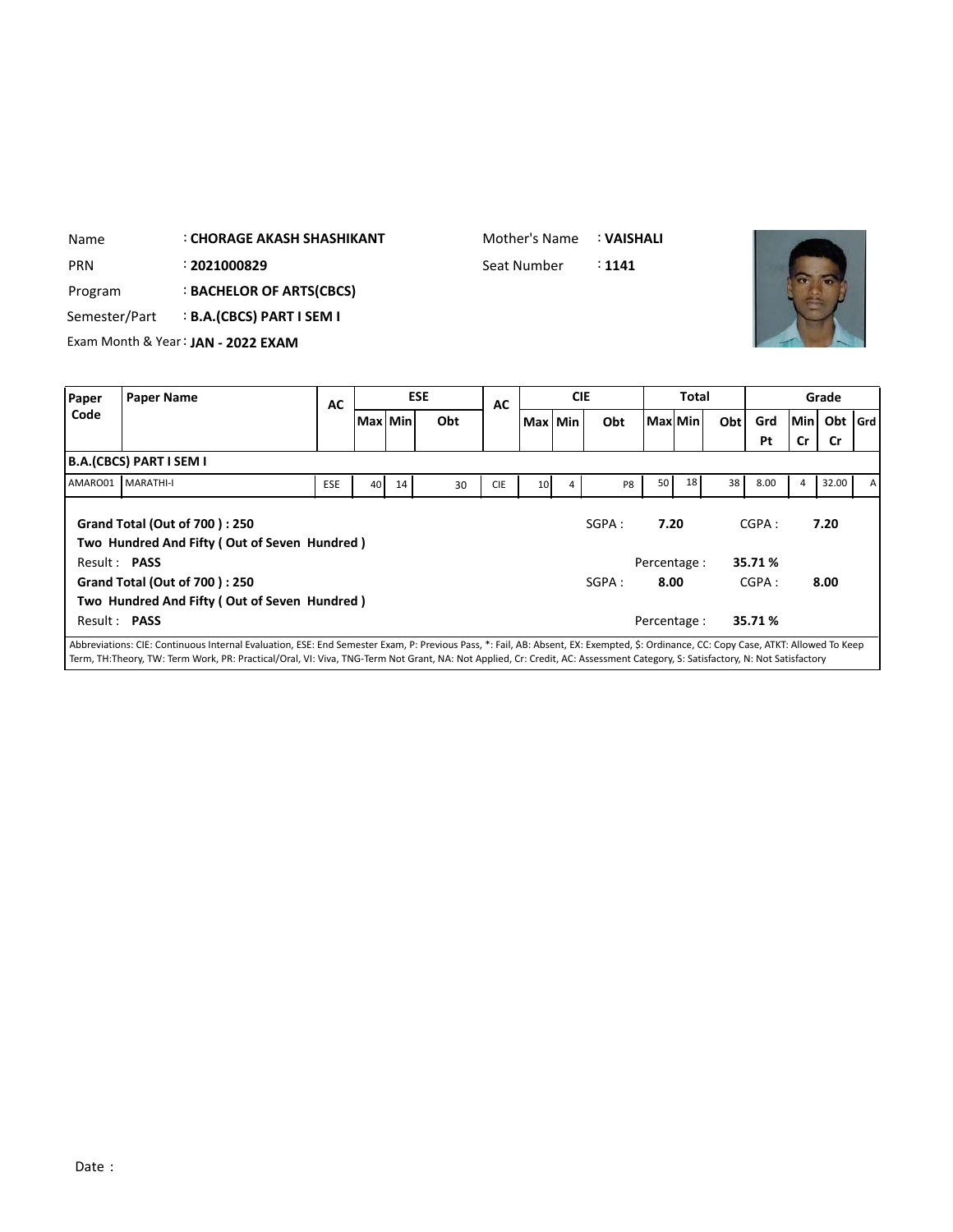| Name          | : TIPUGADE ANIKET TANAJI           | Mother's Name | ∶ ΙΥΟΤΙ           |
|---------------|------------------------------------|---------------|-------------------|
| <b>PRN</b>    | : 2021000084                       | Seat Number   | $\therefore$ 1142 |
| Program       | <b>BACHELOR OF ARTS(CBCS)</b>      |               |                   |
| Semester/Part | <b>B.A.(CBCS) PART I SEM I</b>     |               |                   |
|               | Exam Month & Year: JAN - 2022 EXAM |               |                   |
|               |                                    |               |                   |

| Paper        | <b>Paper Name</b>                                                                                                                                                                    | AC  |           |    | <b>ESE</b> | AC         |                 | <b>CIE</b> |                |      | <b>Total</b> |            |         |        | Grade     |         |
|--------------|--------------------------------------------------------------------------------------------------------------------------------------------------------------------------------------|-----|-----------|----|------------|------------|-----------------|------------|----------------|------|--------------|------------|---------|--------|-----------|---------|
| Code         |                                                                                                                                                                                      |     | Max   Min |    | Obt        |            | Max Min         |            | Obt            |      | Max Min      | <b>Obt</b> | Grd     | lMin l | Obt       | l Grd l |
|              |                                                                                                                                                                                      |     |           |    |            |            |                 |            |                |      |              |            | Pt      | Cr     | <b>Cr</b> |         |
|              | B.A.(CBCS) PART I SEM I                                                                                                                                                              |     |           |    |            |            |                 |            |                |      |              |            |         |        |           |         |
| APSYO01      | PSYCHOLOGY-I                                                                                                                                                                         | ESE | 40        | 14 | 24         | <b>CIE</b> | 10 <sup>1</sup> | 4          | P <sub>5</sub> | 50   | 18           | 29         | 6.00    | 4      | 24.00     | вI      |
|              | Grand Total (Out of 700): 186<br>One Hundred And Eighty Six (Out of Seven Hundred)                                                                                                   |     |           |    |            |            |                 |            | SGPA:          | 5.00 |              |            | CGPA:   |        | 5.00      |         |
| Result: PASS |                                                                                                                                                                                      |     |           |    |            |            |                 |            |                |      | Percentage:  |            | 26.57 % |        |           |         |
|              | Grand Total (Out of 700): 186                                                                                                                                                        |     |           |    |            |            |                 |            | SGPA:          | 6.00 |              |            | CGPA:   |        | 6.00      |         |
|              | One Hundred And Eighty Six (Out of Seven Hundred)                                                                                                                                    |     |           |    |            |            |                 |            |                |      |              |            |         |        |           |         |
| Result: PASS |                                                                                                                                                                                      |     |           |    |            |            |                 |            |                |      | Percentage:  |            | 26.57 % |        |           |         |
|              | Abbreviations: CIE: Continuous Internal Evaluation, ESE: End Semester Exam, P: Previous Pass, *: Fail, AB: Absent, EX: Exempted, \$: Ordinance, CC: Copy Case, ATKT: Allowed To Keep |     |           |    |            |            |                 |            |                |      |              |            |         |        |           |         |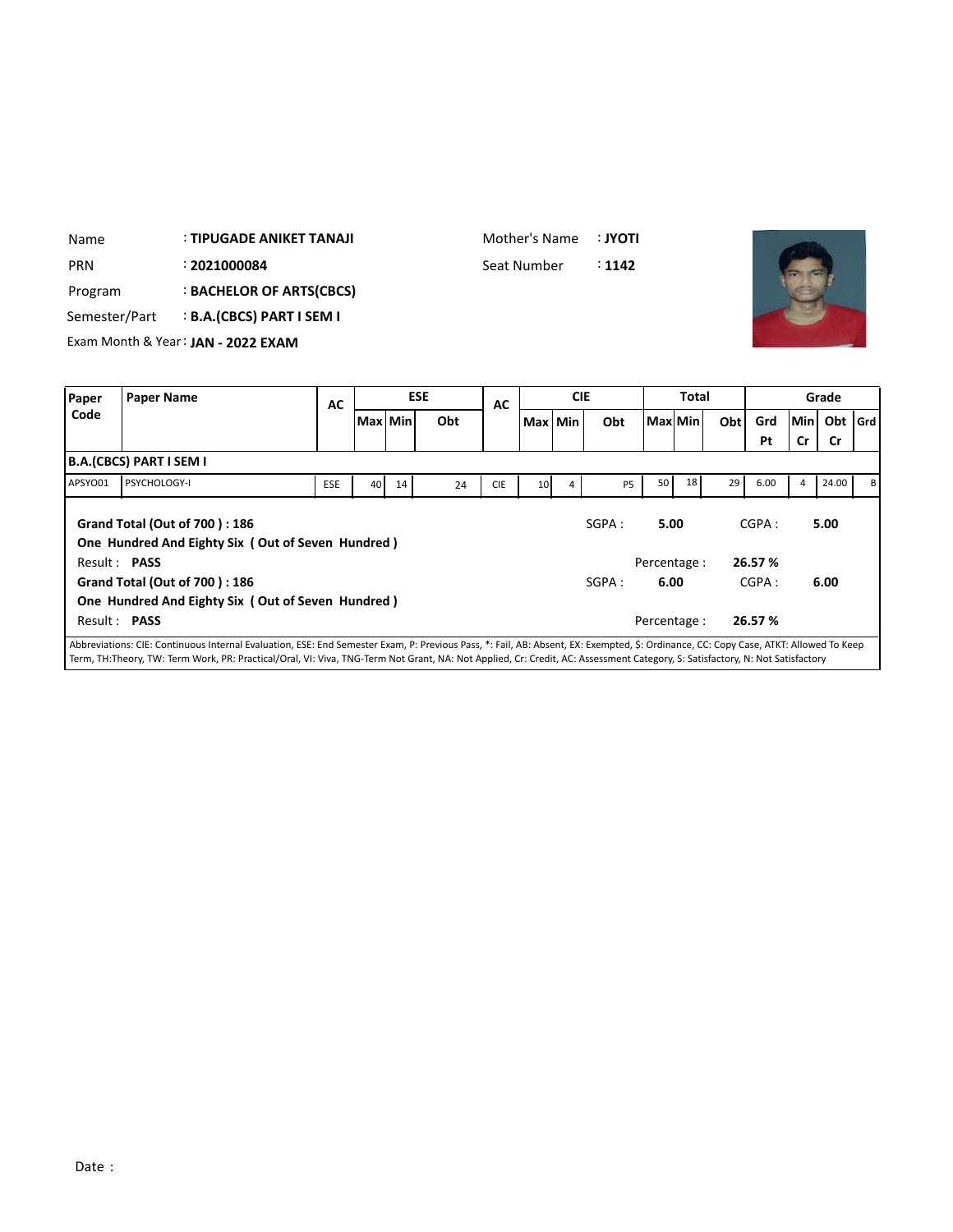| Name          |                         | : JADHAV RASIKA RAVINDRA           |           | Mother's Name   |    |            | <b>: BHAGYASHREE</b> |                 |            |        |              |              |     |      |     |           |       |
|---------------|-------------------------|------------------------------------|-----------|-----------------|----|------------|----------------------|-----------------|------------|--------|--------------|--------------|-----|------|-----|-----------|-------|
| <b>PRN</b>    |                         | : 2021000177                       |           |                 |    |            | Seat Number          |                 |            | : 1150 |              |              |     |      |     |           |       |
| Program       |                         | : BACHELOR OF ARTS(CBCS)           |           |                 |    |            |                      |                 |            |        |              |              |     |      |     |           |       |
| Semester/Part |                         | : B.A.(CBCS) PART I SEM I          |           |                 |    |            |                      |                 |            |        |              |              |     |      |     |           |       |
|               |                         | Exam Month & Year: JAN - 2022 EXAM |           |                 |    |            |                      |                 |            |        |              |              |     |      |     |           |       |
|               |                         |                                    |           |                 |    |            |                      |                 |            |        |              |              |     |      |     |           |       |
| Paper         | <b>Paper Name</b>       |                                    | <b>AC</b> |                 |    | <b>ESE</b> | <b>AC</b>            |                 | <b>CIE</b> |        |              | <b>Total</b> |     |      |     | Grade     |       |
| Code          |                         |                                    |           | Max   Min       |    | Obt        |                      | Max Min         |            | Obt    | l Maxl Min l |              | Obt | Grd  | Min | Obt       | l Grd |
|               |                         |                                    |           |                 |    |            |                      |                 |            |        |              |              |     | Pt   | Cr  | <b>Cr</b> |       |
|               | B.A.(CBCS) PART I SEM I |                                    |           |                 |    |            |                      |                 |            |        |              |              |     |      |     |           |       |
|               |                         |                                    |           |                 |    |            |                      |                 |            |        |              |              |     |      |     |           |       |
| APSYO01       | <b>PSYCHOLOGY-I</b>     |                                    | ESE       | 40 <sub>1</sub> | 14 | 30         | <b>CIE</b>           | 10 <sup>1</sup> | 4          | P8     | 50           | 18           | 38  | 8.00 | 4   | 32.00     | А     |

| I APSYO01           | <b>I PSYCHOLOGY-I</b>                                                                                          | <b>ESE</b> | 40 | 14 | 30 | <b>CIE</b> | 10 <sup>1</sup> | 4 | P8           | 50 I    | 18 | 38 I    | 8.00  | 32.00 | A |
|---------------------|----------------------------------------------------------------------------------------------------------------|------------|----|----|----|------------|-----------------|---|--------------|---------|----|---------|-------|-------|---|
|                     | <b>Grand Total (Out of 700): 252</b>                                                                           |            |    |    |    |            |                 |   | SGPA:        | 7.00    |    |         | CGPA: | 7.00  |   |
|                     | Two Hundred And Fifty Two (Out of Seven Hundred)                                                               |            |    |    |    |            |                 |   |              |         |    |         |       |       |   |
| Result: <b>PASS</b> |                                                                                                                |            |    |    |    |            |                 |   | Percentage : |         |    | 36.00 % |       |       |   |
|                     | Grand Total (Out of 700): 252                                                                                  |            |    |    |    |            |                 |   | SGPA:        | 8.00    |    |         | CGPA: | 8.00  |   |
|                     | Two Hundred And Fifty Two (Out of Seven Hundred)                                                               |            |    |    |    |            |                 |   |              |         |    |         |       |       |   |
| Result: <b>PASS</b> |                                                                                                                |            |    |    |    |            | Percentage :    |   |              | 36.00 % |    |         |       |       |   |
|                     | All the output is the the more than the second and the theory is the contract the three three seconds that the |            |    |    |    |            |                 |   |              |         |    |         |       |       |   |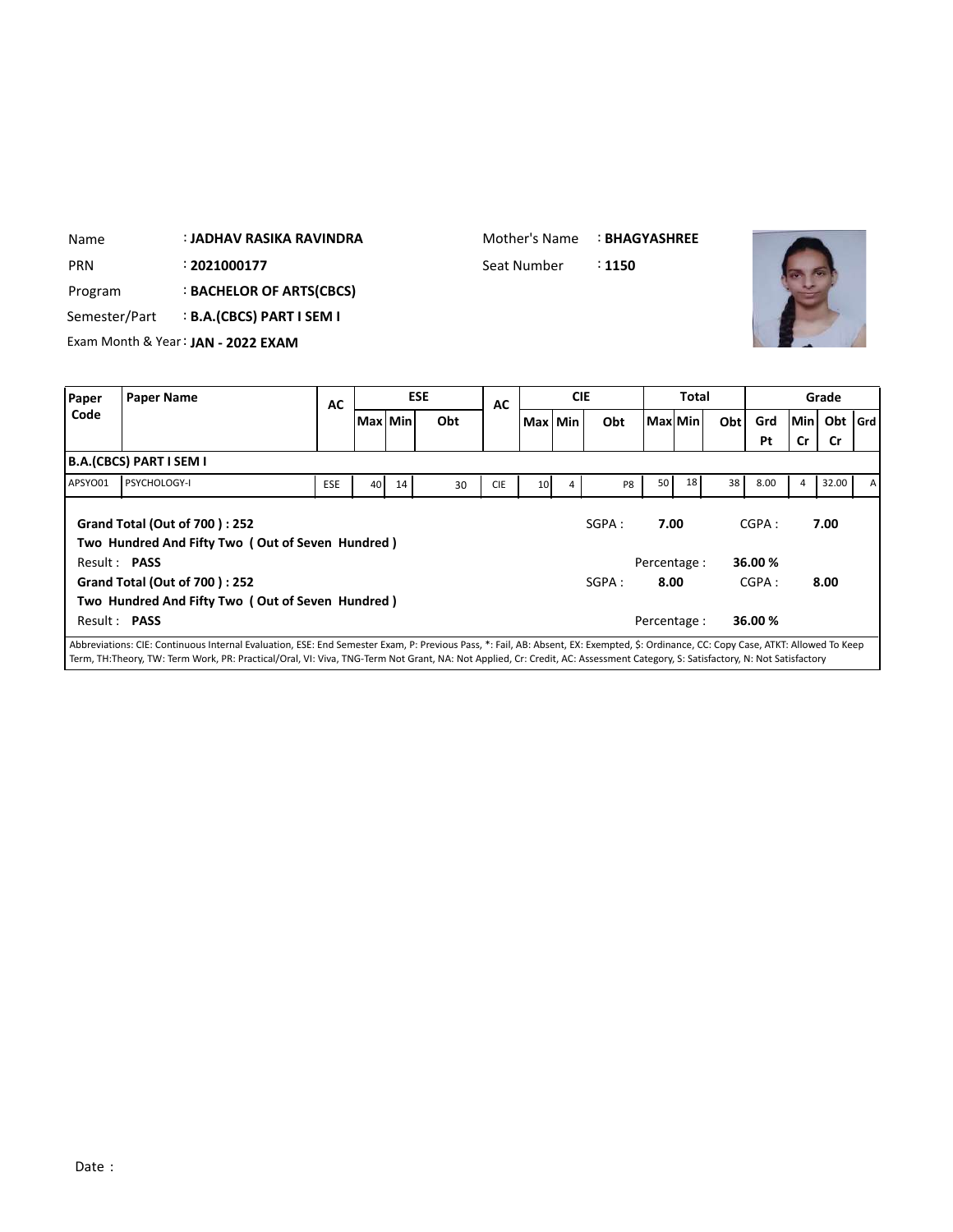| Name                                            |                                    |              | Mother's Name |         |            | : MANISHA |             |            |  |              |         |     |     |       |           |         |
|-------------------------------------------------|------------------------------------|--------------|---------------|---------|------------|-----------|-------------|------------|--|--------------|---------|-----|-----|-------|-----------|---------|
| PRN                                             |                                    | : 2021000731 |               |         |            |           | Seat Number |            |  | : 1151       |         |     |     |       |           |         |
| Program                                         |                                    |              |               |         |            |           |             |            |  |              |         |     |     |       |           |         |
| <b>B.A.(CBCS) PART I SEM I</b><br>Semester/Part |                                    |              |               |         |            |           |             |            |  |              |         |     |     |       |           |         |
|                                                 | Exam Month & Year: JAN - 2022 EXAM |              |               |         |            |           |             |            |  |              |         |     |     |       |           |         |
|                                                 |                                    |              |               |         |            |           |             |            |  |              |         |     |     |       |           |         |
| Paper                                           | <b>Paper Name</b>                  |              |               |         | <b>ESE</b> | AC        |             | <b>CIE</b> |  | <b>Total</b> |         |     |     | Grade |           |         |
| Code                                            |                                    |              |               | Max Min |            | Obt       |             | Max   Min  |  | Obt          | Max Min | Obt | Grd | Min   | Obt       | l Grd l |
|                                                 |                                    |              |               |         |            |           |             |            |  |              |         |     | Pt  | Cr    | <b>Cr</b> |         |

|              |                                                                                          |                                                                                                                                                                                     |       |      |    |            |                 |   |           |              |    |    | Pt      | <b>Cr</b> | .Cr   |              |
|--------------|------------------------------------------------------------------------------------------|-------------------------------------------------------------------------------------------------------------------------------------------------------------------------------------|-------|------|----|------------|-----------------|---|-----------|--------------|----|----|---------|-----------|-------|--------------|
|              | <b>B.A.(CBCS) PART I SEM I</b>                                                           |                                                                                                                                                                                     |       |      |    |            |                 |   |           |              |    |    |         |           |       |              |
| AMARO01      | MARATHI-I                                                                                | <b>ESE</b>                                                                                                                                                                          | 40    | 14   | 30 | <b>CIE</b> | 10 <sup>1</sup> | 4 | <b>P7</b> | 50 l         | 18 | 37 | 8.00    | 4         | 32.00 | $\mathsf{A}$ |
|              | <b>Grand Total (Out of 700): 246</b><br>Two Hundred And Forty Six (Out of Seven Hundred) |                                                                                                                                                                                     | SGPA: | 5.60 |    |            | CGPA:           |   | 5.60      |              |    |    |         |           |       |              |
| Result: PASS |                                                                                          |                                                                                                                                                                                     |       |      |    |            |                 |   |           | Percentage : |    |    | 35.14 % |           |       |              |
|              | <b>Grand Total (Out of 700): 246</b>                                                     |                                                                                                                                                                                     |       |      |    |            |                 |   | SGPA:     | 8.00         |    |    | CGPA:   |           | 8.00  |              |
|              | Two Hundred And Forty Six (Out of Seven Hundred)                                         |                                                                                                                                                                                     |       |      |    |            |                 |   |           |              |    |    |         |           |       |              |
| Result: PASS |                                                                                          |                                                                                                                                                                                     |       |      |    |            |                 |   |           | Percentage : |    |    | 35.14 % |           |       |              |
|              |                                                                                          | Abbreviations: CIE: Continuous Internal Evaluation, ESE: End Semester Exam, P: Previous Pass, *: Fail, AB: Absent, EX: Exempted, S: Ordinance, CC: Copy Case, ATKT: Allowed To Keep |       |      |    |            |                 |   |           |              |    |    |         |           |       |              |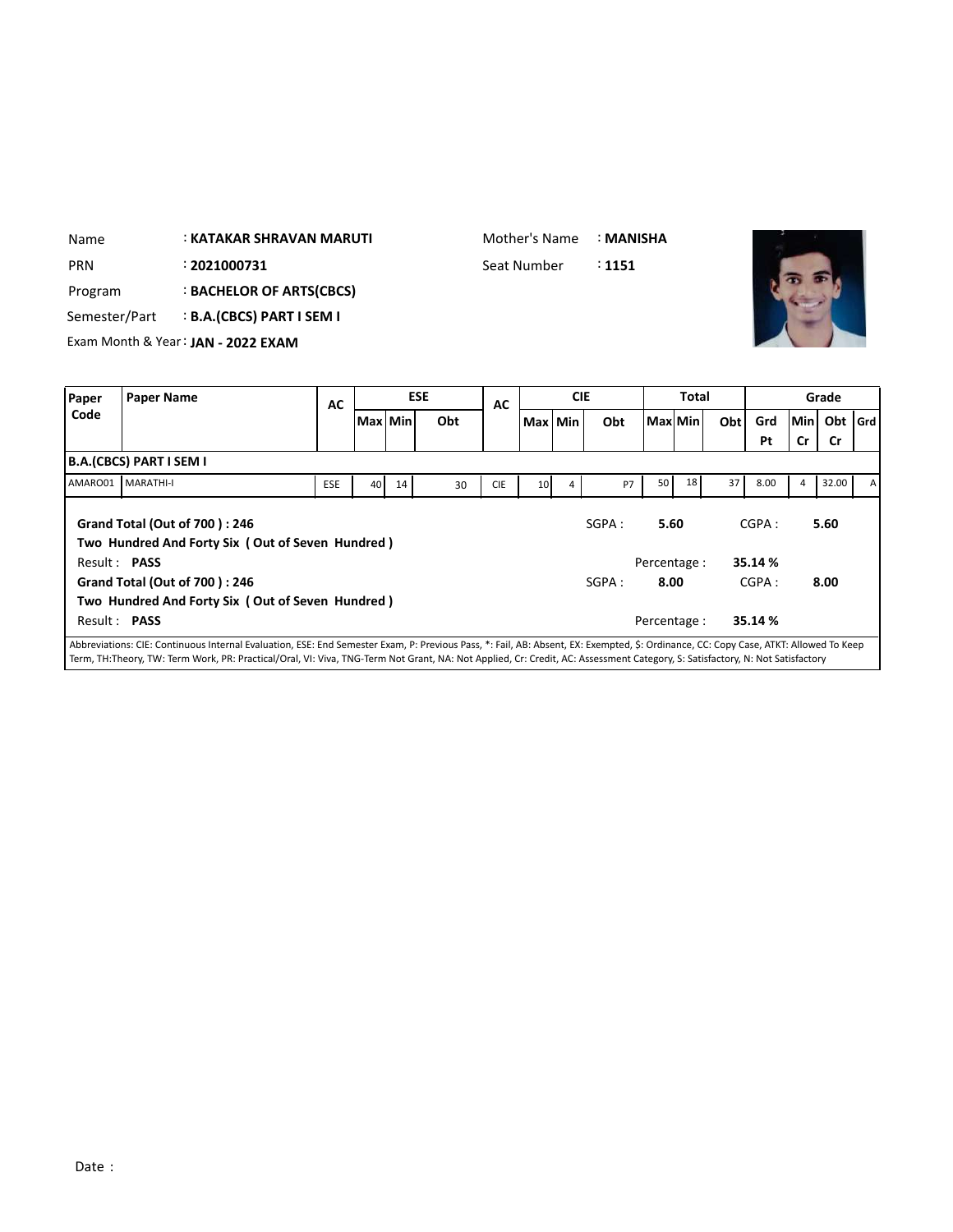| Name          | <b>: KAPASE SRUSHTI SANDIP</b>     |    |                  |     | Mother's Name |                  |            | : VANITA |               |              |     |        |                 |  |
|---------------|------------------------------------|----|------------------|-----|---------------|------------------|------------|----------|---------------|--------------|-----|--------|-----------------|--|
| <b>PRN</b>    | : 2021000097                       |    |                  |     | Seat Number   |                  |            | :1155    |               |              |     |        |                 |  |
| Program       | : BACHELOR OF ARTS(CBCS)           |    |                  |     |               |                  |            |          |               |              |     |        |                 |  |
| Semester/Part | <b>B.A.(CBCS) PART I SEM I</b>     |    |                  |     |               |                  |            |          |               |              |     |        |                 |  |
|               | Exam Month & Year: JAN - 2022 EXAM |    |                  |     |               |                  |            |          |               |              |     |        |                 |  |
|               |                                    |    |                  |     |               |                  |            |          |               |              |     |        |                 |  |
| Paper         | <b>Paper Name</b>                  | AC | <b>ESE</b>       |     | AC            |                  | <b>CIE</b> |          |               | <b>Total</b> |     |        | Grade           |  |
| Code          |                                    |    | <b>BALLIBALL</b> | ALA |               | <b>BALL BALL</b> |            | A1.4     | <b>BALLAR</b> |              | AL. | $\sim$ | والدياه المنقفا |  |

|         |                                                                                                                                                                                      | --         |         |    |     | --         |                 |   |           |                      |    |      |                 |     |           |      |
|---------|--------------------------------------------------------------------------------------------------------------------------------------------------------------------------------------|------------|---------|----|-----|------------|-----------------|---|-----------|----------------------|----|------|-----------------|-----|-----------|------|
| Code    |                                                                                                                                                                                      |            | Max Min |    | Obt |            | Max Min         |   | Obt       | Max Min              |    | Obtl | Grd             | Min | Obt Grd   |      |
|         |                                                                                                                                                                                      |            |         |    |     |            |                 |   |           |                      |    |      | Pt              | Cr  | <b>Cr</b> |      |
|         | B.A.(CBCS) PART I SEM I                                                                                                                                                              |            |         |    |     |            |                 |   |           |                      |    |      |                 |     |           |      |
| APSYO01 | PSYCHOLOGY-I                                                                                                                                                                         | <b>ESE</b> | 40      | 14 | 26  | <b>CIE</b> | 10 <sup>1</sup> | 4 | <b>P5</b> | 50                   | 18 | 31   | 7.00            | 4   | 28.00     | $B+$ |
|         | <b>Grand Total (Out of 700): 222</b><br>Two Hundred And Twenty Two (Out of Seven Hundred)                                                                                            |            |         |    |     |            |                 |   | SGPA:     | 6.33                 |    |      | CGPA:           |     | 6.33      |      |
|         | Result: PASS<br><b>Grand Total (Out of 700): 222</b><br>Two Hundred And Twenty Two (Out of Seven Hundred)                                                                            |            |         |    |     |            |                 |   | SGPA:     | Percentage :<br>7.00 |    |      | 31.71%<br>CGPA: |     | 7.00      |      |
|         | Result: PASS                                                                                                                                                                         |            |         |    |     |            |                 |   |           | Percentage :         |    |      | 31.71%          |     |           |      |
|         | Abbreviations: CIE: Continuous Internal Evaluation, ESE: End Semester Exam, P: Previous Pass, *: Fail, AB: Absent, EX: Exempted, \$: Ordinance, CC: Copy Case, ATKT: Allowed To Keep |            |         |    |     |            |                 |   |           |                      |    |      |                 |     |           |      |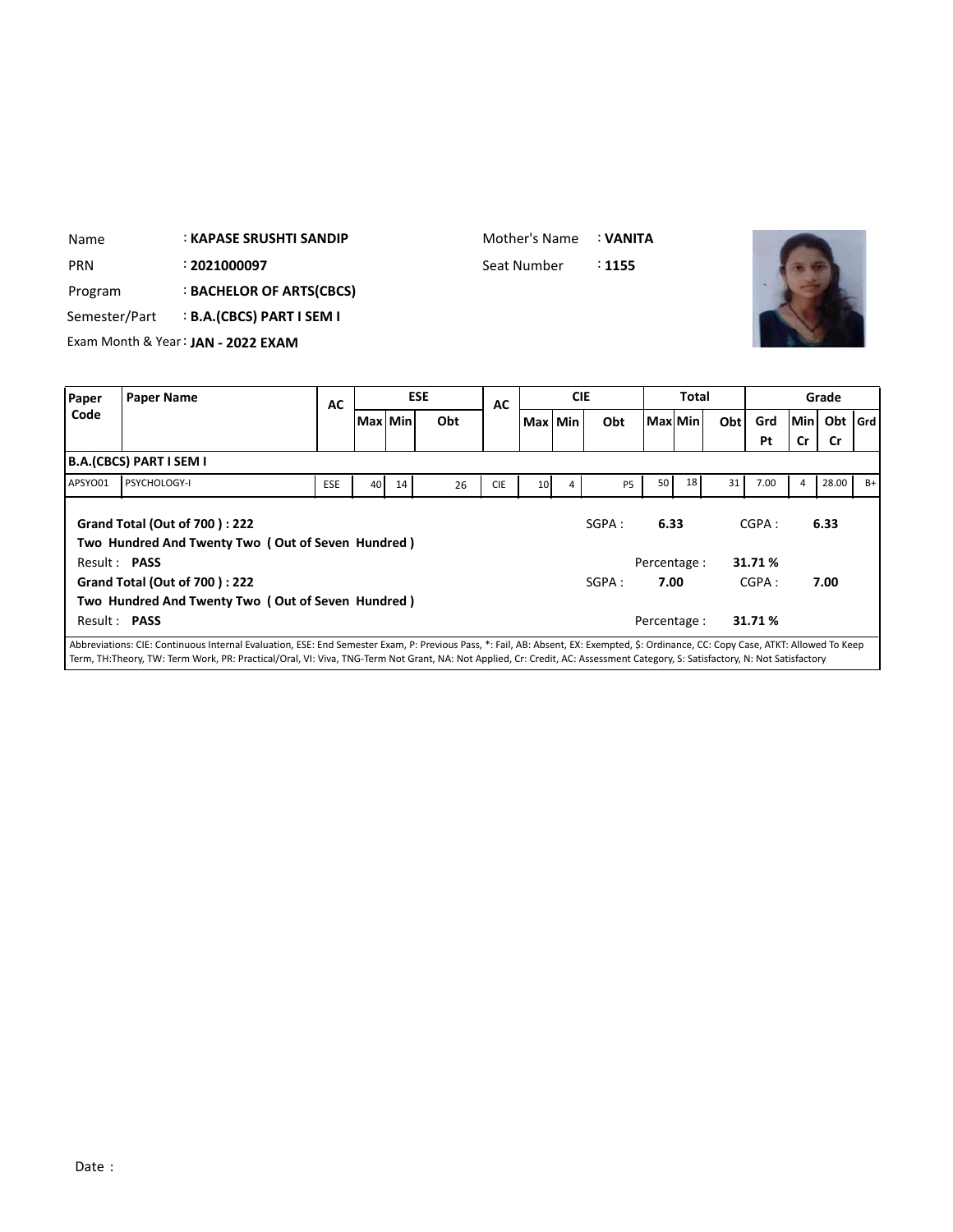| Name          | <b>: KADVEKAR MAITHILI SAMPAT</b>  | Mother's Name | : SUNITA |  |
|---------------|------------------------------------|---------------|----------|--|
| <b>PRN</b>    | : 2021000734                       | Seat Number   | : 1172   |  |
| Program       | <b>BACHELOR OF ARTS(CBCS)</b>      |               |          |  |
| Semester/Part | <b>B.A.(CBCS) PART I SEM I</b>     |               |          |  |
|               | Exam Month & Year: JAN - 2022 EXAM |               |          |  |

| Paper   | <b>Paper Name</b>                                                                                                                                                                    | <b>AC</b>  |           |    | <b>ESE</b> | AC         |                 | <b>CIE</b> |        |                 | <b>Total</b> |       |         |        | Grade |         |
|---------|--------------------------------------------------------------------------------------------------------------------------------------------------------------------------------------|------------|-----------|----|------------|------------|-----------------|------------|--------|-----------------|--------------|-------|---------|--------|-------|---------|
| Code    |                                                                                                                                                                                      |            | Max   Min |    | Obt        |            | Max Min         |            | Obt    | Max Min         |              | Obt   | Grd     | lMin l | Obt   | l Grd l |
|         |                                                                                                                                                                                      |            |           |    |            |            |                 |            |        |                 |              |       | Pt      | Cr     | Cr    |         |
|         | <b>B.A.(CBCS) PART I SEM I</b>                                                                                                                                                       |            |           |    |            |            |                 |            |        |                 |              |       |         |        |       |         |
| ASOCO01 | SOCIOLOGY-I                                                                                                                                                                          | <b>ESE</b> | 40        | 14 | 40         | <b>CIE</b> | 10 <sup>1</sup> | 4          | P7     | 50 <sub>1</sub> | 18           | 47    | 10.00   | 4      | 40.00 | ΩI      |
| AMARO01 | <b>MARATHI-I</b>                                                                                                                                                                     | <b>ESE</b> | 40        | 14 | 34         | <b>CIE</b> | 10              | 4          | AB     | 50              | 18           | $*34$ | 7.00    | 4      |       | F.      |
|         | Grand Total (Out of 800): 236<br>Two Hundred And Thirty Six (Out of Eight Hundred)                                                                                                   |            |           |    |            |            |                 |            | SGPA : | 4.40            |              |       | CGPA:   |        | 4.40  |         |
|         | Result: FAIL ATKT                                                                                                                                                                    |            |           |    |            |            |                 |            |        | Percentage :    |              |       | 29.50 % |        |       |         |
|         | <b>Grand Total (Out of 800): 236</b>                                                                                                                                                 |            |           |    |            |            |                 |            | SGPA : | 5.00            |              |       | CGPA:   |        | 5.00  |         |
|         | Two Hundred And Thirty Six (Out of Eight Hundred)                                                                                                                                    |            |           |    |            |            |                 |            |        |                 |              |       |         |        |       |         |
|         | Result: FAIL ATKT                                                                                                                                                                    |            |           |    |            |            |                 |            |        | Percentage :    |              |       | 29.50 % |        |       |         |
|         | Abbreviations: CIE: Continuous Internal Evaluation, ESE: End Semester Evam, D: Drevious Dass, *: Eail, AR: Absent, EV: Exempted, S: Ordinance, CC: Conv. Case, ATKT: Allowed To Keep |            |           |    |            |            |                 |            |        |                 |              |       |         |        |       |         |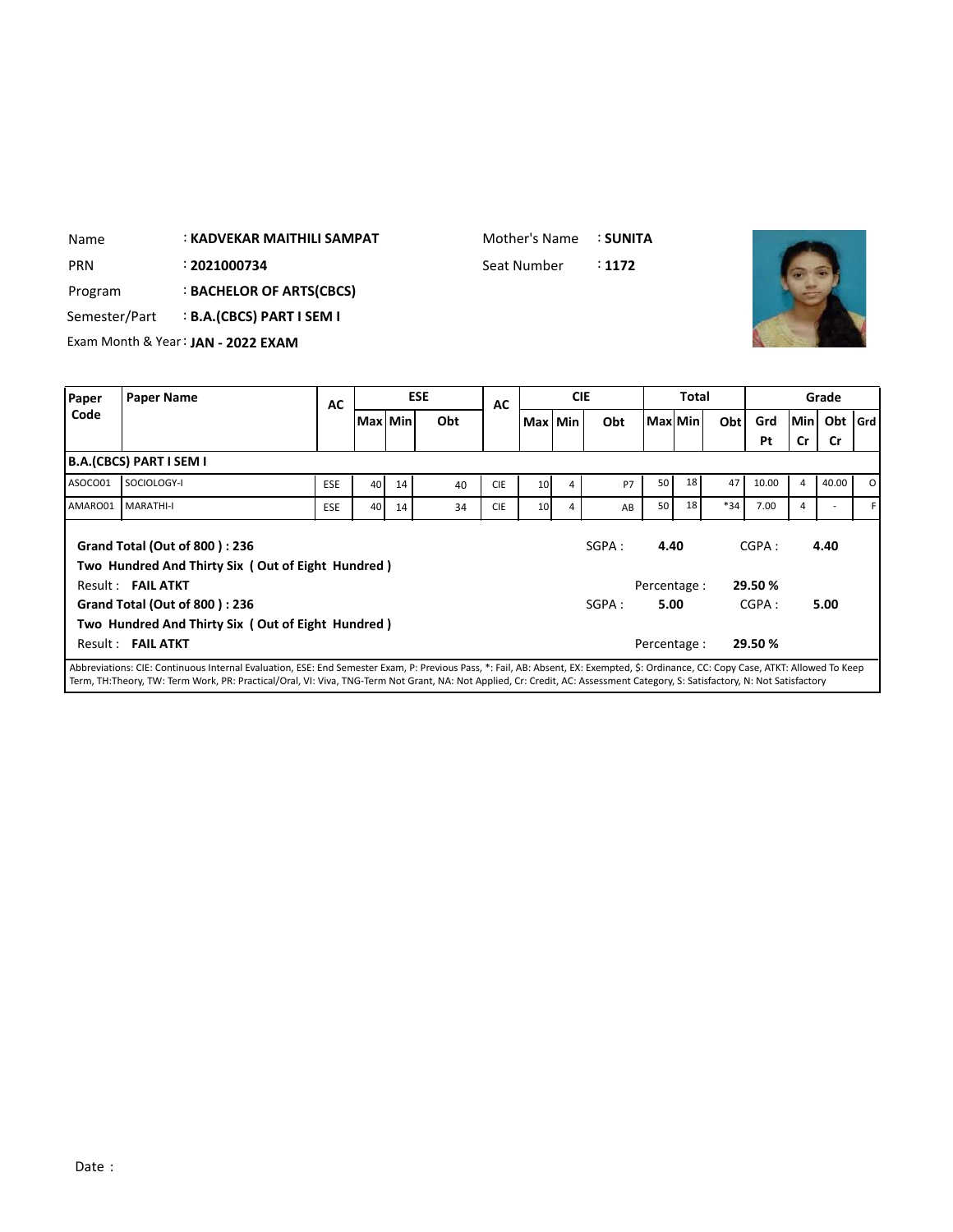| <b>PRN</b><br>Program<br>Semester/Part |                                        | : 2021000818<br>: BACHELOR OF ARTS(CBCS)<br><b>B.A.(CBCS) PART I SEM I</b><br>Exam Month & Year: JAN - 2022 EXAM                                                                         |            |    |         |            | Seat Number |    |            | : 1206 |                                      |          |       |                            |     |           |     |
|----------------------------------------|----------------------------------------|------------------------------------------------------------------------------------------------------------------------------------------------------------------------------------------|------------|----|---------|------------|-------------|----|------------|--------|--------------------------------------|----------|-------|----------------------------|-----|-----------|-----|
| Paper                                  | <b>Paper Name</b>                      |                                                                                                                                                                                          | <b>AC</b>  |    |         | <b>ESE</b> | <b>AC</b>   |    | <b>CIE</b> |        |                                      | Total    |       |                            |     | Grade     |     |
| Code                                   |                                        |                                                                                                                                                                                          |            |    | Max Min | Obt        |             |    | Max Min    | Obt    |                                      | Max  Min | Obt   | Grd                        | Min | Obt       | Grd |
|                                        | <b>B.A.(CBCS) PART I SEM I</b>         |                                                                                                                                                                                          |            |    |         |            |             |    |            |        |                                      |          |       | Pt                         | Cr  | <b>Cr</b> |     |
| AMARO01                                | MARATHI-I                              |                                                                                                                                                                                          | <b>ESE</b> | 40 | 14      | 32         | <b>CIE</b>  | 10 | 4          | AB     | 50                                   | 18       | $*32$ | 7.00                       | 4   |           |     |
|                                        | Result: FAIL ATKT<br>Result: FAIL ATKT | <b>Grand Total (Out of 700): 185</b><br>One Hundred And Eighty Five (Out of Seven Hundred)<br><b>Grand Total (Out of 700): 185</b><br>One Hundred And Eighty Five (Out of Seven Hundred) |            |    |         |            |             |    |            | SGPA:  | Percentage :<br>4.17<br>Percentage : |          |       | 26.43%<br>CGPA:<br>26.43 % |     | 4.17      |     |

: **LOHAR VISHAL MARUTI**

Name

Mother's Name : **SWATI**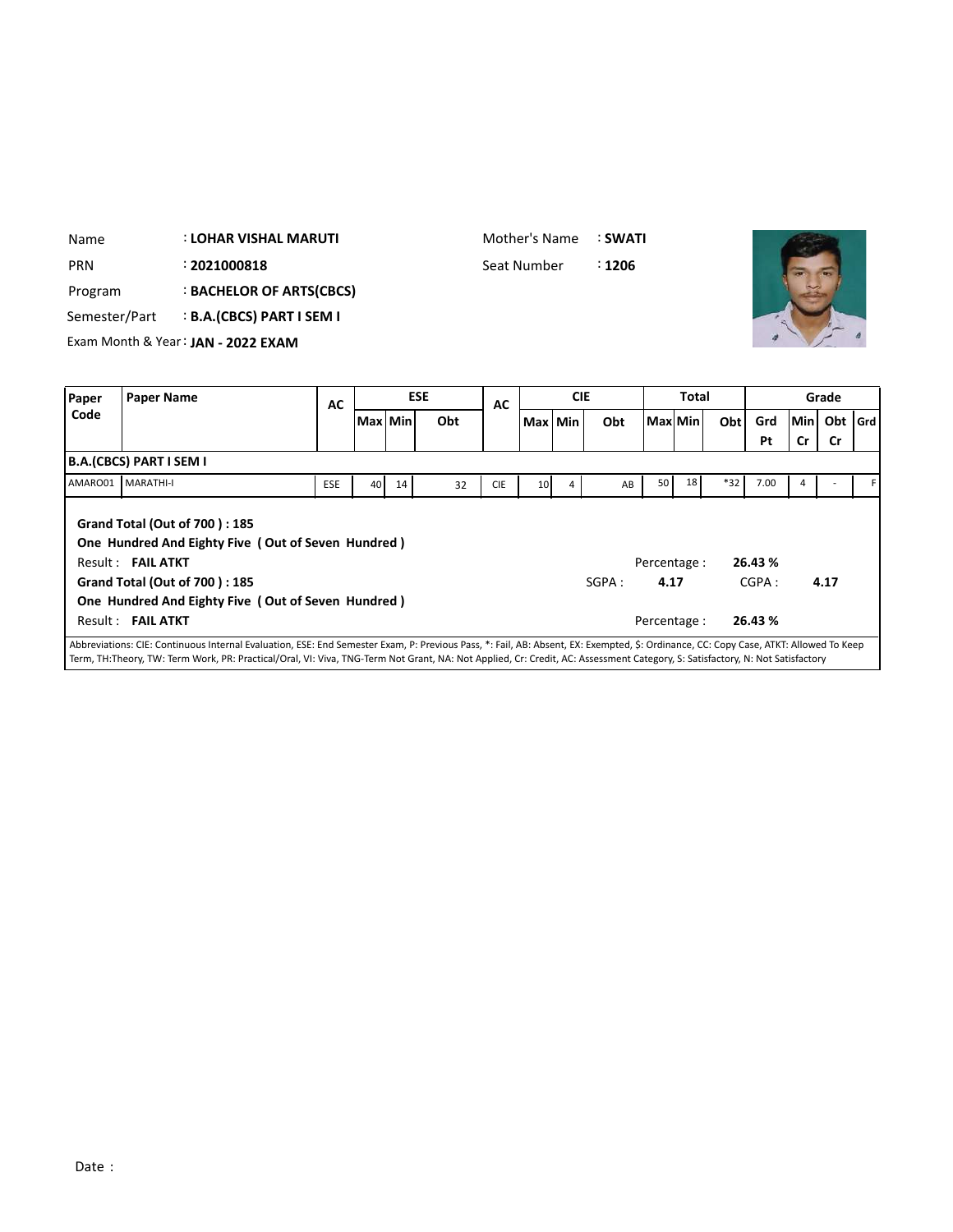| : MADHALE PRATIK VASANT<br>Name |                   |                                    |           |           |  |            | Mother's Name |            | : ARCHANA   |              |     |           |             |               |  |
|---------------------------------|-------------------|------------------------------------|-----------|-----------|--|------------|---------------|------------|-------------|--------------|-----|-----------|-------------|---------------|--|
| <b>PRN</b>                      |                   | : 2021000820                       |           |           |  |            | Seat Number   |            | $\div$ 1213 |              |     |           |             |               |  |
| Program                         |                   | : BACHELOR OF ARTS(CBCS)           |           |           |  |            |               |            |             |              |     |           |             |               |  |
| Semester/Part                   |                   | <b>B.A.(CBCS) PART I SEM I</b>     |           |           |  |            |               |            |             |              |     |           |             |               |  |
|                                 |                   | Exam Month & Year: JAN - 2022 EXAM |           |           |  |            |               |            |             |              |     |           |             |               |  |
|                                 |                   |                                    |           |           |  |            |               |            |             |              |     |           |             |               |  |
| Paper                           | <b>Paper Name</b> |                                    | <b>AC</b> |           |  | <b>ESE</b> | <b>AC</b>     | <b>CIE</b> |             | <b>Total</b> |     |           |             | Grade         |  |
| Code                            |                   |                                    |           | Max   Min |  | Obt        |               | Max Min    | Obt         | l Maxl Min l | Obt | Grd<br>Pt | lMinl<br>Cr | Obt Grd<br>Cr |  |

| <b>Grand Total (Out of 700): 217</b>                                                                                                                                                 | SGPA : | 5.50         | CGPA:   | 5.50 |
|--------------------------------------------------------------------------------------------------------------------------------------------------------------------------------------|--------|--------------|---------|------|
| Two Hundred And Seventeen (Out of Seven Hundred)                                                                                                                                     |        |              |         |      |
| Result: PASS                                                                                                                                                                         |        | Percentage:  | 31.00 % |      |
| <b>Grand Total (Out of 700): 217</b>                                                                                                                                                 | SGPA : | 9.00         | CGPA:   | 9.00 |
| Two Hundred And Seventeen (Out of Seven Hundred)                                                                                                                                     |        |              |         |      |
| Result: PASS                                                                                                                                                                         |        | Percentage : | 31.00%  |      |
| Abbreviations: CIE: Continuous Internal Evaluation, ESE: End Semester Exam, P: Previous Pass, *: Fail, AB: Absent, EX: Exempted, \$: Ordinance, CC: Copy Case, ATKT: Allowed To Keep |        |              |         |      |

ASOCO01 SOCIOLOGY-I | ESE | 40 14 38 CIE | 10 4 P7 50 18 45 9.00 4 36.00 A+

Abbreviations: CIE: Continuous Internal Evaluation, ESE: End Semester Exam, P: Previous Pass, \*: Fail, AB: Absent, EX: Exempted, \$: Ordinance, CC: Copy Case, ATKT: Allowed To Keep Term, TH:Theory, TW: Term Work, PR: Practical/Oral, VI: Viva, TNG-Term Not Grant, NA: Not Applied, Cr: Credit, AC: Assessment Category, S: Satisfactory, N: Not Satisfactory

**B.A.(CBCS) PART I SEM I**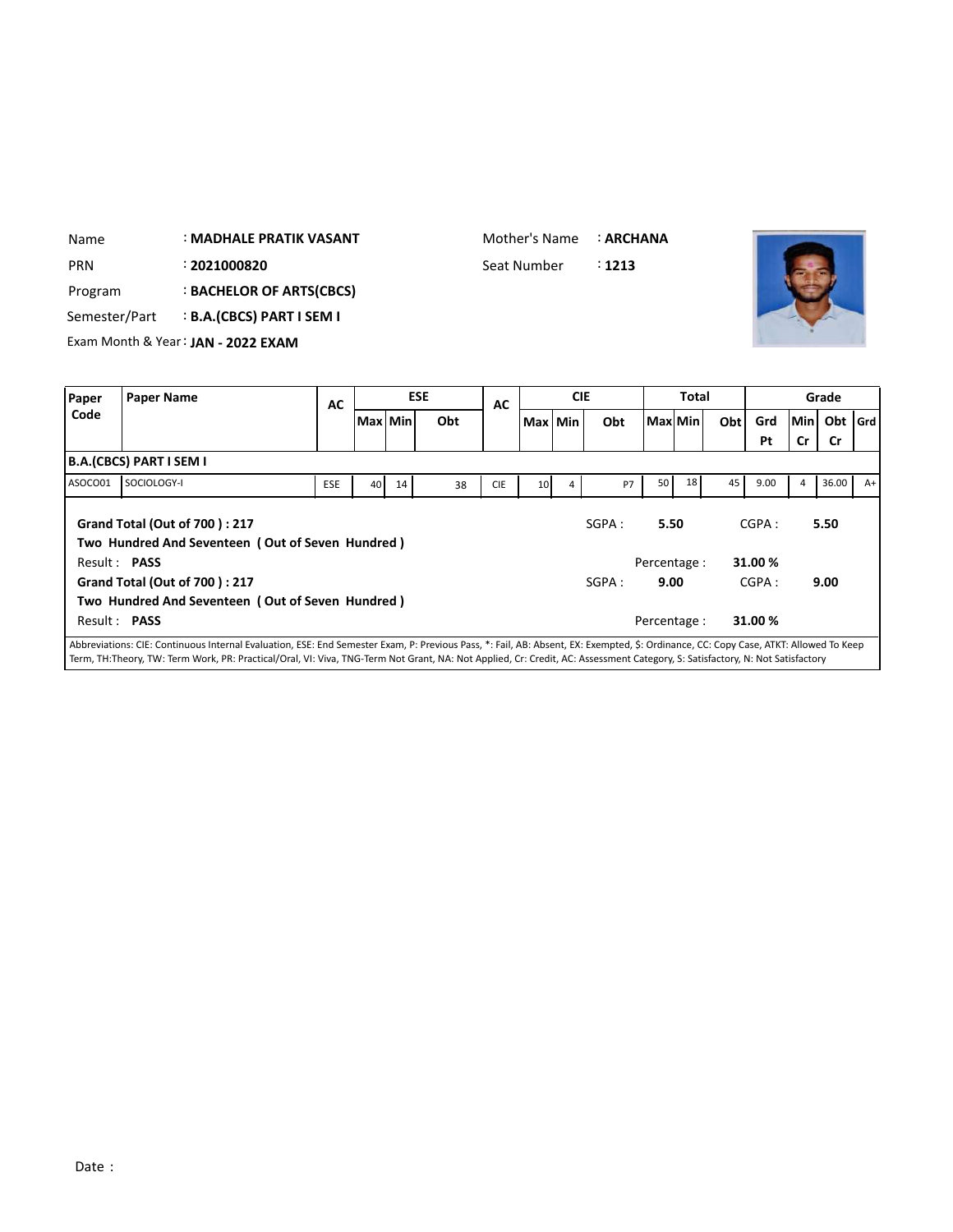| Name          | <b>: LOHAR NANDINI DATTATRAY</b>   | Mother's Name | : VANDANA |  |
|---------------|------------------------------------|---------------|-----------|--|
| <b>PRN</b>    | : 2021000756                       | Seat Number   | : 1215    |  |
| Program       | <b>BACHELOR OF ARTS(CBCS)</b>      |               |           |  |
| Semester/Part | <b>B.A.(CBCS) PART I SEM I</b>     |               |           |  |
|               | Exam Month & Year: JAN - 2022 EXAM |               |           |  |
|               |                                    |               |           |  |

| Paper        | <b>Paper Name</b>                                                                                                                                                                    | AC         |           |    | <b>ESE</b> | AC         |    | <b>CIE</b> |       |      | <b>Total</b> |     |         |     | Grade     |              |
|--------------|--------------------------------------------------------------------------------------------------------------------------------------------------------------------------------------|------------|-----------|----|------------|------------|----|------------|-------|------|--------------|-----|---------|-----|-----------|--------------|
| Code         |                                                                                                                                                                                      |            | Max   Min |    | Obt        |            |    | Max Min    | Obt   |      | Maxl Min     | Obt | Grd     | Min | Obt   Grd |              |
|              |                                                                                                                                                                                      |            |           |    |            |            |    |            |       |      |              |     | Pt      | Cr  | Cr        |              |
|              | <b>B.A.(CBCS) PART I SEM I</b>                                                                                                                                                       |            |           |    |            |            |    |            |       |      |              |     |         |     |           |              |
| AHINO01      | HINDI-I                                                                                                                                                                              | <b>ESE</b> | 40        | 14 | 26         | <b>CIE</b> | 10 | 4          | P10   | 50   | 18           | 36  | 8.00    | 4   | 32.00     | $\mathsf{A}$ |
|              | Grand Total (Out of 700): 196<br>One Hundred And Ninety Six (Out of Seven Hundred)                                                                                                   |            |           |    |            |            |    |            | SGPA: | 5.33 |              |     | CGPA:   |     | 5.33      |              |
| Result: PASS |                                                                                                                                                                                      |            |           |    |            |            |    |            |       |      | Percentage : |     | 28.00 % |     |           |              |
|              | Grand Total (Out of 700): 196                                                                                                                                                        |            |           |    |            |            |    |            | SGPA: | 8.00 |              |     | CGPA:   |     | 8.00      |              |
|              | One Hundred And Ninety Six (Out of Seven Hundred)                                                                                                                                    |            |           |    |            |            |    |            |       |      |              |     |         |     |           |              |
| Result: PASS |                                                                                                                                                                                      |            |           |    |            |            |    |            |       |      | Percentage : |     | 28.00 % |     |           |              |
|              | Abbreviations: CIE: Continuous Internal Evaluation, ESE: End Semester Exam, P: Previous Pass, *: Fail, AB: Absent, EX: Exempted, \$: Ordinance, CC: Copy Case, ATKT: Allowed To Keep |            |           |    |            |            |    |            |       |      |              |     |         |     |           |              |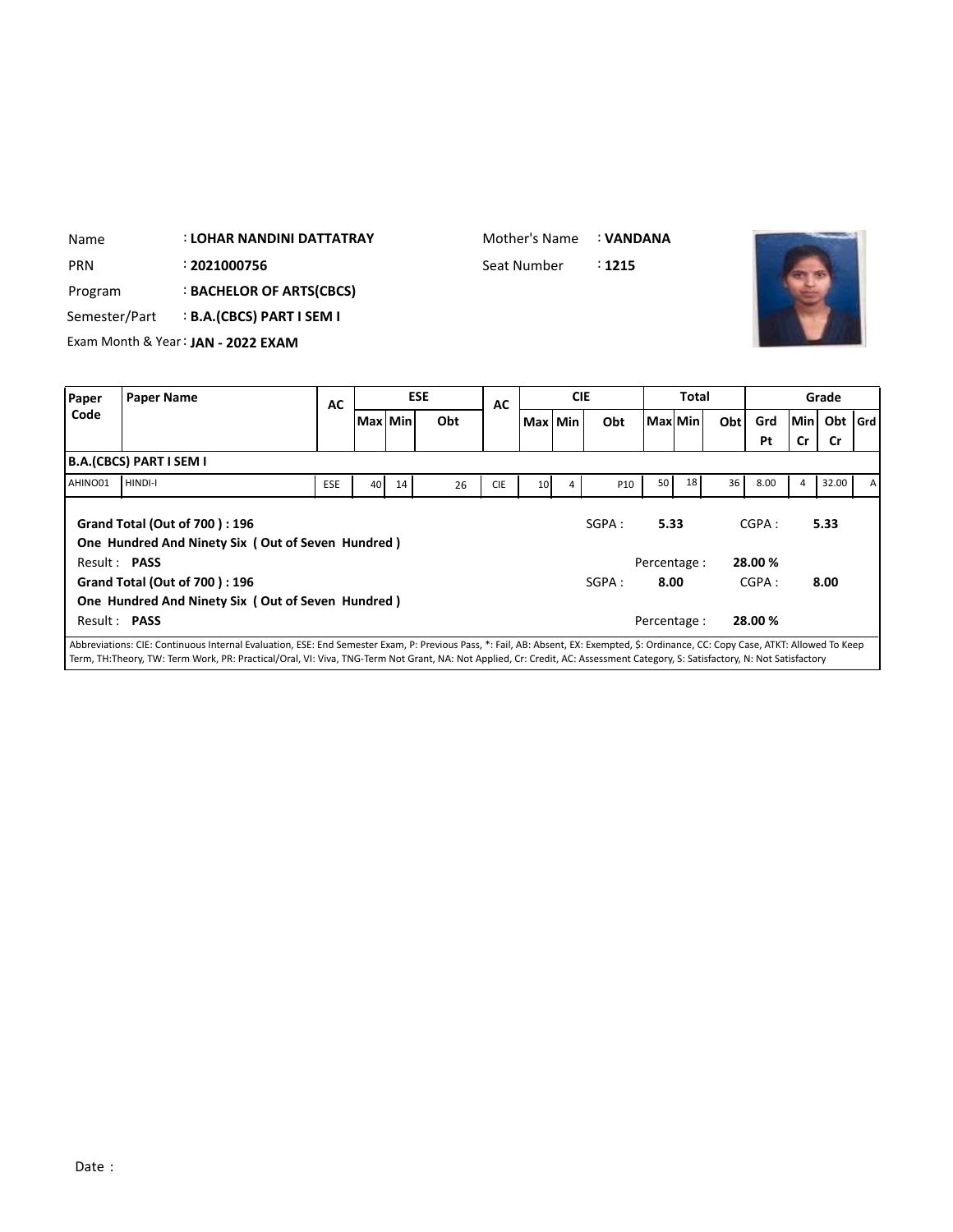| Name          |                   | : KAMBLE DAKSHARAJ SURESH          |    |         |            |     | Mother's Name |         | : DEVATA |         |       |     |     |           |  |
|---------------|-------------------|------------------------------------|----|---------|------------|-----|---------------|---------|----------|---------|-------|-----|-----|-----------|--|
| <b>PRN</b>    |                   | : 2021000565                       |    |         |            |     | Seat Number   |         | : 1233   |         |       |     |     |           |  |
| Program       |                   | : BACHELOR OF ARTS(CBCS)           |    |         |            |     |               |         |          |         |       |     |     |           |  |
| Semester/Part |                   | <b>B.A.(CBCS) PART I SEM I</b>     |    |         |            |     |               |         |          |         |       |     |     |           |  |
|               |                   | Exam Month & Year: JAN - 2022 EXAM |    |         |            |     |               |         |          |         |       |     |     |           |  |
|               |                   |                                    |    |         |            |     |               |         |          |         |       |     |     |           |  |
| Paper         | <b>Paper Name</b> | <b>ESE</b>                         |    | AC      | <b>CIE</b> |     | <b>Total</b>  |         |          |         | Grade |     |     |           |  |
| Code          |                   |                                    | AC | Max Min |            | Obt |               | Max Min | Obt      | Max Min | Obt   | Grd | Min | Obt $ G $ |  |

**Pt Cr Cr**

SGPA : **6.33** CGPA : **6.33**

**Grd**

Result : **PASS** Percentage : **33.71 % Grand Total (Out of 700 ) : 236 Two Hundred And Thirty Six ( Out of Seven Hundred )** Result : **PASS** Percentage : **33.71 %** SGPA : **8.00** CGPA : **8.00** Abbreviations: CIE: Continuous Internal Evaluation, ESE: End Semester Exam, P: Previous Pass, \*: Fail, AB: Absent, EX: Exempted, \$: Ordinance, CC: Copy Case, ATKT: Allowed To Keep

AMARO01 |MARATHI-I | ESE | 40 | 14 | 32 | CIE | 10 | 4 | P8 | 50 | 18 | 40 | 8.00 | 4 | 32.00 | A

Term, TH:Theory, TW: Term Work, PR: Practical/Oral, VI: Viva, TNG-Term Not Grant, NA: Not Applied, Cr: Credit, AC: Assessment Category, S: Satisfactory, N: Not Satisfactory

**B.A.(CBCS) PART I SEM I**

**Grand Total (Out of 700 ) : 236**

**Two Hundred And Thirty Six ( Out of Seven Hundred )**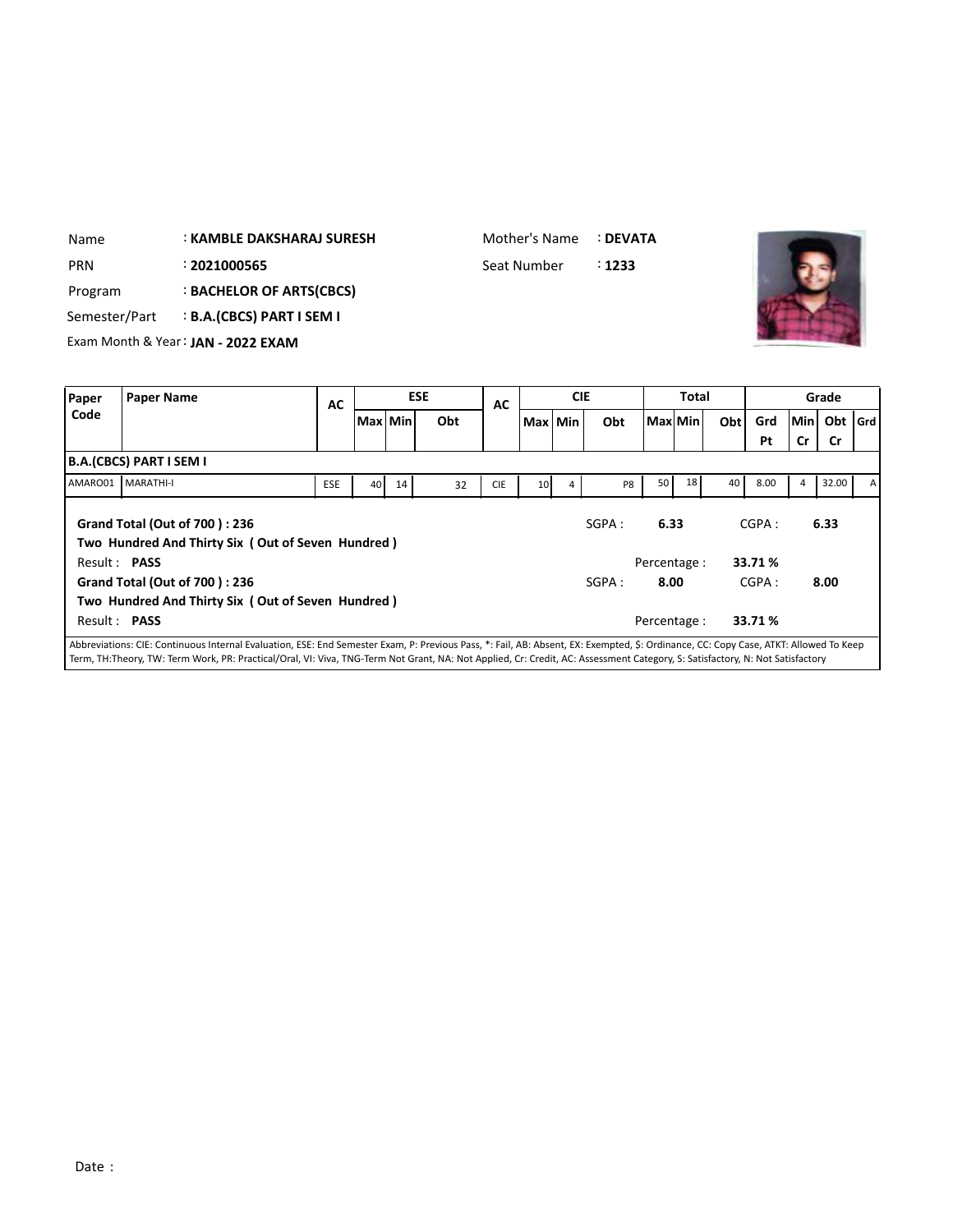| Name          |                         | <b>: PATIL ARUNA SARDAR</b>        |     |    |           |            | Mother's Name |         |                | : SARITA  |                 |                 |     |      |     |           |       |
|---------------|-------------------------|------------------------------------|-----|----|-----------|------------|---------------|---------|----------------|-----------|-----------------|-----------------|-----|------|-----|-----------|-------|
| <b>PRN</b>    |                         | : 2021001002                       |     |    |           |            | Seat Number   |         |                | : 1247    |                 |                 |     |      |     |           |       |
| Program       |                         | : BACHELOR OF ARTS(CBCS)           |     |    |           |            |               |         |                |           |                 |                 |     |      |     |           |       |
| Semester/Part |                         | <b>B.A.(CBCS) PART I SEM I</b>     |     |    |           |            |               |         |                |           |                 |                 |     |      |     |           |       |
|               |                         | Exam Month & Year: JAN - 2022 EXAM |     |    |           |            |               |         |                |           |                 |                 |     |      |     |           |       |
|               |                         |                                    |     |    |           |            |               |         |                |           |                 |                 |     |      |     |           |       |
| Paper         | <b>Paper Name</b>       |                                    | AC  |    |           | <b>ESE</b> | AC            |         | <b>CIE</b>     |           |                 | <b>Total</b>    |     |      |     | Grade     |       |
| Code          |                         |                                    |     |    | Max   Min | Obt        |               | Max Min |                | Obt       | Max  Min        |                 | Obt | Grd  | Min | Obt       | l Grd |
|               |                         |                                    |     |    |           |            |               |         |                |           |                 |                 |     | Pt   | Cr  | <b>Cr</b> |       |
|               | B.A.(CBCS) PART I SEM I |                                    |     |    |           |            |               |         |                |           |                 |                 |     |      |     |           |       |
| APSYO01       | <b>PSYCHOLOGY-I</b>     |                                    | ESE | 40 | 14        | 22         | <b>CIE</b>    | 10      | $\overline{a}$ | <b>P6</b> | 50 <sub>1</sub> | 18 <sup>1</sup> | 28  | 6.00 | 4   | 24.00     | B     |

APSYO01 PSYCHOLOGY-I ESE 40 14 22 CIE 10 4 P6 50 18 28 6.00 4 24.00 B **Grand Total (Out of 700 ) : 180 One Hundred And Eighty ( Out of Seven Hundred )** Result : **PASS** Percentage : **25.71 %** SGPA: **4.17** CGPA: **4.17 Grand Total (Out of 700 ) : 180 One Hundred And Eighty ( Out of Seven Hundred )** Result : **PASS** Percentage : **25.71 %** SGPA : **6.00** CGPA : **6.00**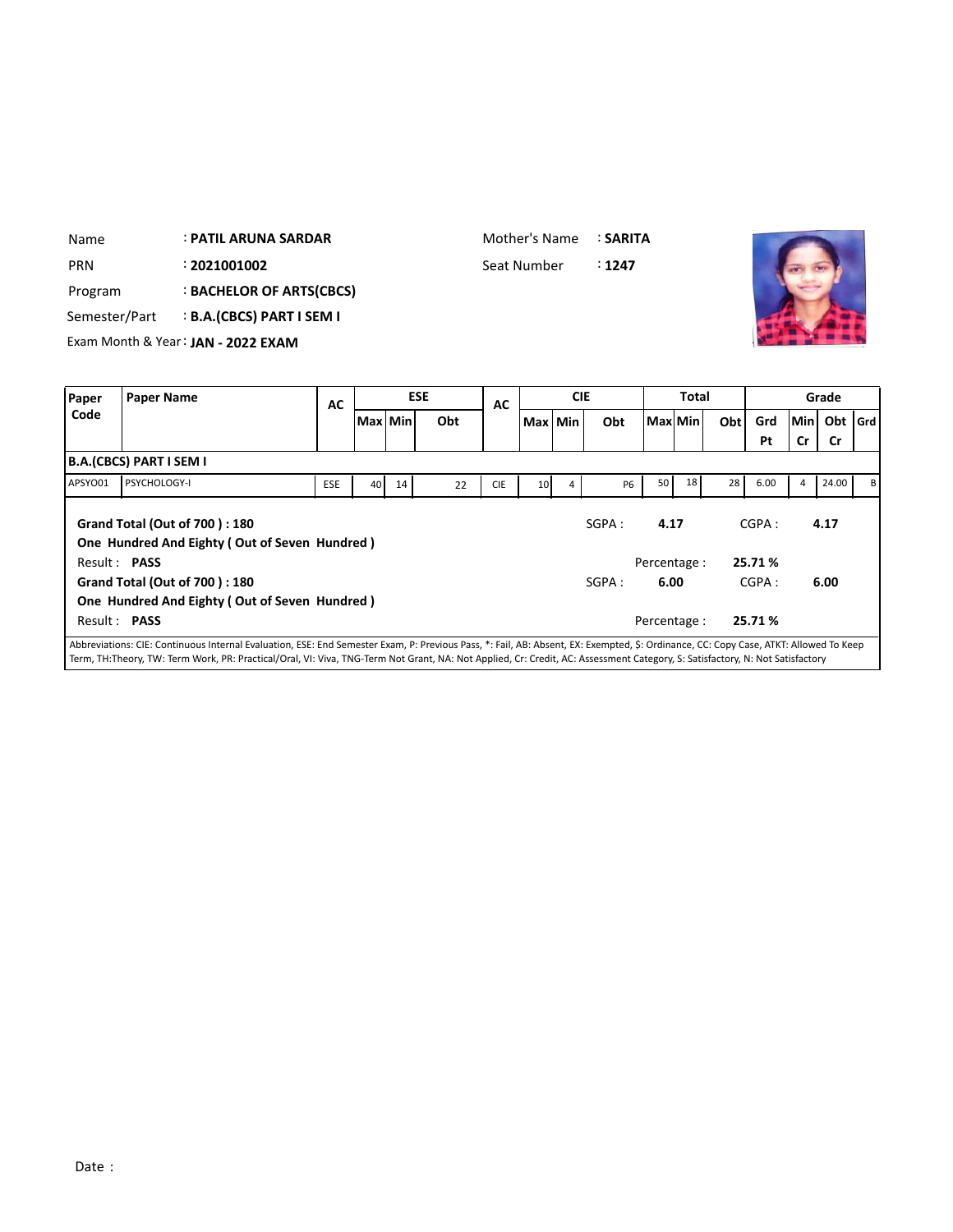| Name          | : LOHAR AVADHUT JOTIRAM            |    |            |    | Mother's Name<br>: RANJANA       |              |       |
|---------------|------------------------------------|----|------------|----|----------------------------------|--------------|-------|
| <b>PRN</b>    | : 2021000063                       |    |            |    | Seat Number<br>$\therefore$ 1251 |              |       |
| Program       | : BACHELOR OF ARTS(CBCS)           |    |            |    |                                  |              |       |
| Semester/Part | <b>B.A.(CBCS) PART I SEM I</b>     |    |            |    |                                  |              |       |
|               | Exam Month & Year: JAN - 2022 EXAM |    |            |    |                                  |              |       |
|               |                                    |    |            |    |                                  |              |       |
| Paper         | Paper Name                         | AC | <b>ESE</b> | AC | <b>CIE</b>                       | <b>Total</b> | Grade |
|               |                                    |    |            |    |                                  |              |       |

| Paper   | <b>Paper Name</b>                                                                                                                                                                     | <b>AC</b>  |         |    | <b>ESE</b> | AC         |         | <b>CIE</b> |                |             | Total |       |         |        | Grade     |              |
|---------|---------------------------------------------------------------------------------------------------------------------------------------------------------------------------------------|------------|---------|----|------------|------------|---------|------------|----------------|-------------|-------|-------|---------|--------|-----------|--------------|
| Code    |                                                                                                                                                                                       |            | Max Min |    | Obt        |            | Max Min |            | Obt            | MaxlMin     |       | Obt   | Grd     | lMin l | Obt   Grd |              |
|         |                                                                                                                                                                                       |            |         |    |            |            |         |            |                |             |       |       | Pt      | Cr     | Cr        |              |
|         | B.A.(CBCS) PART I SEM I                                                                                                                                                               |            |         |    |            |            |         |            |                |             |       |       |         |        |           |              |
| ANSSO01 | NATIONAL SERVICE SCHEME-I                                                                                                                                                             | <b>ESE</b> | 40      | 16 | 30         | <b>CIE</b> | 10      | 4          | AB             | 50          | 18    | $*30$ | 6.00    |        |           |              |
| AMARO01 | <b>MARATHI-I</b>                                                                                                                                                                      | <b>ESE</b> | 40      | 14 | 30         | <b>CIE</b> | 10      | 4          | P <sub>9</sub> | 50          | 18    | 39    | 8.00    | 4      | 32.00     | $\mathsf{A}$ |
|         | Grand Total (Out of 800): 236<br>Two Hundred And Thirty Six (Out of Eight Hundred)                                                                                                    |            |         |    |            |            |         |            | SGPA:          | 5.80        |       |       | CGPA:   |        | 5.80      |              |
|         | Result: FAIL ATKT                                                                                                                                                                     |            |         |    |            |            |         |            |                | Percentage: |       |       | 29.50 % |        |           |              |
|         | Grand Total (Out of 800): 236                                                                                                                                                         |            |         |    |            |            |         |            | SGPA:          | 8.00        |       |       | CGPA:   |        | 8.00      |              |
|         | Two Hundred And Thirty Six (Out of Eight Hundred)                                                                                                                                     |            |         |    |            |            |         |            |                |             |       |       |         |        |           |              |
|         | Result: FAIL ATKT                                                                                                                                                                     |            |         |    |            |            |         |            |                | Percentage: |       |       | 29.50 % |        |           |              |
|         | Abbroidations: CIE: Continuous Internal Evaluation. ECE: End Compater Evam. D: Dravious Dass. *: Eail. AD: Aboast. EV: Evampted. C: Ordinance. CC: Copy: Case, ATI/T: Allowed To Keep |            |         |    |            |            |         |            |                |             |       |       |         |        |           |              |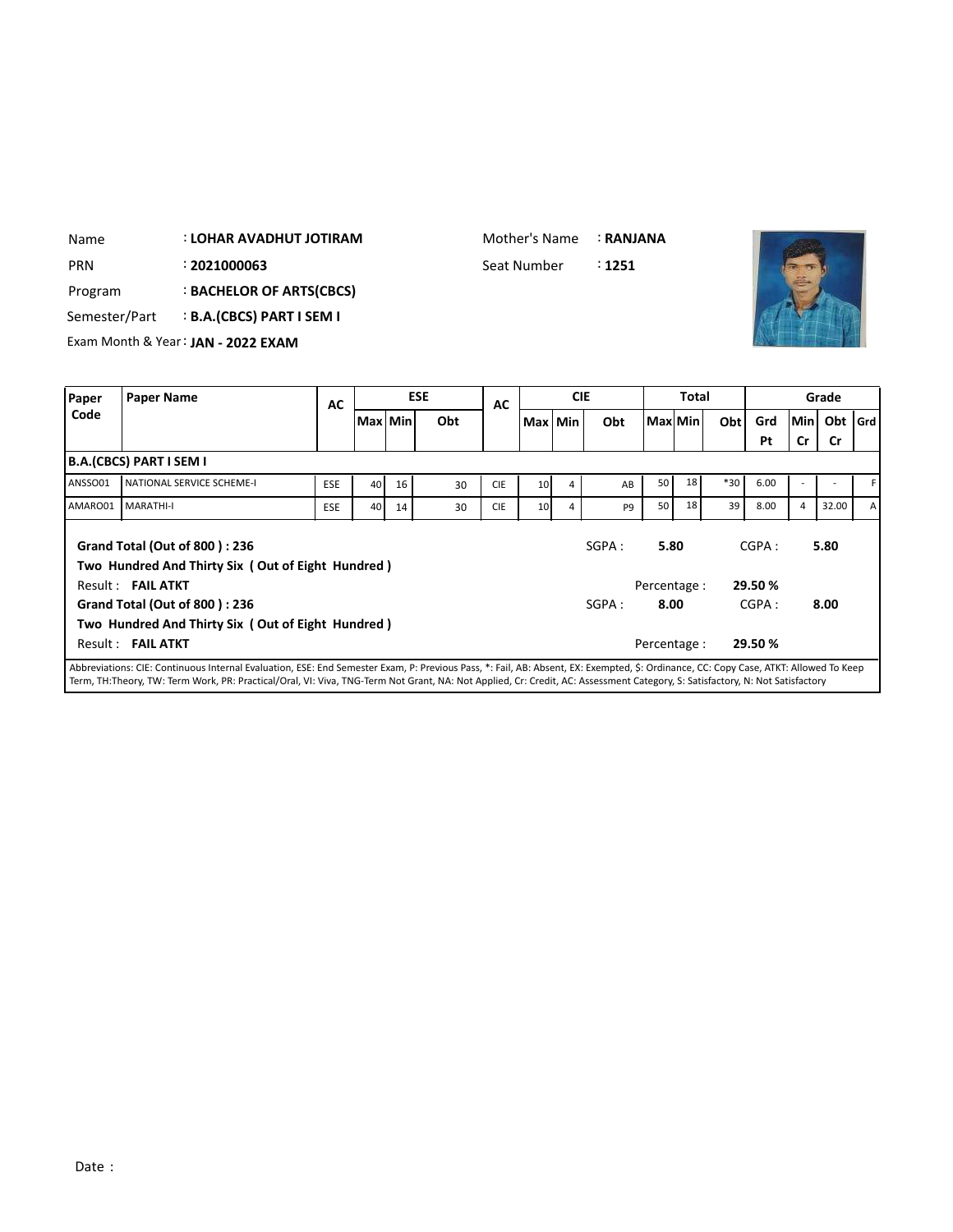|               | : PATIL SHIVANI SANJAY |                                                                                                                            |                                             |                          |     |                                                                              | Mother's Name | : RANJANA                                   |                     |    |                  |              |                |           |                                      |
|---------------|------------------------|----------------------------------------------------------------------------------------------------------------------------|---------------------------------------------|--------------------------|-----|------------------------------------------------------------------------------|---------------|---------------------------------------------|---------------------|----|------------------|--------------|----------------|-----------|--------------------------------------|
|               | : 2021000102           |                                                                                                                            |                                             |                          |     |                                                                              |               | ፡ 1256                                      |                     |    |                  |              |                |           |                                      |
|               |                        |                                                                                                                            |                                             |                          |     |                                                                              |               |                                             |                     |    |                  |              |                |           |                                      |
| Semester/Part |                        |                                                                                                                            |                                             |                          |     |                                                                              |               |                                             |                     |    |                  |              |                |           |                                      |
|               |                        |                                                                                                                            |                                             |                          |     |                                                                              |               |                                             |                     |    |                  |              |                |           |                                      |
|               |                        |                                                                                                                            |                                             |                          |     |                                                                              |               |                                             |                     |    |                  |              |                |           |                                      |
|               |                        |                                                                                                                            |                                             |                          |     |                                                                              |               |                                             |                     |    |                  |              |                |           |                                      |
|               |                        |                                                                                                                            |                                             |                          | Obt |                                                                              |               | Obt                                         |                     |    |                  | Grd          |                |           | l Grd                                |
|               |                        |                                                                                                                            |                                             |                          |     |                                                                              |               |                                             |                     |    |                  | Pt           | Cr             | <b>Cr</b> |                                      |
|               |                        |                                                                                                                            |                                             |                          |     |                                                                              |               |                                             |                     |    |                  |              |                |           |                                      |
| MARATHI-I     |                        | ESE                                                                                                                        |                                             | 14                       | 32  | <b>CIE</b>                                                                   |               | P9                                          | 50                  | 18 | 41               | 9.00         | 4              |           | $A+$                                 |
|               |                        |                                                                                                                            |                                             |                          |     |                                                                              |               |                                             |                     |    |                  |              |                |           |                                      |
|               |                        | Exam Month & Year: JAN - 2022 EXAM<br><b>Paper Name</b><br><b>B.A.(CBCS) PART I SEM I</b><br>Grand Total (Out of 700): 223 | <b>B.A.(CBCS) PART I SEM I</b><br><b>AC</b> | : BACHELOR OF ARTS(CBCS) | 40  | <b>ESE</b><br>Max Min<br>Two Hundred And Twenty Three (Out of Seven Hundred) | <b>AC</b>     | Seat Number<br>Max   Min<br>10 <sup>1</sup> | <b>CIE</b><br>SGPA: |    | Max Min <br>5.33 | <b>Total</b> | Obt  <br>CGPA: |           | Grade<br>Min<br>Obt<br>36.00<br>5.33 |

Mother's Name : **RANJANA**

Т

| AMARO01      | <b>MARATHI-I</b>                                                                            | <b>ESE</b> | 40 I | 14 | 32 | <b>CIE</b> | 10 <sup>1</sup> | 4 | P <sub>9</sub> | 50 I         | 18 <sup>1</sup> | 41   | 9.00    | 4 | 36.00 | $A+$ |
|--------------|---------------------------------------------------------------------------------------------|------------|------|----|----|------------|-----------------|---|----------------|--------------|-----------------|------|---------|---|-------|------|
|              | <b>Grand Total (Out of 700): 223</b><br>Two Hundred And Twenty Three (Out of Seven Hundred) |            |      |    |    | SGPA :     | 5.33            |   |                | CGPA:        |                 | 5.33 |         |   |       |      |
| Result: PASS |                                                                                             |            |      |    |    |            |                 |   |                | Percentage : |                 |      | 31.86 % |   |       |      |
|              | <b>Grand Total (Out of 700): 223</b>                                                        |            |      |    |    |            |                 |   | SGPA:          | 9.00         |                 |      | CGPA:   |   | 9.00  |      |
|              | Two Hundred And Twenty Three (Out of Seven Hundred)                                         |            |      |    |    |            |                 |   |                |              |                 |      |         |   |       |      |
| Result: PASS |                                                                                             |            |      |    |    |            |                 |   |                | Percentage : |                 |      | 31.86 % |   |       |      |
|              |                                                                                             |            |      |    |    |            |                 |   |                |              |                 |      |         |   |       |      |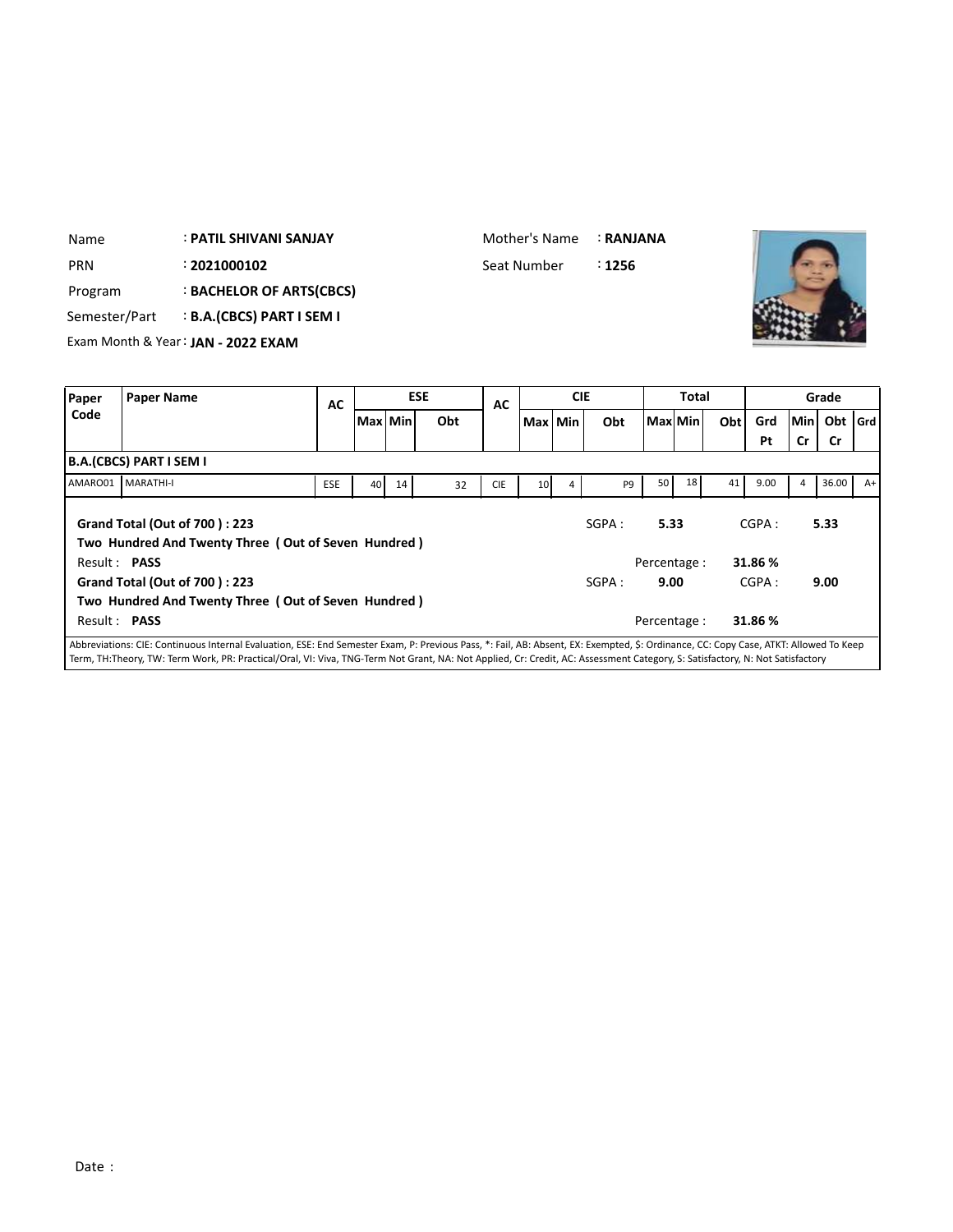| Name          |                         | : JADHAV PRATHAMESH VILAS            |            |                 |    |            | Mother's Name |                 |            | : SHAKUNTALA |          |       |     |       |     |           |       |
|---------------|-------------------------|--------------------------------------|------------|-----------------|----|------------|---------------|-----------------|------------|--------------|----------|-------|-----|-------|-----|-----------|-------|
| <b>PRN</b>    |                         | : 2021000785                         |            |                 |    |            | Seat Number   |                 |            | : 1270       |          |       |     |       |     |           |       |
| Program       |                         | : BACHELOR OF ARTS(CBCS)             |            |                 |    |            |               |                 |            |              |          |       |     |       |     |           |       |
| Semester/Part |                         | <b>B.A.(CBCS) PART I SEM I</b>       |            |                 |    |            |               |                 |            |              |          |       |     |       |     |           |       |
|               |                         | Exam Month & Year: JAN - 2022 EXAM   |            |                 |    |            |               |                 |            |              |          |       |     |       |     |           |       |
|               |                         |                                      |            |                 |    |            |               |                 |            |              |          |       |     |       |     |           |       |
| Paper         | <b>Paper Name</b>       |                                      | <b>AC</b>  |                 |    | <b>ESE</b> | <b>AC</b>     |                 | <b>CIE</b> |              |          | Total |     |       |     | Grade     |       |
| Code          |                         |                                      |            | Max   Min       |    | Obt        |               | Max Min         |            | Obt          | Max  Min |       | Obt | Grd   | Min | Obt       | l Grd |
|               |                         |                                      |            |                 |    |            |               |                 |            |              |          |       |     | Pt    | Cr  | <b>Cr</b> |       |
|               | B.A.(CBCS) PART I SEM I |                                      |            |                 |    |            |               |                 |            |              |          |       |     |       |     |           |       |
| AMARO01       | MARATHI-I               |                                      | <b>ESE</b> | 40 <sup>1</sup> | 14 | 26         | <b>CIE</b>    | 10 <sup>1</sup> |            | <b>P6</b>    | 50       | 18    | 32  | 7.00  | 4   | 28.00     | $B+$  |
|               |                         | <b>Grand Total (Out of 700): 217</b> |            |                 |    |            |               |                 |            | SGPA:        | 5.60     |       |     | CGPA: |     | 5.60      |       |

Mother's Name : **SHAKUNTALA**

|                     | AMAROU1 I MARATHI-I                              | <b>ESE</b> | 40 l | 14 | 26 | <b>CIE</b> | 10 l | 4 | P6    | 50           | 18 I | 32 | 7.00    | 4 | 28.00 | -B+ |
|---------------------|--------------------------------------------------|------------|------|----|----|------------|------|---|-------|--------------|------|----|---------|---|-------|-----|
|                     |                                                  |            |      |    |    |            |      |   |       |              |      |    |         |   |       |     |
|                     | <b>Grand Total (Out of 700): 217</b>             |            |      |    |    |            |      |   | SGPA: | 5.60         |      |    | CGPA:   |   | 5.60  |     |
|                     | Two Hundred And Seventeen (Out of Seven Hundred) |            |      |    |    |            |      |   |       |              |      |    |         |   |       |     |
| Result: <b>PASS</b> |                                                  |            |      |    |    |            |      |   |       | Percentage : |      |    | 31.00 % |   |       |     |
|                     | Grand Total (Out of 700): 217                    |            |      |    |    |            |      |   | SGPA: | 7.00         |      |    | CGPA:   |   | 7.00  |     |
|                     | Two Hundred And Seventeen (Out of Seven Hundred) |            |      |    |    |            |      |   |       |              |      |    |         |   |       |     |
| Result: <b>PASS</b> |                                                  |            |      |    |    |            |      |   |       | Percentage:  |      |    | 31.00 % |   |       |     |
|                     |                                                  |            |      |    |    |            |      |   |       |              |      |    |         |   |       |     |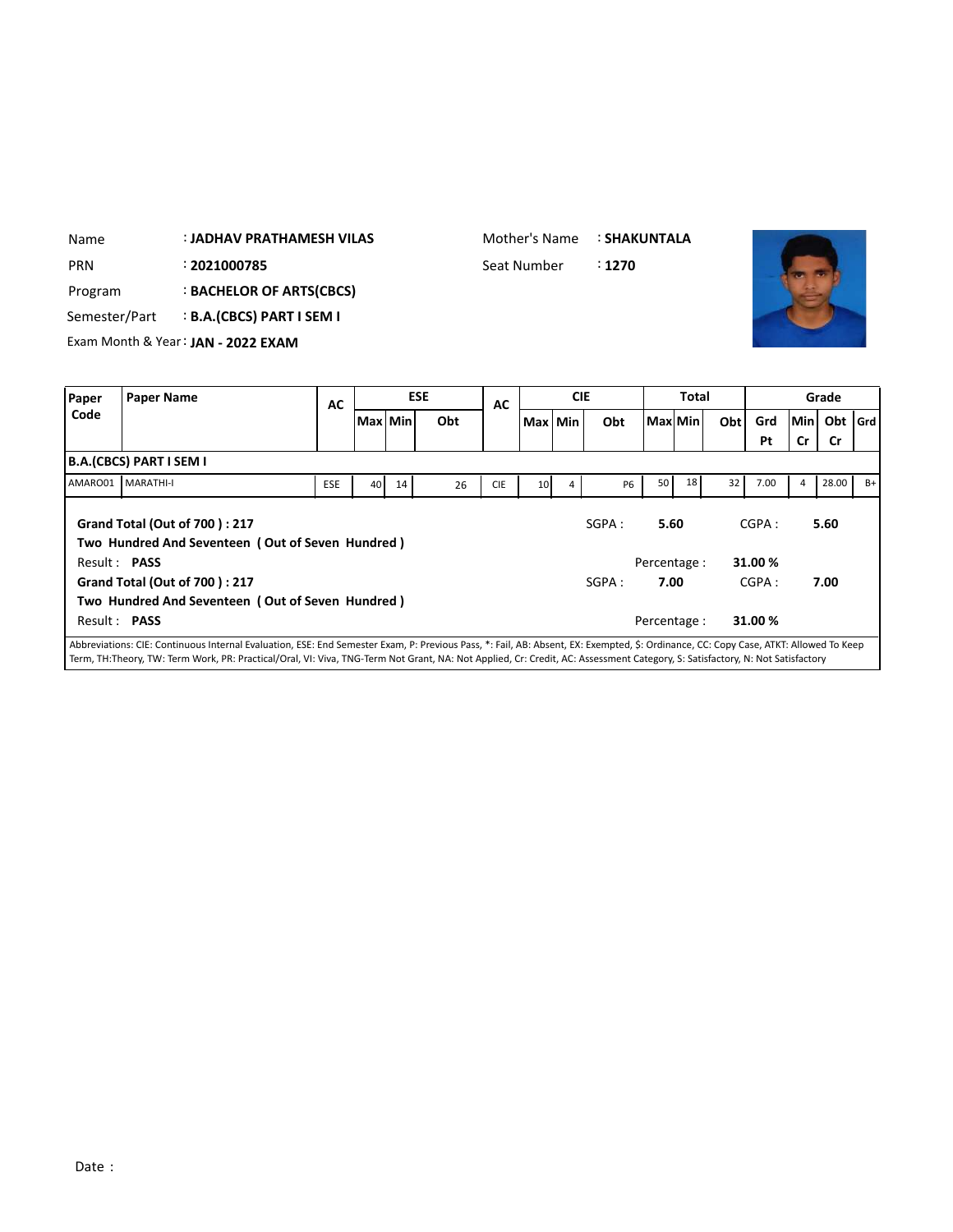| <b>PRN</b>    |                                | : 2021000998                                     |            |                 |         |            | Seat Number |                 |            | : 1271    |              |       |         |         |     |           |       |
|---------------|--------------------------------|--------------------------------------------------|------------|-----------------|---------|------------|-------------|-----------------|------------|-----------|--------------|-------|---------|---------|-----|-----------|-------|
| Program       |                                | <b>BACHELOR OF ARTS(CBCS)</b>                    |            |                 |         |            |             |                 |            |           |              |       |         |         |     |           |       |
| Semester/Part |                                | <b>B.A.(CBCS) PART I SEM I</b>                   |            |                 |         |            |             |                 |            |           |              |       |         |         |     |           |       |
|               |                                | Exam Month & Year: JAN - 2022 EXAM               |            |                 |         |            |             |                 |            |           |              |       |         |         |     |           |       |
|               |                                |                                                  |            |                 |         |            |             |                 |            |           |              |       |         |         |     |           |       |
| Paper         | <b>Paper Name</b>              |                                                  | <b>AC</b>  |                 |         | <b>ESE</b> | AC          |                 | <b>CIE</b> |           |              | Total |         |         |     | Grade     |       |
| Code          |                                |                                                  |            |                 | Max Min | Obt        |             | Max Min         |            | Obt       | Max Min      |       | Obt     | Grd     | Min | Obt       | l Grd |
|               |                                |                                                  |            |                 |         |            |             |                 |            |           |              |       |         | Pt      | Cr  | <b>Cr</b> |       |
|               | <b>B.A.(CBCS) PART I SEM I</b> |                                                  |            |                 |         |            |             |                 |            |           |              |       |         |         |     |           |       |
| ASOCO01       | SOCIOLOGY-I                    |                                                  | <b>ESE</b> | 40 <sup>1</sup> | 14      | $*AB$      | <b>CIE</b>  | 10 <sup>1</sup> | 4          | AB        | 50           | 18    | $*_{0}$ | 4.00    | 4   |           |       |
| AMARO01       | MARATHI-I                      |                                                  | <b>ESE</b> | 40              | 14      | $*10$      | <b>CIE</b>  | 10              | 4          | <b>P6</b> | 50           | 18    | $*16$   | 4.00    | 4   |           |       |
|               |                                | Grand Total (Out of 800): 146                    |            |                 |         |            |             |                 |            |           |              |       |         |         |     |           |       |
|               |                                | One Hundred And Forty Six (Out of Eight Hundred) |            |                 |         |            |             |                 |            |           |              |       |         |         |     |           |       |
|               | Result: FAIL ATKT              |                                                  |            |                 |         |            |             |                 |            |           | Percentage : |       |         | 18.25 % |     |           |       |
|               |                                | <b>Grand Total (Out of 800): 146</b>             |            |                 |         |            |             |                 |            | SGPA:     | 4.33         |       |         | CGPA:   |     | 4.33      |       |
|               |                                | One Hundred And Forty Six (Out of Eight Hundred) |            |                 |         |            |             |                 |            |           |              |       |         |         |     |           |       |

: **KAMBLE OMKAR DILEEP**

Name

Mother's Name : **GUNABAI**

Abbreviations: CIE: Continuous Internal Evaluation, ESE: End Semester Exam, P: Previous Pass, \*: Fail, AB: Absent, EX: Exempted, \$: Ordinance, CC: Copy Case, ATKT: Allowed To Keep Term, TH:Theory, TW: Term Work, PR: Practical/Oral, VI: Viva, TNG-Term Not Grant, NA: Not Applied, Cr: Credit, AC: Assessment Category, S: Satisfactory, N: Not Satisfactory

Result : **FAIL ATKT Percentage : 18.25 %**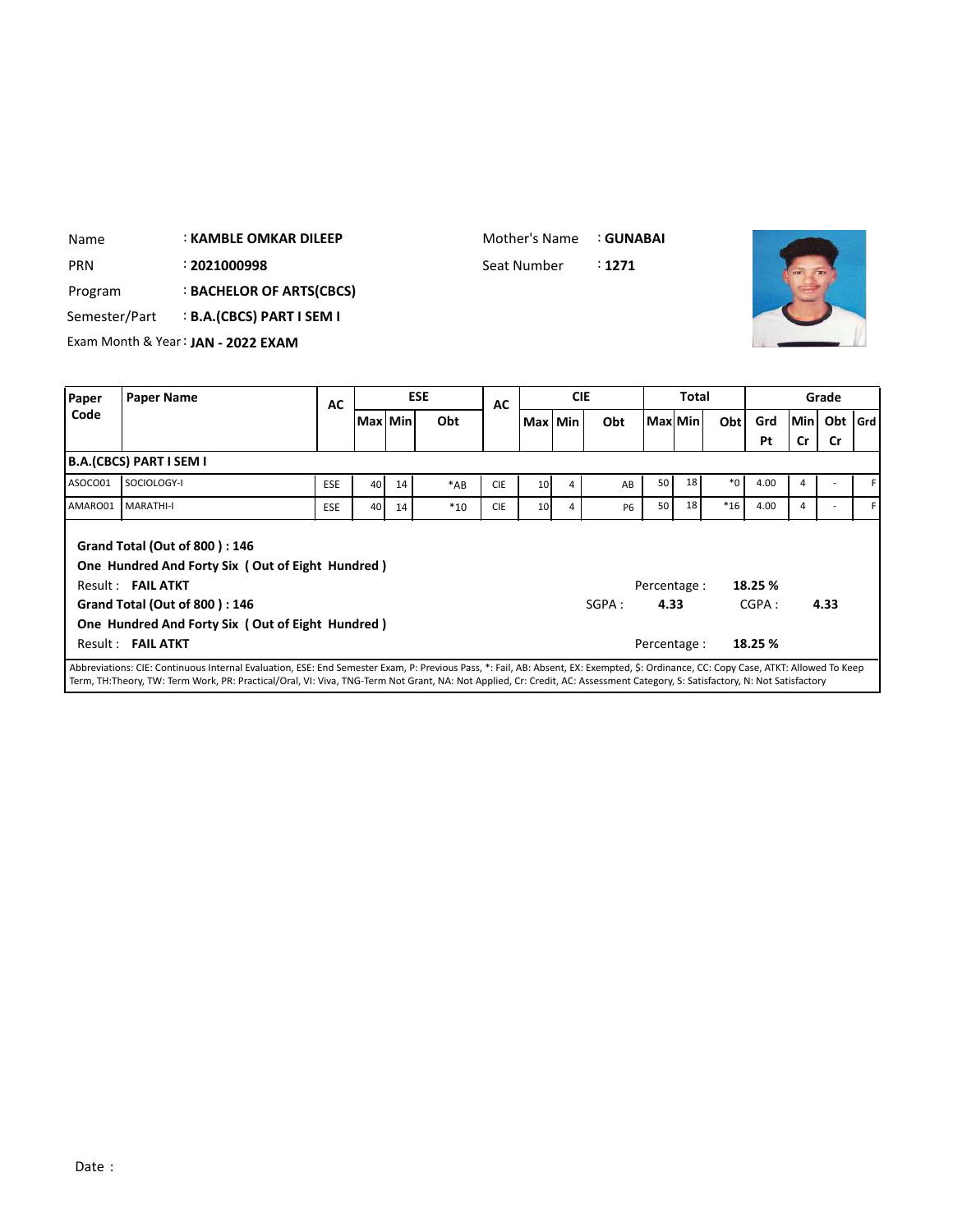| Name          | <b>BEDEKAR SIDDHARTH VIJAY</b>     |  | Mother's Name | : VANITA |  |
|---------------|------------------------------------|--|---------------|----------|--|
| <b>PRN</b>    | : 2021001012                       |  | Seat Number   | :1272    |  |
| Program       | : BACHELOR OF ARTS(CBCS)           |  |               |          |  |
| Semester/Part | <b>B.A.(CBCS) PART I SEM I</b>     |  |               |          |  |
|               | Exam Month & Year: JAN - 2022 EXAM |  |               |          |  |
|               |                                    |  |               |          |  |
|               |                                    |  |               |          |  |

| <b>Paper</b> | <b>Paper Name</b>                                                                                                                                                                    | AC         |           |    | <b>ESE</b> | AC         |                 | <b>CIE</b> |           |              | <b>Total</b> |     |         |             | Grade     |    |
|--------------|--------------------------------------------------------------------------------------------------------------------------------------------------------------------------------------|------------|-----------|----|------------|------------|-----------------|------------|-----------|--------------|--------------|-----|---------|-------------|-----------|----|
| Code         |                                                                                                                                                                                      |            | Max   Min |    | Obt        |            | Max Min         |            | Obt       |              | Max Min      | Obt | Grd     | <b>Minl</b> | Obt   Grd |    |
|              |                                                                                                                                                                                      |            |           |    |            |            |                 |            |           |              |              |     | Pt      | Cr          | <b>Cr</b> |    |
|              | B.A.(CBCS) PART I SEM I                                                                                                                                                              |            |           |    |            |            |                 |            |           |              |              |     |         |             |           |    |
| APSYO01      | PSYCHOLOGY-I                                                                                                                                                                         | <b>ESE</b> | 40        | 14 | 24         | <b>CIE</b> | 10 <sup>1</sup> | 4          | <b>P4</b> | 50           | 18           | 28  | 6.00    | 4           | 24.00     | вI |
|              | Grand Total (Out of 700): 185                                                                                                                                                        |            |           |    |            |            |                 |            | SGPA:     | 5.17         |              |     | CGPA:   |             | 5.17      |    |
|              | One Hundred And Eighty Five (Out of Seven Hundred)                                                                                                                                   |            |           |    |            |            |                 |            |           |              |              |     |         |             |           |    |
|              | Result: PASS                                                                                                                                                                         |            |           |    |            |            |                 |            |           | Percentage : |              |     | 26.43 % |             |           |    |
|              | Grand Total (Out of 700): 185                                                                                                                                                        |            |           |    |            |            |                 |            | SGPA:     | 6.00         |              |     | CGPA:   |             | 6.00      |    |
|              | One Hundred And Eighty Five (Out of Seven Hundred)                                                                                                                                   |            |           |    |            |            |                 |            |           |              |              |     |         |             |           |    |
|              | Result: PASS                                                                                                                                                                         |            |           |    |            |            |                 |            |           | Percentage : |              |     | 26.43 % |             |           |    |
|              | Abbreviations: CIE: Continuous Internal Evaluation, ESE: End Semester Exam, P: Previous Pass, *: Fail, AB: Absent, EX: Exempted, \$: Ordinance, CC: Copy Case, ATKT: Allowed To Keep |            |           |    |            |            |                 |            |           |              |              |     |         |             |           |    |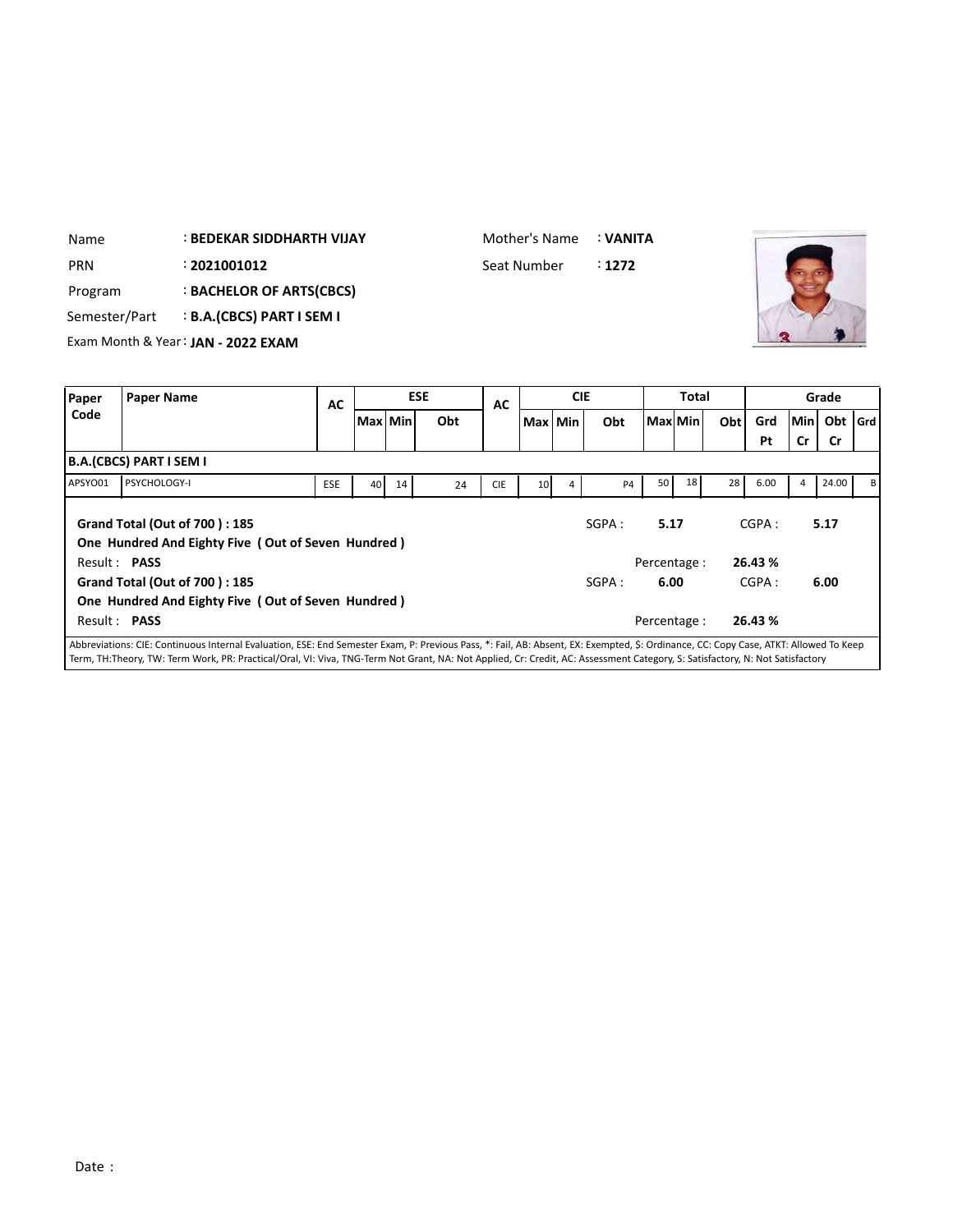| Name          | <b>BEDEKAR SAURABH ANIL</b>        | Mother's Name | : NANDA |  |
|---------------|------------------------------------|---------------|---------|--|
| <b>PRN</b>    | : 2021001013                       | Seat Number   | :1273   |  |
| Program       | <b>BACHELOR OF ARTS(CBCS)</b>      |               |         |  |
| Semester/Part | <b>B.A.(CBCS) PART I SEM I</b>     |               |         |  |
|               | Exam Month & Year: JAN - 2022 EXAM |               |         |  |
|               |                                    |               |         |  |

| Paper               | Paper Name                                                                                                                                                                                                                                                                                                                                                           | AC         |           |    | <b>ESE</b> | AC         |                 | <b>CIE</b> |           |         | <b>Total</b> |     |                  |     | Grade     |      |
|---------------------|----------------------------------------------------------------------------------------------------------------------------------------------------------------------------------------------------------------------------------------------------------------------------------------------------------------------------------------------------------------------|------------|-----------|----|------------|------------|-----------------|------------|-----------|---------|--------------|-----|------------------|-----|-----------|------|
| Code                |                                                                                                                                                                                                                                                                                                                                                                      |            | Max   Min |    | Obt        |            | Max Min         |            | Obt       | Max Min |              | Obt | Grd              | Min | Obt   Grd |      |
|                     |                                                                                                                                                                                                                                                                                                                                                                      |            |           |    |            |            |                 |            |           |         |              |     | Pt               | Cr  | <b>Cr</b> |      |
|                     | B.A.(CBCS) PART I SEM I                                                                                                                                                                                                                                                                                                                                              |            |           |    |            |            |                 |            |           |         |              |     |                  |     |           |      |
| APSYO01             | <b>PSYCHOLOGY-I</b>                                                                                                                                                                                                                                                                                                                                                  | <b>ESE</b> | 40        | 14 | 28         | <b>CIE</b> | 10 <sup>1</sup> | 4          | <b>P4</b> | 50      | 18           | 32  | 7.00             | 4   | 28.00     | $B+$ |
| Result: PASS        | <b>Grand Total (Out of 700): 182</b><br>One Hundred And Eighty Two (Out of Seven Hundred)                                                                                                                                                                                                                                                                            |            |           |    |            |            |                 |            | SGPA:     | 4.83    | Percentage:  |     | CGPA:<br>26.00 % |     | 4.83      |      |
|                     | <b>Grand Total (Out of 700): 182</b><br>One Hundred And Eighty Two (Out of Seven Hundred)                                                                                                                                                                                                                                                                            |            |           |    |            |            |                 |            | SGPA:     | 7.00    |              |     | CGPA:            |     | 7.00      |      |
| Result: <b>PASS</b> |                                                                                                                                                                                                                                                                                                                                                                      |            |           |    |            |            |                 |            |           |         | Percentage : |     | 26.00 %          |     |           |      |
|                     | Abbreviations: CIE: Continuous Internal Evaluation, ESE: End Semester Exam, P: Previous Pass, *: Fail, AB: Absent, EX: Exempted, \$: Ordinance, CC: Copy Case, ATKT: Allowed To Keep<br>Term, TH:Theory, TW: Term Work, PR: Practical/Oral, VI: Viva, TNG-Term Not Grant, NA: Not Applied, Cr: Credit, AC: Assessment Category, S: Satisfactory, N: Not Satisfactory |            |           |    |            |            |                 |            |           |         |              |     |                  |     |           |      |

 $\overline{\phantom{a}}$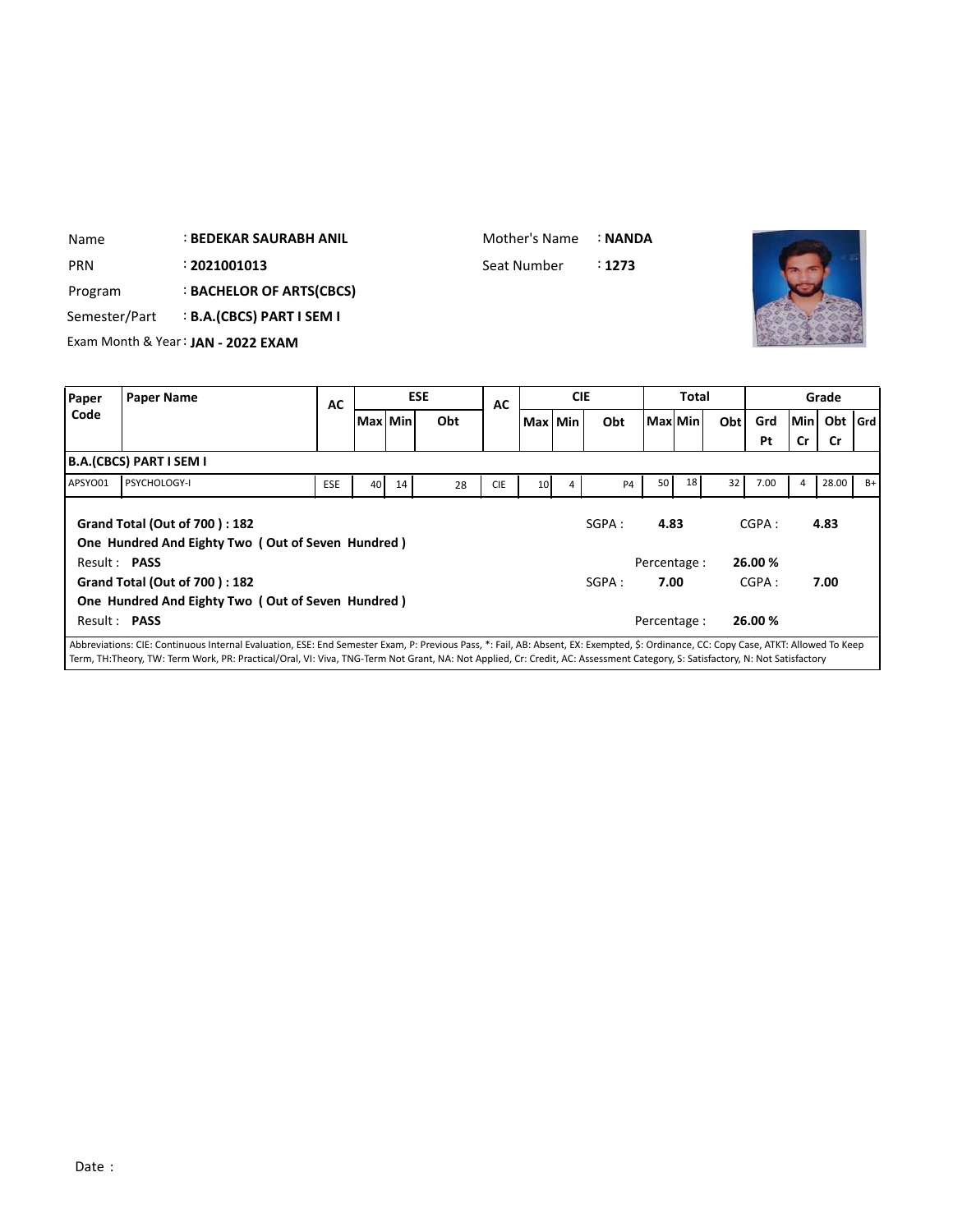| Name                              | <b>: KOPARDE GURUDEV MARUTI</b>    |            | Mother's Name | : SUNITA |       |       |
|-----------------------------------|------------------------------------|------------|---------------|----------|-------|-------|
| <b>PRN</b>                        | : 2021000194                       |            | Seat Number   | : 1274   |       |       |
| Program                           | <b>BACHELOR OF ARTS(CBCS)</b>      |            |               |          |       |       |
| Semester/Part                     | <b>B.A.(CBCS) PART I SEM I</b>     |            |               |          |       |       |
|                                   | Exam Month & Year: JAN - 2022 EXAM |            |               |          |       |       |
|                                   |                                    |            |               |          |       |       |
| <b>Daner</b><br><b>Paner Name</b> |                                    | <b>ESE</b> | <b>CIE</b>    |          | Total | Grade |

| Paper        | <b>Paper Name</b>                                                                                                                                                                    | <b>AC</b>  |         |    | <b>ESE</b> | AC         |                 | <b>CIE</b> |                |             | Total |     |         |     | Grade     |  |
|--------------|--------------------------------------------------------------------------------------------------------------------------------------------------------------------------------------|------------|---------|----|------------|------------|-----------------|------------|----------------|-------------|-------|-----|---------|-----|-----------|--|
| Code         |                                                                                                                                                                                      |            | Max Min |    | Obt        |            | Max Min         |            | Obt            | Max Min     |       | Obt | Grd     | Min | Obt   Grd |  |
|              |                                                                                                                                                                                      |            |         |    |            |            |                 |            |                |             |       |     | Pt      | Cr  | Cr        |  |
|              | B.A.(CBCS) PART I SEM I                                                                                                                                                              |            |         |    |            |            |                 |            |                |             |       |     |         |     |           |  |
| APSYO01      | <b>PSYCHOLOGY-I</b>                                                                                                                                                                  | <b>ESE</b> | 40      | 14 | 20         | <b>CIE</b> | 10 <sup>1</sup> | 4          | P <sub>5</sub> | 50          | 18    | 25  | 5.00    | 4   | 20.00     |  |
|              | Grand Total (Out of 700): 157<br>One Hundred And Fifty Seven (Out of Seven Hundred)                                                                                                  |            |         |    |            |            |                 |            | SGPA:          | 3.33        |       |     | CGPA:   |     | 3.33      |  |
| Result: PASS |                                                                                                                                                                                      |            |         |    |            |            |                 |            |                | Percentage: |       |     | 22.43 % |     |           |  |
|              | Grand Total (Out of 700): 157                                                                                                                                                        |            |         |    |            |            |                 |            | SGPA :         | 5.00        |       |     | CGPA:   |     | 5.00      |  |
|              | One Hundred And Fifty Seven (Out of Seven Hundred)                                                                                                                                   |            |         |    |            |            |                 |            |                |             |       |     |         |     |           |  |
| Result: PASS |                                                                                                                                                                                      |            |         |    |            |            |                 |            |                | Percentage: |       |     | 22.43 % |     |           |  |
|              | Abbreviations: CIE: Continuous Internal Evaluation, ESE: End Semester Exam, P: Previous Pass, *: Fail, AB: Absent, EX: Exempted, \$: Ordinance, CC: Copy Case, ATKT: Allowed To Keep |            |         |    |            |            |                 |            |                |             |       |     |         |     |           |  |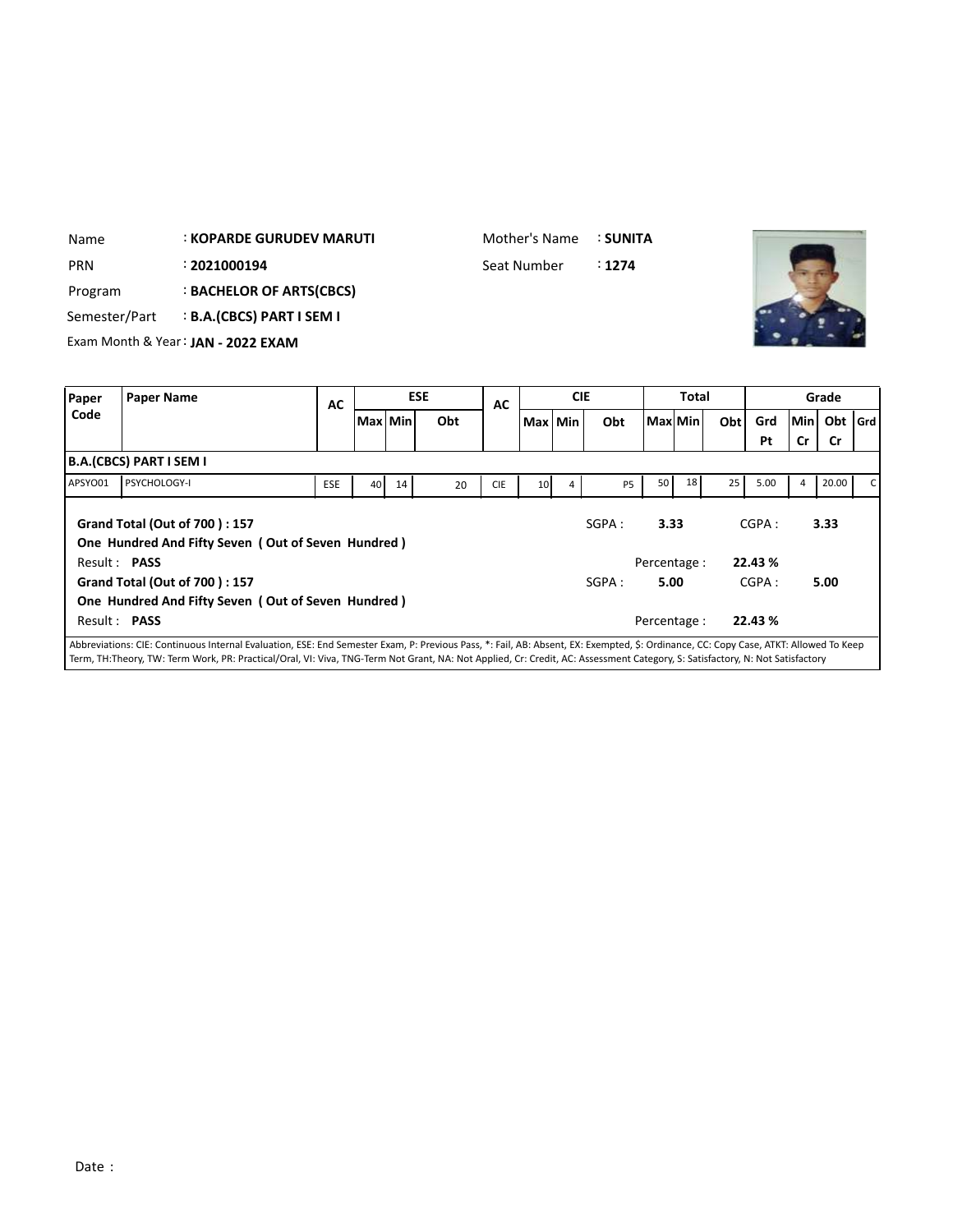| Name          | <b>: BEDEKAR PRATHAMESH SUNIL</b>  | Mother's Name | <b>: SUVARNA</b> |  |
|---------------|------------------------------------|---------------|------------------|--|
| <b>PRN</b>    | : 2021001017                       | Seat Number   | :1276            |  |
| Program       | <b>BACHELOR OF ARTS(CBCS)</b>      |               |                  |  |
| Semester/Part | <b>B.A.(CBCS) PART I SEM I</b>     |               |                  |  |
|               | Exam Month & Year: JAN - 2022 EXAM |               |                  |  |
|               |                                    |               |                  |  |

| Paper        | <b>Paper Name</b>                                                                                                                                                                    | AC         |           |    | <b>ESE</b> | AC         |                 | <b>CIE</b> |                |         | <b>Total</b> |     |         |     | Grade     |    |
|--------------|--------------------------------------------------------------------------------------------------------------------------------------------------------------------------------------|------------|-----------|----|------------|------------|-----------------|------------|----------------|---------|--------------|-----|---------|-----|-----------|----|
| Code         |                                                                                                                                                                                      |            | Max   Min |    | Obt        |            | Max Min         |            | Obt            | Max Min |              | Obt | Grd     | Min | Obt   Grd |    |
|              |                                                                                                                                                                                      |            |           |    |            |            |                 |            |                |         |              |     | Pt      | Cr  | Cr        |    |
|              | B.A.(CBCS) PART I SEM I                                                                                                                                                              |            |           |    |            |            |                 |            |                |         |              |     |         |     |           |    |
| APSYO01      | <b>PSYCHOLOGY-I</b>                                                                                                                                                                  | <b>ESE</b> | 40        | 14 | 24         | <b>CIE</b> | 10 <sup>1</sup> | 4          | P <sub>4</sub> | 50      | 18           | 28  | 6.00    | 4   | 24.00     | вI |
|              | Grand Total (Out of 700): 196<br>One Hundred And Ninety Six (Out of Seven Hundred)                                                                                                   |            |           |    |            |            |                 |            | SGPA:          | 5.33    |              |     | CGPA:   |     | 5.33      |    |
| Result: PASS |                                                                                                                                                                                      |            |           |    |            |            |                 |            |                |         | Percentage : |     | 28.00 % |     |           |    |
|              | Grand Total (Out of 700): 196                                                                                                                                                        |            |           |    |            |            |                 |            | SGPA:          | 6.00    |              |     | CGPA:   |     | 6.00      |    |
|              | One Hundred And Ninety Six (Out of Seven Hundred)                                                                                                                                    |            |           |    |            |            |                 |            |                |         |              |     |         |     |           |    |
| Result: PASS |                                                                                                                                                                                      |            |           |    |            |            |                 |            |                |         | Percentage : |     | 28.00 % |     |           |    |
|              | Abbreviations: CIE: Continuous Internal Evaluation, ESE: End Semester Exam, P: Previous Pass, *: Fail, AB: Absent, EX: Exempted, \$: Ordinance, CC: Copy Case, ATKT: Allowed To Keep |            |           |    |            |            |                 |            |                |         |              |     |         |     |           |    |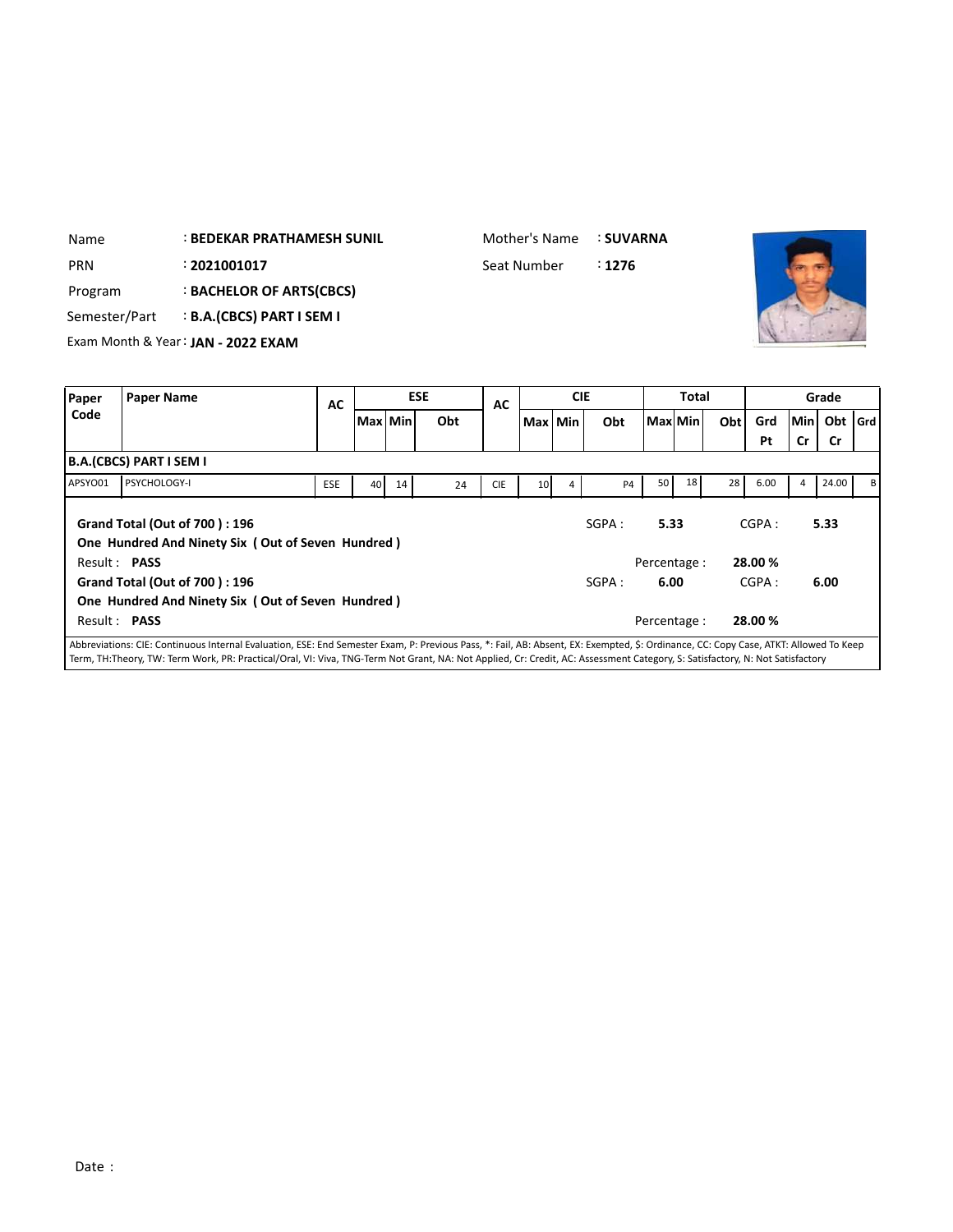| Name          |                                  | : KASHID JYOTI RAJARAM             |    |           |            | Mother's Name |         |            | : JAYASHRI |         |              |     |     |        |       |
|---------------|----------------------------------|------------------------------------|----|-----------|------------|---------------|---------|------------|------------|---------|--------------|-----|-----|--------|-------|
| <b>PRN</b>    |                                  | : 2021000454                       |    |           |            | Seat Number   |         |            | : 2011     |         |              |     |     |        |       |
| Program       |                                  | : BACHELOR OF COMMERCE(CBCS)       |    |           |            |               |         |            |            |         |              |     |     |        |       |
|               | Semester/Part                    | <b>B.COM (CBCS) PART I SEM I</b>   |    |           |            |               |         |            |            |         |              |     |     |        |       |
|               |                                  | Exam Month & Year: JAN - 2022 EXAM |    |           |            |               |         |            |            |         |              |     |     |        |       |
|               |                                  |                                    |    |           |            |               |         |            |            |         |              |     |     |        |       |
|               |                                  |                                    |    |           |            |               |         |            |            |         |              |     |     |        |       |
|               | <b>Paper Name</b>                |                                    |    |           | <b>ESE</b> |               |         | <b>CIE</b> |            |         | <b>Total</b> |     |     |        | Grade |
| Paper<br>Code |                                  |                                    | AC | Max   Min | Obt        | AC            | Max Min |            | Obt        | Max Min |              | Obt | Grd | Min Ob |       |
|               |                                  |                                    |    |           |            |               |         |            |            |         |              |     | Pt  | Cr     | - Cr  |
|               | <b>B.COM (CBCS) PART I SEM I</b> |                                    |    |           |            |               |         |            |            |         |              |     |     |        |       |

|              | B.COM (CBCS) PART I SEM I                                                                                                                                                            |            |                 |    |    |            |                 |                |       |              |                 |    |        |                |       |                |
|--------------|--------------------------------------------------------------------------------------------------------------------------------------------------------------------------------------|------------|-----------------|----|----|------------|-----------------|----------------|-------|--------------|-----------------|----|--------|----------------|-------|----------------|
| CBECC01      | <b>BUSINESS ECONOMICS-I</b>                                                                                                                                                          | <b>ESE</b> | 40 <sup>1</sup> | 14 | 32 | <b>CIE</b> | 10 <sup>1</sup> | $\overline{4}$ | P8    | 50           | 18 <sup>1</sup> | 40 | 8.00   | $\overline{4}$ | 32.00 | $\overline{A}$ |
|              | Grand Total (Out of 700): 215<br>Two Hundred And Fifteen (Out of Seven Hundred)                                                                                                      |            |                 |    |    |            |                 |                | SGPA: |              | 5.83            |    | CGPA:  |                | 5.83  |                |
| Result: PASS |                                                                                                                                                                                      |            |                 |    |    |            |                 |                |       | Percentage : |                 |    | 30.71% |                |       |                |
|              | Grand Total (Out of 700): 215                                                                                                                                                        |            |                 |    |    |            |                 |                | SGPA: |              | 8.00            |    | CGPA:  |                | 8.00  |                |
|              | Two Hundred And Fifteen (Out of Seven Hundred)                                                                                                                                       |            |                 |    |    |            |                 |                |       |              |                 |    |        |                |       |                |
| Result: PASS |                                                                                                                                                                                      |            |                 |    |    |            |                 |                |       | Percentage : |                 |    | 30.71% |                |       |                |
|              | Abbreviations: CIE: Continuous Internal Evaluation, ESE: End Semester Exam, P: Previous Pass, *: Eail, AB: Absent, EX: Exempted, S: Ordinance, CC: Conv. Case, ATKT: Allowed To Keen |            |                 |    |    |            |                 |                |       |              |                 |    |        |                |       |                |

**Obt Grd**

**Pt Cr Cr**

 $\mathbf{L}$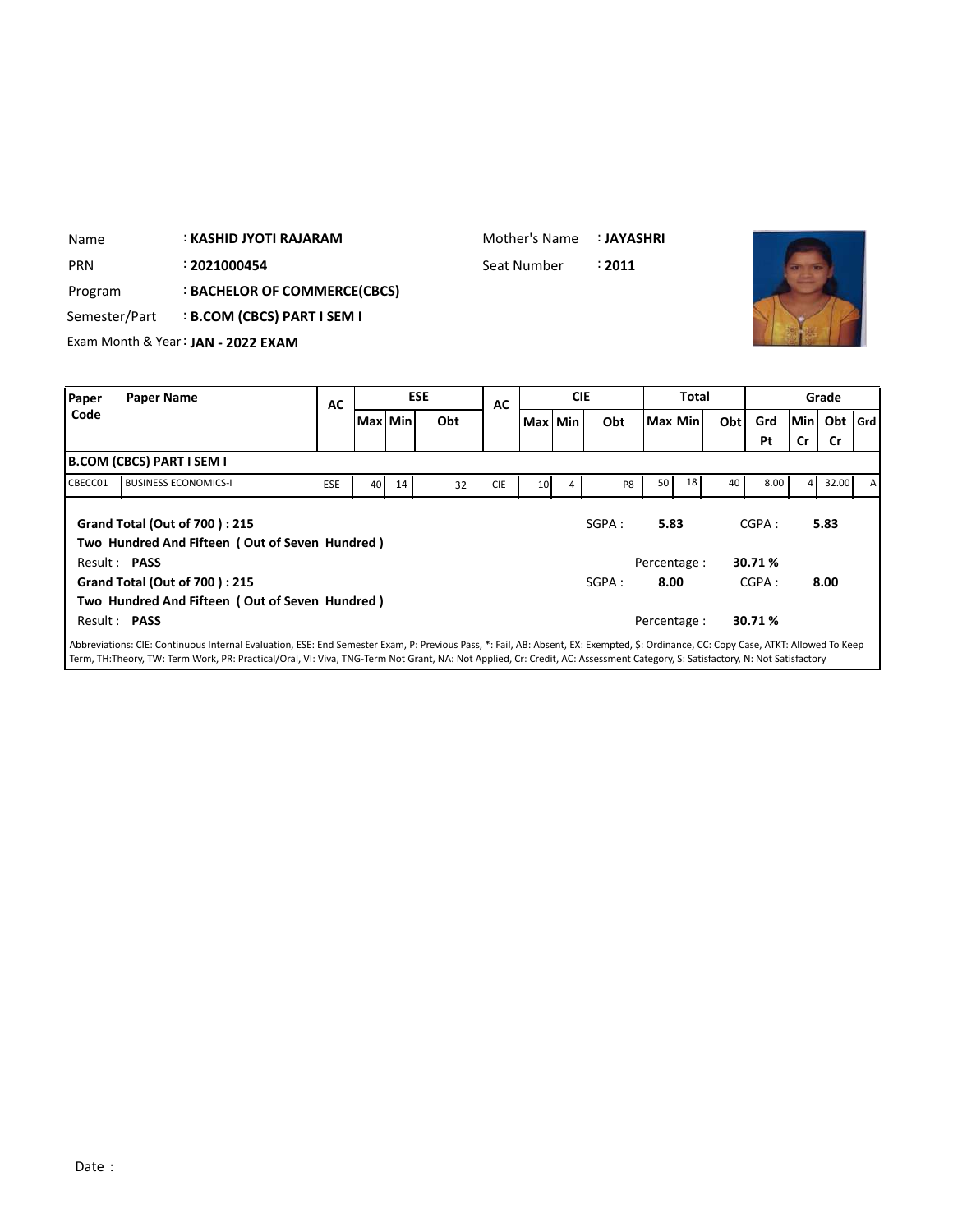| <b>PRN</b><br>Program<br>Semester/Part |                                  | : 2021000456<br>: BACHELOR OF COMMERCE(CBCS)<br>: B.COM (CBCS) PART I SEM I<br>Exam Month & Year: JAN - 2022 EXAM |            |    |           |            |            | Seat Number     |            | : 2014    |          |              |     |            |         |                    |       |
|----------------------------------------|----------------------------------|-------------------------------------------------------------------------------------------------------------------|------------|----|-----------|------------|------------|-----------------|------------|-----------|----------|--------------|-----|------------|---------|--------------------|-------|
| Paper                                  | <b>Paper Name</b>                |                                                                                                                   | AC         |    |           | <b>ESE</b> | AC         |                 | <b>CIE</b> |           |          | <b>Total</b> |     |            |         | Grade              |       |
| Code                                   |                                  |                                                                                                                   |            |    | Max   Min | Obt        |            | Max Min         |            | Obt       | Maxl Min |              | Obt | Grd        | Min     | Obt                | l Grd |
| CBECC01                                | <b>B.COM (CBCS) PART I SEM I</b> | <b>BUSINESS ECONOMICS-I</b>                                                                                       | <b>ESE</b> | 40 | 14        | 28         | <b>CIE</b> | 10 <sup>1</sup> | 4          | <b>P6</b> | 50       | 18           | 34  | Pt<br>7.00 | Cr<br>4 | <b>Cr</b><br>28.00 | $B+$  |
|                                        |                                  | <b>Grand Total (Out of 700): 236</b><br>Two Hundred And Thirty Six (Out of Seven Hundred)                         |            |    |           |            |            |                 |            | SGPA:     | 6.50     |              |     | CGPA:      |         | 6.50               |       |

: **ROHIDA PAWAN PRADEEP**

Name

Mother's Name :**NAINA**

Result : **PASS** Percentage : **33.71 % Grand Total (Out of 700 ) : 236 Two Hundred And Thirty Six ( Out of Seven Hundred )** Result : **PASS** Percentage : **33.71 %** SGPA : **7.00** CGPA : **7.00** Abbreviations: CIE: Continuous Internal Evaluation, ESE: End Semester Exam, P: Previous Pass, \*: Fail, AB: Absent, EX: Exempted, \$: Ordinance, CC: Copy Case, ATKT: Allowed To Keep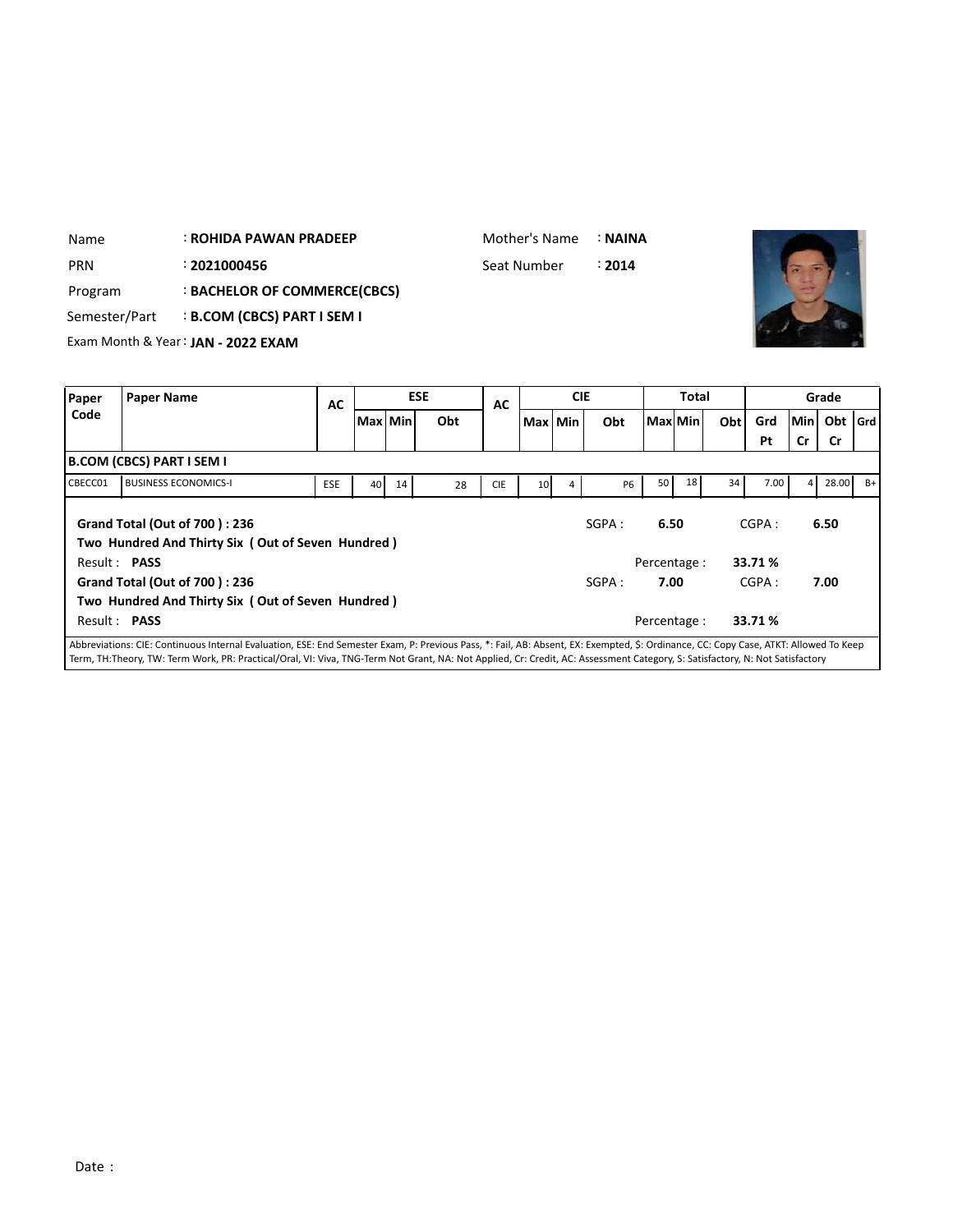| Name          |                                  | <b>: POWAR TANVI AMIT</b>          |            |    |         |            | Mother's Name |         |            | : KARISHMA |    |           |     |      |                |           |       |
|---------------|----------------------------------|------------------------------------|------------|----|---------|------------|---------------|---------|------------|------------|----|-----------|-----|------|----------------|-----------|-------|
| <b>PRN</b>    |                                  | : 2021000455                       |            |    |         |            | Seat Number   |         |            | : 2015     |    |           |     |      |                |           |       |
| Program       |                                  | : BACHELOR OF COMMERCE(CBCS)       |            |    |         |            |               |         |            |            |    |           |     |      |                |           |       |
| Semester/Part |                                  | <b>B.COM (CBCS) PART I SEM I</b>   |            |    |         |            |               |         |            |            |    |           |     |      |                |           |       |
|               |                                  | Exam Month & Year: JAN - 2022 EXAM |            |    |         |            |               |         |            |            |    |           |     |      |                |           |       |
|               |                                  |                                    |            |    |         |            |               |         |            |            |    |           |     |      |                |           |       |
|               |                                  |                                    |            |    |         |            |               |         |            |            |    |           |     |      |                |           |       |
| Paper         | <b>Paper Name</b>                |                                    |            |    |         | <b>ESE</b> |               |         | <b>CIE</b> |            |    | Total     |     |      |                | Grade     |       |
| Code          |                                  |                                    | <b>AC</b>  |    | Max Min | Obt        | <b>AC</b>     | Max Min |            | Obt        |    | Maxl Minl | Obt | Grd  | Min            | Obt       | l Grd |
|               |                                  |                                    |            |    |         |            |               |         |            |            |    |           |     | Pt   | Cr             | <b>Cr</b> |       |
|               | <b>B.COM (CBCS) PART I SEM I</b> |                                    |            |    |         |            |               |         |            |            |    |           |     |      |                |           |       |
| CBECC01       |                                  | <b>BUSINESS ECONOMICS-I</b>        | <b>ESE</b> | 40 | 14      | 24         | <b>CIE</b>    | 10      | 4          | <b>P10</b> | 50 | 18        | 34  | 7.00 | $\overline{4}$ | 28.00     | $B+$  |

|              |                                                                                                                                                                                      | ∼∽ | -- | -- | --- |  |        |              |         |      |  |
|--------------|--------------------------------------------------------------------------------------------------------------------------------------------------------------------------------------|----|----|----|-----|--|--------|--------------|---------|------|--|
|              | <b>Grand Total (Out of 700): 228</b>                                                                                                                                                 |    |    |    |     |  | SGPA : | 6.17         | CGPA:   | 6.17 |  |
| Result: PASS | Two Hundred And Twenty Eight (Out of Seven Hundred)                                                                                                                                  |    |    |    |     |  |        | Percentage:  | 32.57 % |      |  |
|              | <b>Grand Total (Out of 700): 228</b>                                                                                                                                                 |    |    |    |     |  | SGPA : | 7.00         | CGPA:   | 7.00 |  |
|              | Two Hundred And Twenty Eight (Out of Seven Hundred)                                                                                                                                  |    |    |    |     |  |        |              |         |      |  |
| Result: PASS |                                                                                                                                                                                      |    |    |    |     |  |        | Percentage : | 32.57 % |      |  |
|              | Abbroviations: CIE: Continuous Internal Evaluation, ESE: End Compster Evam, D: Drovious Dass, *; Eail, A.D: Absont, EV: Evamptod, S: Ordinance, CC: Conv.Case, ATVT: Allowed To Keep |    |    |    |     |  |        |              |         |      |  |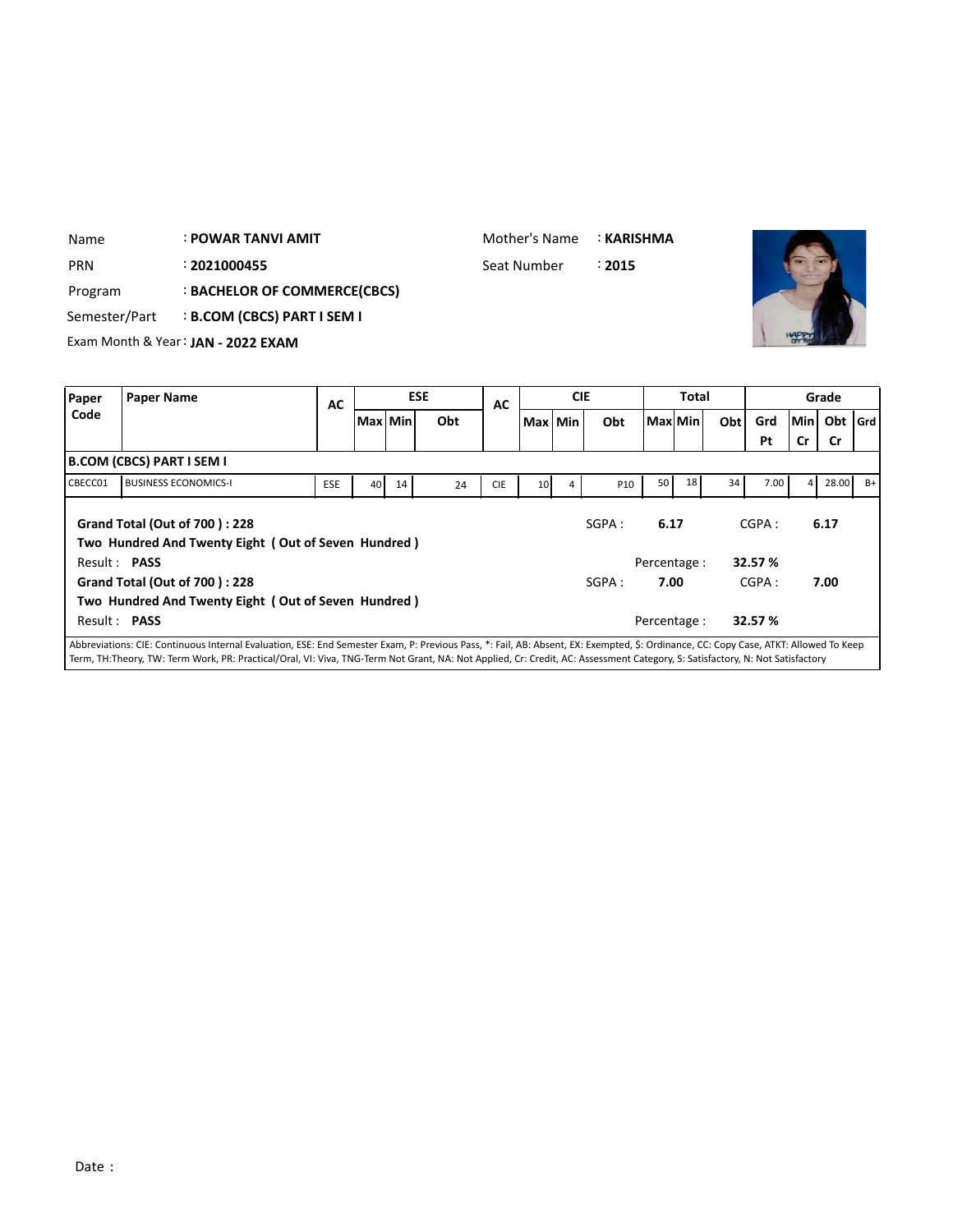| Name          |                           | : WADIKAR GAURAV PRADEEP           |           | Mother's Name |            | ∶ СННАҮА    |            |        |              |              |     |     |         |       |
|---------------|---------------------------|------------------------------------|-----------|---------------|------------|-------------|------------|--------|--------------|--------------|-----|-----|---------|-------|
| <b>PRN</b>    |                           | : 2021000430                       |           |               |            | Seat Number |            | : 2087 |              |              |     |     |         |       |
| Program       |                           | : BACHELOR OF COMMERCE(CBCS)       |           |               |            |             |            |        |              |              |     |     |         |       |
| Semester/Part |                           | <b>B.COM (CBCS) PART I SEM I</b>   |           |               |            |             |            |        |              |              |     |     |         |       |
|               |                           | Exam Month & Year: JAN - 2022 EXAM |           |               |            |             |            |        |              |              |     |     |         |       |
| Paper         | <b>Paper Name</b>         |                                    |           |               | <b>ESE</b> |             | <b>CIE</b> |        |              | <b>Total</b> |     |     |         | Grade |
| Code          |                           |                                    | <b>AC</b> |               | Obt        | AC          |            |        |              |              |     | Grd | Min Obt |       |
|               |                           |                                    |           | Max   Min     |            |             | Max Min    | Obt    | l Maxl Min l |              | Obt | Pt  | Cr      | .Cr   |
|               | R COM (CRCS) DART I SEM I |                                    |           |               |            |             |            |        |              |              |     |     |         |       |

|         | B.COM (CBCS) PART I SEM I                                                                                                                                                            |            |                 |    |    |            |                 |   |        |              |    |    |         |                |       |      |
|---------|--------------------------------------------------------------------------------------------------------------------------------------------------------------------------------------|------------|-----------------|----|----|------------|-----------------|---|--------|--------------|----|----|---------|----------------|-------|------|
| CBECC01 | <b>BUSINESS ECONOMICS-I</b>                                                                                                                                                          | <b>ESE</b> | 40 <sup>1</sup> | 14 | 34 | <b>CIE</b> | 10 <sup>1</sup> | 4 | P8     | 50           | 18 | 42 | 9.00    | $\overline{4}$ | 36.00 | $A+$ |
|         | Grand Total (Out of 700): 239<br>Two Hundred And Thirty Nine (Out of Seven Hundred)                                                                                                  |            |                 |    |    |            |                 |   | SGPA:  | 6.67         |    |    | CGPA:   |                | 6.67  |      |
|         | Result: PASS                                                                                                                                                                         |            |                 |    |    |            |                 |   |        | Percentage : |    |    | 34.14 % |                |       |      |
|         | Grand Total (Out of 700): 239                                                                                                                                                        |            |                 |    |    |            |                 |   | SGPA : | 9.00         |    |    | CGPA:   |                | 9.00  |      |
|         | Two Hundred And Thirty Nine (Out of Seven Hundred)                                                                                                                                   |            |                 |    |    |            |                 |   |        |              |    |    |         |                |       |      |
|         | Result: PASS                                                                                                                                                                         |            |                 |    |    |            |                 |   |        | Percentage : |    |    | 34.14 % |                |       |      |
|         | Abbroidations: CIE: Continuous Internal Evaluation, ECE: End Compater Evans, D. Droviaus Dass, *: Esil, AD: Absort EV: Exampted, C. Ordinance, CC: Capu Caso, ATI/T: Allowed To Kapp |            |                 |    |    |            |                 |   |        |              |    |    |         |                |       |      |

**Obt Grd**

**Pt Cr Cr**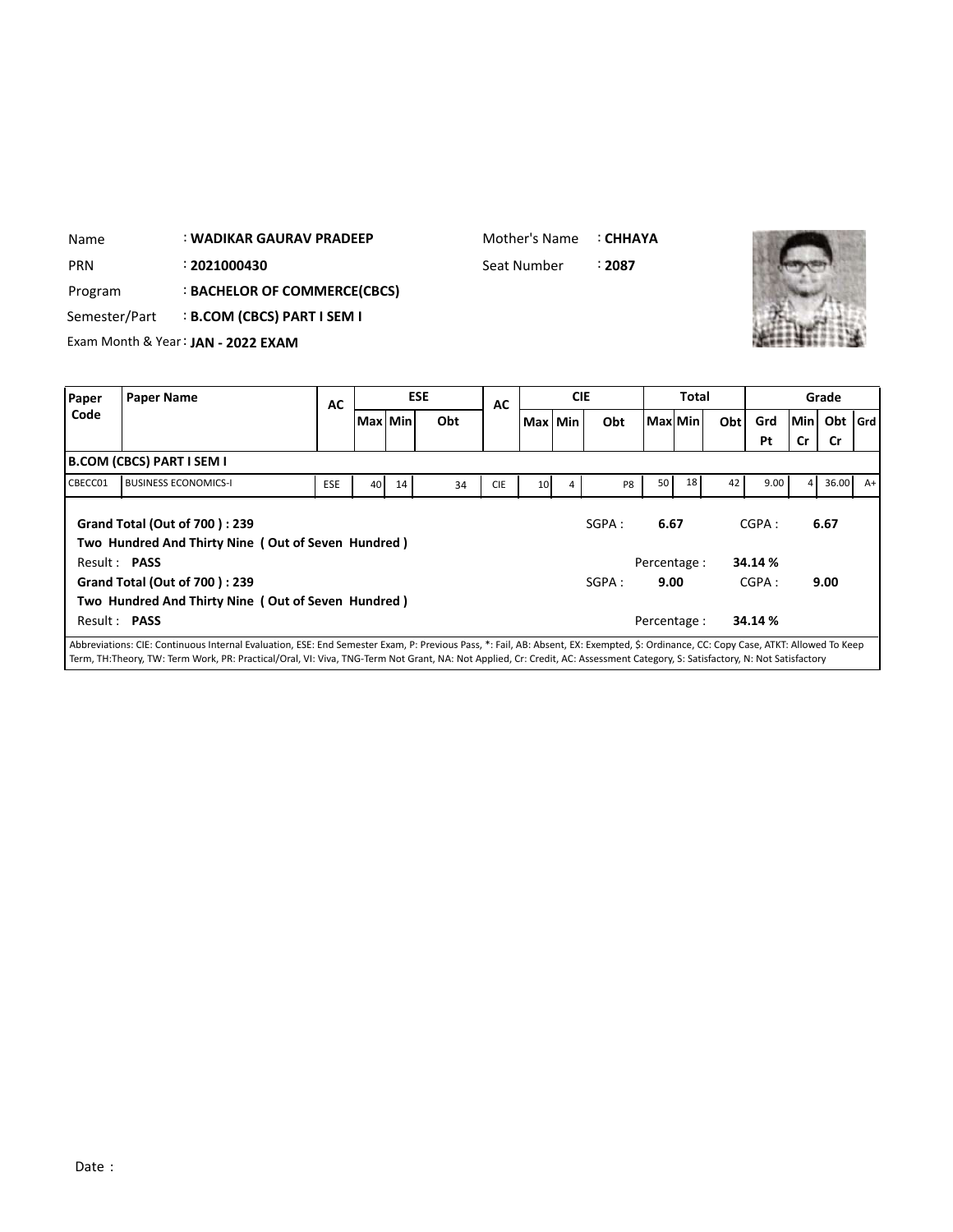| Name          | <b>: PATIL MRUNAL SANTOSH</b>      |                                  |    |         |  |            | Mother's Name |         |            | : PALLAVI |         |              |     |     |     |       |  |
|---------------|------------------------------------|----------------------------------|----|---------|--|------------|---------------|---------|------------|-----------|---------|--------------|-----|-----|-----|-------|--|
| <b>PRN</b>    |                                    | : 2021000413                     |    |         |  |            | Seat Number   |         |            | : 2089    |         |              |     |     |     |       |  |
| Program       |                                    | : BACHELOR OF COMMERCE(CBCS)     |    |         |  |            |               |         |            |           |         |              |     |     |     |       |  |
| Semester/Part |                                    | <b>B.COM (CBCS) PART I SEM I</b> |    |         |  |            |               |         |            |           |         |              |     |     |     |       |  |
|               | Exam Month & Year: JAN - 2022 EXAM |                                  |    |         |  |            |               |         |            |           |         |              |     |     |     |       |  |
|               |                                    |                                  |    |         |  |            |               |         |            |           |         |              |     |     |     |       |  |
| Paper         | <b>Paper Name</b>                  |                                  | AC |         |  | <b>ESE</b> | AC            |         | <b>CIE</b> |           |         | <b>Total</b> |     |     |     | Grade |  |
| Code          |                                    |                                  |    | Max Min |  | Obt        |               | Max Min |            | Obt       | Max Min |              | Obt | Grd | Min | Obt   |  |
|               |                                    |                                  |    |         |  |            |               |         |            |           |         |              |     | Pt  | Cr  | Cr    |  |

|         |                                                                                                                                                                                    |            |    |    |    |            |                 |                |           |                 |    |    | Pt      | <b>Cr</b>      | .Cr        |  |
|---------|------------------------------------------------------------------------------------------------------------------------------------------------------------------------------------|------------|----|----|----|------------|-----------------|----------------|-----------|-----------------|----|----|---------|----------------|------------|--|
|         | B.COM (CBCS) PART I SEM I                                                                                                                                                          |            |    |    |    |            |                 |                |           |                 |    |    |         |                |            |  |
| CBECC01 | <b>BUSINESS ECONOMICS-I</b>                                                                                                                                                        | <b>ESE</b> | 40 | 14 | 36 | <b>CIE</b> | 10 <sup>1</sup> | $\overline{4}$ | <b>P6</b> | 50 <sub>1</sub> | 18 | 42 | 9.00    | $\overline{4}$ | $36.00$ A+ |  |
|         | <b>Grand Total (Out of 700): 241</b><br>Two Hundred And Forty One (Out of Seven Hundred)                                                                                           |            |    |    |    |            |                 |                | SGPA :    | 6.67            |    |    | CGPA:   |                | 6.67       |  |
|         | Result: PASS                                                                                                                                                                       |            |    |    |    |            |                 |                |           | Percentage :    |    |    | 34.43 % |                |            |  |
|         | Grand Total (Out of 700): 241                                                                                                                                                      |            |    |    |    |            |                 |                | SGPA :    | 9.00            |    |    | CGPA:   |                | 9.00       |  |
|         | Two Hundred And Forty One (Out of Seven Hundred)                                                                                                                                   |            |    |    |    |            |                 |                |           |                 |    |    |         |                |            |  |
|         | Result: PASS                                                                                                                                                                       |            |    |    |    |            |                 |                |           | Percentage :    |    |    | 34.43 % |                |            |  |
|         | Abbreviations: CIE: Continuous Internal Evaluation, ESE: End Semester Evam, P: Previous Pass *: Fail AR: Absent, EX: Evempted, S: Ordinance, CC: Conv. Case, ATKT: Allowed To Keep |            |    |    |    |            |                 |                |           |                 |    |    |         |                |            |  |

**Obt Grd**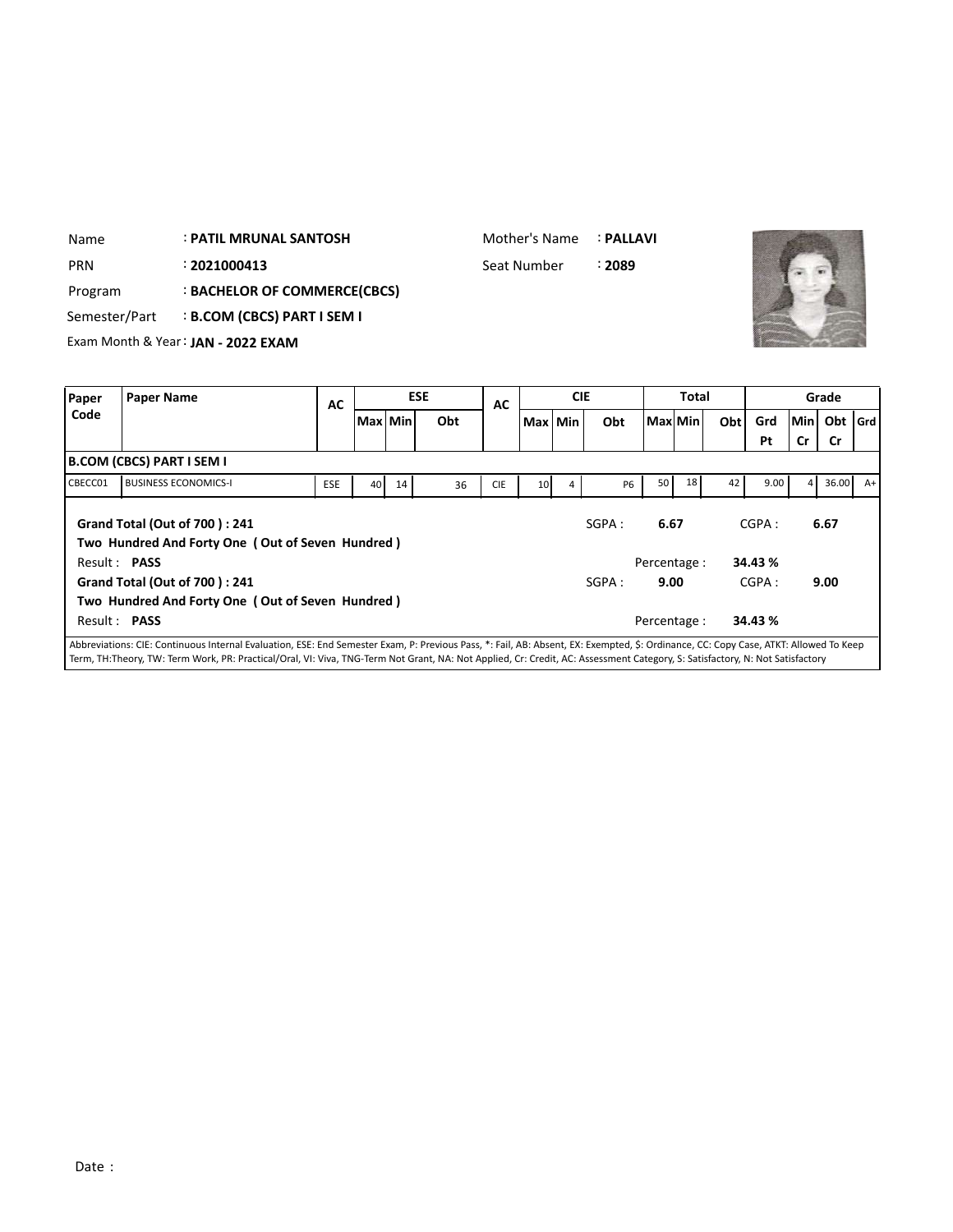| Name          | <b>: DESHMUKH AVIRAJE MANIK</b>    | Mother's Name | :SEEMA |
|---------------|------------------------------------|---------------|--------|
| <b>PRN</b>    | : 2021000418                       | Seat Number   | ፡ 2096 |
| Program       | : BACHELOR OF COMMERCE(CBCS)       |               |        |
| Semester/Part | : B.COM (CBCS) PART I SEM I        |               |        |
|               | Exam Month & Year: JAN - 2022 EXAM |               |        |



| Paper   | <b>Paper Name</b>                                                                                                                                                                    | AC  |    |           | <b>ESE</b> | AC         |                 | <b>CIE</b> |           |                     | <b>Total</b> |     |                 |                | Grade   |  |
|---------|--------------------------------------------------------------------------------------------------------------------------------------------------------------------------------------|-----|----|-----------|------------|------------|-----------------|------------|-----------|---------------------|--------------|-----|-----------------|----------------|---------|--|
| Code    |                                                                                                                                                                                      |     |    | Max   Min | Obt        |            |                 | Max Min    | Obt       |                     | Max Min      | Obt | Grd             | lMin I         | Obt Grd |  |
|         |                                                                                                                                                                                      |     |    |           |            |            |                 |            |           |                     |              |     | Pt              | Cr             | Cr      |  |
|         | B.COM (CBCS) PART I SEM I                                                                                                                                                            |     |    |           |            |            |                 |            |           |                     |              |     |                 |                |         |  |
| CBECC01 | <b>BUSINESS ECONOMICS-I</b>                                                                                                                                                          | ESE | 40 | 14        | 34         | <b>CIE</b> | 10 <sup>1</sup> | 4          | <b>P4</b> | 50 <sub>1</sub>     | 18           | 38  | 8.00            | 4 <sup>1</sup> | 32.00   |  |
|         | <b>Grand Total (Out of 700): 222</b><br>Two Hundred And Twenty Two (Out of Seven Hundred)<br>Result: PASS                                                                            |     |    |           |            |            |                 |            | SGPA :    | 5.00<br>Percentage: |              |     | CGPA:<br>31.71% |                | 5.00    |  |
|         | <b>Grand Total (Out of 700): 222</b>                                                                                                                                                 |     |    |           |            |            |                 |            | SGPA :    | 8.00                |              |     | CGPA:           |                | 8.00    |  |
|         | Two Hundred And Twenty Two (Out of Seven Hundred)                                                                                                                                    |     |    |           |            |            |                 |            |           |                     |              |     |                 |                |         |  |
|         | Result: PASS                                                                                                                                                                         |     |    |           |            |            |                 |            |           | Percentage :        |              |     | 31.71%          |                |         |  |
|         | Abbreviations: CIE: Continuous Internal Evaluation, ESE: End Semester Exam, P: Previous Pass, *: Fail, AB: Absent, EX: Exempted, \$: Ordinance, CC: Copy Case, ATKT: Allowed To Keep |     |    |           |            |            |                 |            |           |                     |              |     |                 |                |         |  |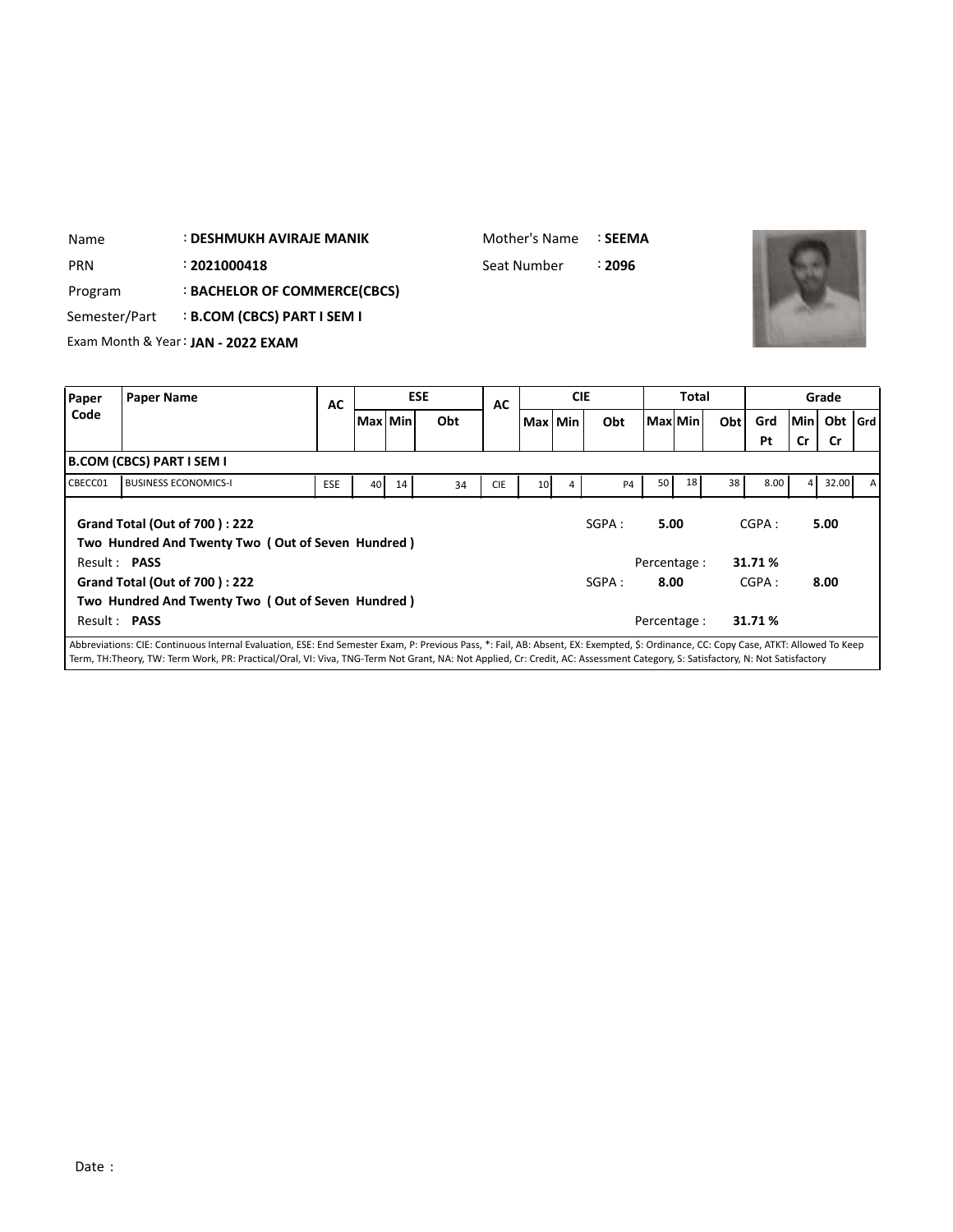| Name          |                                       | : CHAVAN VIRAJ MAHESH                            |            |    |         |     |            | Mother's Name   |            | : MANISHA |            |         |     |           |     |           |       |
|---------------|---------------------------------------|--------------------------------------------------|------------|----|---------|-----|------------|-----------------|------------|-----------|------------|---------|-----|-----------|-----|-----------|-------|
| <b>PRN</b>    |                                       | : 2021000494                                     |            |    |         |     |            | Seat Number     |            | ፡ 2097    |            |         |     |           |     |           |       |
| Program       |                                       | : BACHELOR OF COMMERCE(CBCS)                     |            |    |         |     |            |                 |            |           |            |         |     |           |     |           |       |
| Semester/Part |                                       | <b>B.COM (CBCS) PART I SEM I</b>                 |            |    |         |     |            |                 |            |           |            |         |     |           |     |           |       |
|               |                                       | Exam Month & Year: JAN - 2022 EXAM               |            |    |         |     |            |                 |            |           |            |         |     |           |     |           |       |
|               |                                       |                                                  |            |    |         |     |            |                 |            |           |            |         |     |           |     |           |       |
| Paper         | <b>ESE</b><br><b>Paper Name</b><br>AC |                                                  |            |    |         |     | AC         |                 | <b>CIE</b> |           |            | Total   |     |           |     | Grade     |       |
| Code          |                                       |                                                  |            |    | Max Min | Obt |            |                 | Max Min    | Obt       |            | Max Min | Obt | Grd       | Min | Obt       | l Grd |
|               |                                       |                                                  |            |    |         |     |            |                 |            |           |            |         |     | Pt        | Cr  | <b>Cr</b> |       |
|               | <b>B.COM (CBCS) PART I SEM I</b>      |                                                  |            |    |         |     |            |                 |            |           |            |         |     |           |     |           |       |
| CBECC01       |                                       | <b>BUSINESS ECONOMICS-I</b>                      | <b>ESE</b> | 40 | 14      | 34  | <b>CIE</b> | 10 <sup>1</sup> |            | <b>P6</b> | 50         | 18      | 40  | 8.00      | 4   | 32.00     | A     |
|               |                                       | <b>Grand Total (Out of 700): 256</b>             |            |    |         |     |            |                 |            | SGPA:     | 7.33       |         |     | CGPA:     |     | 7.33      |       |
|               | <b>Desile Bacc</b>                    | Two Hundred And Fifty Six (Out of Seven Hundred) |            |    |         |     |            |                 |            |           | <b>D .</b> |         |     | 30. PS 01 |     |           |       |

| Two Hundred And Fifty Six (Out of Seven Hundred)                                                                                                                                     |        |              |        |      |
|--------------------------------------------------------------------------------------------------------------------------------------------------------------------------------------|--------|--------------|--------|------|
| Result: <b>PASS</b>                                                                                                                                                                  |        | Percentage : | 36.57% |      |
| Grand Total (Out of 700): 256                                                                                                                                                        | SGPA : | 8.00         | CGPA:  | 8.00 |
| Two Hundred And Fifty Six (Out of Seven Hundred)                                                                                                                                     |        |              |        |      |
| Result: <b>PASS</b>                                                                                                                                                                  |        | Percentage:  | 36.57% |      |
| Abbreviations: CIE: Continuous Internal Evaluation, ESE: End Semester Exam, P: Previous Pass, *: Fail, AB: Absent, EX: Exempted, \$: Ordinance, CC: Copy Case, ATKT: Allowed To Keep |        |              |        |      |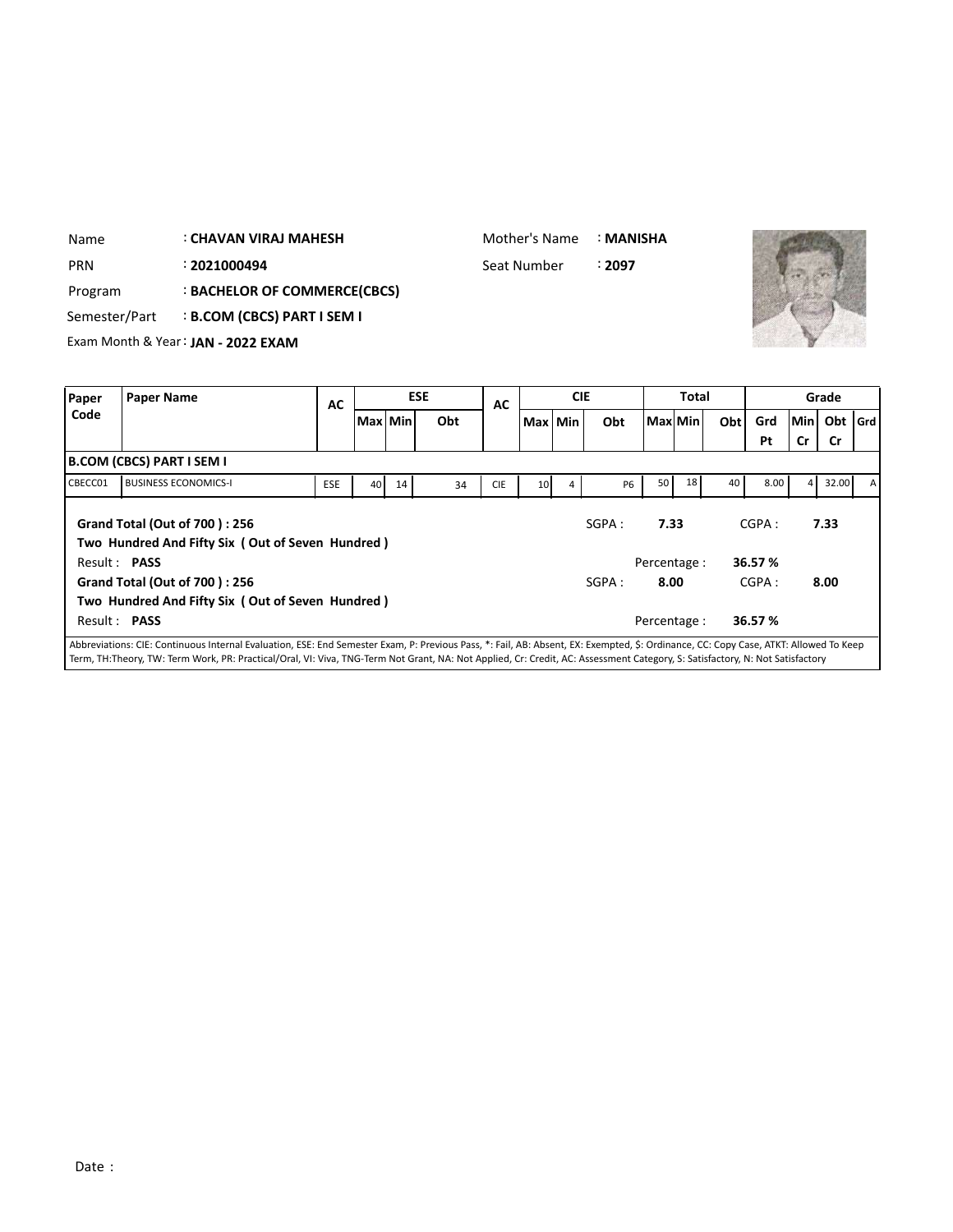| Name          |                   | <b>: PATEL NISHIL DEVENDRA</b>     |    |         |            | Mother's Name |            | : JALPA |         |              |     |     |            |       |
|---------------|-------------------|------------------------------------|----|---------|------------|---------------|------------|---------|---------|--------------|-----|-----|------------|-------|
| <b>PRN</b>    |                   | : 2021000276                       |    |         |            | Seat Number   |            | : 2099  |         |              |     |     |            |       |
| Program       |                   | : BACHELOR OF COMMERCE(CBCS)       |    |         |            |               |            |         |         |              |     |     |            |       |
| Semester/Part |                   | <b>B.COM (CBCS) PART I SEM I</b>   |    |         |            |               |            |         |         |              |     |     |            |       |
|               |                   | Exam Month & Year: JAN - 2022 EXAM |    |         |            |               |            |         |         |              |     |     |            |       |
|               |                   |                                    |    |         |            |               |            |         |         |              |     |     |            |       |
| Paper         |                   |                                    | AC |         | <b>ESE</b> | <b>AC</b>     | <b>CIE</b> |         |         | <b>Total</b> |     |     |            | Grade |
| Code          | <b>Paper Name</b> |                                    |    | Max Min | Obt        |               | Max Min    | Obt     | Max Min |              | Obt | Grd | <b>Min</b> | Obt   |
|               |                   |                                    |    |         |            |               |            |         |         |              |     | Pt  | Cr         | .Cr   |

Mother's Name : **JALPA**

SGPA : **6.67** CGPA : **6.67**

SGPA : **8.00** CGPA : **8.00**

**Obt Grd**

Abbreviations: CIE: Continuous Internal Evaluation, ESE: End Semester Exam, P: Previous Pass, \*: Fail, AB: Absent, EX: Exempted, \$: Ordinance, CC: Copy Case, ATKT: Allowed To Keep Term, TH:Theory, TW: Term Work, PR: Practical/Oral, VI: Viva, TNG-Term Not Grant, NA: Not Applied, Cr: Credit, AC: Assessment Category, S: Satisfactory, N: Not Satisfactory

Result : **PASS** Percentage : **35.14 %**

Result : **PASS** Percentage : **35.14 %**

CBECC01 BUSINESS ECONOMICS-I | ESE | 40 14 34 CIE | 10 4 P6 50 18 40 8.00 4 32.00 A

Name

**B.COM (CBCS) PART I SEM I**

**Grand Total (Out of 700 ) : 246**

**Grand Total (Out of 700 ) : 246**

**Two Hundred And Forty Six ( Out of Seven Hundred )**

**Two Hundred And Forty Six ( Out of Seven Hundred )**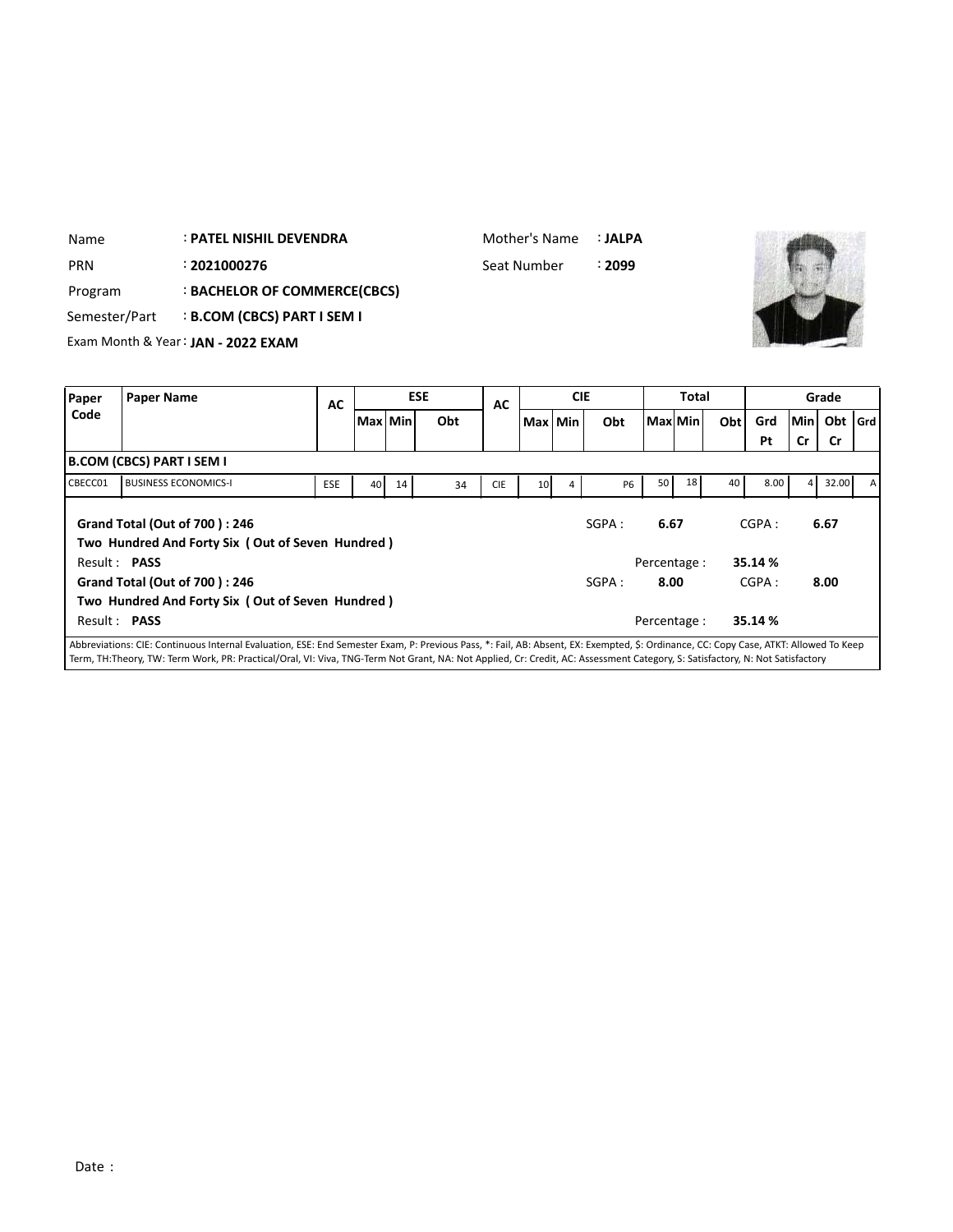| Name          | <b>BACHARANI ADARSH MAHESH</b> |                                    |           |         |  |            |             | Mother's Name |            | : SUNITA |              |     |           |           |           |       |
|---------------|--------------------------------|------------------------------------|-----------|---------|--|------------|-------------|---------------|------------|----------|--------------|-----|-----------|-----------|-----------|-------|
| <b>PRN</b>    |                                | : 2021000938                       |           |         |  |            | Seat Number |               |            | : 2117   |              |     |           |           |           |       |
| Program       |                                | : BACHELOR OF COMMERCE(CBCS)       |           |         |  |            |             |               |            |          |              |     |           |           |           |       |
| Semester/Part |                                | <b>B.COM (CBCS) PART I SEM I</b>   |           |         |  |            |             |               |            |          |              |     |           |           |           |       |
|               |                                | Exam Month & Year: JAN - 2022 EXAM |           |         |  |            |             |               |            |          |              |     |           |           |           |       |
|               |                                |                                    |           |         |  |            |             |               |            |          |              |     |           |           |           |       |
| Paper         | <b>Paper Name</b>              |                                    | <b>AC</b> |         |  | <b>ESE</b> | <b>AC</b>   |               | <b>CIE</b> |          | <b>Total</b> |     |           |           | Grade     |       |
| Code          |                                |                                    |           | Max Min |  | Obt        |             | Max Min       |            | Obt      | Max Min      | Obt | Grd<br>Pt | Min<br>Cr | Obt<br>Cr | l Grd |

|              |                                                                                                                                                                                      |            |    |    |    |            |                 |   |           |                 |    |    | Pt      | Cr | Cr    |              |
|--------------|--------------------------------------------------------------------------------------------------------------------------------------------------------------------------------------|------------|----|----|----|------------|-----------------|---|-----------|-----------------|----|----|---------|----|-------|--------------|
|              | <b>B.COM (CBCS) PART I SEM I</b>                                                                                                                                                     |            |    |    |    |            |                 |   |           |                 |    |    |         |    |       |              |
| CBECC01      | <b>BUSINESS ECONOMICS-I</b>                                                                                                                                                          | <b>ESE</b> | 40 | 14 | 34 | <b>CIE</b> | 10 <sup>1</sup> | 4 | <b>P6</b> | 50 <sub>1</sub> | 18 | 40 | 8.00    | 4  | 32.00 | $\mathsf{A}$ |
|              | <b>Grand Total (Out of 700): 256</b><br>Two Hundred And Fifty Six (Out of Seven Hundred)                                                                                             |            |    |    |    |            |                 |   | SGPA:     | 6.83            |    |    | CGPA:   |    | 6.83  |              |
| Result: PASS |                                                                                                                                                                                      |            |    |    |    |            |                 |   |           | Percentage:     |    |    | 36.57 % |    |       |              |
|              | Grand Total (Out of 700): 256                                                                                                                                                        |            |    |    |    |            |                 |   | SGPA:     | 8.00            |    |    | CGPA:   |    | 8.00  |              |
|              | Two Hundred And Fifty Six (Out of Seven Hundred)                                                                                                                                     |            |    |    |    |            |                 |   |           |                 |    |    |         |    |       |              |
| Result: PASS |                                                                                                                                                                                      |            |    |    |    |            |                 |   |           | Percentage :    |    |    | 36.57 % |    |       |              |
|              | Abbreviations: CIE: Continuous Internal Evaluation, ESE: End Semester Exam, P: Previous Pass, *: Fail, AB: Absent, EX: Exempted, \$: Ordinance, CC: Copy Case, ATKT: Allowed To Keep |            |    |    |    |            |                 |   |           |                 |    |    |         |    |       |              |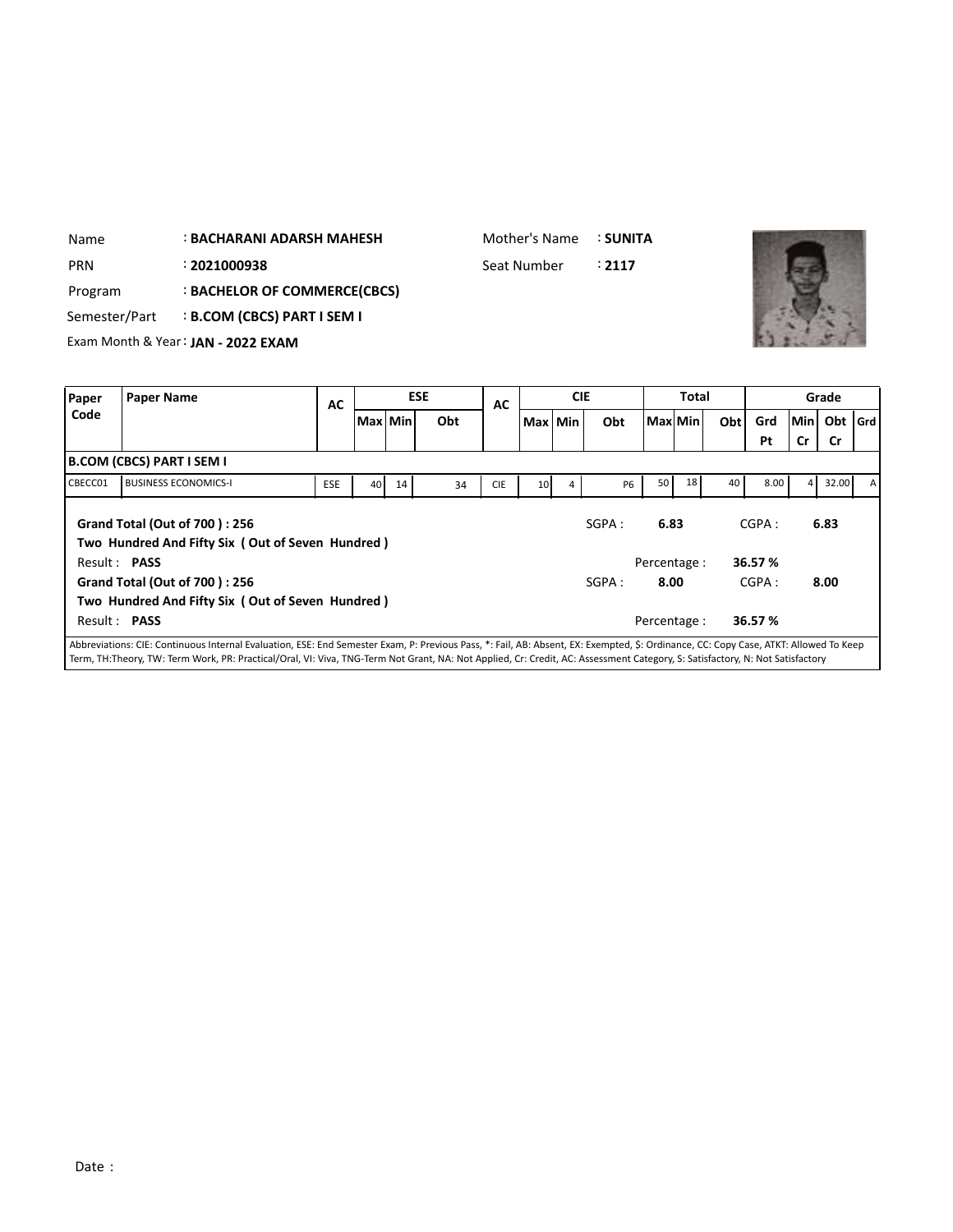: **KORI SHWETA MEVALAL** Name

Mother's Name : **BHANAMATI**

: Seat Number PRN 2**021000574** Seat Number



Program : **BACHELOR OF COMMERCE(CBCS)**

Semester/Part : **B.COM (CBCS) PART I SEM I** 

Exam Month & Year: **JAN - 2022 EXAM**

| Paper   | <b>Paper Name</b>                                                                                                                                                                                                                               | AC         |         |    | <b>ESE</b> | AC         |                 |   | <b>CIE</b>     |                                      | Total   |       |                           |     | Grade |              |
|---------|-------------------------------------------------------------------------------------------------------------------------------------------------------------------------------------------------------------------------------------------------|------------|---------|----|------------|------------|-----------------|---|----------------|--------------------------------------|---------|-------|---------------------------|-----|-------|--------------|
| Code    |                                                                                                                                                                                                                                                 |            | Max Min |    | Obt        |            | Max Min         |   | Obt            |                                      | Max Min | Obt   | Grd                       | Min | Obt   | l Grd        |
|         |                                                                                                                                                                                                                                                 |            |         |    |            |            |                 |   |                |                                      |         |       | Pt                        | Cr  | Cr    |              |
|         | B.COM (CBCS) PART I SEM I                                                                                                                                                                                                                       |            |         |    |            |            |                 |   |                |                                      |         |       |                           |     |       |              |
| CENGC01 | <b>ENGLISH BUSINESS COMMUNOCATION-I</b>                                                                                                                                                                                                         | <b>ESE</b> | 40      | 14 | 24         | <b>CIE</b> | 10 <sup>1</sup> | 4 | P <sub>9</sub> | 50                                   | 18      | 33    | 7.00                      | 4   | 28.00 | $B+$         |
| CBECC01 | <b>BUSINESS ECONOMICS-I</b>                                                                                                                                                                                                                     | ESE        | 40      | 14 | 24         | <b>CIE</b> | 10              | 4 | AB             | 50                                   | 18      | $*24$ | 5.00                      | 4   |       | F.           |
| CPMGC01 | PRINCIPLES OF MANAGEMENT-I                                                                                                                                                                                                                      | ESE        | 40      | 14 | 18         | <b>CIE</b> | 10 <sup>1</sup> | 4 | P <sub>8</sub> | 50                                   | 18      | 26    | 6.00                      | 4   | 24.00 | B            |
| CFACC01 | <b>FINANCIAL ACCOUNTING-I</b>                                                                                                                                                                                                                   | ESE        | 40      | 14 | 22         | <b>CIE</b> | 10              | 4 | P <sub>9</sub> | 50                                   | 18      | 31    | 7.00                      | 4   | 28.00 | $B+$         |
| CPMKO01 | PRINCIPLES OF MARKETING-I                                                                                                                                                                                                                       | <b>ESE</b> | 40      | 14 | 40         | <b>CIE</b> | 10 <sup>1</sup> | 4 | P <sub>9</sub> | 50                                   | 18      | 49    | 10.00                     | 4   | 40.00 | $\circ$      |
| CGE0001 | <b>GEOGRAPHY-I</b>                                                                                                                                                                                                                              | <b>ESE</b> | 40      | 14 | 34         | <b>CIE</b> | 10              | 4 | <b>P7</b>      | 50                                   | 18      | 41    | 9.00                      | 4   | 36.00 | $A+$         |
| NC CC I | Democracy, Elections and Good<br>Governance                                                                                                                                                                                                     | ÷          |         | ٠  |            |            |                 |   |                |                                      |         |       |                           |     |       | $\mathsf{N}$ |
|         | Grand Total (Out of 1200): 246<br>Two Hundred And Forty Six (Out of One Thousand Two Hundred)<br>Result: FAIL ATKT<br><b>Grand Total (Out of 1200): 246</b><br>Two Hundred And Forty Six (Out of One Thousand Two Hundred)<br>Result: FAIL ATKT |            |         |    |            |            |                 |   | SGPA:          | Percentage :<br>6.50<br>Percentage : |         |       | 20.50%<br>CGPA:<br>20.50% |     | 6.50  |              |
|         | Abbreviations: CIE: Continuous Internal Evaluation, ESE: End Semester Exam, P: Previous Pass, *: Fail, AB: Absent, EX: Exempted, \$: Ordinance, CC: Copy Case, ATKT: Allowed To Keep                                                            |            |         |    |            |            |                 |   |                |                                      |         |       |                           |     |       |              |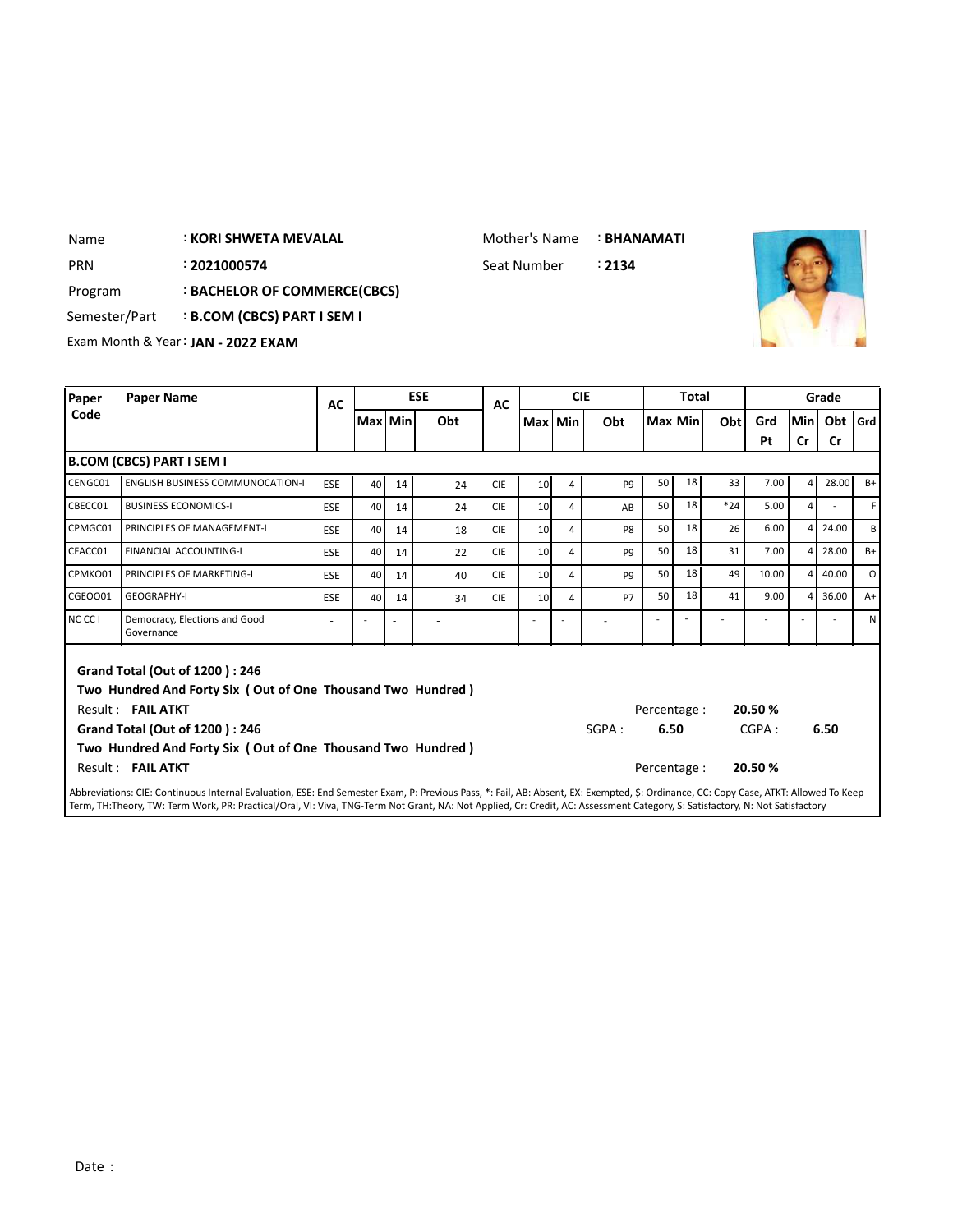| <b>PRN</b>    | : 2021000871                                       |                                  |            |           |    |            | Seat Number |                 |            | : 2136     |      |              |     |       |       |           |       |
|---------------|----------------------------------------------------|----------------------------------|------------|-----------|----|------------|-------------|-----------------|------------|------------|------|--------------|-----|-------|-------|-----------|-------|
| Program       |                                                    | : BACHELOR OF COMMERCE(CBCS)     |            |           |    |            |             |                 |            |            |      |              |     |       |       |           |       |
| Semester/Part |                                                    | <b>B.COM (CBCS) PART I SEM I</b> |            |           |    |            |             |                 |            |            |      |              |     |       |       |           |       |
|               | Exam Month & Year: JAN - 2022 EXAM                 |                                  |            |           |    |            |             |                 |            |            |      |              |     |       |       |           |       |
|               |                                                    |                                  |            |           |    |            |             |                 |            |            |      |              |     |       |       |           |       |
| Paper         | <b>Paper Name</b>                                  |                                  | <b>AC</b>  |           |    | <b>ESE</b> | AC          |                 | <b>CIE</b> |            |      | <b>Total</b> |     |       |       | Grade     |       |
| Code          |                                                    |                                  |            | Max   Min |    | Obt        |             |                 | Max Min    | Obt        |      | Max Min      | Obt | Grd   | lMinl | Obt       | l Grd |
|               |                                                    |                                  |            |           |    |            |             |                 |            |            |      |              |     | Pt    | Cr    | <b>Cr</b> |       |
|               | <b>B.COM (CBCS) PART I SEM I</b>                   |                                  |            |           |    |            |             |                 |            |            |      |              |     |       |       |           |       |
| CENGC01       | <b>ENGLISH BUSINESS COMMUNOCATION-I</b>            |                                  | <b>ESE</b> | 40        | 14 | 36         | <b>CIE</b>  | 10 <sup>1</sup> |            | <b>P10</b> | 50   | 18           | 46  | 10.00 | 4     | 40.00     | Ω     |
|               | Grand Total (Out of 700): 243                      |                                  |            |           |    |            |             |                 |            | SGPA:      | 6.67 |              |     | CGPA: |       | 6.67      |       |
|               | Two Hundred And Forty Three (Out of Seven Hundred) |                                  |            |           |    |            |             |                 |            |            |      |              |     |       |       |           |       |

: **GAJWANI MAHEK SANJAY**

Name

Mother's Name : **ANKITA**

**Grand Total (Out of 700 ) : 243 Two Hundred And Forty Three ( Out of Seven Hundred )** Result : **PASS** Percentage : **34.71 %** SGPA : **10.00** CGPA : **10.00** Abbreviations: CIE: Continuous Internal Evaluation, ESE: End Semester Exam, P: Previous Pass, \*: Fail, AB: Absent, EX: Exempted, \$: Ordinance, CC: Copy Case, ATKT: Allowed To Keep Term, TH:Theory, TW: Term Work, PR: Practical/Oral, VI: Viva, TNG-Term Not Grant, NA: Not Applied, Cr: Credit, AC: Assessment Category, S: Satisfactory, N: Not Satisfactory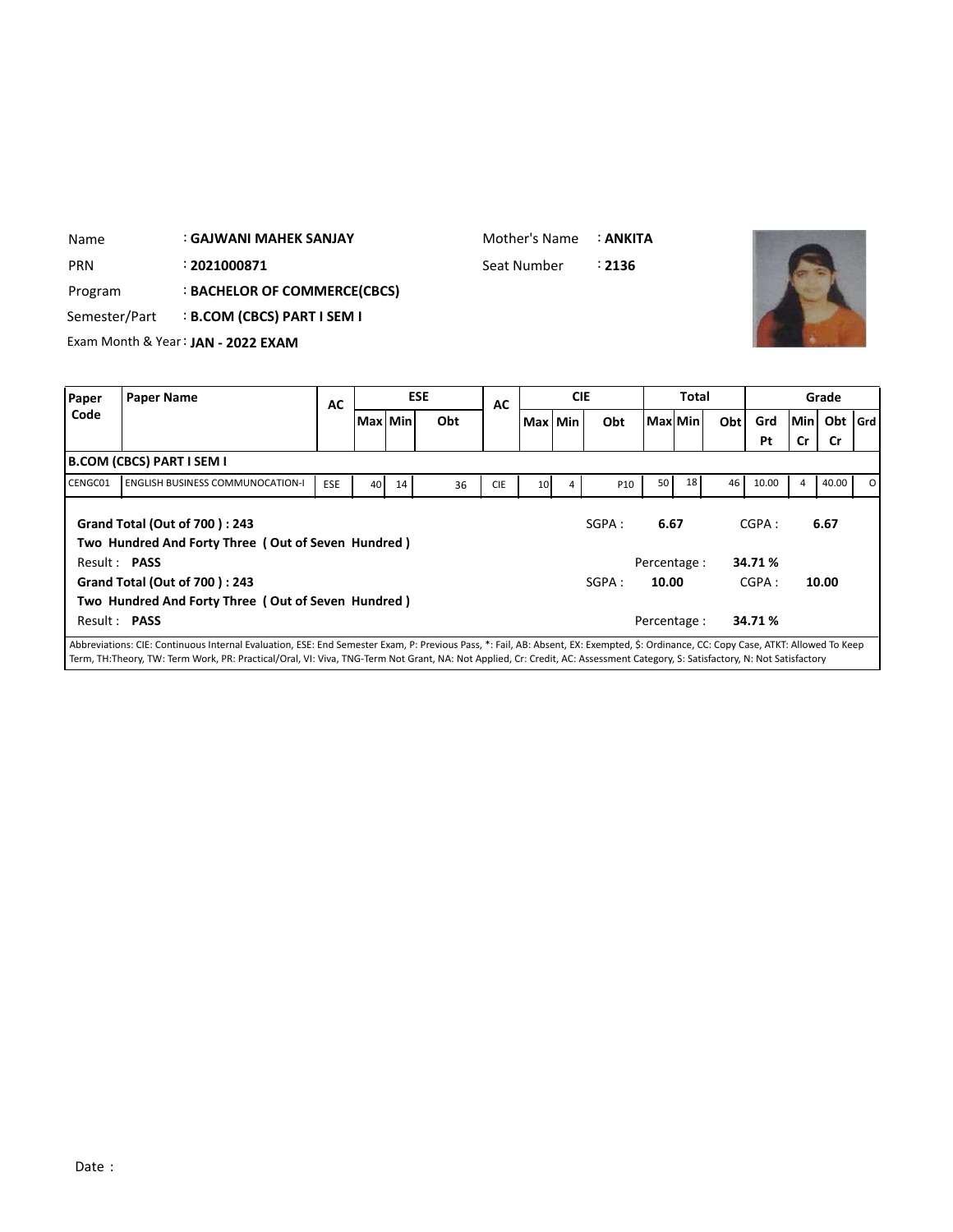| Name                                         | : JANGAM VISHWANATH DIGAMBAR     |           |    |            | Mother's Name |                 |            | <b>: REKHA</b> |                |              |     |           |             |                  |       |
|----------------------------------------------|----------------------------------|-----------|----|------------|---------------|-----------------|------------|----------------|----------------|--------------|-----|-----------|-------------|------------------|-------|
| <b>PRN</b><br>: 2021000543                   |                                  |           |    |            | Seat Number   |                 |            | : 2161         |                |              |     |           |             |                  |       |
| Program                                      | : BACHELOR OF COMMERCE(CBCS)     |           |    |            |               |                 |            |                |                |              |     |           |             |                  |       |
| Semester/Part                                | <b>B.COM (CBCS) PART I SEM I</b> |           |    |            |               |                 |            |                |                |              |     |           |             |                  |       |
| Exam Month & Year: JAN - 2022 EXAM           |                                  |           |    | <b>ESE</b> |               |                 | <b>CIE</b> |                |                | <b>Total</b> |     |           |             |                  |       |
| Paper<br><b>Paper Name</b><br>Code           | AC                               |           |    |            | AC            |                 |            |                |                |              |     |           |             | Grade            |       |
|                                              |                                  | Max   Min |    | Obt        |               | Max Min         |            | Obt            | <b>Max</b> Min |              | Obt | Grd<br>Pt | Min I<br>Cr | Obt<br><b>Cr</b> | l Grd |
| <b>B.COM (CBCS) PART I SEM I</b>             |                                  |           |    |            |               |                 |            |                |                |              |     |           |             |                  |       |
| CPMGC01<br><b>PRINCIPLES OF MANAGEMENT-I</b> | <b>ESE</b>                       | 40        | 14 | 24         | <b>CIE</b>    | 10 <sup>1</sup> | 4          | P8             | 50             | 18           | 32  | 7.00      | 4           | 28.00            | $B+$  |

| CPMGC01             | <b>I PRINCIPLES OF MANAGEMENT-I</b>                                                     | <b>ESE</b> | 40 I | 14 | 24 | <b>CIE</b> | 10 <sub>1</sub> | 4 | P <sub>8</sub> | 50 <sub>1</sub> | 18 <sup>1</sup> | 32 | 7.00    | 4 | 28.00 |  |
|---------------------|-----------------------------------------------------------------------------------------|------------|------|----|----|------------|-----------------|---|----------------|-----------------|-----------------|----|---------|---|-------|--|
|                     | <b>Grand Total (Out of 700): 218</b><br>Two Hundred And Eighteen (Out of Seven Hundred) |            |      |    |    |            |                 |   | SGPA:          | 6.00            |                 |    | CGPA:   |   | 6.00  |  |
| Result: <b>PASS</b> |                                                                                         |            |      |    |    |            |                 |   |                | Percentage:     |                 |    | 31.14 % |   |       |  |
|                     | <b>Grand Total (Out of 700): 218</b>                                                    |            |      |    |    |            |                 |   | SGPA:          | 7.00            |                 |    | CGPA:   |   | 7.00  |  |
|                     | Two Hundred And Eighteen (Out of Seven Hundred)                                         |            |      |    |    |            |                 |   |                |                 |                 |    |         |   |       |  |
| Result: PASS        |                                                                                         |            |      |    |    |            |                 |   |                | Percentage:     |                 |    | 31.14 % |   |       |  |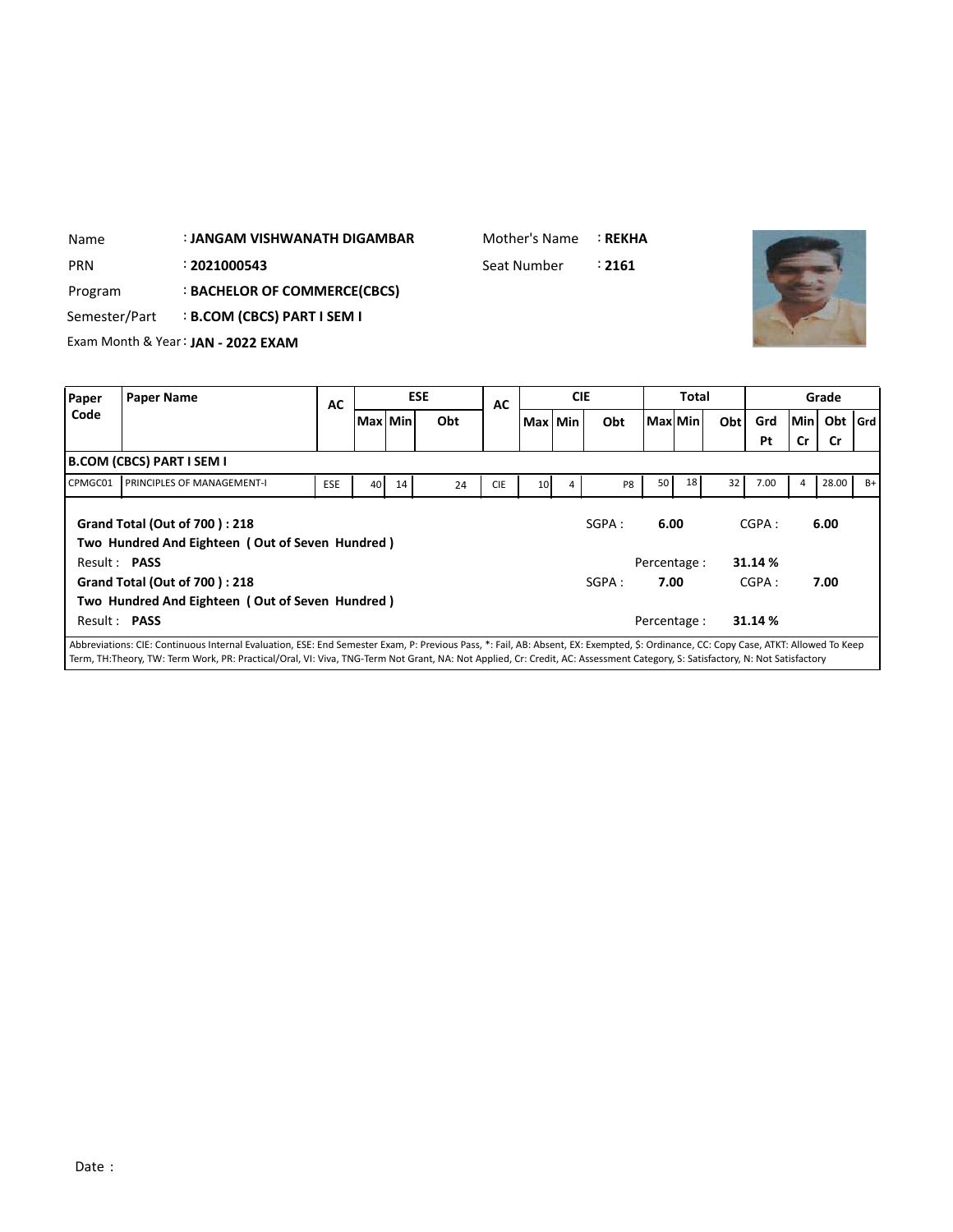| Name       | : DUSEJA DITESH ANILKUMAR                 | Mother's Name : RITIKA |       |
|------------|-------------------------------------------|------------------------|-------|
| <b>PRN</b> | : 2021000303                              | Seat Number            | ∶2184 |
| Program    | : BACHELOR OF COMMERCE(CBCS)              |                        |       |
|            | Semester/Part : B.COM (CBCS) PART I SEM I |                        |       |
|            | Exam Month & Year: JAN - 2022 EXAM        |                        |       |

| Paper   | <b>Paper Name</b>                                                                                                                                                                    | AC         |         |    | <b>ESE</b> | <b>AC</b>  |                 | <b>CIE</b> |           |      | <b>Total</b> |     |         |       | Grade     |              |
|---------|--------------------------------------------------------------------------------------------------------------------------------------------------------------------------------------|------------|---------|----|------------|------------|-----------------|------------|-----------|------|--------------|-----|---------|-------|-----------|--------------|
| Code    |                                                                                                                                                                                      |            | Max Min |    | Obt        |            |                 | Max Min    | Obt       |      | Max Min      | Obt | Grd     | Min I | Obt   Grd |              |
|         |                                                                                                                                                                                      |            |         |    |            |            |                 |            |           |      |              |     | Pt      | Cr    | <b>Cr</b> |              |
|         | B.COM (CBCS) PART I SEM I                                                                                                                                                            |            |         |    |            |            |                 |            |           |      |              |     |         |       |           |              |
| CBECC01 | <b>BUSINESS ECONOMICS-I</b>                                                                                                                                                          | <b>ESE</b> | 40      | 14 | 34         | <b>CIE</b> | 10 <sup>1</sup> | 4          | <b>P6</b> | 50   | 18           | 40  | 8.00    | 4     | 32.00     | $\mathsf{A}$ |
|         | Grand Total (Out of 700): 268<br>Two Hundred And Sixty Eight (Out of Seven Hundred)                                                                                                  |            |         |    |            |            |                 |            | SGPA:     | 7.67 |              |     | CGPA:   |       | 7.67      |              |
|         | Result: <b>PASS</b>                                                                                                                                                                  |            |         |    |            |            |                 |            |           |      | Percentage:  |     | 38.29 % |       |           |              |
|         | Grand Total (Out of 700): 268                                                                                                                                                        |            |         |    |            |            |                 |            | SGPA:     | 8.00 |              |     | CGPA:   |       | 8.00      |              |
|         | Two Hundred And Sixty Eight (Out of Seven Hundred)                                                                                                                                   |            |         |    |            |            |                 |            |           |      |              |     |         |       |           |              |
|         | Result: PASS                                                                                                                                                                         |            |         |    |            |            |                 |            |           |      | Percentage : |     | 38.29 % |       |           |              |
|         | Abbreviations: CIE: Continuous Internal Evaluation, ESE: End Semester Exam, P: Previous Pass, *: Fail, AB: Absent, EX: Exempted, \$: Ordinance, CC: Copy Case, ATKT: Allowed To Keep |            |         |    |            |            |                 |            |           |      |              |     |         |       |           |              |

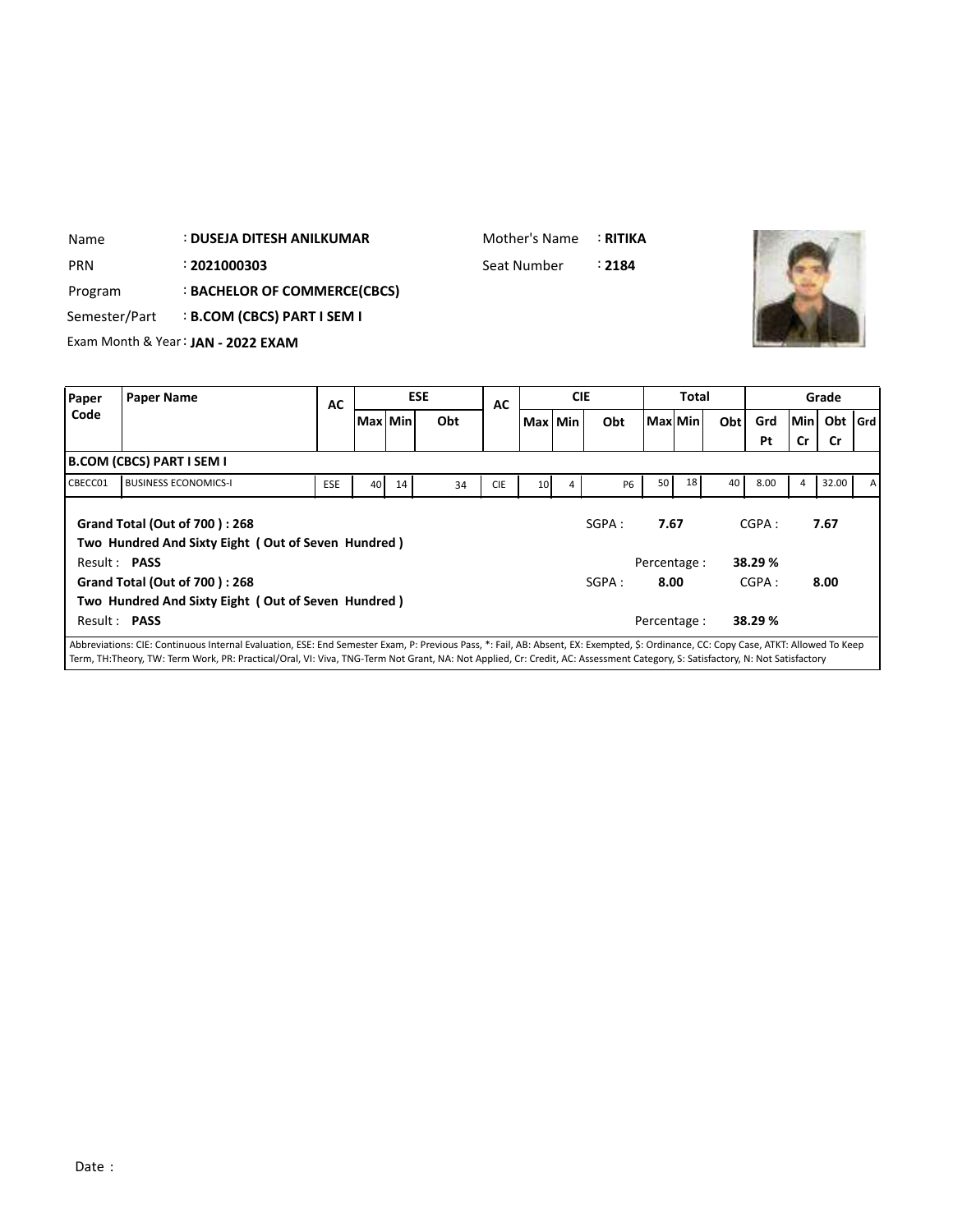| Name          | <b>: BODHANI LAXMI RAJKUMAR</b>    | Mother's Name : <b>BHARATI</b> |        |
|---------------|------------------------------------|--------------------------------|--------|
| <b>PRN</b>    | : 2021000251                       | Seat Number                    | : 2202 |
| Program       | : BACHELOR OF COMMERCE(CBCS)       |                                |        |
| Semester/Part | B.COM (CBCS) PART I SEM I :        |                                |        |
|               | Exam Month & Year: JAN - 2022 EXAM |                                |        |
|               |                                    |                                |        |

| Paper        | <b>Paper Name</b>                                                                                                                                                                    | AC         |           |    | <b>ESE</b> | AC         |                 | <b>CIE</b> |                |                 | <b>Total</b> |     |        |           | Grade     |      |
|--------------|--------------------------------------------------------------------------------------------------------------------------------------------------------------------------------------|------------|-----------|----|------------|------------|-----------------|------------|----------------|-----------------|--------------|-----|--------|-----------|-----------|------|
| Code         |                                                                                                                                                                                      |            | Max   Min |    | Obt        |            | Max Min         |            | Obt            |                 | Max Min      | Obt | Grd    | Min       | Obt   Grd |      |
|              |                                                                                                                                                                                      |            |           |    |            |            |                 |            |                |                 |              |     | Pt     | <b>Cr</b> | <b>Cr</b> |      |
|              | <b>B.COM (CBCS) PART I SEM I</b>                                                                                                                                                     |            |           |    |            |            |                 |            |                |                 |              |     |        |           |           |      |
| CBECC01      | <b>BUSINESS ECONOMICS-I</b>                                                                                                                                                          | <b>ESE</b> | 40        | 14 | 36         | <b>CIE</b> | 10 <sup>1</sup> | 4          | P <sub>8</sub> | 50 <sub>1</sub> | 18           | 44  | 9.00   | 4         | 36.00     | $A+$ |
|              | <b>Grand Total (Out of 700): 259</b><br>Two Hundred And Fifty Nine (Out of Seven Hundred)                                                                                            |            |           |    |            |            |                 |            | SGPA:          | 7.17            |              |     | CGPA:  |           | 7.17      |      |
| Result: PASS |                                                                                                                                                                                      |            |           |    |            |            |                 |            |                | Percentage:     |              |     | 37.00% |           |           |      |
|              | <b>Grand Total (Out of 700): 259</b>                                                                                                                                                 |            |           |    |            |            |                 |            | SGPA:          | 9.00            |              |     | CGPA:  |           | 9.00      |      |
|              | Two Hundred And Fifty Nine (Out of Seven Hundred)                                                                                                                                    |            |           |    |            |            |                 |            |                |                 |              |     |        |           |           |      |
| Result: PASS |                                                                                                                                                                                      |            |           |    |            |            |                 |            |                | Percentage :    |              |     | 37.00% |           |           |      |
|              | Abbreviations: CIE: Continuous Internal Evaluation, ESE: End Semester Exam, P: Previous Pass, *: Fail, AB: Absent, EX: Exempted, \$: Ordinance, CC: Copy Case, ATKT: Allowed To Keep |            |           |    |            |            |                 |            |                |                 |              |     |        |           |           |      |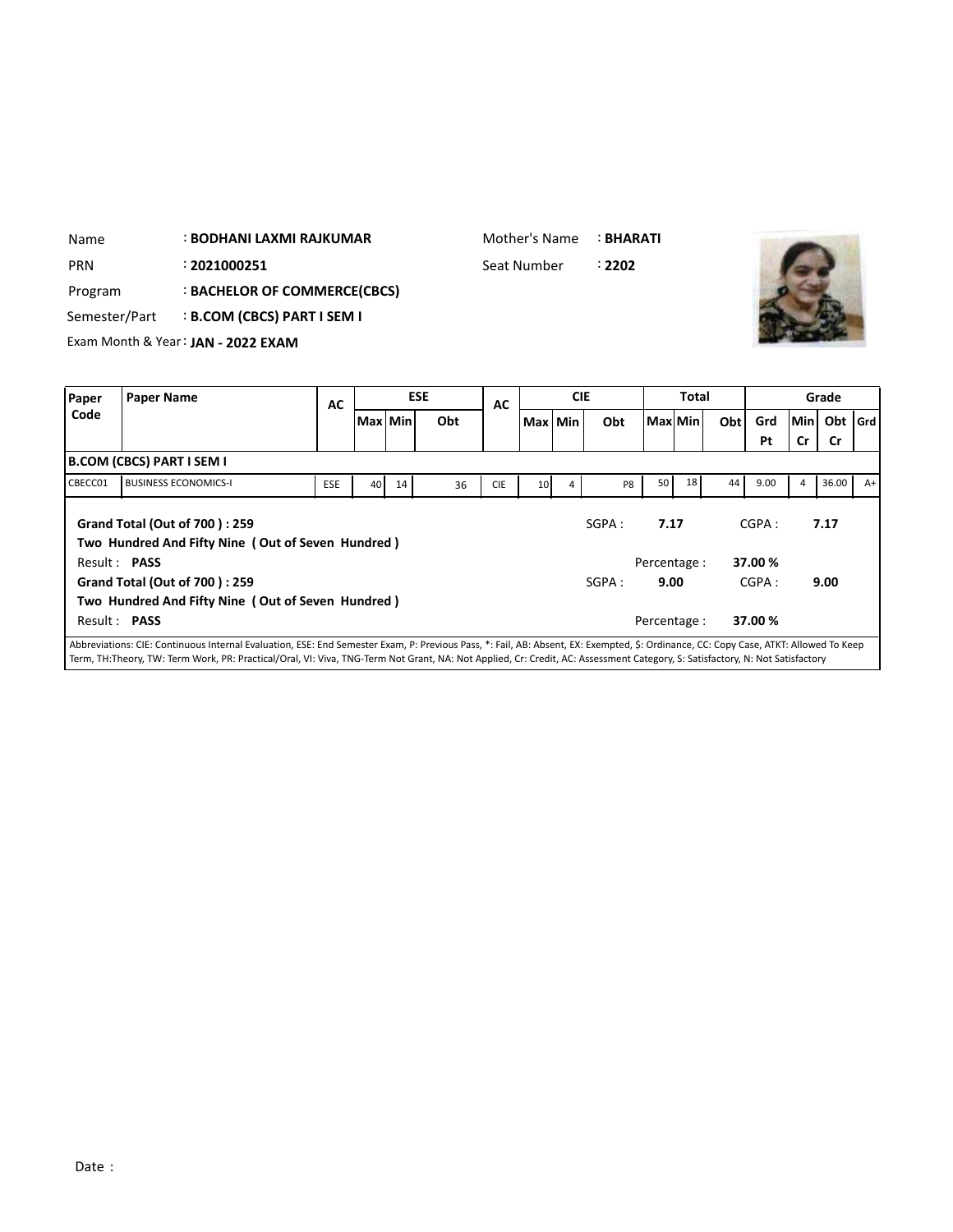| Name       | <b>: PATIL SHAILESH ANIL</b>              | Mother's Name : <b>ANITA</b> |        |
|------------|-------------------------------------------|------------------------------|--------|
| <b>PRN</b> | : 2021000246                              | Seat Number                  | : 2203 |
| Program    | : BACHELOR OF COMMERCE(CBCS)              |                              |        |
|            | Semester/Part : B.COM (CBCS) PART I SEM I |                              |        |
|            | Exam Month & Year: JAN - 2022 EXAM        |                              |        |



| Paper   | <b>Paper Name</b>                                                                                                                                                                    | <b>AC</b> |           |    | <b>ESE</b> | AC         |                 | <b>CIE</b> |           |      | Total        |     |        |       | Grade     |   |
|---------|--------------------------------------------------------------------------------------------------------------------------------------------------------------------------------------|-----------|-----------|----|------------|------------|-----------------|------------|-----------|------|--------------|-----|--------|-------|-----------|---|
| Code    |                                                                                                                                                                                      |           | Max   Min |    | Obt        |            |                 | Max Min    | Obt       |      | Maxl Min     | Obt | Grd    | Min I | Obt   Grd |   |
|         |                                                                                                                                                                                      |           |           |    |            |            |                 |            |           |      |              |     | Pt     | Cr    | Cr        |   |
|         | <b>B.COM (CBCS) PART I SEM I</b>                                                                                                                                                     |           |           |    |            |            |                 |            |           |      |              |     |        |       |           |   |
| CBECC01 | <b>BUSINESS ECONOMICS-I</b>                                                                                                                                                          | ESE       | 40        | 14 | 34         | <b>CIE</b> | 10 <sup>1</sup> | 4          | <b>P6</b> | 50   | 18           | 40  | 8.00   | 4     | 32.00     | A |
|         | <b>Grand Total (Out of 700): 242</b><br>Two Hundred And Forty Two (Out of Seven Hundred)                                                                                             |           |           |    |            |            |                 |            | SGPA :    | 6.67 |              |     | CGPA:  |       | 6.67      |   |
|         | Result: <b>PASS</b>                                                                                                                                                                  |           |           |    |            |            |                 |            |           |      | Percentage:  |     | 34.57% |       |           |   |
|         | <b>Grand Total (Out of 700): 242</b>                                                                                                                                                 |           |           |    |            |            |                 |            | SGPA :    |      | 8.00         |     | CGPA:  |       | 8.00      |   |
|         | Two Hundred And Forty Two (Out of Seven Hundred)                                                                                                                                     |           |           |    |            |            |                 |            |           |      |              |     |        |       |           |   |
|         | Result: PASS                                                                                                                                                                         |           |           |    |            |            |                 |            |           |      | Percentage : |     | 34.57% |       |           |   |
|         | Abbreviations: CIE: Continuous Internal Evaluation, ESE: End Semester Exam, P: Previous Pass, *: Fail, AB: Absent, EX: Exempted, \$: Ordinance, CC: Copy Case, ATKT: Allowed To Keep |           |           |    |            |            |                 |            |           |      |              |     |        |       |           |   |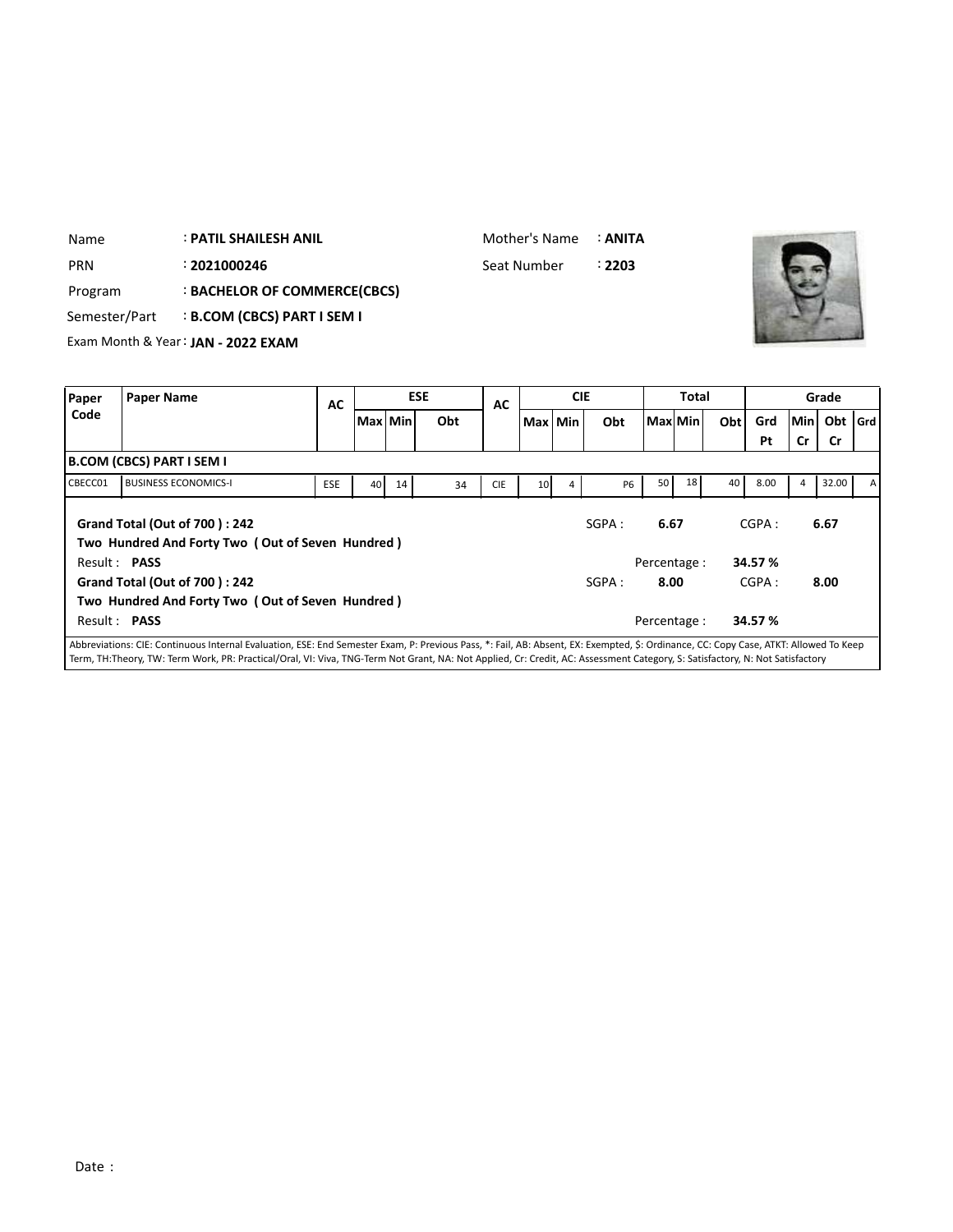| <b>PRN</b>    |                                  | : 2021000229                                      |     |                 |    |            | Seat Number |                 |            | : 2204    |             |                |     |         |     |           |       |
|---------------|----------------------------------|---------------------------------------------------|-----|-----------------|----|------------|-------------|-----------------|------------|-----------|-------------|----------------|-----|---------|-----|-----------|-------|
| Program       |                                  | : BACHELOR OF COMMERCE(CBCS)                      |     |                 |    |            |             |                 |            |           |             |                |     |         |     |           |       |
| Semester/Part |                                  | <b>B.COM (CBCS) PART I SEM I</b>                  |     |                 |    |            |             |                 |            |           |             |                |     |         |     |           |       |
|               |                                  | Exam Month & Year: JAN - 2022 EXAM                |     |                 |    |            |             |                 |            |           |             |                |     |         |     |           |       |
|               |                                  |                                                   |     |                 |    |            |             |                 |            |           |             |                |     |         |     |           |       |
| Paper         | <b>Paper Name</b>                |                                                   | AC  |                 |    | <b>ESE</b> | <b>AC</b>   |                 | <b>CIE</b> |           |             | Total          |     |         |     | Grade     |       |
| Code          |                                  |                                                   |     | Max Min         |    | Obt        |             | Max Min         |            | Obt       |             | <b>Max</b> Min | Obt | Grd     | Min | Obt       | l Grd |
|               |                                  |                                                   |     |                 |    |            |             |                 |            |           |             |                |     | Pt      | Cr  | <b>Cr</b> |       |
|               | <b>B.COM (CBCS) PART I SEM I</b> |                                                   |     |                 |    |            |             |                 |            |           |             |                |     |         |     |           |       |
| CBECC01       |                                  | <b>BUSINESS ECONOMICS-I</b>                       | ESE | 40 <sup>1</sup> | 14 | 30         | <b>CIE</b>  | 10 <sup>1</sup> | 4          | <b>P6</b> | 50          | 18             | 36  | 8.00    | 4   | 32.00     |       |
|               |                                  |                                                   |     |                 |    |            |             |                 |            |           |             |                |     |         |     |           |       |
|               |                                  | <b>Grand Total (Out of 700): 244</b>              |     |                 |    |            |             |                 |            | SGPA:     | 6.83        |                |     | CGPA:   |     | 6.83      |       |
|               | Result: PASS                     | Two Hundred And Forty Four (Out of Seven Hundred) |     |                 |    |            |             |                 |            |           | Percentage: |                |     | 34.86 % |     |           |       |
|               |                                  | Grand Total (Out of 700): 244                     |     |                 |    |            |             |                 |            | SGPA:     | 8.00        |                |     | CGPA:   |     | 8.00      |       |
|               |                                  |                                                   |     |                 |    |            |             |                 |            |           |             |                |     |         |     |           |       |

Abbreviations: CIE: Continuous Internal Evaluation, ESE: End Semester Exam, P: Previous Pass, \*: Fail, AB: Absent, EX: Exempted, \$: Ordinance, CC: Copy Case, ATKT: Allowed To Keep Term, TH:Theory, TW: Term Work, PR: Practical/Oral, VI: Viva, TNG-Term Not Grant, NA: Not Applied, Cr: Credit, AC: Assessment Category, S: Satisfactory, N: Not Satisfactory

Result : **PASS** Percentage : **34.86 %**

: **SALOKHE RAM BABASO** Name

**Two Hundred And Forty Four ( Out of Seven Hundred )**

Mother's Name :**NEETA**

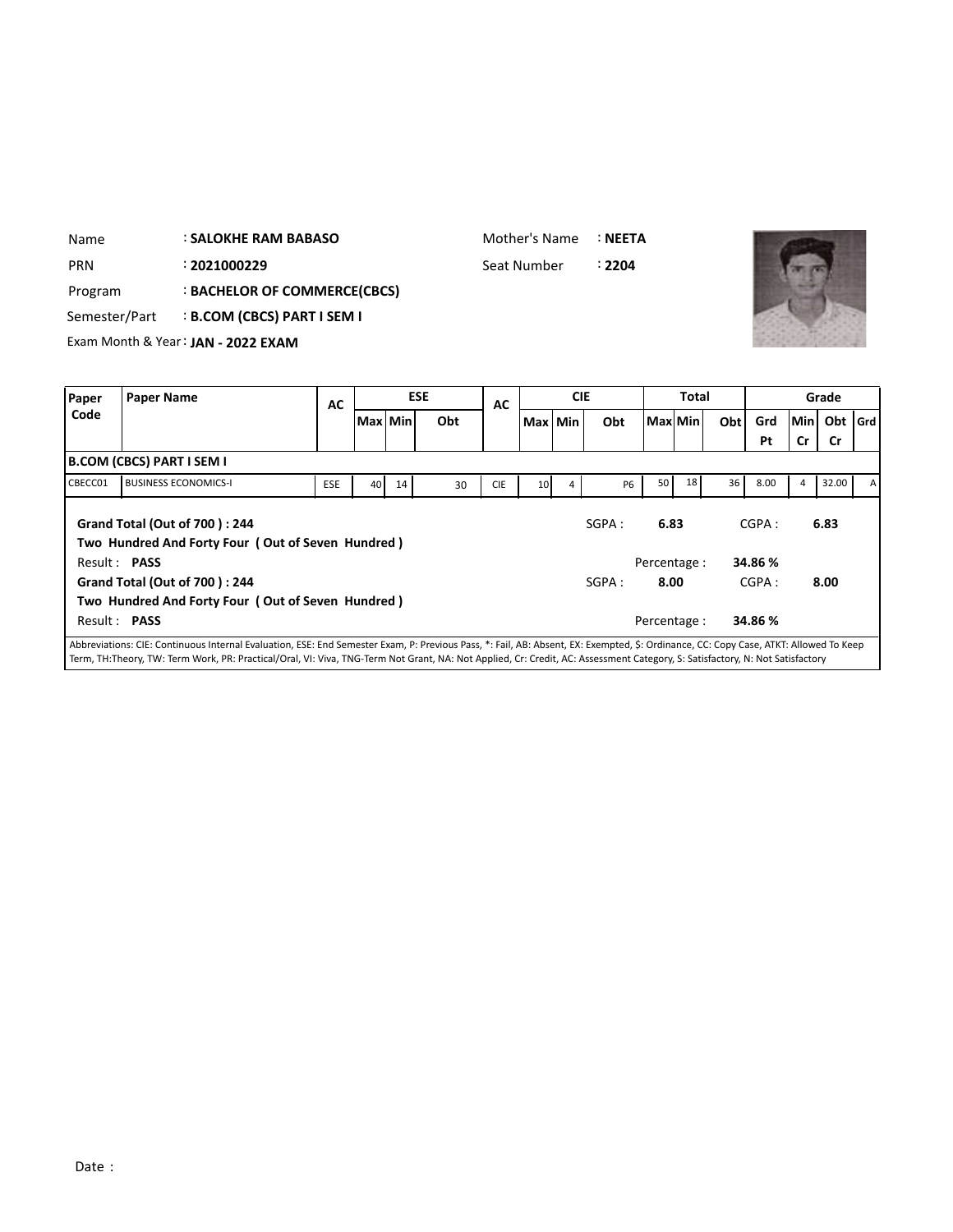| Name       |                                  | <b>GANMALE SURAJ SANJAY</b>        |            |           |    |            | Mother's Name |                 |            | : SUNITA |              |              |     |      |            |       |       |
|------------|----------------------------------|------------------------------------|------------|-----------|----|------------|---------------|-----------------|------------|----------|--------------|--------------|-----|------|------------|-------|-------|
| <b>PRN</b> |                                  | : 2021000280                       |            |           |    |            | Seat Number   |                 |            | :2205    |              |              |     |      |            |       |       |
| Program    |                                  | : BACHELOR OF COMMERCE(CBCS)       |            |           |    |            |               |                 |            |          |              |              |     |      |            |       |       |
|            | Semester/Part                    | <b>B.COM (CBCS) PART I SEM I</b>   |            |           |    |            |               |                 |            |          |              |              |     |      |            |       |       |
|            |                                  | Exam Month & Year: JAN - 2022 EXAM |            |           |    |            |               |                 |            |          |              |              |     |      | 22/05/2021 |       |       |
|            |                                  |                                    |            |           |    |            |               |                 |            |          |              |              |     |      |            |       |       |
|            |                                  |                                    |            |           |    |            |               |                 |            |          |              |              |     |      |            |       |       |
| Paper      | <b>Paper Name</b>                |                                    |            |           |    | <b>ESE</b> |               |                 | <b>CIE</b> |          |              | <b>Total</b> |     |      |            | Grade |       |
| Code       |                                  |                                    | AC         | Max   Min |    | Obt        | AC            | Max Min         |            | Obt      | l Maxl Min l |              | Obt | Grd  | Min        | Obt   | l Grd |
|            |                                  |                                    |            |           |    |            |               |                 |            |          |              |              |     | Pt   | Cr         | Cr    |       |
|            | <b>B.COM (CBCS) PART I SEM I</b> |                                    |            |           |    |            |               |                 |            |          |              |              |     |      |            |       |       |
| CBECC01    |                                  | <b>BUSINESS ECONOMICS-I</b>        | <b>ESE</b> | 40        | 14 | 30         | <b>CIE</b>    | 10 <sup>1</sup> | 4          | P8       | 50           | 18           | 38  | 8.00 | 4          | 32.00 | А     |

Mother's Name : **SUNITA**

|                     |                                                                                    |            |    |    |    |            |                 |   |                |                 |                 |                 | Pt      | Cr | Cr    |                |
|---------------------|------------------------------------------------------------------------------------|------------|----|----|----|------------|-----------------|---|----------------|-----------------|-----------------|-----------------|---------|----|-------|----------------|
|                     | <b>B.COM (CBCS) PART I SEM I</b>                                                   |            |    |    |    |            |                 |   |                |                 |                 |                 |         |    |       |                |
| CBECC01             | <b>BUSINESS ECONOMICS-I</b>                                                        | <b>ESE</b> | 40 | 14 | 30 | <b>CIE</b> | 10 <sup>1</sup> | 4 | P <sub>8</sub> | 50 <sub>1</sub> | 18 <sup>1</sup> | 38 <sup>1</sup> | 8.00    | 4  | 32.00 | $\overline{A}$ |
|                     | Grand Total (Out of 700): 236<br>Two Hundred And Thirty Six (Out of Seven Hundred) |            |    |    |    |            |                 |   | SGPA:          | 6.50            |                 |                 | CGPA:   |    | 6.50  |                |
| Result: PASS        |                                                                                    |            |    |    |    |            |                 |   |                | Percentage :    |                 |                 | 33.71 % |    |       |                |
|                     | <b>Grand Total (Out of 700): 236</b>                                               |            |    |    |    |            |                 |   | SGPA :         | 8.00            |                 |                 | CGPA:   |    | 8.00  |                |
|                     | Two Hundred And Thirty Six (Out of Seven Hundred)                                  |            |    |    |    |            |                 |   |                |                 |                 |                 |         |    |       |                |
| Result: <b>PASS</b> |                                                                                    |            |    |    |    |            |                 |   |                | Percentage :    |                 |                 | 33.71 % |    |       |                |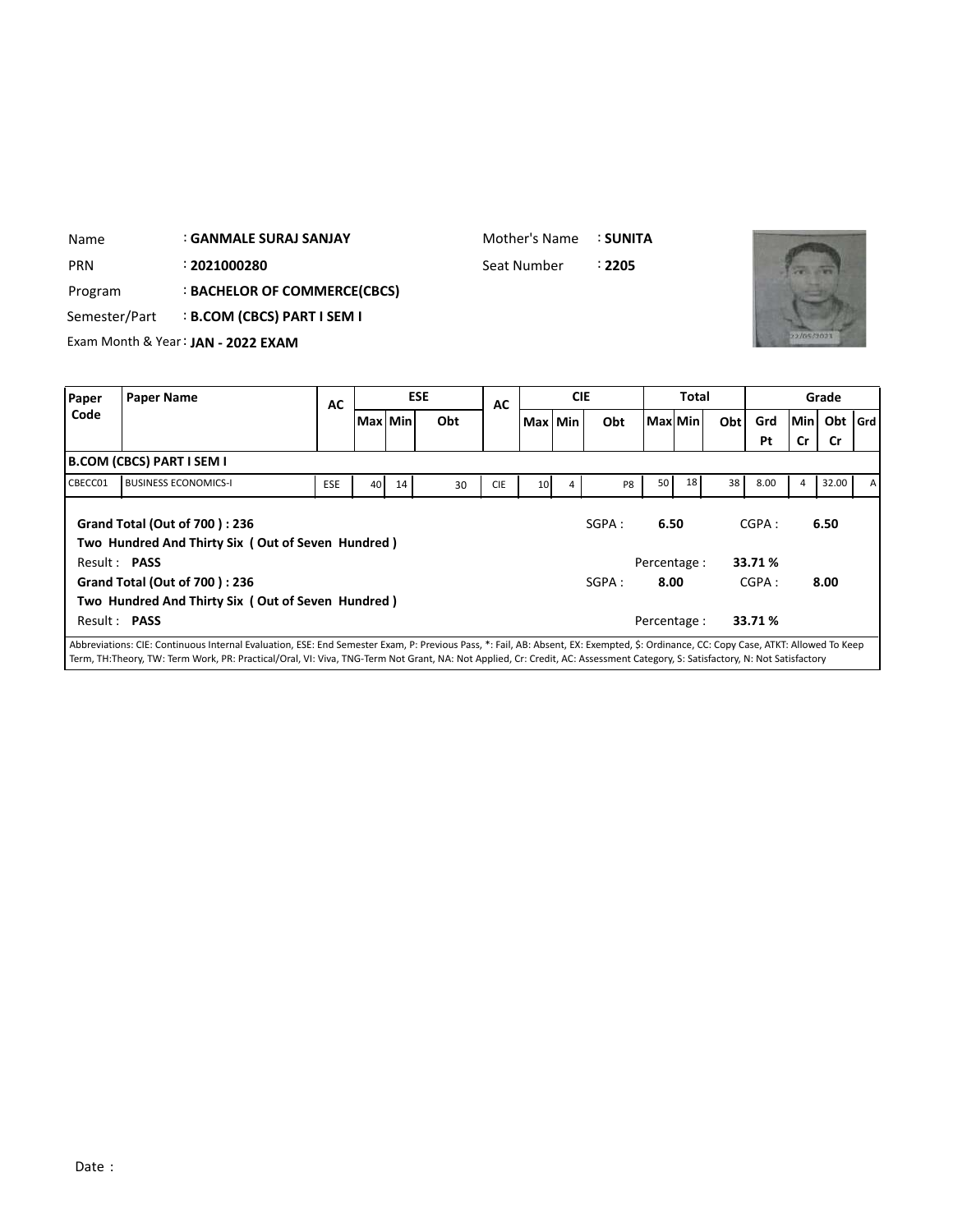| Name          | : PATTANKUDE KAVERI RAJU           |    |         |            | Mother's Name |           |            | : MANGALA |              |     |     |            |       |
|---------------|------------------------------------|----|---------|------------|---------------|-----------|------------|-----------|--------------|-----|-----|------------|-------|
| <b>PRN</b>    | : 2021000555                       |    |         |            | Seat Number   |           |            | : 2207    |              |     |     |            |       |
| Program       | : BACHELOR OF COMMERCE(CBCS)       |    |         |            |               |           |            |           |              |     |     |            |       |
| Semester/Part | <b>B.COM (CBCS) PART I SEM I</b>   |    |         |            |               |           |            |           |              |     |     |            |       |
|               | Exam Month & Year: JAN - 2022 EXAM |    |         |            |               |           |            |           |              |     |     |            |       |
|               |                                    |    |         |            |               |           |            |           |              |     |     |            |       |
| Paper         | <b>Paper Name</b>                  | AC |         | <b>ESE</b> | AC            |           | <b>CIE</b> |           | <b>Total</b> |     |     |            | Grade |
| Code          |                                    |    | Max Min | Obt        |               | Max   Min |            | Obt       | Max Min      | Obt | Grd | <b>Min</b> | Obt   |

| , upc,  | . .p.                                                                              | AC         |           |    |       | AC         |                 |   |           |                 |    |       |        |           | -----     |    |
|---------|------------------------------------------------------------------------------------|------------|-----------|----|-------|------------|-----------------|---|-----------|-----------------|----|-------|--------|-----------|-----------|----|
| Code    |                                                                                    |            | Max   Min |    | Obt   |            | Max Min         |   | Obt       | Max Min         |    | Obt   | Grd    | Min       | Obt   Grd |    |
|         |                                                                                    |            |           |    |       |            |                 |   |           |                 |    |       | Pt     | <b>Cr</b> | Cr        |    |
|         | <b>B.COM (CBCS) PART I SEM I</b>                                                   |            |           |    |       |            |                 |   |           |                 |    |       |        |           |           |    |
| CBECC01 | <b>BUSINESS ECONOMICS-I</b>                                                        | <b>ESE</b> | 40        | 14 | 28    | <b>CIE</b> | 10 <sup>1</sup> | 4 | <b>P6</b> | 50 <sup>1</sup> | 18 | 34    | 7.00   | 4         | 28.00     | B+ |
| CINSO01 | <b>INSURANCE</b>                                                                   | <b>ESE</b> | 40        | 14 | $*AB$ | <b>CIE</b> | 10 <sup>1</sup> | 4 | P10       | 50 <sub>1</sub> | 18 | $*10$ | 4.00   | 4         |           |    |
|         | Grand Total (Out of 800): 196<br>One Hundred And Ninety Six (Out of Eight Hundred) |            |           |    |       |            |                 |   | SGPA:     | 3.50            |    |       | CGPA:  |           | 3.50      |    |
|         | Result: FAIL ATKT                                                                  |            |           |    |       |            |                 |   |           | Percentage :    |    |       | 24.50% |           |           |    |
|         | Grand Total (Out of 800): 196                                                      |            |           |    |       |            |                 |   | SGPA:     | 4.50            |    |       | CGPA:  |           | 4.50      |    |
|         | One Hundred And Ninety Six (Out of Eight Hundred)                                  |            |           |    |       |            |                 |   |           |                 |    |       |        |           |           |    |
|         | Result: FAIL ATKT                                                                  |            |           |    |       |            |                 |   |           | Percentage :    |    |       | 24.50% |           |           |    |
|         |                                                                                    |            |           |    |       |            |                 |   |           | .               |    |       |        |           |           |    |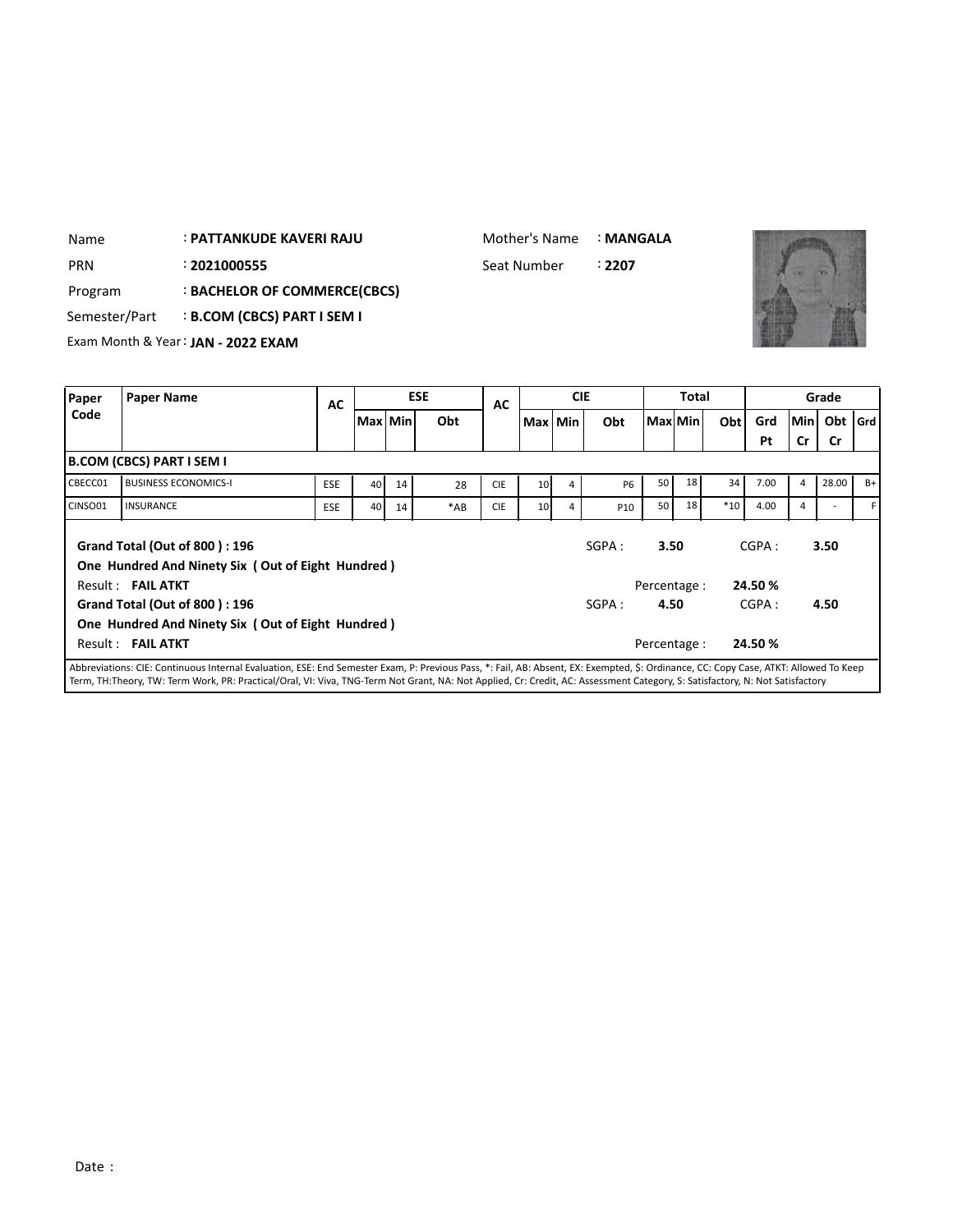| <b>PRN</b><br>Program<br>Semester/Part |                                  | : 2021000551<br>: BACHELOR OF COMMERCE(CBCS)<br><b>B.COM (CBCS) PART I SEM I</b><br>Exam Month & Year: JAN - 2022 EXAM |           |           |            |     |            | Seat Number     |            | : 2219 |           |       |     |                |            |                   |      |
|----------------------------------------|----------------------------------|------------------------------------------------------------------------------------------------------------------------|-----------|-----------|------------|-----|------------|-----------------|------------|--------|-----------|-------|-----|----------------|------------|-------------------|------|
| Paper                                  | <b>Paper Name</b>                |                                                                                                                        | <b>AC</b> |           | <b>ESE</b> |     | <b>AC</b>  |                 | <b>CIE</b> |        |           | Total |     |                |            | Grade             |      |
| Code                                   |                                  |                                                                                                                        |           | Max   Min |            | Obt |            |                 | Max Min    | Obt    | Maxl Minl |       | Obt | Grd<br>Pt      | Min <br>Cr | Obt   Grd  <br>Cr |      |
|                                        | <b>B.COM (CBCS) PART I SEM I</b> |                                                                                                                        |           |           |            |     |            |                 |            |        |           |       |     |                |            |                   |      |
| CBECC01                                |                                  | <b>BUSINESS ECONOMICS-I</b>                                                                                            | ESE       | 40        | 14         | 34  | <b>CIE</b> | 10 <sup>1</sup> | 4          | P8     | 50        | 18    | 42  | 9.00           | 4          | 36.00             | $A+$ |
|                                        | .                                | Grand Total (Out of 700): 250<br>Two Hundred And Fifty (Out of Seven Hundred)                                          |           |           |            |     |            |                 |            | SGPA:  | 6.50      |       |     | CGPA:<br>----- |            | 6.50              |      |

: **HANKARE ANJALI SANTOSH**

Name

Mother's Name : **SARIKA**

| Two Hundred And Fifty (Out of Seven Hundred)                                                |       |              |         |      |
|---------------------------------------------------------------------------------------------|-------|--------------|---------|------|
| Result: PASS                                                                                |       | Percentage : | 35.71 % |      |
| <b>Grand Total (Out of 700): 250</b>                                                        | SGPA: | 9.00         | CGPA:   | 9.00 |
| Two Hundred And Fifty (Out of Seven Hundred)                                                |       |              |         |      |
| Result: <b>PASS</b>                                                                         |       | Percentage : | 35.71 % |      |
| All the other the letter formed the position wednesd to the the contract of American Indian |       |              |         |      |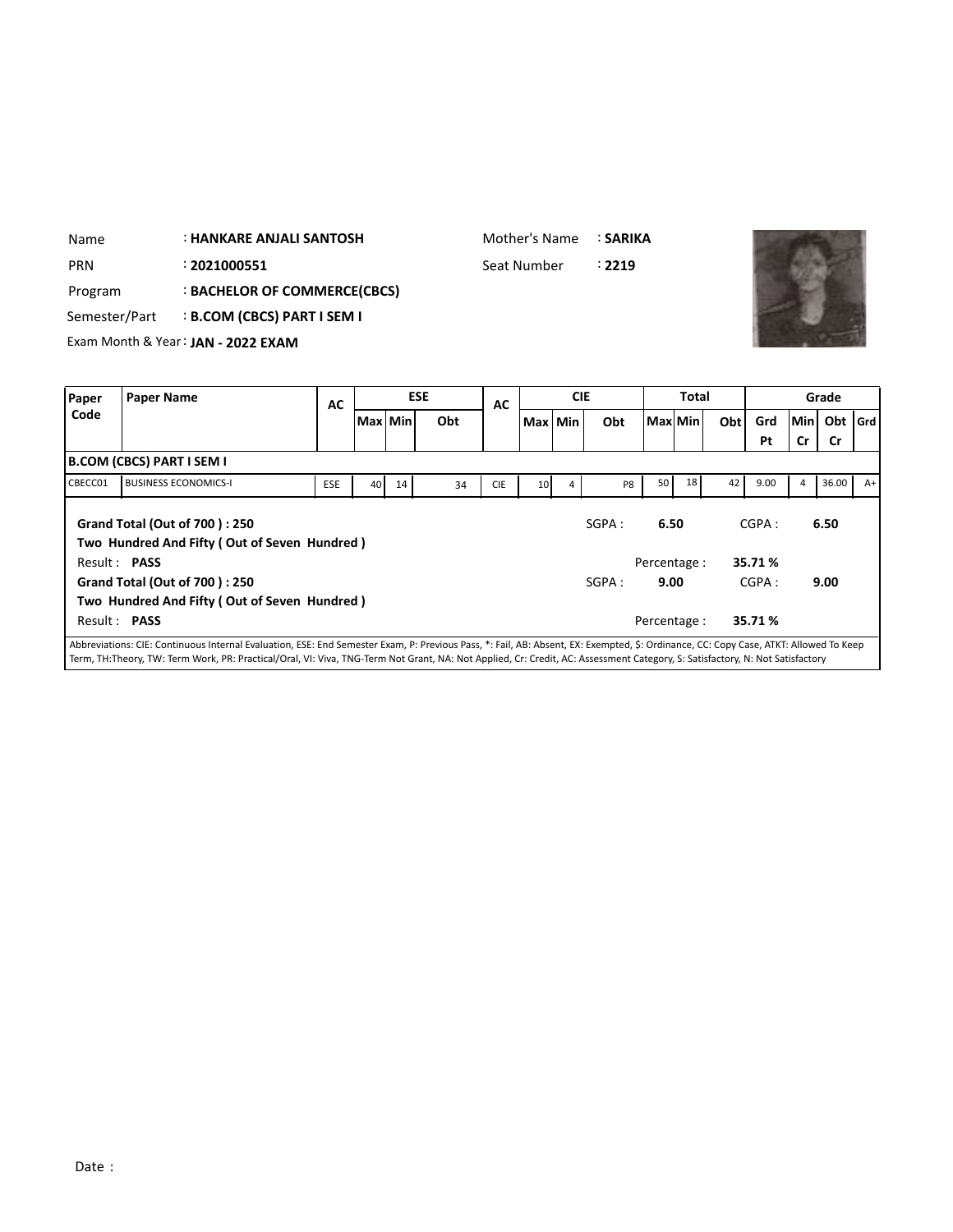| Name       | : AHUJA MAHEK RAJKUMAR                    | Mother's Name : <b>AARTI</b> |        |
|------------|-------------------------------------------|------------------------------|--------|
| <b>PRN</b> | : 2021000381                              | Seat Number                  | : 2223 |
| Program    | : BACHELOR OF COMMERCE(CBCS)              |                              |        |
|            | Semester/Part : B.COM (CBCS) PART I SEM I |                              |        |
|            | Exam Month & Year: JAN - 2022 EXAM        |                              |        |

| Paper        | <b>Paper Name</b>                                                                                                                                                                    | AC         |           |    | <b>ESE</b> | AC         |                 |   | <b>CIE</b> |                 | <b>Total</b> |     |         |       | Grade     |              |
|--------------|--------------------------------------------------------------------------------------------------------------------------------------------------------------------------------------|------------|-----------|----|------------|------------|-----------------|---|------------|-----------------|--------------|-----|---------|-------|-----------|--------------|
| Code         |                                                                                                                                                                                      |            | Max   Min |    | Obt        |            | Max   Min       |   | Obt        |                 | ! Maxl Min l | Obt | Grd     | Min I | Obt   Grd |              |
|              |                                                                                                                                                                                      |            |           |    |            |            |                 |   |            |                 |              |     | Pt      | Cr    | <b>Cr</b> |              |
|              | <b>B.COM (CBCS) PART I SEM I</b>                                                                                                                                                     |            |           |    |            |            |                 |   |            |                 |              |     |         |       |           |              |
| CBECC01      | <b>BUSINESS ECONOMICS-I</b>                                                                                                                                                          | <b>ESE</b> | 40        | 14 | 34         | <b>CIE</b> | 10 <sup>1</sup> | 4 | <b>P6</b>  | 50 <sub>1</sub> | 18           | 40  | 8.00    | 4     | 32.00     | $\mathsf{A}$ |
|              | <b>Grand Total (Out of 700): 232</b><br>Two Hundred And Thirty Two (Out of Seven Hundred)                                                                                            |            |           |    |            |            |                 |   | SGPA:      | 6.17            |              |     | CGPA:   |       | 6.17      |              |
|              | Result: PASS                                                                                                                                                                         |            |           |    |            |            |                 |   |            |                 | Percentage:  |     | 33.14 % |       |           |              |
|              | <b>Grand Total (Out of 700): 232</b>                                                                                                                                                 |            |           |    |            |            |                 |   | SGPA:      | 8.00            |              |     | CGPA:   |       | 8.00      |              |
|              | Two Hundred And Thirty Two (Out of Seven Hundred)                                                                                                                                    |            |           |    |            |            |                 |   |            |                 |              |     |         |       |           |              |
| Result: PASS |                                                                                                                                                                                      |            |           |    |            |            |                 |   |            |                 | Percentage:  |     | 33.14 % |       |           |              |
|              | Abbreviations: CIE: Continuous Internal Evaluation, ESE: End Semester Exam, P: Previous Pass, *: Fail, AB: Absent, EX: Exempted, \$: Ordinance, CC: Copy Case, ATKT: Allowed To Keep |            |           |    |            |            |                 |   |            |                 |              |     |         |       |           |              |

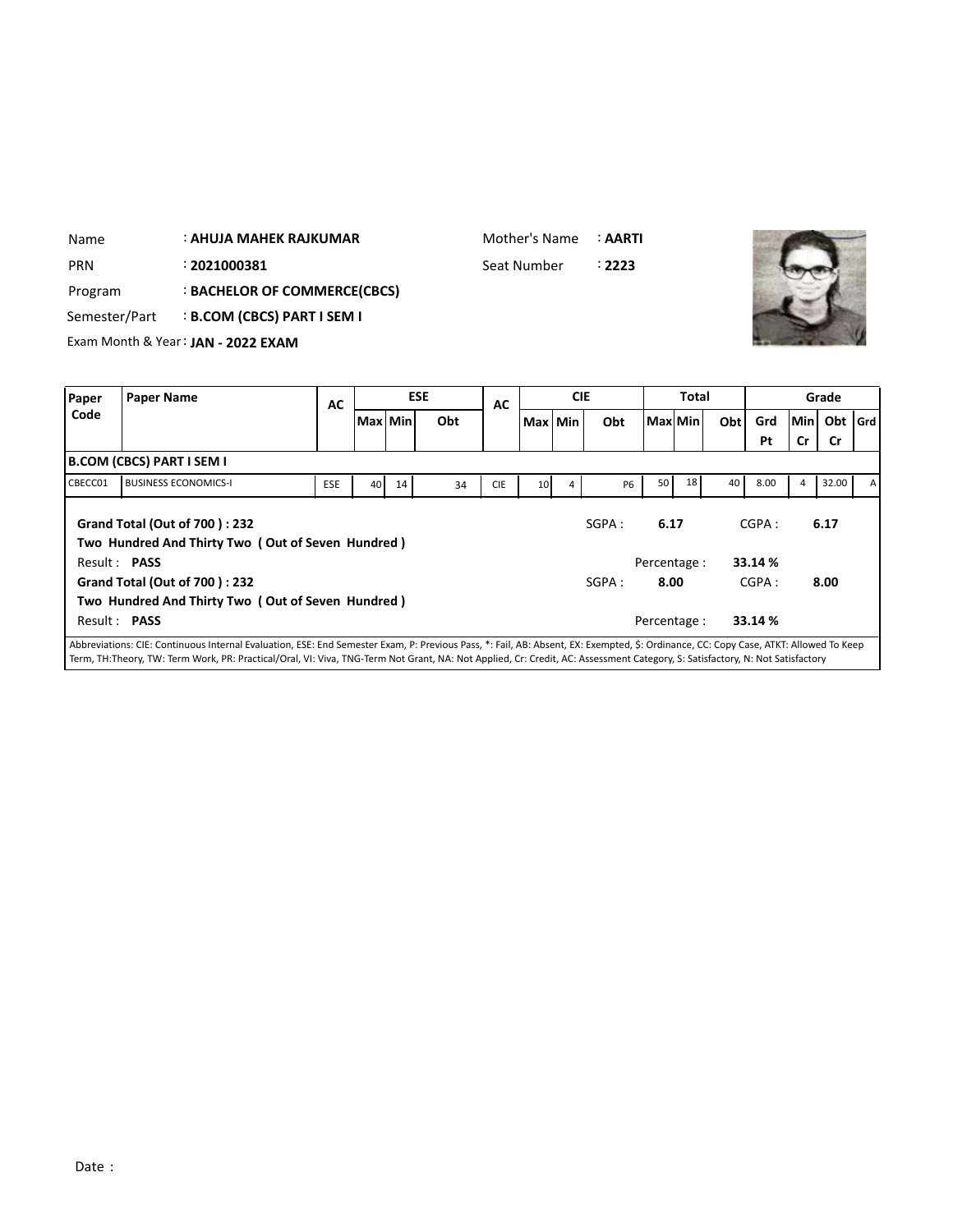| Name       | : WAINGADE SURAJ SAMBHAJI                 | Mother's Name : SUREKHA |        |
|------------|-------------------------------------------|-------------------------|--------|
| <b>PRN</b> | : 2021000364                              | Seat Number             | ፡ 2244 |
| Program    | : BACHELOR OF COMMERCE(CBCS)              |                         |        |
|            | Semester/Part : B.COM (CBCS) PART I SEM I |                         |        |
|            | Exam Month & Year: JAN - 2022 EXAM        |                         |        |



| Paper        | <b>Paper Name</b>                                                                                                                                                                   | AC         |         |    | <b>ESE</b> | AC         |                 | <b>CIE</b> |                 |       | <b>Total</b> |            |         |            | Grade     |    |
|--------------|-------------------------------------------------------------------------------------------------------------------------------------------------------------------------------------|------------|---------|----|------------|------------|-----------------|------------|-----------------|-------|--------------|------------|---------|------------|-----------|----|
| Code         |                                                                                                                                                                                     |            | Max Min |    | Obt        |            | Max Min         |            | Obt             |       | Maxl Min     | <b>Obt</b> | Grd     | <b>Min</b> | Obt   Grd |    |
|              |                                                                                                                                                                                     |            |         |    |            |            |                 |            |                 |       |              |            | Pt      | Cr         | <b>Cr</b> |    |
|              | B.COM (CBCS) PART I SEM I                                                                                                                                                           |            |         |    |            |            |                 |            |                 |       |              |            |         |            |           |    |
| CENGC01      | <b>ENGLISH BUSINESS COMMUNOCATION-I</b>                                                                                                                                             | <b>ESE</b> | 40      | 14 | 38         | <b>CIE</b> | 10 <sup>1</sup> | 4          | P <sub>10</sub> | 50    | 18           | 48         | 10.00   | 4          | 40.00     | 0. |
|              | <b>Grand Total (Out of 700): 259</b><br>Two Hundred And Fifty Nine (Out of Seven Hundred)                                                                                           |            |         |    |            |            |                 |            | SGPA:           | 7.17  |              |            | CGPA:   |            | 7.17      |    |
| Result: PASS |                                                                                                                                                                                     |            |         |    |            |            |                 |            |                 |       | Percentage:  |            | 37.00%  |            |           |    |
|              | <b>Grand Total (Out of 700): 259</b>                                                                                                                                                |            |         |    |            |            |                 |            | SGPA:           | 10.00 |              |            | CGPA:   |            | 10.00     |    |
|              | Two Hundred And Fifty Nine (Out of Seven Hundred)                                                                                                                                   |            |         |    |            |            |                 |            |                 |       |              |            |         |            |           |    |
| Result: PASS |                                                                                                                                                                                     |            |         |    |            |            |                 |            |                 |       | Percentage:  |            | 37.00 % |            |           |    |
|              | Abbreviations: CIE: Continuous Internal Evaluation, ESE: End Semester Exam, P: Previous Pass, *: Fail, AB: Absent, EX: Exempted, S: Ordinance, CC: Copy Case, ATKT: Allowed To Keep |            |         |    |            |            |                 |            |                 |       |              |            |         |            |           |    |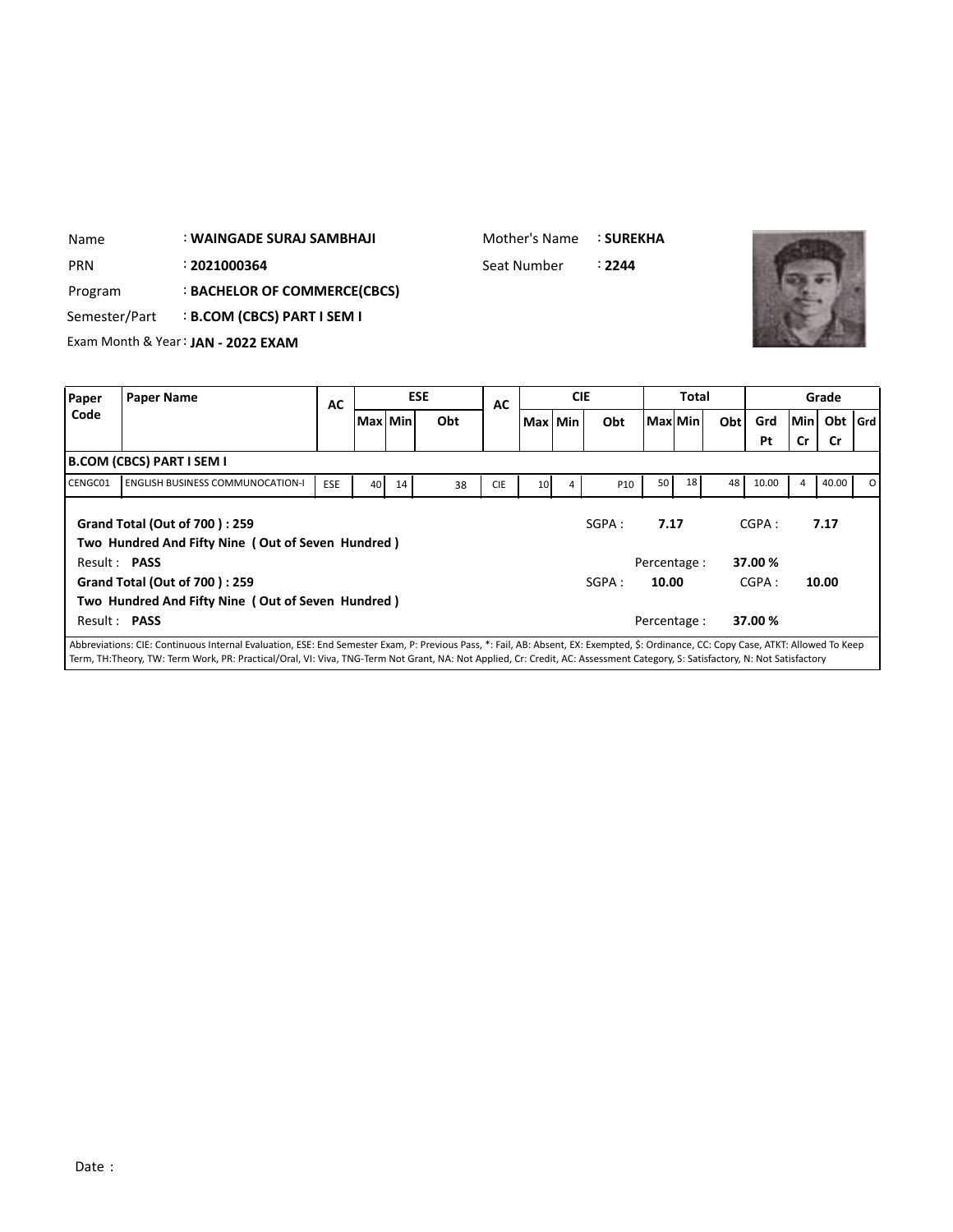| Name          |                                    | : GODAGE PRAJAKTA KALYAN                          |            |                 |         |            |            | Mother's Name   |            | <b>: SANDHYA</b> |              |         |       |       |           |       |     |
|---------------|------------------------------------|---------------------------------------------------|------------|-----------------|---------|------------|------------|-----------------|------------|------------------|--------------|---------|-------|-------|-----------|-------|-----|
| <b>PRN</b>    |                                    | : 2021000236                                      |            |                 |         |            |            | Seat Number     |            | :2247            |              |         |       |       |           |       |     |
| Program       |                                    | : BACHELOR OF COMMERCE(CBCS)                      |            |                 |         |            |            |                 |            |                  |              |         |       |       |           |       |     |
| Semester/Part |                                    | <b>B.COM (CBCS) PART I SEM I</b>                  |            |                 |         |            |            |                 |            |                  |              |         |       |       |           |       |     |
|               |                                    | Exam Month & Year: JAN - 2022 EXAM                |            |                 |         |            |            |                 |            |                  |              |         |       |       |           |       |     |
|               |                                    |                                                   |            |                 |         |            |            |                 |            |                  |              |         |       |       |           |       |     |
| Paper         | <b>Paper Name</b>                  |                                                   | <b>AC</b>  |                 |         | <b>ESE</b> | <b>AC</b>  |                 | <b>CIE</b> |                  |              | Total   |       |       |           | Grade |     |
| Code          |                                    |                                                   |            |                 | Max Min | Obt        |            |                 | Max Min    | Obt              |              | Max Min | Obt   | Grd   | Min       | Obt   | Grd |
|               |                                    |                                                   |            |                 |         |            |            |                 |            |                  |              |         |       | Pt    | <b>Cr</b> | Cr    |     |
|               | <b>B.COM (CBCS) PART I SEM I</b>   |                                                   |            |                 |         |            |            |                 |            |                  |              |         |       |       |           |       |     |
| CENGC01       |                                    | <b>ENGLISH BUSINESS COMMUNOCATION-I</b>           | <b>ESE</b> | 40 <sub>1</sub> | 14      | 32         | <b>CIE</b> | 10 <sup>1</sup> | 4          | AB               | 50           | 18      | $*32$ | 7.00  | 4         |       |     |
|               |                                    |                                                   |            |                 |         |            |            |                 |            |                  |              |         |       |       |           |       |     |
|               |                                    | Grand Total (Out of 700): 186                     |            |                 |         |            |            |                 |            |                  |              |         |       |       |           |       |     |
|               |                                    | One Hundred And Eighty Six (Out of Seven Hundred) |            |                 |         |            |            |                 |            |                  |              |         |       |       |           |       |     |
|               | $R$ $\rho$ sult · <b>FAII ATKT</b> |                                                   |            |                 |         |            |            |                 |            |                  | Percentage · |         |       | 2657% |           |       |     |

Mother's Name : **SANDHYA**

Result : **FAIL ATKT** Percentage : **26.57 % Grand Total (Out of 700 ) : 186 One Hundred And Eighty Six ( Out of Seven Hundred )** Result : **FAIL ATKT** Percentage : **26.57 %** SGPA: **5.67** CGPA: **5.67**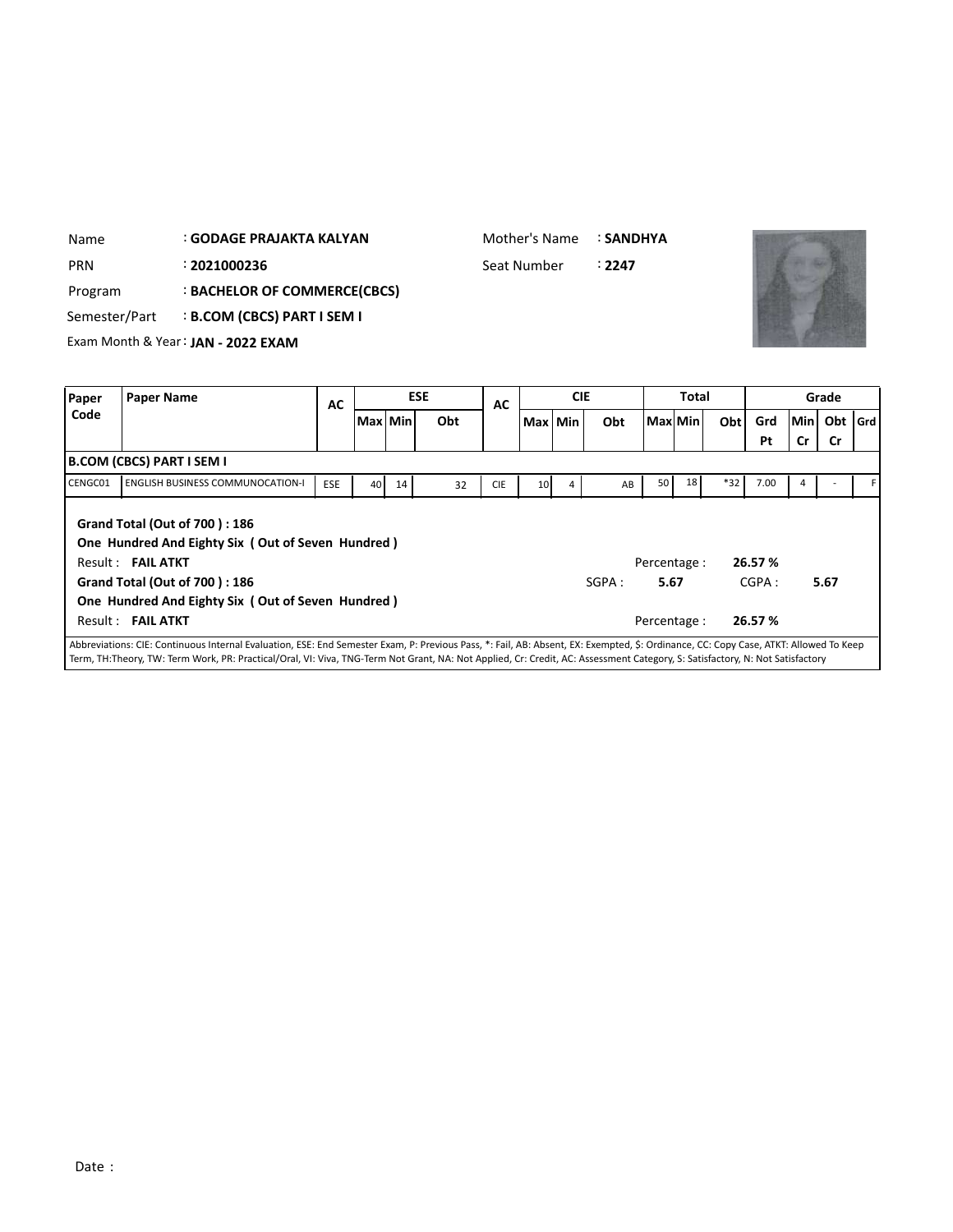## : **SIRWANI GAUTAM RAJESH** Name

Mother's Name : **SWATI**

: PRN 2021000271 Seat Number : 2341



Program : **BACHELOR OF COMMERCE(CBCS)**

Semester/Part : **B.COM (CBCS) PART I SEM I** 

Exam Month & Year: **JAN - 2022 EXAM**

| Paper        | <b>Paper Name</b>                                                                                    | AC         |           |    | <b>ESE</b> | AC         |                 |   | <b>CIE</b>     |              | Total   |     |         |                | Grade     |              |
|--------------|------------------------------------------------------------------------------------------------------|------------|-----------|----|------------|------------|-----------------|---|----------------|--------------|---------|-----|---------|----------------|-----------|--------------|
| Code         |                                                                                                      |            | Max   Min |    | Obt        |            | Max Min         |   | Obt            |              | Max Min | Obt | Grd     | lMinl          | Obt       | l Grd l      |
|              |                                                                                                      |            |           |    |            |            |                 |   |                |              |         |     | Pt      | Cr             | <b>Cr</b> |              |
|              | B.COM (CBCS) PART I SEM I                                                                            |            |           |    |            |            |                 |   |                |              |         |     |         |                |           |              |
| CENGC01      | <b>ENGLISH BUSINESS COMMUNOCATION-I</b>                                                              | <b>ESE</b> | 40        | 14 | 20         | <b>CIE</b> | 10 <sup>1</sup> | 4 | P <sub>9</sub> | 50           | 18      | 29  | 6.00    | $\overline{4}$ | 24.00     | В            |
| CBECC01      | <b>BUSINESS ECONOMICS-I</b>                                                                          | <b>ESE</b> | 40        | 14 | 34         | <b>CIE</b> | 10 <sup>1</sup> | 4 | <b>P6</b>      | 50           | 18      | 40  | 8.00    | $\overline{4}$ | 32.00     | $\mathsf{A}$ |
| CPMGC01      | PRINCIPLES OF MANAGEMENT-I                                                                           | <b>ESE</b> | 40        | 14 | 24         | <b>CIE</b> | 10 <sup>1</sup> | 4 | P <sub>8</sub> | 50           | 18      | 32  | 7.00    | $\overline{4}$ | 28.00     | $B+$         |
| CFACC01      | <b>FINANCIAL ACCOUNTING-I</b>                                                                        | <b>ESE</b> | 40        | 14 | 26         | <b>CIE</b> | 10 <sup>1</sup> | 4 | P10            | 50           | 18      | 36  | 8.00    | $\overline{4}$ | 32.00     | $\mathsf{A}$ |
| CINSO01      | <b>INSURANCE</b>                                                                                     | <b>ESE</b> | 40        | 14 | 34         | <b>CIE</b> | 10 <sup>1</sup> | 4 | P <sub>8</sub> | 50           | 18      | 42  | 9.00    | $\overline{4}$ | 36.00     | $A+$         |
| NC CC I      | Democracy, Elections and Good<br>Governance                                                          |            |           | ÷, |            |            |                 |   |                |              |         |     |         |                |           | s l          |
|              | <b>Grand Total (Out of 1100): 262</b><br>Two Hundred And Sixty Two (Out of One Thousand One Hundred) |            |           |    |            |            |                 |   | SGPA:          | 1.50         |         |     | CGPA:   |                | 1.50      |              |
| Result: PASS |                                                                                                      |            |           |    |            |            |                 |   |                | Percentage : |         |     | 23.82 % |                |           |              |
|              | <b>Grand Total (Out of 1100): 262</b>                                                                |            |           |    |            |            |                 |   | SGPA:          | 7.60         |         |     | CGPA:   |                | 7.60      |              |
|              | Two Hundred And Sixty Two (Out of One Thousand One Hundred)                                          |            |           |    |            |            |                 |   |                |              |         |     |         |                |           |              |
| Result: PASS |                                                                                                      |            |           |    |            |            |                 |   |                | Percentage : |         |     | 23.82 % |                |           |              |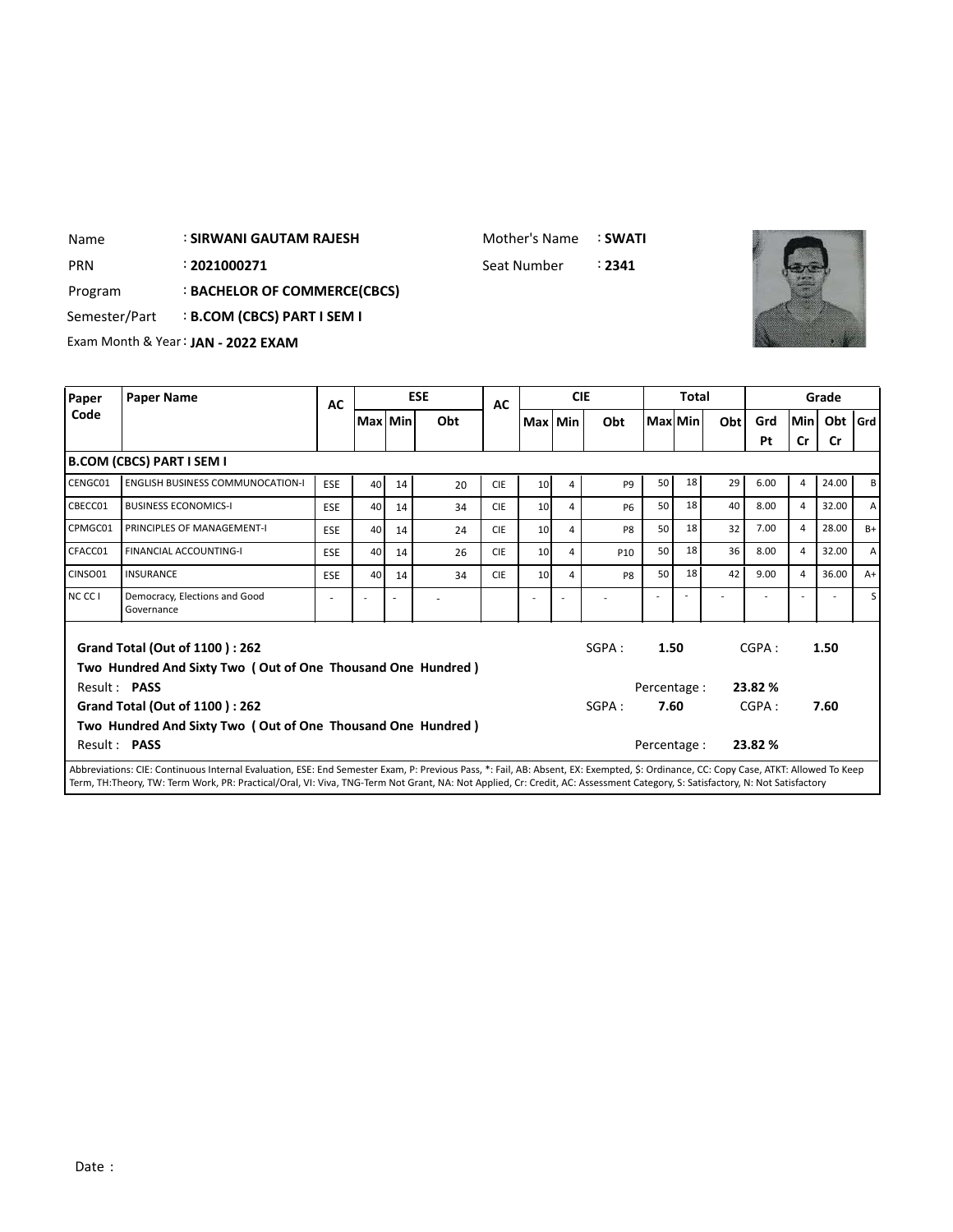Mother's Name : **SANGITA**

: PRN 2021000149 **Seat Number** 3019



Program : **BACHELOR OF SCIENCE(CBCS)**

Semester/Part : **B.Sc. CBCS PART I SEM I** 

Exam Month & Year: **JAN - 2022 EXAM**

| Paper             | <b>Paper Name</b>                                                                                                                                                                    | AC         |         |    | <b>ESE</b> | <b>AC</b>  |                 |                | <b>CIE</b>      |              | Total          |       |       |                | Grade     |     |
|-------------------|--------------------------------------------------------------------------------------------------------------------------------------------------------------------------------------|------------|---------|----|------------|------------|-----------------|----------------|-----------------|--------------|----------------|-------|-------|----------------|-----------|-----|
| Code              |                                                                                                                                                                                      |            | Max Min |    | Obt        |            | Max Min         |                | Obt             |              | <b>Max</b> Min | Obt   | Grd   | <b>Min</b>     | Obt       | Grd |
|                   |                                                                                                                                                                                      |            |         |    |            |            |                 |                |                 |              |                |       | Pt    | <b>Cr</b>      | <b>Cr</b> |     |
|                   | <b>B.Sc. CBCS PART I SEM I</b>                                                                                                                                                       |            |         |    |            |            |                 |                |                 |              |                |       |       |                |           |     |
| SENGC01           | English Compulsory-I                                                                                                                                                                 | <b>ESE</b> | 40      | 14 | 38         | <b>CIE</b> | 10 <sup>1</sup> | 4              | P <sub>8</sub>  | 50           | 18             | 46    | 10.00 | $\overline{4}$ | 40.00     | οI  |
| SPHYO01           | Physics Paper I&II                                                                                                                                                                   | <b>ESE</b> | 80      | 28 | $*AB$      | <b>CIE</b> | 20              | $\overline{7}$ | P17             | 100          | 35             | $*17$ | 4.00  | $\overline{a}$ |           | F.  |
| SCHEO01           | Chemistry Paper I&II                                                                                                                                                                 | <b>ESE</b> | 80      | 28 | $*AB$      | <b>CIE</b> | <b>20</b>       | 7              | P <sub>8</sub>  | 100          | 35             | $*8$  | 4.00  | $\overline{4}$ | ÷         | F I |
| SMATO01           | Mathematics Paper I&II                                                                                                                                                               | <b>ESE</b> | 80      | 28 | $*AB$      | <b>CIE</b> | 20              | $\overline{7}$ | P <sub>16</sub> | 100          | 35             | $*16$ | 4.00  | $\overline{a}$ |           | F I |
| SSTAO01           | <b>Statistics Paper I&amp;II</b>                                                                                                                                                     | ESE        | 80      | 28 | $*AB$      | <b>CIE</b> | 20              | $\overline{7}$ | P <sub>16</sub> | 100          | 35             | $*16$ | 4.00  | $\overline{4}$ |           | F.  |
| NCCC <sub>1</sub> | Democracy, Elections and Good<br>Governance                                                                                                                                          | ٠          |         |    |            |            |                 |                |                 |              |                |       |       |                |           | ΝI  |
|                   | Grand Total (Out of 1800): 168<br>One Hundred And Sixty Eight (Out of One Thousand Eight Hundred)<br>Result: FAIL ATKT                                                               |            |         |    |            |            |                 |                |                 | Percentage : |                |       | 9.33% |                |           |     |
|                   | Grand Total (Out of 1800): 168                                                                                                                                                       |            |         |    |            |            |                 |                | SGPA:           | 2.00         |                |       | CGPA: |                | 2.00      |     |
|                   | One Hundred And Sixty Eight (Out of One Thousand Eight Hundred)                                                                                                                      |            |         |    |            |            |                 |                |                 |              |                |       |       |                |           |     |
|                   | Result: FAIL ATKT                                                                                                                                                                    |            |         |    |            |            |                 |                |                 | Percentage : |                |       | 9.33% |                |           |     |
|                   | Abbreviations: CIE: Continuous Internal Evaluation, ESE: End Semester Exam, P: Previous Pass, *: Fail, AB: Absent, EX: Exempted, \$: Ordinance, CC: Copy Case, ATKT: Allowed To Keep |            |         |    |            |            |                 |                |                 |              |                |       |       |                |           |     |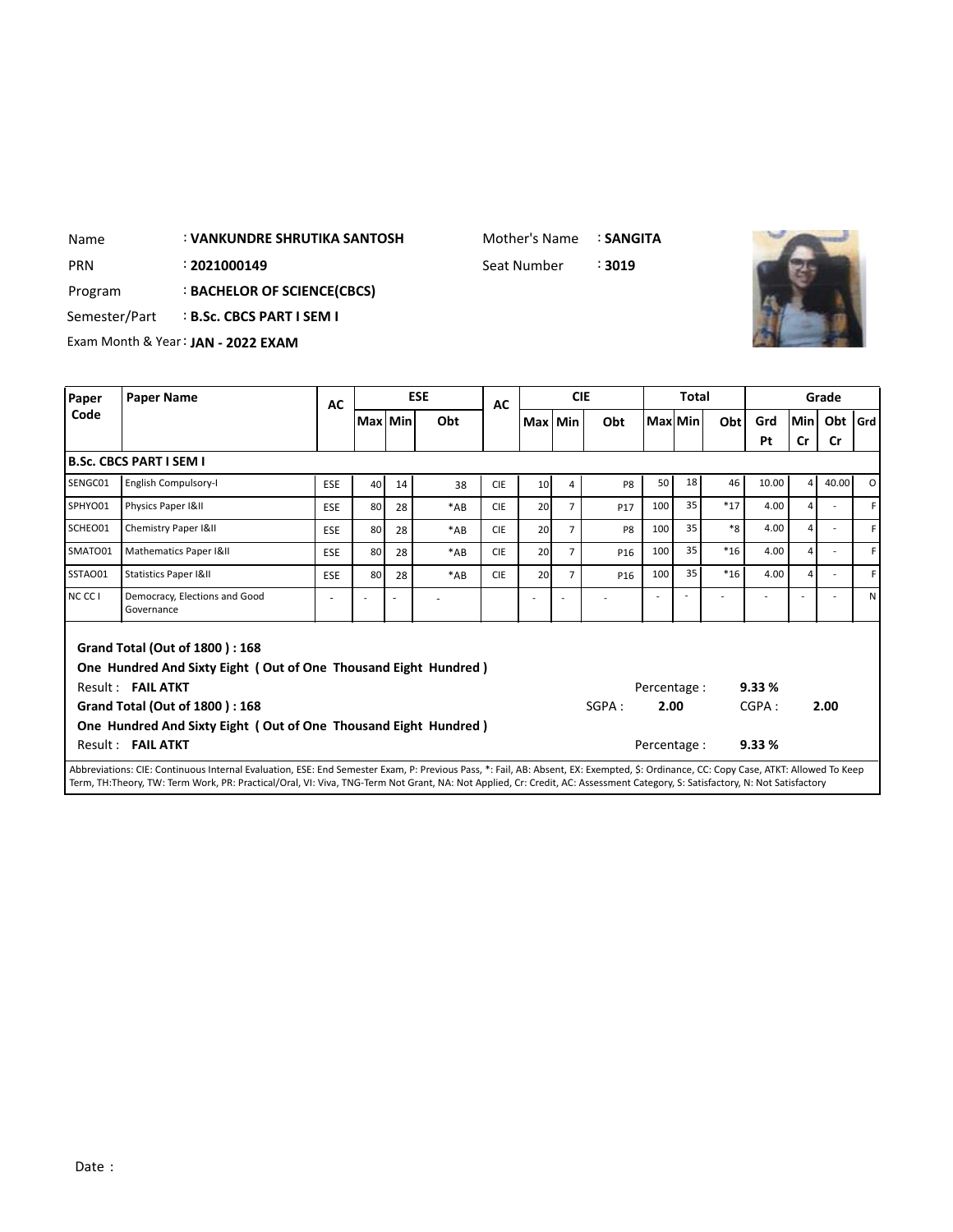| Name       |                                | <b>: RABADE SIDDHI SUDHIR</b>      |           | Mother's Name |            | : SWATI     |            |        |         |              |     |     |           |           |       |
|------------|--------------------------------|------------------------------------|-----------|---------------|------------|-------------|------------|--------|---------|--------------|-----|-----|-----------|-----------|-------|
| <b>PRN</b> |                                | : 2021001024                       |           |               |            | Seat Number |            | : 3079 |         |              |     |     |           |           |       |
| Program    |                                | : BACHELOR OF SCIENCE(CBCS)        |           |               |            |             |            |        |         |              |     |     |           |           |       |
|            | Semester/Part                  | <b>B.Sc. CBCS PART I SEM I</b>     |           |               |            |             |            |        |         |              |     |     |           |           |       |
|            |                                | Exam Month & Year: JAN - 2022 EXAM |           |               |            |             |            |        |         |              |     |     |           |           |       |
|            |                                |                                    |           |               |            |             |            |        |         |              |     |     |           |           |       |
| Paper      | <b>Paper Name</b>              |                                    | <b>AC</b> |               | <b>ESE</b> | <b>AC</b>   | <b>CIE</b> |        |         | <b>Total</b> |     |     |           | Grade     |       |
| Code       |                                |                                    |           | Max Min       | Obt        |             | Max Min    | Obt    | Max Min |              | Obt | Grd | Minl Obt  |           |       |
|            |                                |                                    |           |               |            |             |            |        |         |              |     |     |           |           |       |
|            |                                |                                    |           |               |            |             |            |        |         |              |     | Pt  | <b>Cr</b> | <b>Cr</b> |       |
|            | <b>B.Sc. CBCS PART I SEM I</b> |                                    |           |               |            |             |            |        |         |              |     |     |           |           | l Grd |

SPHYO01 Physics Paper I&II ESE 80 28 \*AB CIE 20 7 P15 100 35 \*15 4.00 4 - F **Grand Total (Out of 1100 ) : 298 Two Hundred And Ninety Eight ( Out of One Thousand One Hundred )** Result : **FAIL ATKT** Percentage : **27.09 % Grand Total (Out of 1100 ) : 298 Two Hundred And Ninety Eight ( Out of One Thousand One Hundred )** Result : **FAIL ATKT** Percentage : **27.09 %** SGPA : **6.00** CGPA : **6.00** Abbreviations: CIE: Continuous Internal Evaluation, ESE: End Semester Exam, P: Previous Pass, \*: Fail, AB: Absent, EX: Exempted, \$: Ordinance, CC: Copy Case, ATKT: Allowed To Keep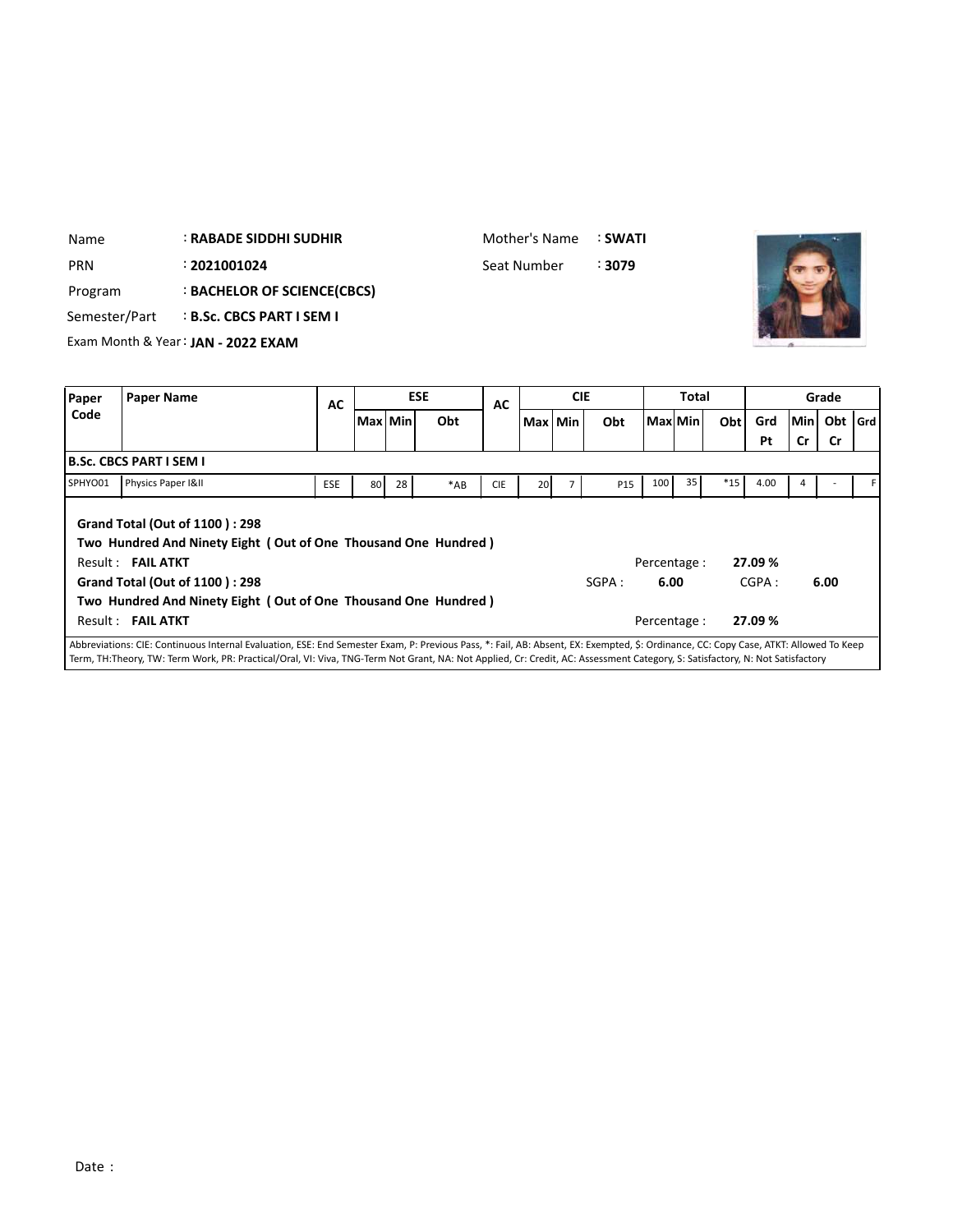## : **PATIL SAMMED NARASGONDA** Name

Mother's Name : **VAISHALI**

: Seat Number PRN 2**021001094 Seat Number** 



Program : **BACHELOR OF SCIENCE(CBCS)**

Semester/Part : **B.Sc. CBCS PART I SEM I** 

Exam Month & Year: **JAN - 2022 EXAM**

| Paper   | <b>Paper Name</b>                                                                    | AC         | <b>ESE</b> |    |       | AC         | <b>CIE</b>      |                |                 | <b>Total</b> |         |         |         |                | Grade     |         |
|---------|--------------------------------------------------------------------------------------|------------|------------|----|-------|------------|-----------------|----------------|-----------------|--------------|---------|---------|---------|----------------|-----------|---------|
| Code    |                                                                                      |            | Max   Min  |    | Obt   |            | Max Min         |                | Obt             |              | Max Min | Obt     | Grd     | <b>Min</b>     | Obt       | l Grd l |
|         |                                                                                      |            |            |    |       |            |                 |                |                 |              |         |         | Pt      | Cr             | <b>Cr</b> |         |
|         | B.Sc. CBCS PART I SEM I                                                              |            |            |    |       |            |                 |                |                 |              |         |         |         |                |           |         |
| SENGC01 | English Compulsory-I                                                                 | <b>ESE</b> | 40         | 14 | 32    | <b>CIE</b> | 10 <sup>1</sup> | 4              | P <sub>9</sub>  | 50           | 18      | 41      | 9.00    | $\overline{a}$ | 36.00     | $A+$    |
| SCHEO01 | Chemistry Paper I&II                                                                 | <b>ESE</b> | 80         | 28 | $*AB$ | <b>CIE</b> | 20              | $\overline{7}$ | P <sub>8</sub>  | 100          | 35      | $*8$    | 4.00    | 4              |           | F       |
| SBOTO01 | Botany Paper I&II                                                                    | <b>ESE</b> | 80         | 28 | $*AB$ | <b>CIE</b> | 20              | 7              | AB              | 100          | 35      | $*_{0}$ | 4.00    | 4              |           | F       |
| SZOO001 | Zoology Paper I&II                                                                   | <b>ESE</b> | 80         | 28 | *AB   | <b>CIE</b> | 20              | 7              | P <sub>20</sub> | 100          | 35      | $*20$   | 4.00    | 4              |           | F       |
| NC CC I | Democracy, Elections and Good<br>Governance                                          |            |            |    |       |            |                 |                |                 |              |         |         |         |                |           | S l     |
|         | <b>Grand Total (Out of 1600): 177</b>                                                |            |            |    |       |            |                 |                | SGPA:           | 1.60         |         |         | CGPA:   |                | 1.60      |         |
|         | One Hundred And Seventy Seven (Out of One Thousand Six Hundred)<br>Result: FAIL ATKT |            |            |    |       |            |                 |                |                 | Percentage : |         |         | 11.06 % |                |           |         |
|         | <b>Grand Total (Out of 1600): 177</b>                                                |            |            |    |       |            |                 |                |                 |              | 2.25    |         | CGPA:   |                | 2.25      |         |
|         | One Hundred And Seventy Seven (Out of One Thousand Six Hundred)<br>Result: FAIL ATKT |            |            |    |       |            |                 |                |                 | Percentage:  |         |         | 11.06 % |                |           |         |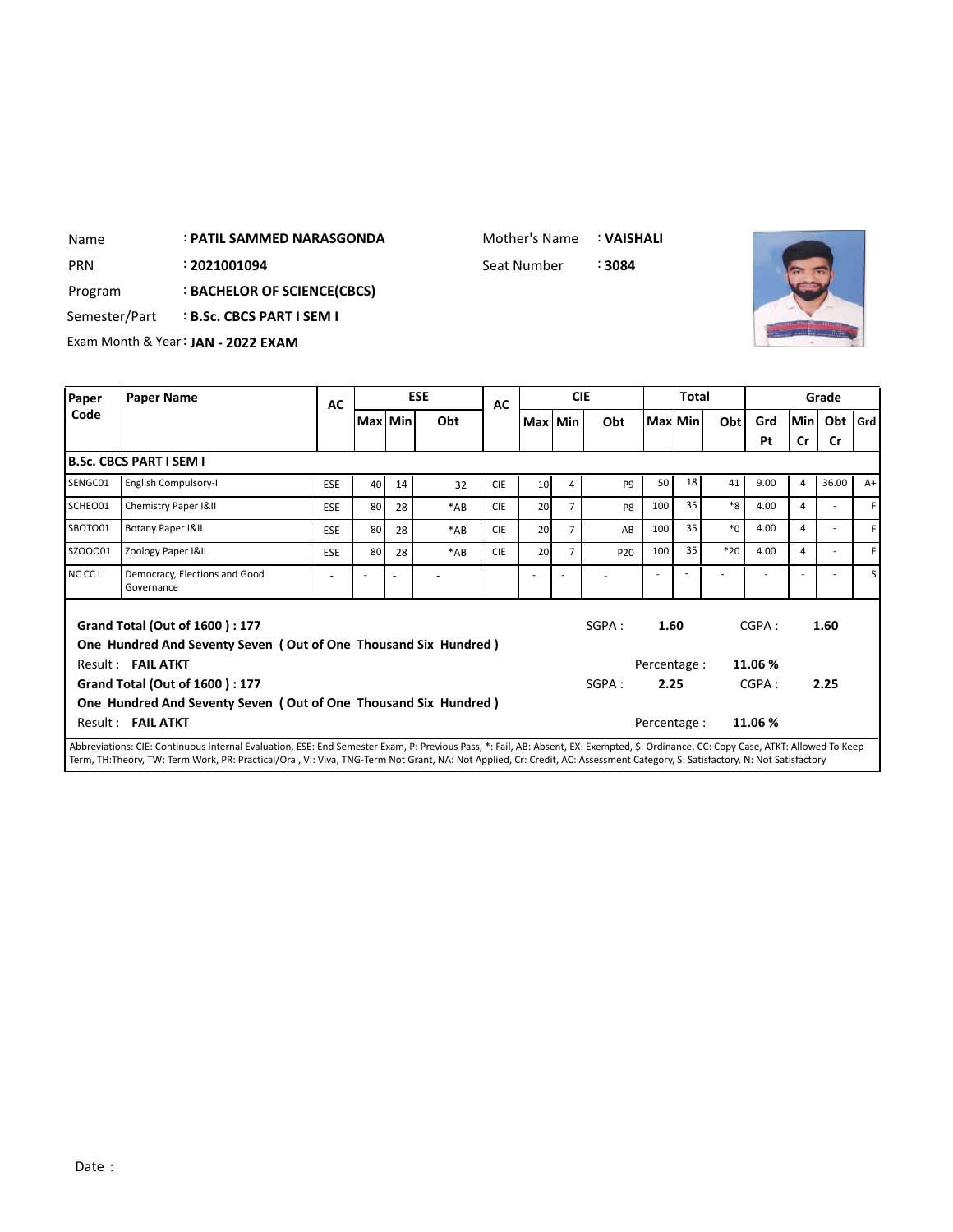| Name                                        | : MANGAVE TEJASWINI MALLINATH      |                  |    | Mother's Name | : SAROJANI |       |
|---------------------------------------------|------------------------------------|------------------|----|---------------|------------|-------|
| PRN                                         | : 2021001126                       |                  |    | Seat Number   | : 7032     |       |
| Program                                     | <b>B.A.B.Ed. (CBCS)</b>            |                  |    |               |            |       |
| Semester/Part                               | <b>B.A.B.Ed.PART I SEM I</b>       |                  |    |               |            |       |
|                                             | Exam Month & Year: JAN - 2022 EXAM |                  |    |               |            |       |
| Paper<br><b>Paper Name</b><br>$\sim$ $\sim$ |                                    | <b>ESE</b><br>AC | AC | <b>CIE</b>    | Total      | Grade |

| u apcı<br>י טאכי יזטוויכ |                                                                                                                                                                                                                                                                                                                                                                      |            | AC      |    |     | AC         |                 |   |                |                     |    |     |                  |        |           |  |
|--------------------------|----------------------------------------------------------------------------------------------------------------------------------------------------------------------------------------------------------------------------------------------------------------------------------------------------------------------------------------------------------------------|------------|---------|----|-----|------------|-----------------|---|----------------|---------------------|----|-----|------------------|--------|-----------|--|
| Code                     |                                                                                                                                                                                                                                                                                                                                                                      |            | Max Min |    | Obt |            | Max Min         |   | Obt            | Max Min             |    | Obt | Grd              | lMin l | Obt   Grd |  |
|                          |                                                                                                                                                                                                                                                                                                                                                                      |            |         |    |     |            |                 |   |                |                     |    |     | Pt               | Cr     | Cr        |  |
|                          | B.A.B.Ed.PART I SEM I                                                                                                                                                                                                                                                                                                                                                |            |         |    |     |            |                 |   |                |                     |    |     |                  |        |           |  |
| BHINO01                  | Hindi Optional Paper-I                                                                                                                                                                                                                                                                                                                                               | <b>ESE</b> | 40      | 14 | 30  | <b>CIE</b> | 10 <sup>1</sup> | 4 | P <sub>9</sub> | 50                  | 18 | 39  | 8.00             | 4      | 32.00     |  |
| Result: PASS             | Grand Total (Out of 1300): 494<br>Four Hundred And Ninety Four (Out of One Thousand Three Hundred)                                                                                                                                                                                                                                                                   |            |         |    |     |            |                 |   | SGPA:          | 7.25<br>Percentage: |    |     | CGPA:<br>38.00 % |        | 7.25      |  |
|                          | Grand Total (Out of 1300): 494                                                                                                                                                                                                                                                                                                                                       |            |         |    |     |            |                 |   | SGPA :         | 8.00                |    |     | CGPA:            |        | 8.00      |  |
|                          | Four Hundred And Ninety Four (Out of One Thousand Three Hundred)                                                                                                                                                                                                                                                                                                     |            |         |    |     |            |                 |   |                |                     |    |     |                  |        |           |  |
| Result: PASS             |                                                                                                                                                                                                                                                                                                                                                                      |            |         |    |     |            |                 |   |                | Percentage :        |    |     | 38.00 %          |        |           |  |
|                          | Abbreviations: CIE: Continuous Internal Evaluation, ESE: End Semester Exam, P: Previous Pass, *: Fail, AB: Absent, EX: Exempted, \$: Ordinance, CC: Copy Case, ATKT: Allowed To Keep<br>Term, TH:Theory, TW: Term Work, PR: Practical/Oral, VI: Viva, TNG-Term Not Grant, NA: Not Applied, Cr: Credit, AC: Assessment Category, S: Satisfactory, N: Not Satisfactory |            |         |    |     |            |                 |   |                |                     |    |     |                  |        |           |  |

 $\overline{\phantom{a}}$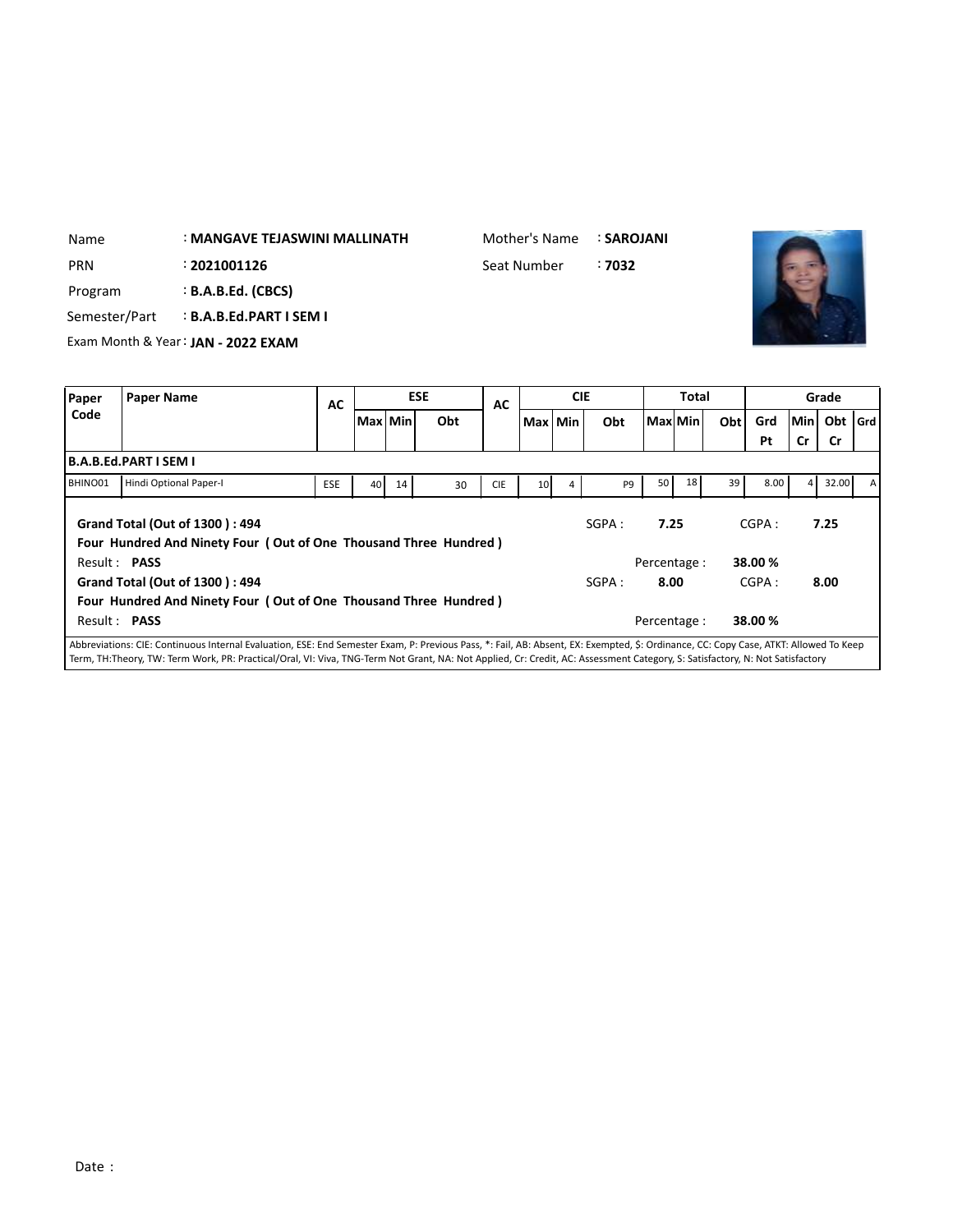# : **SHINDE NEHA DATTATRAY** Name

Mother's Name : **ASHWINI**

: PRN 2021001149 **Seat Number** 37061



Program : **B.A.B.Ed. (CBCS)**

Semester/Part : **B.A.B.Ed.PART I SEM I**

Exam Month & Year: **JAN - 2022 EXAM**

| Paper        | <b>Paper Name</b>                                                                                                                                                                     | AC         |           |    | <b>ESE</b> | AC         |                 | <b>CIE</b> |       | Total        |    |     | Grade  |     |           |      |
|--------------|---------------------------------------------------------------------------------------------------------------------------------------------------------------------------------------|------------|-----------|----|------------|------------|-----------------|------------|-------|--------------|----|-----|--------|-----|-----------|------|
| Code         |                                                                                                                                                                                       |            | Max   Min |    | Obt        |            |                 | Max Min    | Obt   | Max  Min     |    | Obt | Grd    | Min | Obt   Grd |      |
|              |                                                                                                                                                                                       |            |           |    |            |            |                 |            |       |              |    |     | Pt     | Cr  | <b>Cr</b> |      |
|              | B.A.B.Ed.PART I SEM I                                                                                                                                                                 |            |           |    |            |            |                 |            |       |              |    |     |        |     |           |      |
| BMARC01      | Marathi Compulsary Paper-A                                                                                                                                                            | <b>ESE</b> | 40        | 14 | 36         | <b>CIE</b> | 10 <sup>1</sup> | 4          | P8    | 50           | 18 | 44  | 9.00   |     | 36.00     | $A+$ |
|              | Grand Total (Out of 1300): 498<br>Four Hundred And Ninety Eight (Out of One Thousand Three Hundred)                                                                                   |            |           |    |            |            |                 |            | SGPA: | 7.16         |    |     | CGPA:  |     | 7.16      |      |
| Result: PASS |                                                                                                                                                                                       |            |           |    |            |            |                 |            |       | Percentage : |    |     | 38.31% |     |           |      |
|              | Grand Total (Out of 1300): 498<br>Four Hundred And Ninety Eight (Out of One Thousand Three Hundred)                                                                                   |            |           |    |            |            |                 |            | SGPA: | 9.00         |    |     | CGPA:  |     | 9.00      |      |
| Result: PASS |                                                                                                                                                                                       |            |           |    |            |            |                 |            |       | Percentage : |    |     | 38.31% |     |           |      |
|              | l Abbreviations: CIE: Continuous Internal Evaluation. ESE: End Semester Exam. P: Previous Pass. *: Fail. AB: Absent. EX: Exempted. S: Ordinance. CC: Copy Case. ATKT: Allowed To Keep |            |           |    |            |            |                 |            |       |              |    |     |        |     |           |      |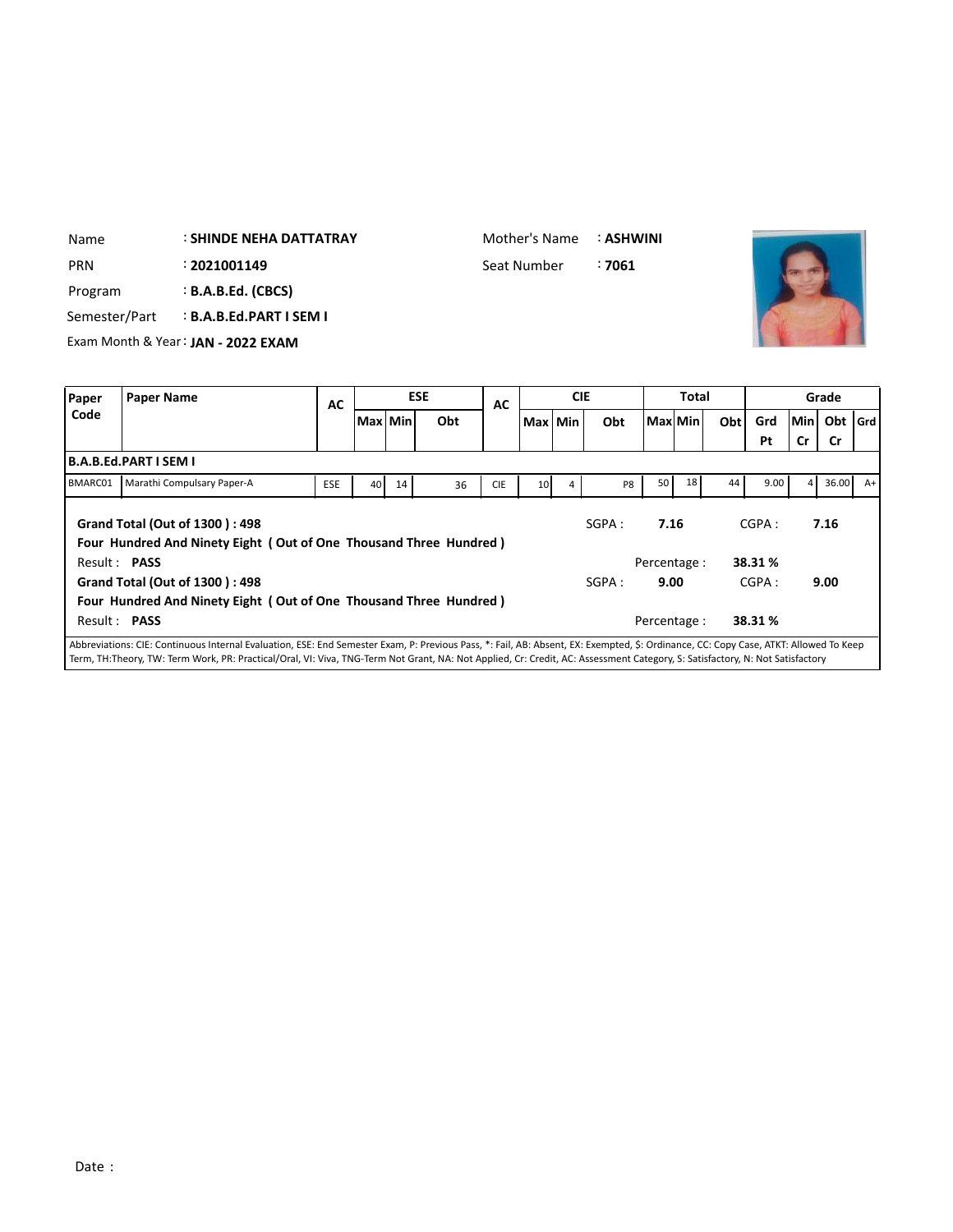| Name          | : KULKARNI AVADHUT DIGAMBAR            |                                                                                                                                                                                      |            |    |            |       | Mother's Name |    |            | : SEEMA |              |                             |       |                             |           |           |  |
|---------------|----------------------------------------|--------------------------------------------------------------------------------------------------------------------------------------------------------------------------------------|------------|----|------------|-------|---------------|----|------------|---------|--------------|-----------------------------|-------|-----------------------------|-----------|-----------|--|
| <b>PRN</b>    | : 2021000891                           |                                                                                                                                                                                      |            |    |            |       | Seat Number   |    |            | :6003   |              |                             |       |                             |           |           |  |
| Program       |                                        | : MASTER OF ARTS (CBCS)                                                                                                                                                              |            |    |            |       |               |    |            |         |              |                             |       |                             |           |           |  |
| Semester/Part |                                        | : M.A.(CBCS)PART I SEM I                                                                                                                                                             |            |    |            |       |               |    |            |         |              |                             |       |                             |           |           |  |
|               |                                        | Exam Month & Year: JAN - 2022 EXAM                                                                                                                                                   |            |    |            |       |               |    |            |         |              |                             |       |                             |           |           |  |
| <b>Branch</b> |                                        | <b>ENGLISH</b>                                                                                                                                                                       |            |    |            |       |               |    |            |         |              |                             |       |                             |           |           |  |
| Paper         | <b>Paper Name</b>                      |                                                                                                                                                                                      | AC         |    | <b>ESE</b> |       | <b>AC</b>     |    | <b>CIE</b> |         | <b>Total</b> |                             |       | Grade                       |           |           |  |
| Code          |                                        |                                                                                                                                                                                      |            |    | Max Min    | Obt   |               |    | Max Min    | Obt     |              | Max Min                     | Obt   | Grd                         | lMinl     | Obt   Grd |  |
|               |                                        |                                                                                                                                                                                      |            |    |            |       |               |    |            |         |              |                             |       | Pt                          | <b>Cr</b> | Cr        |  |
|               | M.A.(CBCS)PART I SEM I                 |                                                                                                                                                                                      |            |    |            |       |               |    |            |         |              |                             |       |                             |           |           |  |
| EFECCO1       |                                        | Fiction in English up to 19th Century                                                                                                                                                | <b>ESE</b> | 70 | 28         | $*24$ | <b>CIE</b>    | 30 | 12         | P28     | 100          | 40                          | $*52$ | 6.00                        | 5         |           |  |
|               | Result: FAIL ATKT<br>Result: FAIL ATKT | Grand Total (Out of 1000): 320<br>Three Hundred And Twenty (Out of One Thousand)<br>Grand Total (Out of 1000): 320<br>Three Hundred And Twenty (Out of One Thousand)                 |            |    |            |       |               |    |            | SGPA:   | 5.75         | Percentage:<br>Percentage : |       | 32.00 %<br>CGPA:<br>32.00 % |           | 5.75      |  |
|               |                                        | Abbreviations: CIE: Continuous Internal Evaluation, ESE: End Semester Exam, P: Previous Pass, *: Fail, AB: Absent, EX: Exempted, \$: Ordinance, CC: Copy Case, ATKT: Allowed To Keep |            |    |            |       |               |    |            |         |              |                             |       |                             |           |           |  |
|               |                                        | Term, TH:Theory, TW: Term Work, PR: Practical/Oral, VI: Viva, TNG-Term Not Grant, NA: Not Applied, Cr: Credit, AC: Assessment Category, S: Satisfactory, N: Not Satisfactory         |            |    |            |       |               |    |            |         |              |                             |       |                             |           |           |  |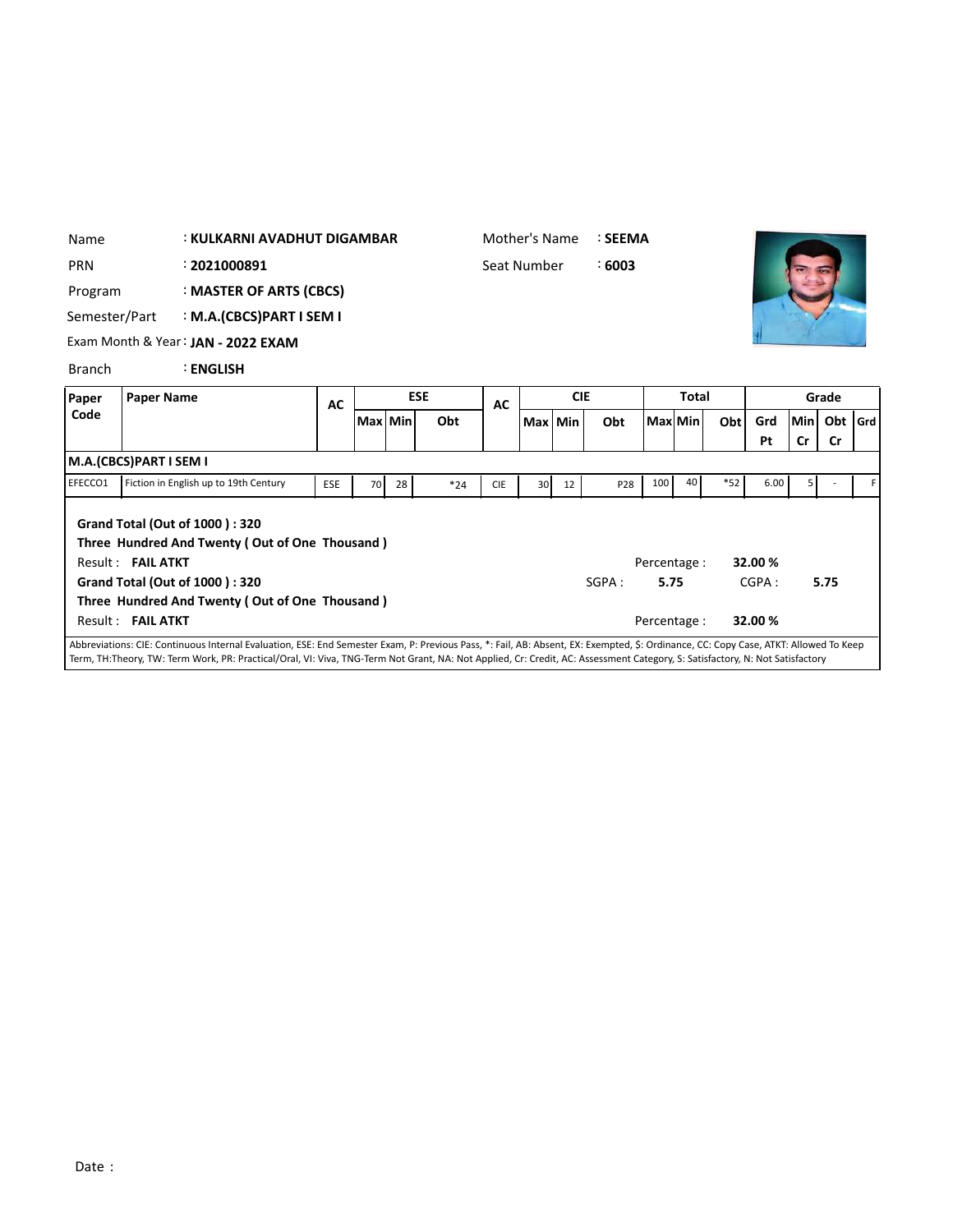| Name                       | : BHOSALE PRAJAKTA PRAMOD |                                                                                                                                                                                      |            |            |     |    | Mother's Name |            |     | <b>: SHRADDHA</b> |              |     |     |         |                |           |  |
|----------------------------|---------------------------|--------------------------------------------------------------------------------------------------------------------------------------------------------------------------------------|------------|------------|-----|----|---------------|------------|-----|-------------------|--------------|-----|-----|---------|----------------|-----------|--|
| <b>PRN</b>                 |                           | : 2021000610                                                                                                                                                                         |            |            |     |    | Seat Number   |            |     | :6103             |              |     |     |         |                |           |  |
| Program                    |                           | : MASTER OF ARTS (CBCS)                                                                                                                                                              |            |            |     |    |               |            |     |                   |              |     |     |         |                |           |  |
| Semester/Part              |                           | : M.A.(CBCS)PART I SEM I                                                                                                                                                             |            |            |     |    |               |            |     |                   |              |     |     |         |                |           |  |
|                            |                           | Exam Month & Year: JAN - 2022 EXAM                                                                                                                                                   |            |            |     |    |               |            |     |                   |              |     |     |         |                |           |  |
| <b>Branch</b>              |                           | : PSYCHOLOGY                                                                                                                                                                         |            |            |     |    |               |            |     |                   |              |     |     |         |                |           |  |
| <b>Paper Name</b><br>Paper |                           |                                                                                                                                                                                      | <b>AC</b>  | <b>ESE</b> |     |    | <b>AC</b>     | <b>CIE</b> |     |                   | <b>Total</b> |     |     |         | Grade          |           |  |
| Code                       |                           |                                                                                                                                                                                      |            | Max   Min  | Obt |    | Max Min       |            | Obt | Max Min           |              | Obt | Grd | Min     | Obt            | l Grd     |  |
|                            | M.A.(CBCS)PART I SEM I    |                                                                                                                                                                                      |            |            |     |    |               |            |     |                   |              |     |     | Pt      | Cr             | <b>Cr</b> |  |
| PACPCO1                    |                           | <b>Applied Cognitive Psychology</b>                                                                                                                                                  | <b>ESE</b> | 70         | 28  | 30 | <b>CIE</b>    | 30         | 12  | P28               | 100          | 40  | 58  | 6.00    | 5 <sup>1</sup> | 30.00     |  |
|                            |                           | <b>Grand Total (Out of 1000): 349</b><br>Three Hundred And Forty Nine (Out of One Thousand)                                                                                          |            |            |     |    |               |            |     | SGPA:             | 6.00         |     |     | CGPA:   |                | 6.00      |  |
|                            | Result: PASS              |                                                                                                                                                                                      |            |            |     |    |               |            |     |                   | Percentage : |     |     | 34.90%  |                |           |  |
|                            |                           | Grand Total (Out of 1000): 349                                                                                                                                                       |            |            |     |    |               |            |     | SGPA:             | 6.25         |     |     | CGPA:   |                | 6.25      |  |
|                            | Result: PASS              | Three Hundred And Forty Nine (Out of One Thousand)                                                                                                                                   |            |            |     |    |               |            |     |                   | Percentage : |     |     | 34.90 % |                |           |  |
|                            |                           | Abbreviations: CIE: Continuous Internal Evaluation, ESE: End Semester Exam, P: Previous Pass, *: Fail, AB: Absent, EX: Exempted, \$: Ordinance, CC: Copy Case, ATKT: Allowed To Keep |            |            |     |    |               |            |     |                   |              |     |     |         |                |           |  |